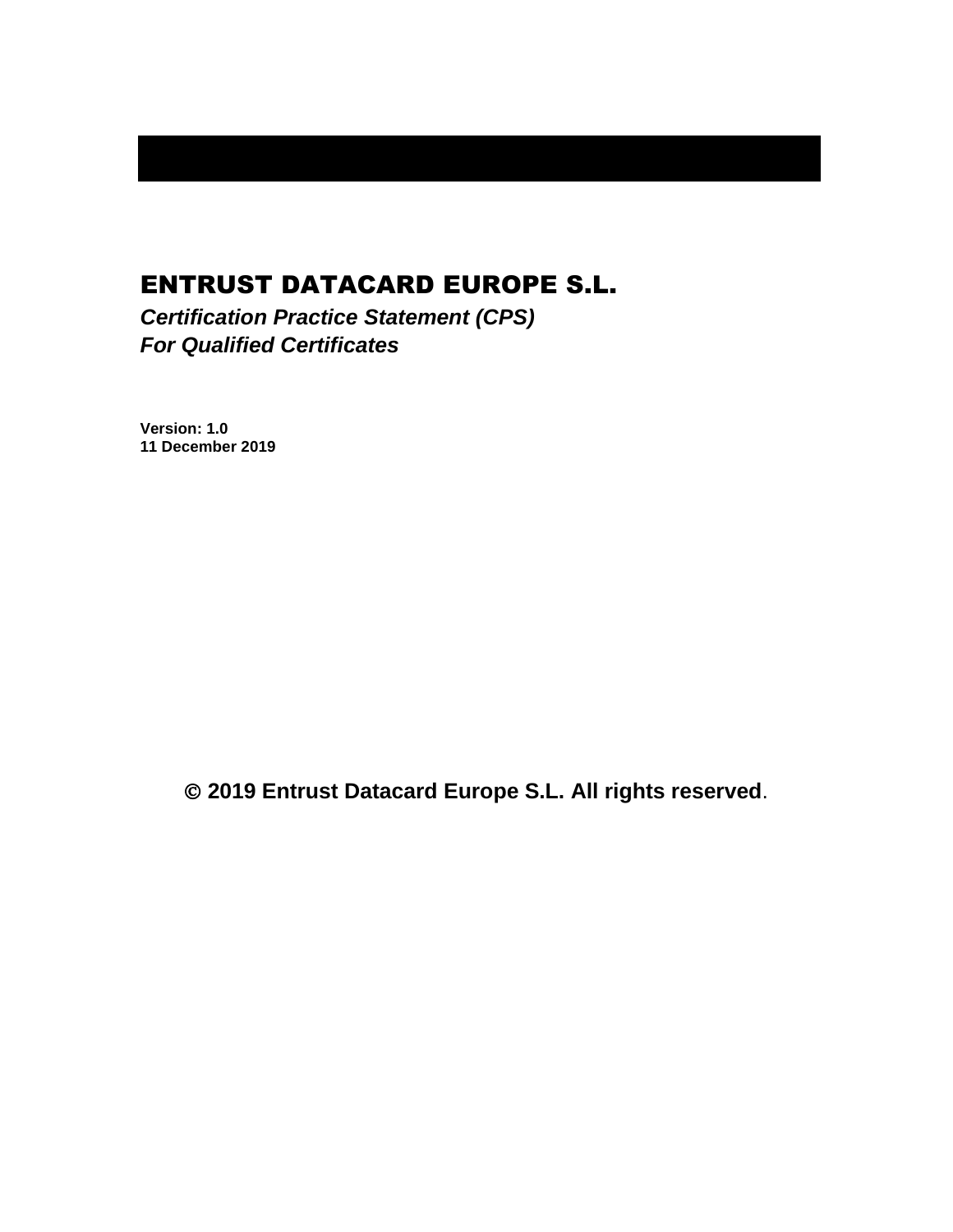# **Revision History**

| <i>Issue</i> | Date                                | Changes in this Revision |
|--------------|-------------------------------------|--------------------------|
|              | 11 December 2019   Initial version. |                          |
|              |                                     |                          |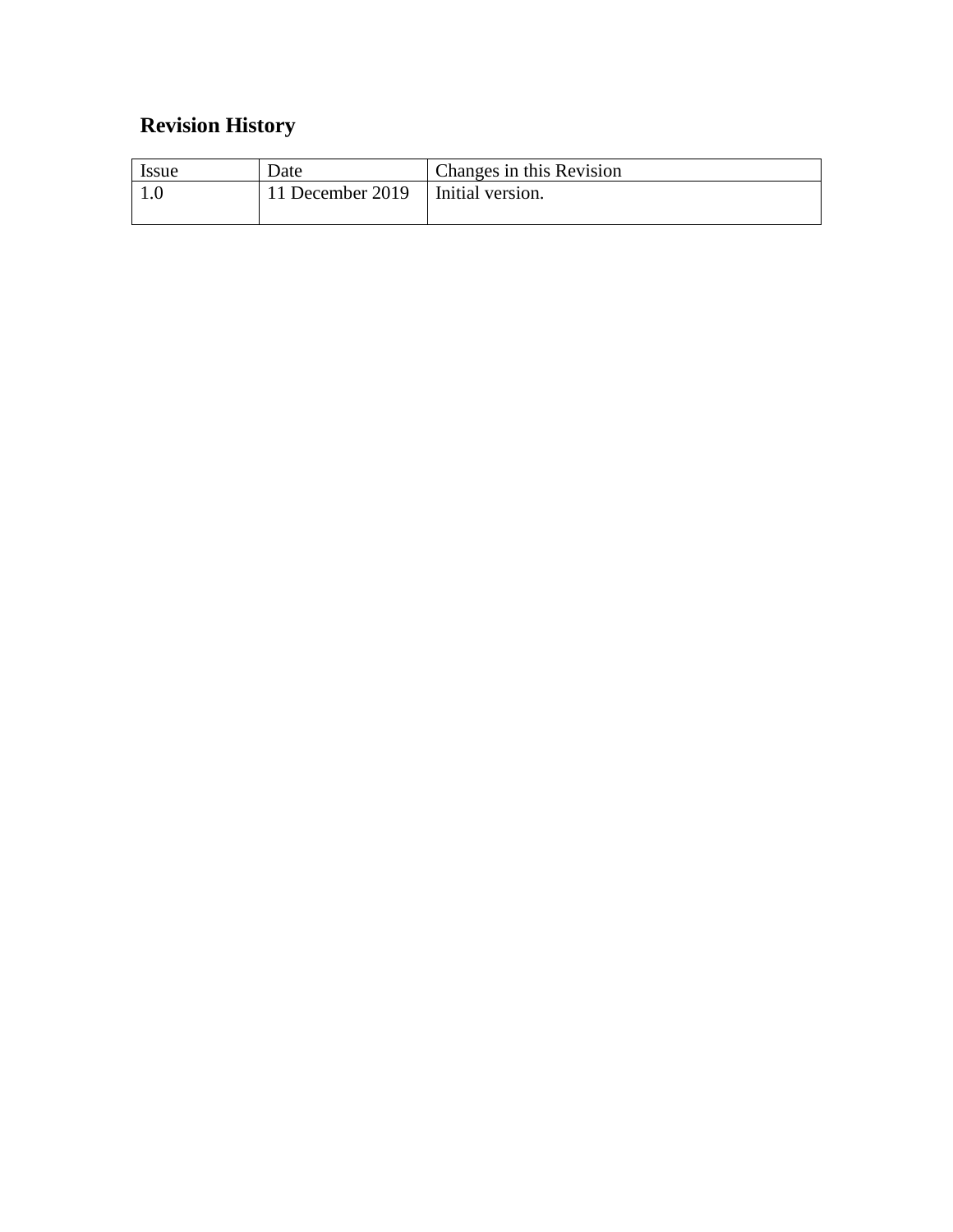# **TABLE OF CONTENTS**

| 1.                                                                        |                                     |  |
|---------------------------------------------------------------------------|-------------------------------------|--|
| 1.1                                                                       |                                     |  |
| 1.2                                                                       |                                     |  |
| 1.3<br>1.3.1<br>1.3.2<br>1.3.3<br>1.3.4<br>1.3.5<br>1.4<br>1.4.1<br>1.4.2 |                                     |  |
| 1.5<br>1.5.1<br>1.5.2<br>1.5.3<br>1.5.4                                   |                                     |  |
| 1.6<br>1.6.1<br>1.6.2                                                     |                                     |  |
| 2.                                                                        |                                     |  |
| 2.1                                                                       |                                     |  |
| 2.2                                                                       |                                     |  |
|                                                                           |                                     |  |
| 2.3                                                                       |                                     |  |
| 2.4                                                                       |                                     |  |
| 3.                                                                        |                                     |  |
| 3.1<br>3.1.1<br>3.1.2<br>3.1.3<br>3.1.5<br>3.1.6                          | 3.1.4                               |  |
| 3.2                                                                       |                                     |  |
| 3.2.1<br>3.2.2<br>3.2.2.2<br>3.2.2.3<br>3.2.2.4                           | 3.2.2.4.1<br>3.2.2.4.2<br>3.2.2.4.3 |  |
|                                                                           | 3.2.2.4.4                           |  |
|                                                                           | 3.2.2.4.5<br>3.2.2.4.6              |  |

 $\mathbf{i}$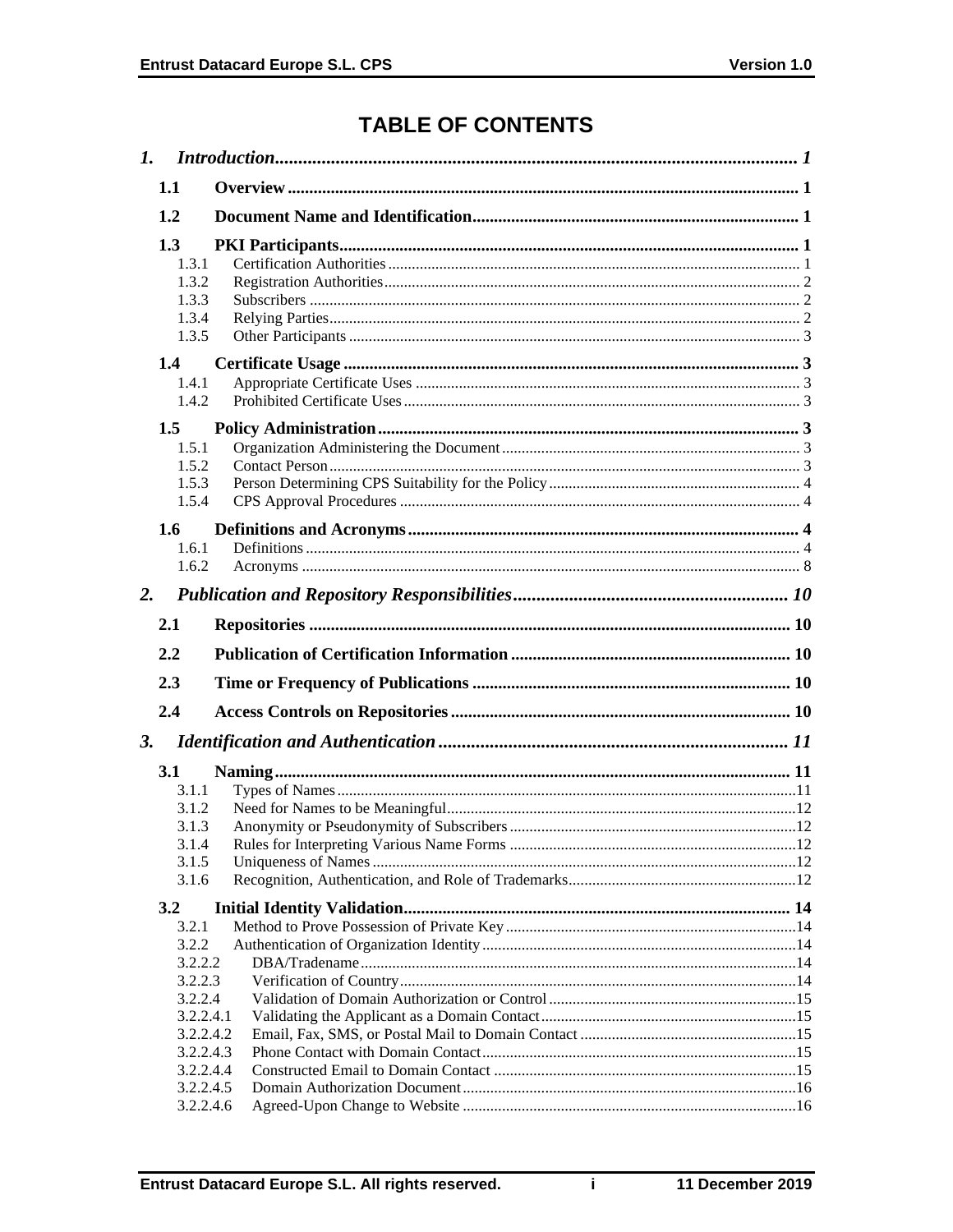|    | 3.2.2.4.7        |  |
|----|------------------|--|
|    | 3.2.2.4.8        |  |
|    | 3.2.2.4.9        |  |
|    | 3.2.2.4.10       |  |
|    | 3.2.2.4.11       |  |
|    | 3.2.2.4.12       |  |
|    | 3.2.2.4.13       |  |
|    | 3.2.2.4.14       |  |
|    | 3.2.2.4.15       |  |
|    | 3.2.2.5          |  |
|    | 3.2.2.5.1        |  |
|    | 3.2.2.5.2        |  |
|    | 3.2.2.5.3        |  |
|    | 3.2.2.5.4        |  |
|    | 3.2.2.5.5        |  |
|    | 3.2.2.5.6        |  |
|    | 3.2.2.5.7        |  |
|    | 3.2.2.6          |  |
|    | 3.2.2.7          |  |
|    | 3.2.2.8          |  |
|    | 3.2.2.9<br>3.2.3 |  |
|    | 3.2.4            |  |
|    | 3.2.5            |  |
|    | 3.2.6            |  |
|    |                  |  |
|    | 3.3              |  |
|    | 3.3.1            |  |
|    |                  |  |
|    | 3.3.2            |  |
|    | 3.4              |  |
|    |                  |  |
|    |                  |  |
| 4. | 4.1              |  |
|    | 4.1.1            |  |
|    | 4.1.2            |  |
|    |                  |  |
|    | 4.2              |  |
|    | 4.2.1            |  |
|    |                  |  |
|    | 4.2.3<br>4.2.4   |  |
|    |                  |  |
|    | 4.3              |  |
|    | 4.3.1            |  |
|    | 4.3.2            |  |
|    |                  |  |
|    | 4.4              |  |
|    | 4.4.1            |  |
|    | 4.4.2<br>4.4.3   |  |
|    |                  |  |
|    | 4.5              |  |
|    | 4.5.1            |  |
|    | 4.5.2            |  |
|    |                  |  |
|    | 4.6<br>4.6.1     |  |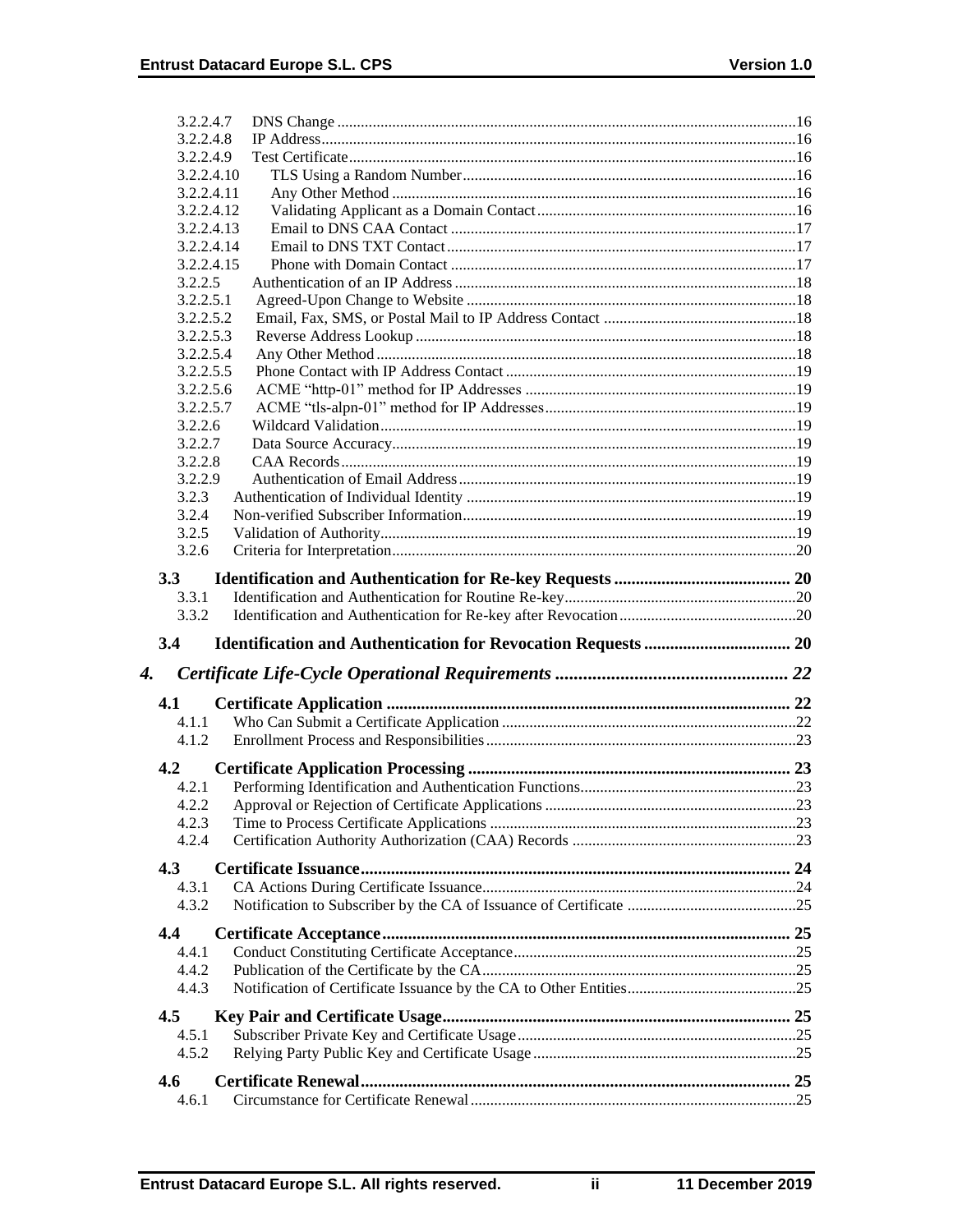| 4.6.2          |  |
|----------------|--|
| 4.6.3          |  |
| 4.6.4          |  |
| 4.6.5          |  |
| 4.6.6          |  |
| 4.6.7          |  |
| 4.7            |  |
| 4.7.1          |  |
| 4.7.2          |  |
| 4.7.3          |  |
| 4.7.4          |  |
| 4.7.5          |  |
| 4.7.6          |  |
| 4.7.7          |  |
| 4.8            |  |
| 4.8.1          |  |
| 4.8.2          |  |
| 4.8.3          |  |
| 4.8.4          |  |
| 4.8.5          |  |
| 4.8.6          |  |
| 4.8.7          |  |
| 4.9            |  |
| 4.9.1          |  |
| 4.9.1.1        |  |
| 4.9.1.2        |  |
| 4.9.2          |  |
| 4.9.3          |  |
| 4.9.4<br>4.9.5 |  |
| 4.9.6          |  |
| 4.9.7          |  |
| 4.9.8          |  |
| 4.9.9          |  |
| 4.9.10         |  |
| 4.9.11         |  |
| 4.9.12         |  |
| 4.9.13         |  |
| 4.9.14         |  |
| 4.9.15         |  |
| 4.9.16         |  |
| 4.10           |  |
| 4.10.1         |  |
| 4.10.2         |  |
| 4.10.3         |  |
| 4.11           |  |
| 4.12           |  |
| 4.12.1         |  |
| 4.12.2         |  |
|                |  |
| 5.             |  |
| 5.1            |  |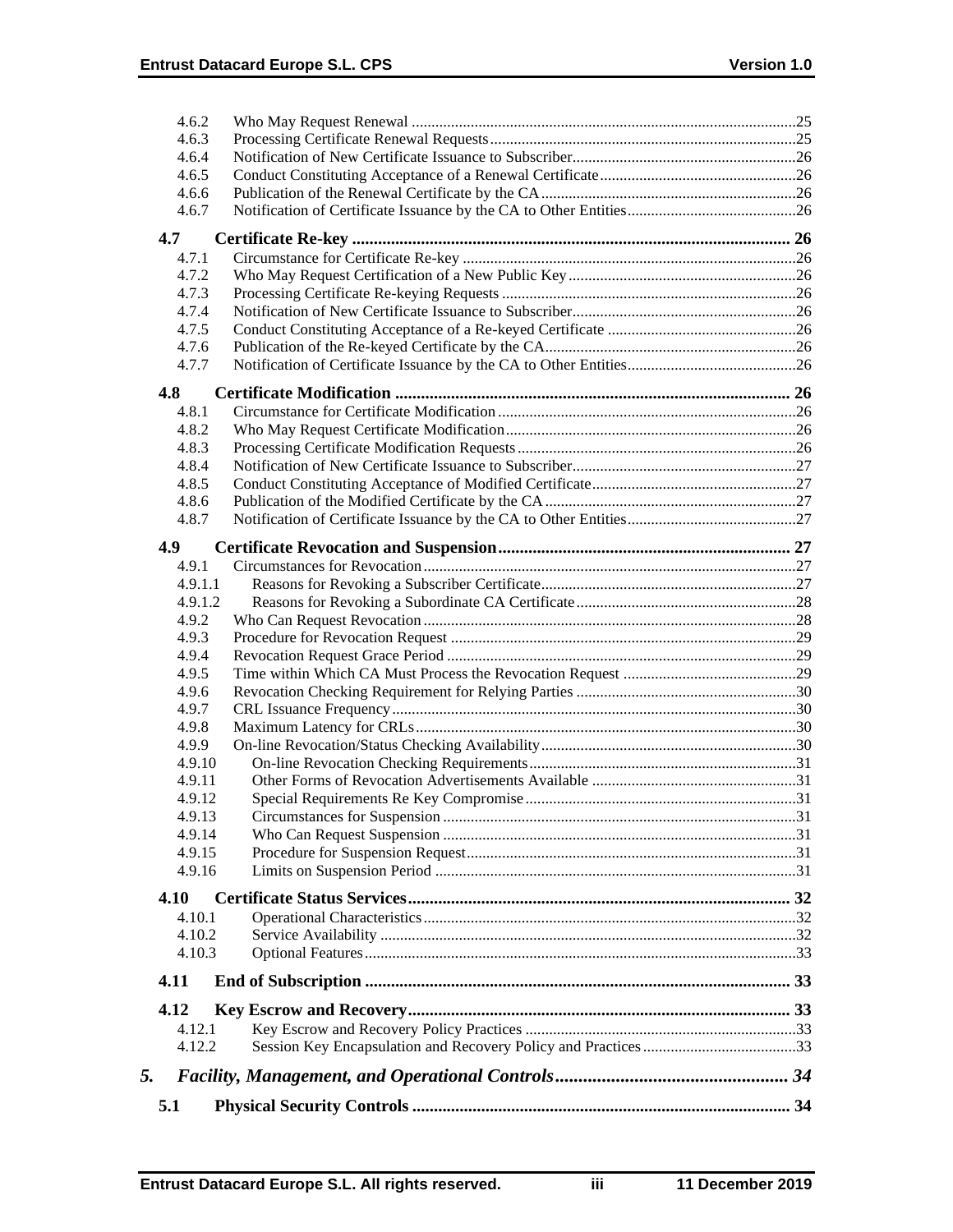| 5.1.1 |  |
|-------|--|
| 5.1.2 |  |
| 5.1.3 |  |
| 5.1.4 |  |
| 5.1.5 |  |
| 5.1.6 |  |
| 5.1.7 |  |
| 5.1.8 |  |
| 5.2   |  |
| 5.2.1 |  |
| 5.2.2 |  |
| 5.2.3 |  |
| 5.2.4 |  |
| 5.3   |  |
| 5.3.1 |  |
| 5.3.2 |  |
| 5.3.3 |  |
| 5.3.4 |  |
| 5.3.5 |  |
| 5.3.6 |  |
| 5.3.7 |  |
| 5.3.8 |  |
| 5.4   |  |
| 5.4.1 |  |
| 5.4.2 |  |
| 5.4.3 |  |
| 5.4.4 |  |
| 5.4.5 |  |
| 5.4.6 |  |
| 5.4.7 |  |
| 5.4.8 |  |
| 5.5   |  |
| 5.5.1 |  |
| 5.5.2 |  |
| 5.5.3 |  |
| 5.5.4 |  |
| 5.5.5 |  |
| 5.5.6 |  |
| 5.5.7 |  |
| 5.6   |  |
| 5.7   |  |
| 5.7.1 |  |
| 5.7.2 |  |
| 5.7.3 |  |
| 5.7.4 |  |
| 5.8   |  |
| 6.    |  |
|       |  |
| 6.1   |  |
| 6.1.1 |  |
| 6.1.2 |  |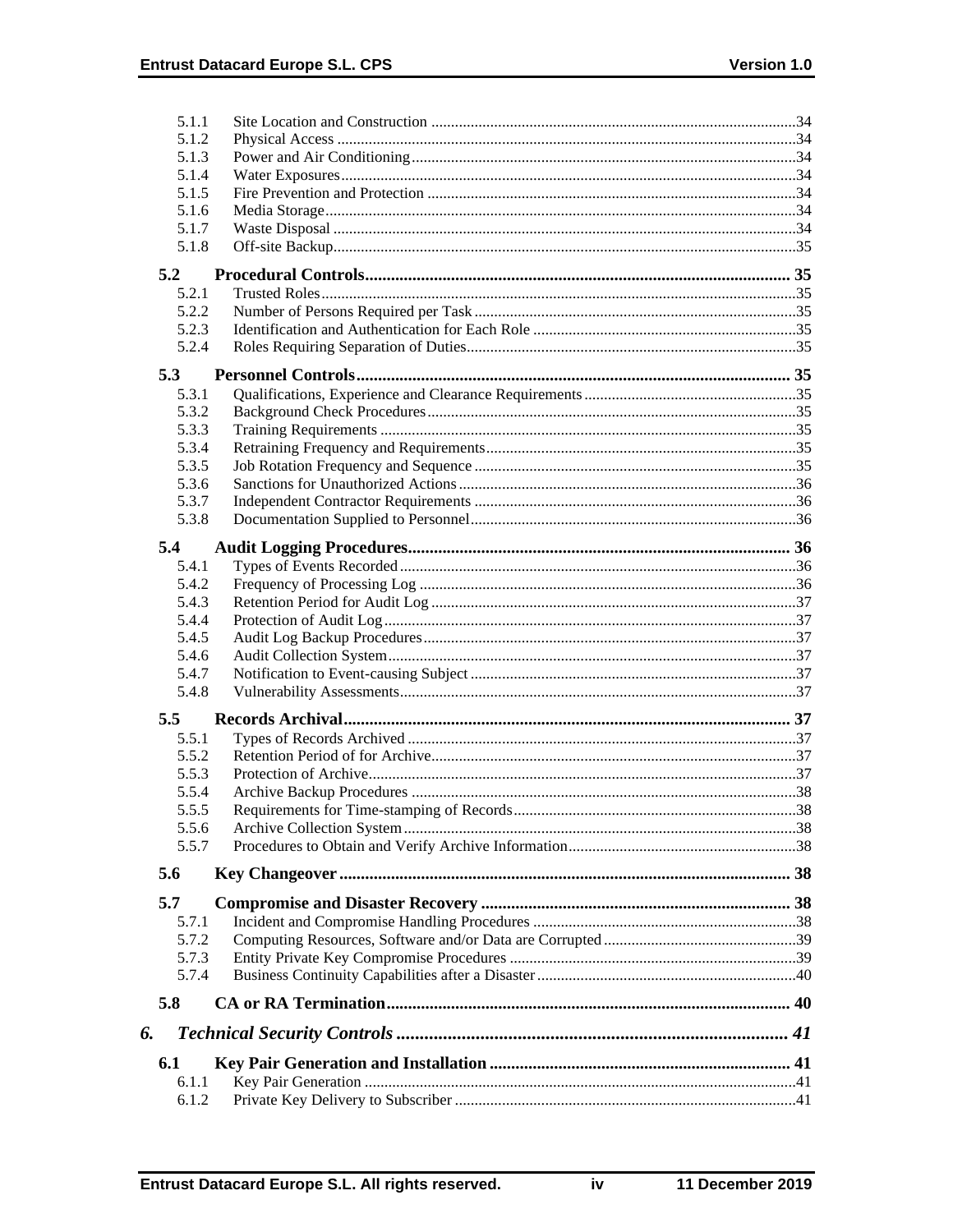|    | 6.1.3          |                                                                          |  |
|----|----------------|--------------------------------------------------------------------------|--|
|    | 6.1.4          |                                                                          |  |
|    | 6.1.5          |                                                                          |  |
|    | 6.1.6          |                                                                          |  |
|    | 6.1.7          |                                                                          |  |
|    | 6.2            | Private Key Protection and Cryptographic Module Engineering Controls  42 |  |
|    | 6.2.1          |                                                                          |  |
|    | 6.2.2          |                                                                          |  |
|    | 6.2.3          |                                                                          |  |
|    | 6.2.4          |                                                                          |  |
|    | 6.2.5          |                                                                          |  |
|    | 6.2.6          |                                                                          |  |
|    | 6.2.7          |                                                                          |  |
|    | 6.2.8          |                                                                          |  |
|    | 6.2.9          |                                                                          |  |
|    | 6.2.10         |                                                                          |  |
|    | 6.2.11         |                                                                          |  |
|    | 6.3            |                                                                          |  |
|    | 6.3.1          |                                                                          |  |
|    | 6.3.2          |                                                                          |  |
|    |                |                                                                          |  |
|    | 6.4            |                                                                          |  |
|    | 6.4.1          |                                                                          |  |
|    | 6.4.2          |                                                                          |  |
|    | 6.4.3          |                                                                          |  |
|    | 6.5            |                                                                          |  |
|    | 6.5.1          |                                                                          |  |
|    | 6.5.2          |                                                                          |  |
|    |                |                                                                          |  |
|    | 6.6            |                                                                          |  |
|    | 6.6.1<br>6.6.2 |                                                                          |  |
|    | 6.6.3          |                                                                          |  |
|    |                |                                                                          |  |
|    | 6.7            |                                                                          |  |
|    | 6.8            |                                                                          |  |
|    |                |                                                                          |  |
| 7. |                |                                                                          |  |
|    | 7.1            |                                                                          |  |
|    | 7.1.1          |                                                                          |  |
|    | 7.1.2          |                                                                          |  |
|    | 7.1.3          |                                                                          |  |
|    | 7.1.4          |                                                                          |  |
|    | 7.1.5          |                                                                          |  |
|    |                |                                                                          |  |
|    | 7.1.6          |                                                                          |  |
|    | 7.1.7          |                                                                          |  |
|    | 7.1.8          |                                                                          |  |
|    | 7.1.9          |                                                                          |  |
|    | 7.2            |                                                                          |  |
|    | 7.2.1          |                                                                          |  |
|    | 7.2.2          |                                                                          |  |
|    | 7.3            |                                                                          |  |
|    | 7.3.1          |                                                                          |  |

 $\mathbf v$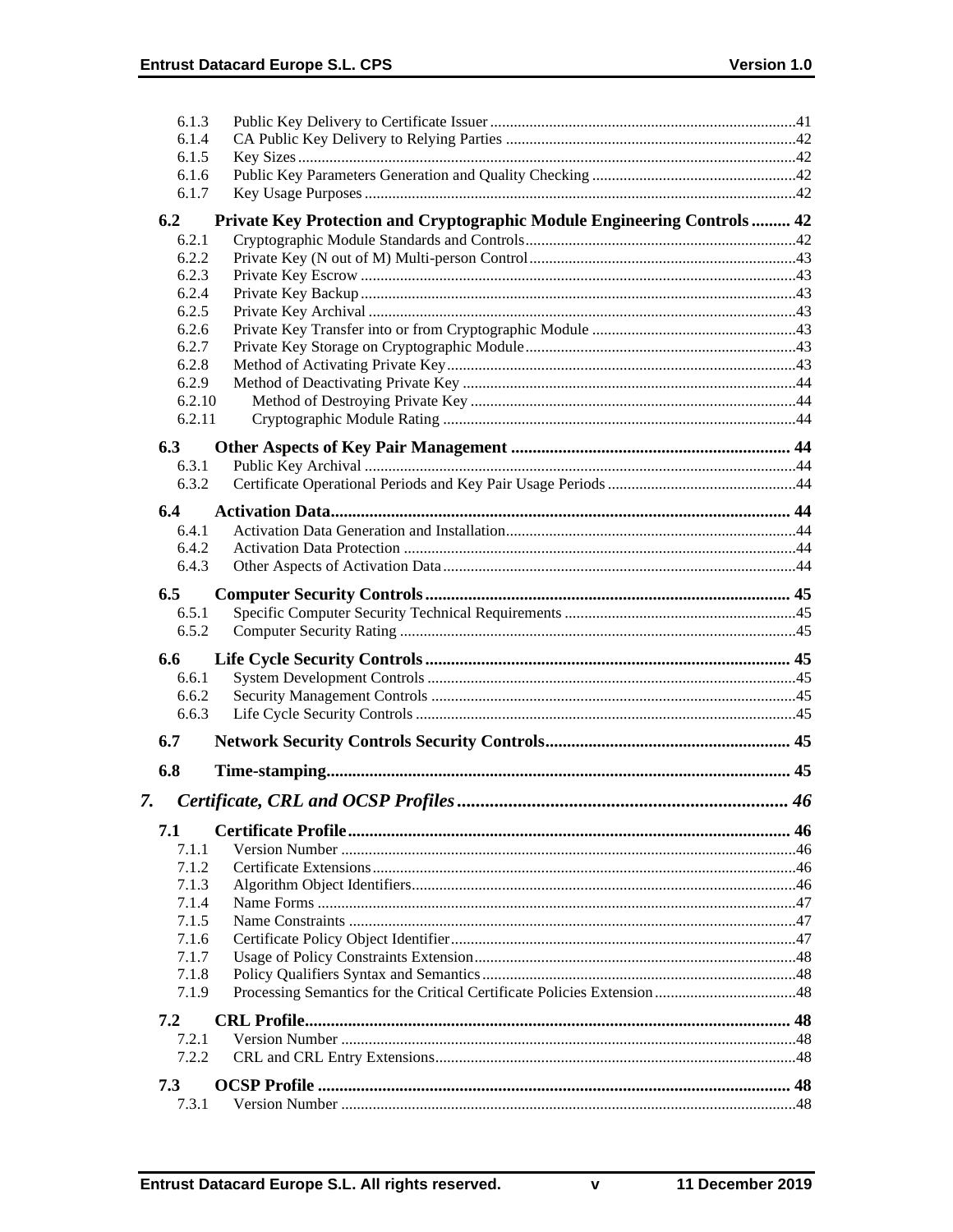|    | 7.3.2          |  |
|----|----------------|--|
| 8. |                |  |
|    | 8.1            |  |
|    | 8.2            |  |
|    | 8.3            |  |
|    | 8.4            |  |
|    | 8.5            |  |
|    | 8.6            |  |
|    | 8.7            |  |
| 9. |                |  |
|    |                |  |
|    | 9.1            |  |
|    | 9.1.1          |  |
|    | 9.1.2<br>9.1.3 |  |
|    | 9.1.4          |  |
|    | 9.1.5          |  |
|    |                |  |
|    | 9.2            |  |
|    | 9.2.1          |  |
|    | 9.2.2<br>9.2.3 |  |
|    |                |  |
|    | 9.3            |  |
|    | 9.3.1          |  |
|    | 9.3.2          |  |
|    | 9.3.3          |  |
|    | 9.4            |  |
|    | 9.4.1          |  |
|    | 9.4.2          |  |
|    | 9.4.3          |  |
|    | 9.4.4          |  |
|    | 9.4.5<br>9.4.6 |  |
|    | 9.4.7          |  |
|    |                |  |
|    | 9.5            |  |
|    | 9.6            |  |
|    | 9.6.1          |  |
|    | 9.6.2          |  |
|    | 9.6.3          |  |
|    | 9.6.4<br>9.6.5 |  |
|    | 9.7            |  |
|    | 9.8            |  |
|    |                |  |
|    | 9.9            |  |
|    | 9.9.1<br>9.9.2 |  |
|    |                |  |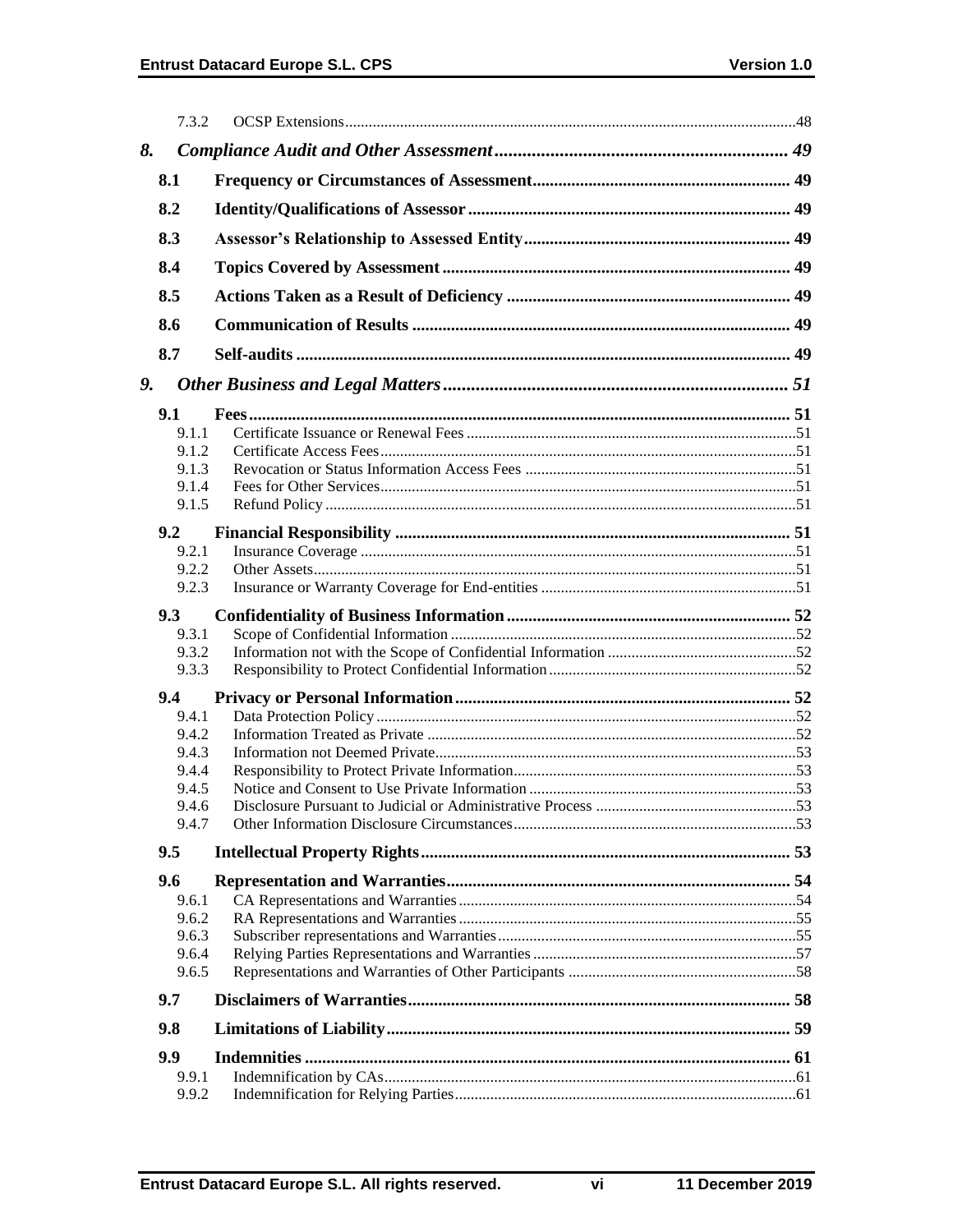| 9.9.3  |  |
|--------|--|
| 9.10   |  |
| 9.10.1 |  |
| 9.10.2 |  |
| 9.10.3 |  |
| 9.11   |  |
| 9.12   |  |
| 9.12.1 |  |
| 9.12.2 |  |
| 9.12.3 |  |
| 9.13   |  |
| 9.14   |  |
| 9.15   |  |
| 9.16   |  |
| 9.16.1 |  |
| 9.16.2 |  |
| 9.16.3 |  |
| 9.16.4 |  |
| 9.16.5 |  |
| 9.17   |  |
| 9.17.1 |  |
| 9.17.2 |  |
| 9.17.3 |  |
| 9.17.4 |  |
|        |  |
|        |  |
|        |  |
|        |  |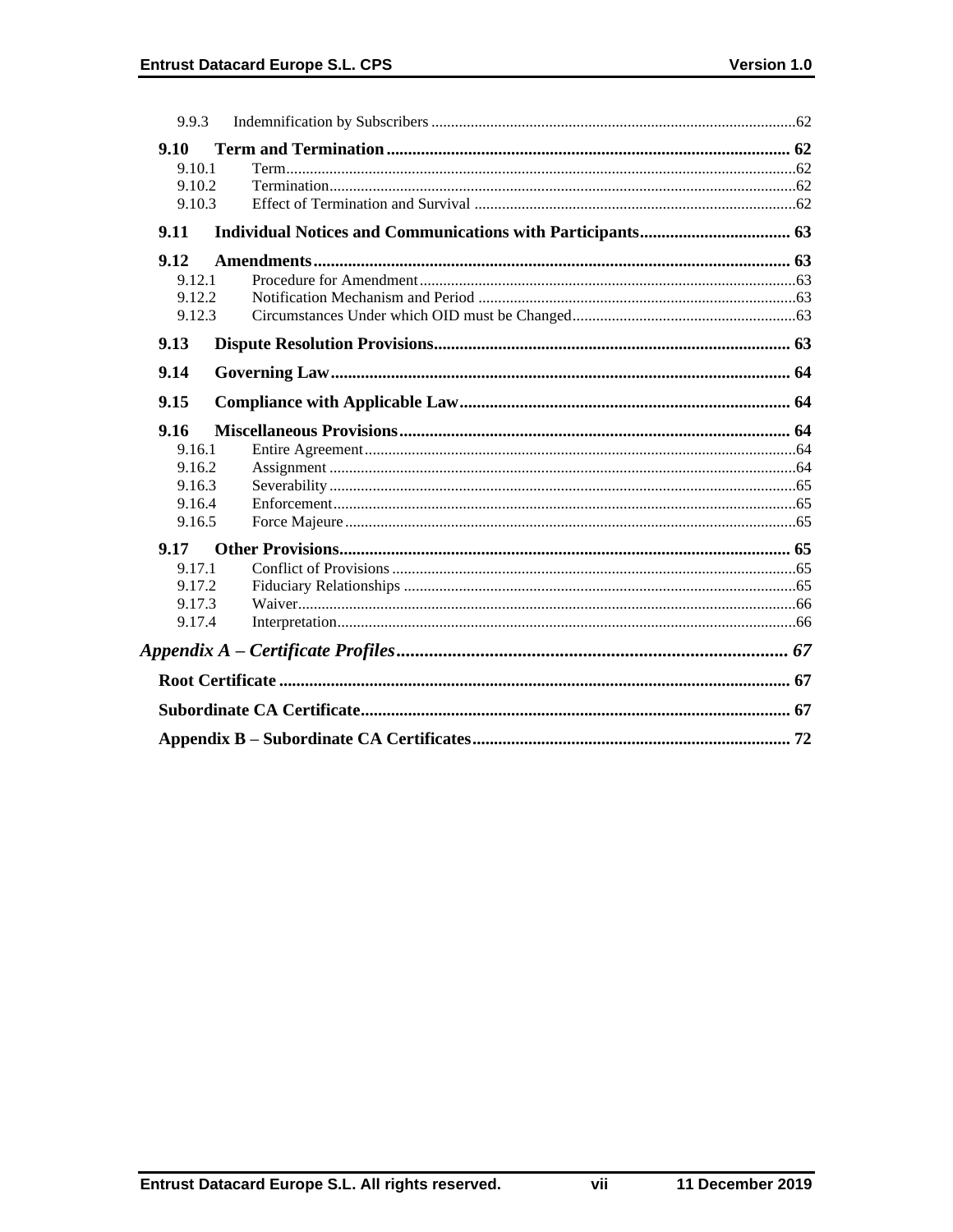### **1. Introduction**

Entrust Datacard Europe S.L. ("Entrust Datacard") uses its suite of software products to provide standards-compliant digital certificates that enable more secure on-line communications.

The Entrust Datacard CAs issue Certificates, which include the following Certificate Types:

- Qualified Web Authentication Certificate(s) ("QWAC(s)")
- PSD2 Qualified Web Authentication Certificate(s)

# **1.1 Overview**

This CPS describes the practices and procedures of (i) the CAs, and (ii) RAs operating under the CAs. This CPS also describes the terms and conditions under which Entrust Datacard makes CA and RA services available in respect to Certificates. This CPS is applicable to all persons, entities, and organizations, including, without limitation, all Applicants, Subscribers, Relying Parties, Resellers, Comarketers and any other persons, entities, or organizations that have a relationship with (i) Entrust Datacard in respect to Certificates and/or any services provided by Entrust Datacard in respect to Certificates, or (ii) any RAs operating under a CAs, or any Resellers or Co-marketers providing any services in respect to Certificates. This CPS is incorporated by reference into all Certificates issued by Entrust Datacard CAs. This CPS provides Applicants, Subscribers, Relying Parties, Resellers, Comarketers and other persons, entities, and organizations with a statement of the practices and policies of the CAs and also of the RAs operating under the CAs. This CPS also provides a statement of the rights and obligations of Entrust Datacard, any third parties that are operating RAs under the CAs, Applicants, Subscribers, Relying Parties, Resellers, Co-marketers and any other persons, entities, or organizations that may use or rely on Certificates or have a relationship with a CA or a RA operating under a CA in respect to Certificates and/or any services in respect to Certificates. This CPS is structured in accordance with and includes all the information required by RFC 3647.

In respect to Qualified Web Authentication Certificates, Entrust Datacard conforms to Regulation (EU) No 910/2014 of the European Parliament And Of The Council of 23 July 2014 on electronic identification and trust services for electronic transactions in the internal market and repealing Directive 1999/93/EC, including its Annex IV ("eIDAS"). If there is any inconsistency between this document and eIDAS requirements, the eIDAS requirements take precedence over this document.

In respect to PSD2 Qualified Web Authentication Certificates, Entrust Datacard conforms to Regulation (EU) No 910/2014 of the European Parliament And Of The Council of 23 July 2014 on electronic identification and trust services for electronic transactions in the internal market and repealing Directive 1999/93/EC, including its Annex IV ("eIDAS"); and to Directive (EU) 2015/2366 [i.2] of the European Parliament and of the Council of 25 November 2015 on payment services in the internal market, amending Directives 2002/65/EC, 2009/110/EC and 2013/36/EU and Regulation (EU) No 1093/2010, and repealing Directive 2007/64/EC ("PSD2"). If there is any inconsistency between this document and PSD2 requirements, the PSD2 requirements take precedence over this document.

Additionally, in respect to Qualified and PSD2 Qualified Web Authentication Certificates, Entrust Datacard conforms to the current version of the Guidelines for the Issuance and Management of Extended Validation Certificates published at http://www.cabforum.org. The EV SSL Guidelines describe certain minimum requirements that a CA must meet in order to issue EV SSL Certificates. In the event of any inconsistency between this CPS and the EV SSL Guidelines, the EV SSL Guidelines take precedence over this CPS.

# **1.2 Document Name and Identification**

This document is called the Entrust Datacard Europe S.L. Certification Practice Statement.

# **1.3 PKI Participants**

# **1.3.1 Certification Authorities**

In the Entrust Datacard public-key infrastructure, CAs may accept Certificate Signing Requests (CSRs) and Public Keys from Applicants whose identity has been verified as provided herein by an RA. If a Certificate Application is verified, the verifying RA will send a request to a CA for the issuance of a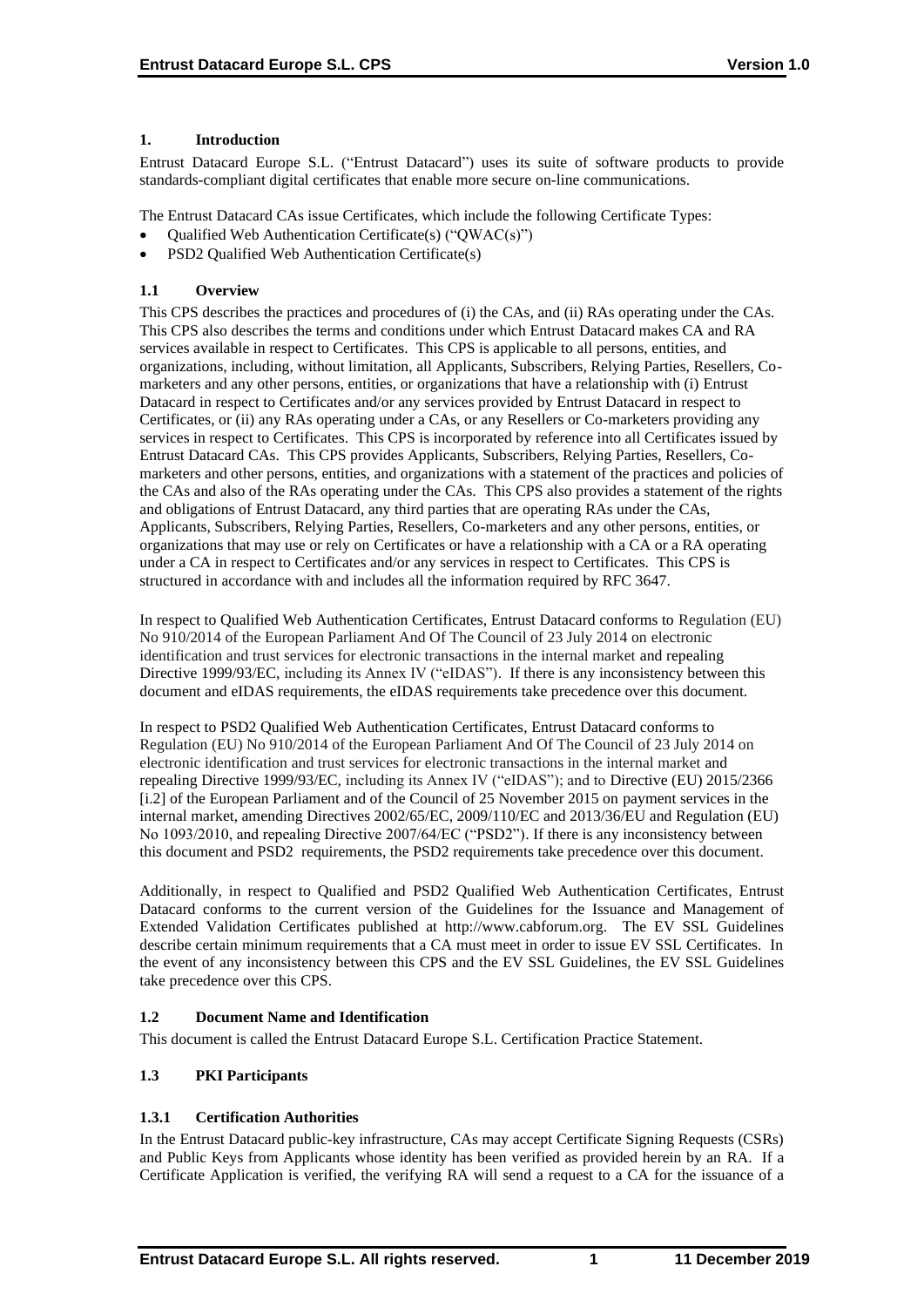Certificate. The CA will create a Certificate containing the Public Key and identification information contained in the request sent by the RA to that CA. The Certificate created in response to the request will be digitally signed by the CA.

This CPS covers all Certificates issued and signed by the following CAs. The purpose of these CAs is to enable Entrust Datacard to issue the trusted Qualified certificate types listed in Section 1 in accordance with applicable rules and regulations.

Root

CN: Entrust Root Certification Authority – G2 Key Identifier: 6a 72 26 7a d0 1e ef 7d e7 3b 69 51 d4 6c 8d 9f 90 12 66 ab Thumbprint (SHA-1): 8c f4 27 fd 79 0c 3a d1 66 06 8d e8 1e 57 ef bb 93 22 72 d4

> Subordinate CA(s) CN: Entrust Certification Authority – QTSP1 Subject Key Identifier: 1c ad 3f 9c d7 2d 22 19 a1 9c 4b e9 da f1 2a 33 f7 fb ba 0d Thumbprint (SHA-1): 4c 71 c1 41 51 d1 b0 7b fb fe 69 65 be 66 a7 00 83 7f b7 0d

### Externally Issued Cross Certificates

Issuer:  $CN = Microsoft Code Verification Root, O = Microsoft Corporation, L = Redmond,$  $S = Washington, C = US$ Subject:  $CN =$  Entrust Root Certification Authority - G2,  $OU = (c)$  2009 Entrust, Inc. - for authorized use only,  $OU = See$  www.entrust.net/legal-terms,  $O =$  Entrust, Inc.,  $C = US$ Serial Number: 33 00 00 00 42 00 ba 5e 23 b0 a1 f3 99 00 00 00 00 00 42 Subject Key Identifier: 6a 72 26 7a d0 1e ef 7d e7 3b 69 51 d4 6c 8d 9f 90 12 66 ab Valid until: July 7, 2025 Thumbprint (SHA-1): d8 fc 24 87 48 58 5e 17 3e fb fb 30 75 c4 b4 d6 0f 9d 8d 08

Entrust Datacard shall be responsible for ensuring that the Subordinate CA "Entrust Certification Authority – QTSP1" complies with all applicable policy requirements for the Root "Entrust Root Certification Authority – G2".

# **1.3.2 Registration Authorities**

RAs under the CA may accept Certificate Applications from Applicants and perform verification of the information contained in such Certificate Applications, according to the procedures established by the Policy Authority. A RA operating under a CA may send a request to such CA to issue a Certificate to the Applicant. Only RAs authorized by Entrust Datacard are permitted to submit requests to a CA for the issuance of Certificates.

Third Party RAs may not be delegated to validate FQDNs nor IP Addresses per §3.2.2.4 or §3.2.2.5.

The CA may designate an Enterprise RA to verify Certificate requests from the Enterprise RA's own organization or from an organization of which the Enterprise RA is an agent. The requested FQDNs must be within the Enterprise RA's domain namespace.

# **1.3.3 Subscribers**

Subscribers may use CA services to support transactions and communications. The Subject of a Certificate is the party named in the Certificate. A Subscriber, as used herein, may refer to both the Subject of the Certificate and the entity that contracted with the CA for the Certificate's issuance. Prior to verification of identity and issuance of a Certificate, a Subscriber is an Applicant.

Entrust Datacard will make its services accessible to all Applicants and Subscribers whose activities fall within its declared field of operation and who agree to abide by all obligations as specified in Entrust Datacard's Subscription Agreement and this CPS.

# **1.3.4 Relying Parties**

Relying Parties are entities that act in reliance on a Certificate and/or digital signature. Relying Parties should ensure the Certificate is not expired or revoked before relying on the Certificate or digital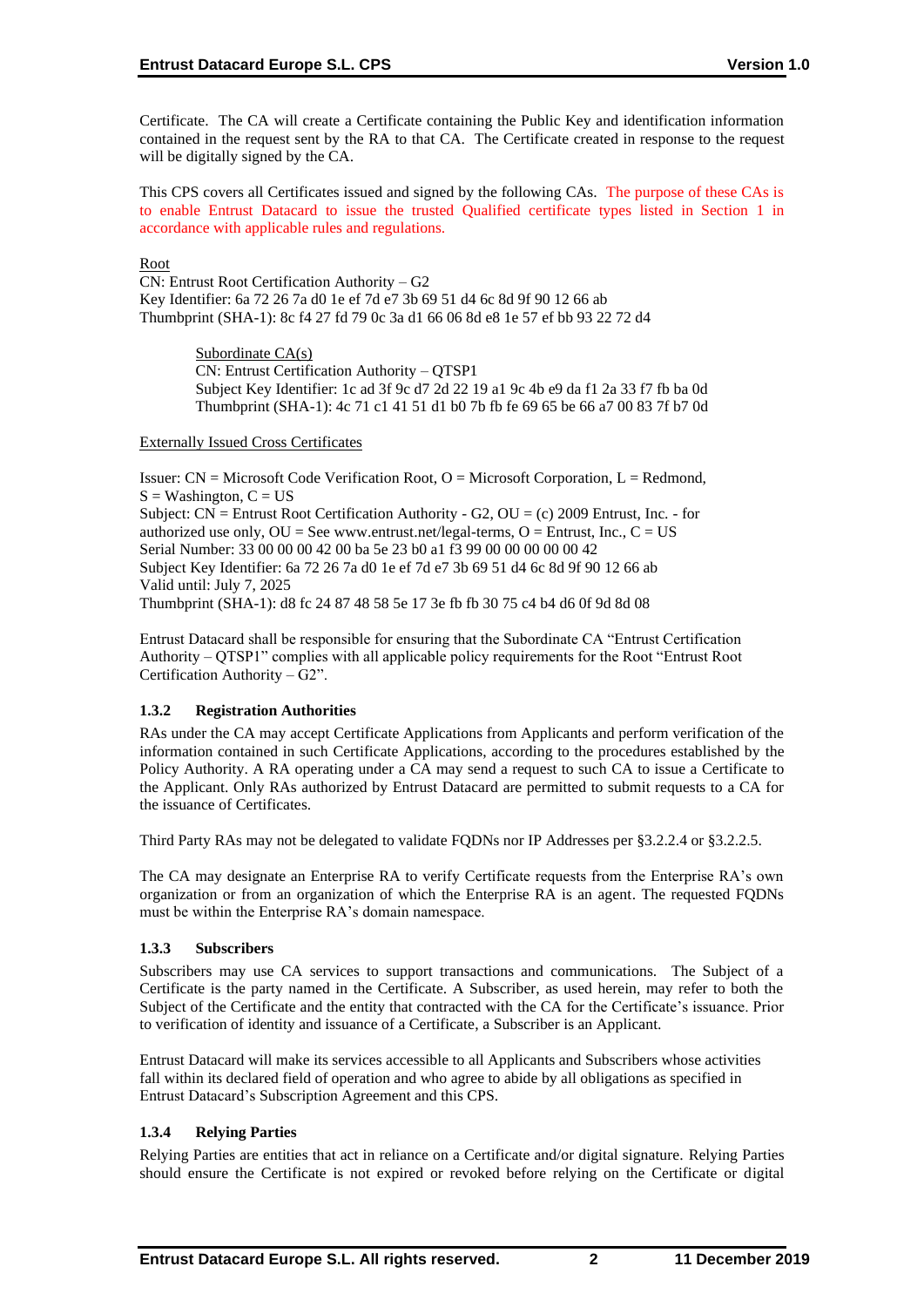signature. Certificate revocation status can be confirmed by checking the appropriate CRL or OCSP response. The location of the CRL distribution point and/or OCSP response is detailed within the Certificate..

### **1.3.5 Other Participants**

The CA may make use of third parties to provide parts of the certification service as described in this CPS. Third parties providing services to support the activities will abide by the current practices declared in this CPS.

### **1.4 Certificate Usage**

### **1.4.1 Appropriate Certificate Uses**

This CPS is applicable to the following Certificate Types.

### Qualified Web Authentication Certificates

Qualified Web Authentication Certificates are issued by a Qualified Trust Service Provider listed on a national Trusted List of an EU member state as specified by Regulation (EU) No 910/2014 Clause 22. Entrust Datacard Europe S.L. is a Qualified Trust Service Provider and issues Qualified Web Authentication Certificates to customers. Qualified Web Authentication Certificates are intended for use in establishing web-based data communication conduits via TLS/SSL protocols and conform to the requirements of the ITU-T X.509 v3 standard. The primary purpose of a Qualified Web Authentication Certificates is to facilitate the exchange of encryption keys in order to enable the encrypted communication of information over the Internet between the user of an Internet browser and a secure server.

### PSD2 Qualified Web Authentication Certificates

PSD2 Qualified Web Authentication Certificates are Qualified Web Authentication Certificates for which Entrust Datacard has performed the additional verification required the PSD2 Regulatory Technical Standards for use of qualified certificates as defined in eIDAS (Regulation (EU) No 910/2014), including Annex IV to meet the regulatory requirements of PSD2 (Directive (EU) 2015/2366), including the requirements of ETSI TS 119 495 and related ETSI Guidelines.

### **1.4.2 Prohibited Certificate Uses**

The use of all Certificates issued by the CA shall be for lawful purposes and consistent with applicable laws, including without limitation, applicable export or import laws.

Certificates and the services provided by Entrust Datacard in respect to Certificates are not designed, manufactured, or intended for use in or in conjunction with hazardous activities or uses requiring failsafe performance, including the operation of nuclear facilities, aircraft navigation or communications systems, air traffic control, medical devices or direct life support machines.

Certificates issued under this CPS may not be used for "traffic management" or "man-in-the-middle" purposes.

### **1.5 Policy Administration**

### **1.5.1 Organization Administering the Document**

The CPS is administered by the Policy Authority; it is based on the policies established by Entrust Datacard Europe S.L.

### **1.5.2 Contact Person**

The contact information for questions about Certificates is:

Entrust Datacard Limited 1000 Innovation Drive Ottawa, Ontario Canada K2K 3E7 Attn: Entrust Certificate Services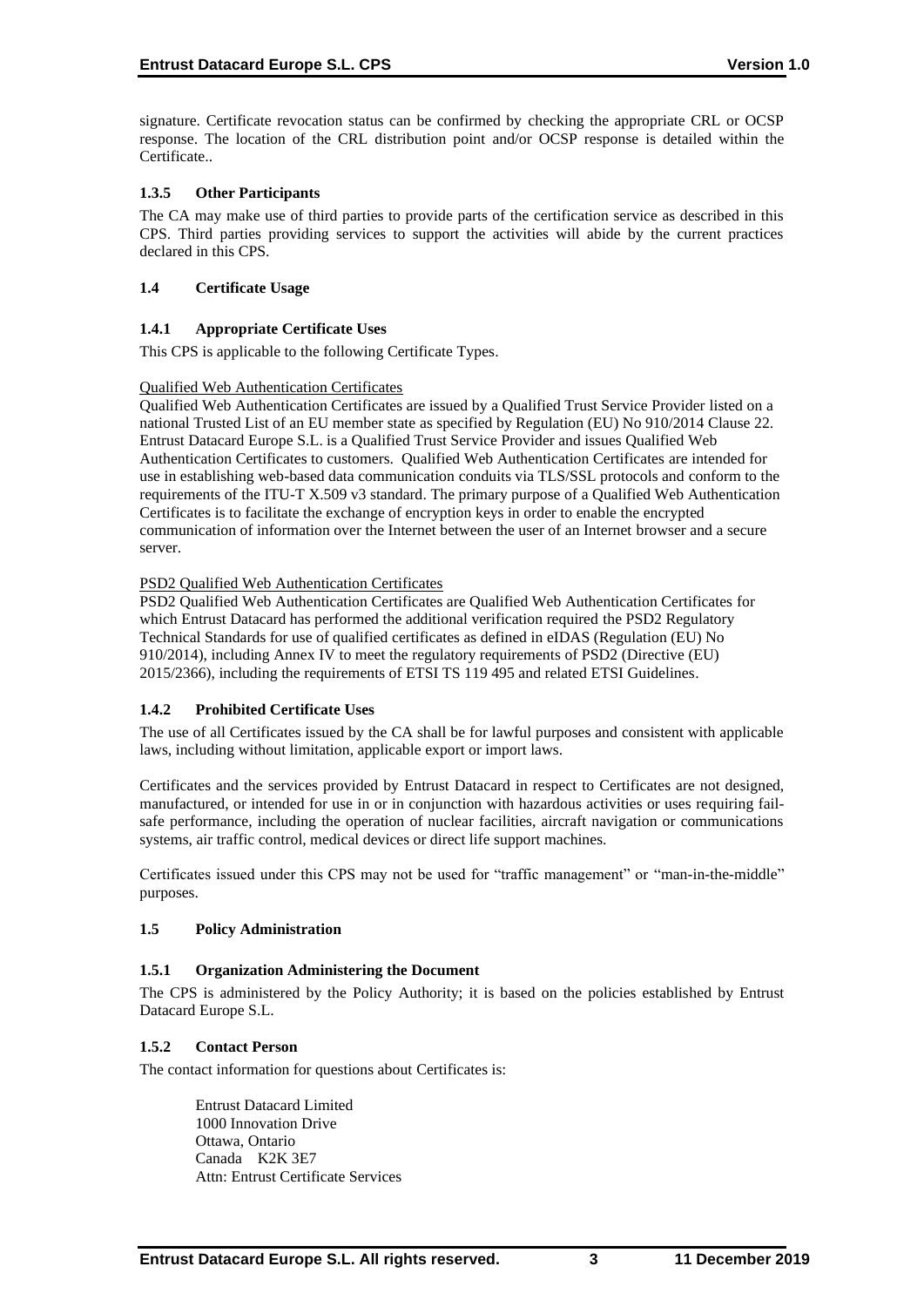Tel: 1-866-267-9297 or 1-613-270-2680 Email: [ecs.support@entrustdatacard.com](mailto:ecs.support@entrustdatacard.com)

Security issues, such as Certificate misuse, vulnerability reports or external reports of key compromise, may also be reported at<https://www.entrust.net/ev/misuse.cfm> or emailed to [evssl@entrustdatacard.com.](mailto:evssl@entrustdatacard.com)

# **1.5.3 Person Determining CPS Suitability for the Policy**

The Policy Authority determines the suitability and applicability of this CPS.

### **1.5.4 CPS Approval Procedures**

This CPS and any subsequent changes shall be approved by the Policy Authority.

This CPS will be published to the Entrust Datacard Repository, where it may be viewed by all Applicants, Subscribers, Relying Parties, and other third parties. After changes to this CPS have been approved by the Policy Authority they will be circulated to those Entrust Datacard employees, agents, and third parties who participate in providing the services provided herein and are affected by the changes.

Entrust Datacard may (i) revise the terms of this CPS; and/or (ii) change part of the services provided herein at any time. Any such change will be binding and effective immediately upon publication of the change in Entrust Datacard's Repository. If you do not agree with the change, you should terminate your use of or reliance on any Entrust Datacard Certificate immediately. By continuing to use or rely on any Entrust Datacard Certificate after such change, you agree to abide by and be bound thereby. Applicants, Subscribers, Relying Parties, and other third parties should look for updated versions of this CPS from time to time by checking our Repository. These provisions apply to all Applicants, Subscribers, Relying Parties, and other third parties.

### **1.6 Definitions and Acronyms**

### **1.6.1 Definitions**

**Affiliate**: means collectively, Entrust Datacard Corporation and any person or entity that directly, or indirectly through one or more intermediaries, controls, is controlled by or is under common control with a party hereto. In this context, a party "controls" a corporation or another entity if it directly or indirectly owns or controls fifty percent (50%) or more of the voting rights for the board of directors or other mechanism of control or, in the case of a non-corporate entity, an equivalent interest.

**Applicant**: means a person, entity, or organization applying for a Certificate, but which has not yet been issued a Certificate, or a person, entity, or organization that currently has a Certificate or Certificates and that is applying for renewal of such Certificate or Certificates or for an additional Certificate or Certificates.

**Applicant Representative**: as defined in the Baseline Requirements.

**Application Software Vendor**: means a developer of Internet browser software or other software that displays or uses Certificates.

**Attestation Letter:** as defined in the Baseline Requirements.

**Authorization Domain Name**: as defined in the Baseline Requirements.

**Authorized Port**: as defined in the Baseline Requirements.

**Authorized Representative:** An authorized representative of a legal person.

**Base Domain Name**: as defined in the Baseline Requirements.

**Baseline Requirements**: means the CA/Browser Forum Guidelines Baseline Requirements for the Issuance and Management of Publicly-Trusted Certificates published at http://www.cabforum.org. The Baseline Requirements describe certain minimum requirements that a CA must meet in order to issue SSL Certificates. In the event of any inconsistency between this CPS and the Baseline Requirements, the Baseline Requirements take precedence over this CPS.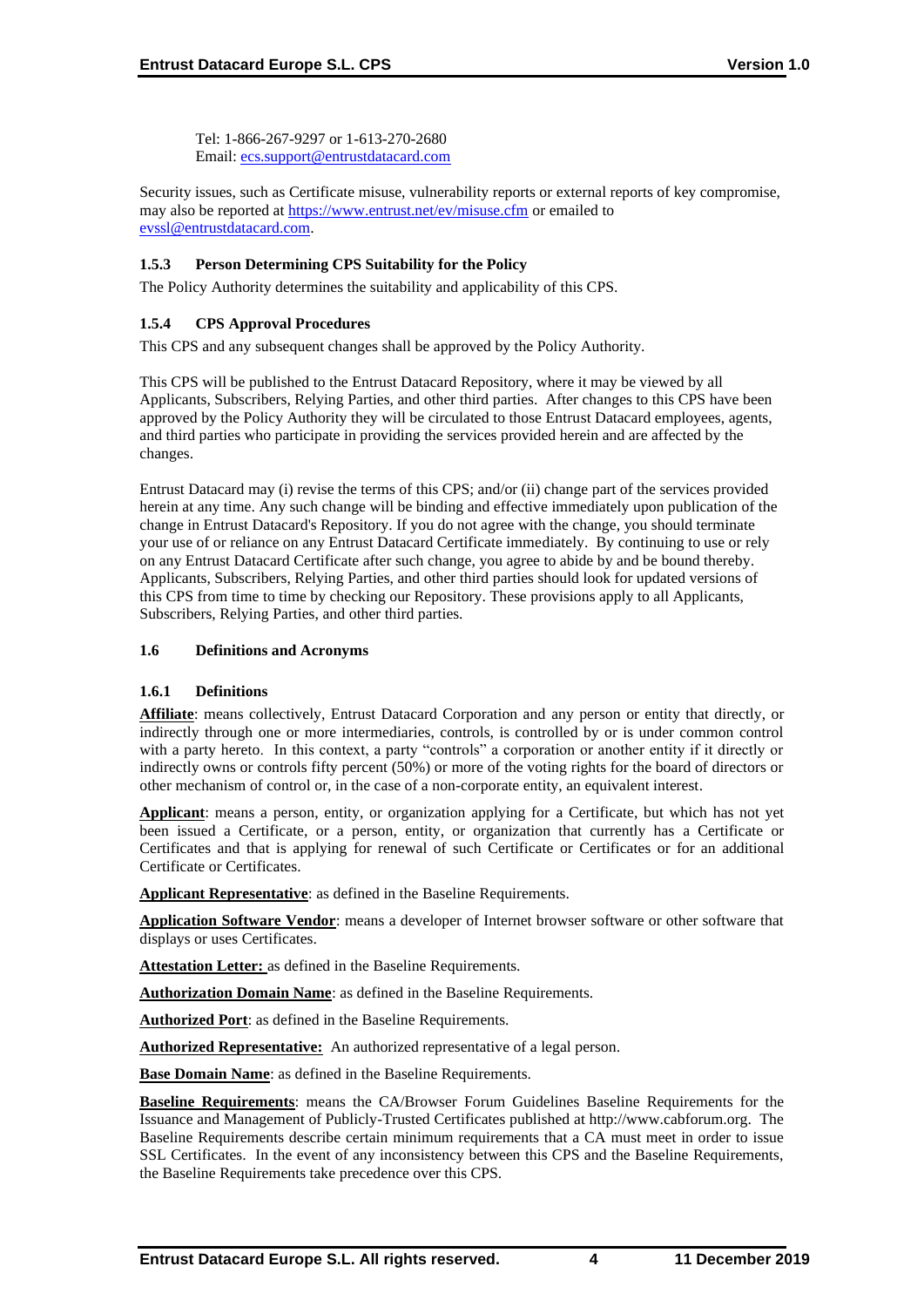**Business Day:** means any day, other than a Saturday, Sunday, statutory or civic holiday in the City of Madrid, Spain.

**Certificate:** means a digital document issued by the CA that, at a minimum: (a) identifies the CA issuing it, (b) names or otherwise identifies a Subject, (c) contains a Public Key of a Key Pair, (d) identifies its operational period, and (e) contains a serial number and is digitally signed by a CA. Certificate includes, without limitation, the following Certificate types issued by the CA; Qualified Web Authentication Certificate and PSD2 Qualified Web Authentication Certificate.

**Certificate Application:** means the form and application information requested by an RA operating under a CA and submitted by an Applicant when applying for the issuance of a Certificate.

**Certificate Approver:** means an employee or agent authorized to approve a request for a Certificate for an organization.

**Certificate Beneficiaries**: means, collectively, all Application Software Vendors with whom Entrust Datacard has entered into a contract to include its root Certificate(s) in software distributed by such Application Software Vendors, and all Relying Parties that actually rely on such Certificate during the Operational Period of such Certificate.

**Certificate Requester**: means an employee or agent authorized to request a Certificate for an organization.

**Certificate Revocation List:** means a time-stamped list of the serial numbers of revoked Certificates that has been digitally signed by a CA.

**Certificate Problem Report**: as defined in the Baseline Requirements.

**Certificate Transparency:** a method for publicly logging Certificates in accordance with IETF RFC 6962.

**Certification Authority:** means a certification authority operated by or on behalf of Entrust Datacard for the purpose of issuing, managing, revoking, renewing, and providing access to Certificates. The CA (i) creates and digitally signs Certificates that contain among other things a Subject's Public Key and other information that is intended to identify the Subject, (ii) makes Certificates available to facilitate communication with the Subject identified in the Certificate, and (iii) creates and digitally signs Certificate Revocation Lists containing information about Certificates that have been revoked and which should no longer be used or relied upon.

**Certification Practice Statement:** means this document, which is a statement of the practices that the CA uses in issuing, managing, revoking, renewing, and providing access to Certificates, and the terms and conditions under which the CA makes such services available.

**Co-marketers:** means any person, entity, or organization that has been granted by Entrust Datacard or an RA operating under a CA the right to promote Certificates.

**Compromise:** means a suspected or actual loss, disclosure, or loss of control over sensitive information or data.

**Contract Signer:** means an employee or agent authorized to sign the subscription agreement on behalf of the organization.

**Cross Certificate(s)**: as defined in the Baseline Requirements.

**Domain Contact**: as defined in the Baseline Requirements.

**Domain Name Registrant**: as defined in the Baseline Requirements.

**Domain Name Registrar**: as defined in the Baseline Requirements.

**DNS CAA Email Contact:** as defined in the Baseline Requirements.

**DNS TXT Record Email Contact:** as defined in the Baseline Requirements.

**DNS TXT Record Phone Contact:** as defined in the Baseline Requirements.

**Enterprise RA:** as defined in the Baseline Requirements.

**Entrust:** means Entrust Datacard Limited.

**Entrust.net**: means Entrust Datacard Limited.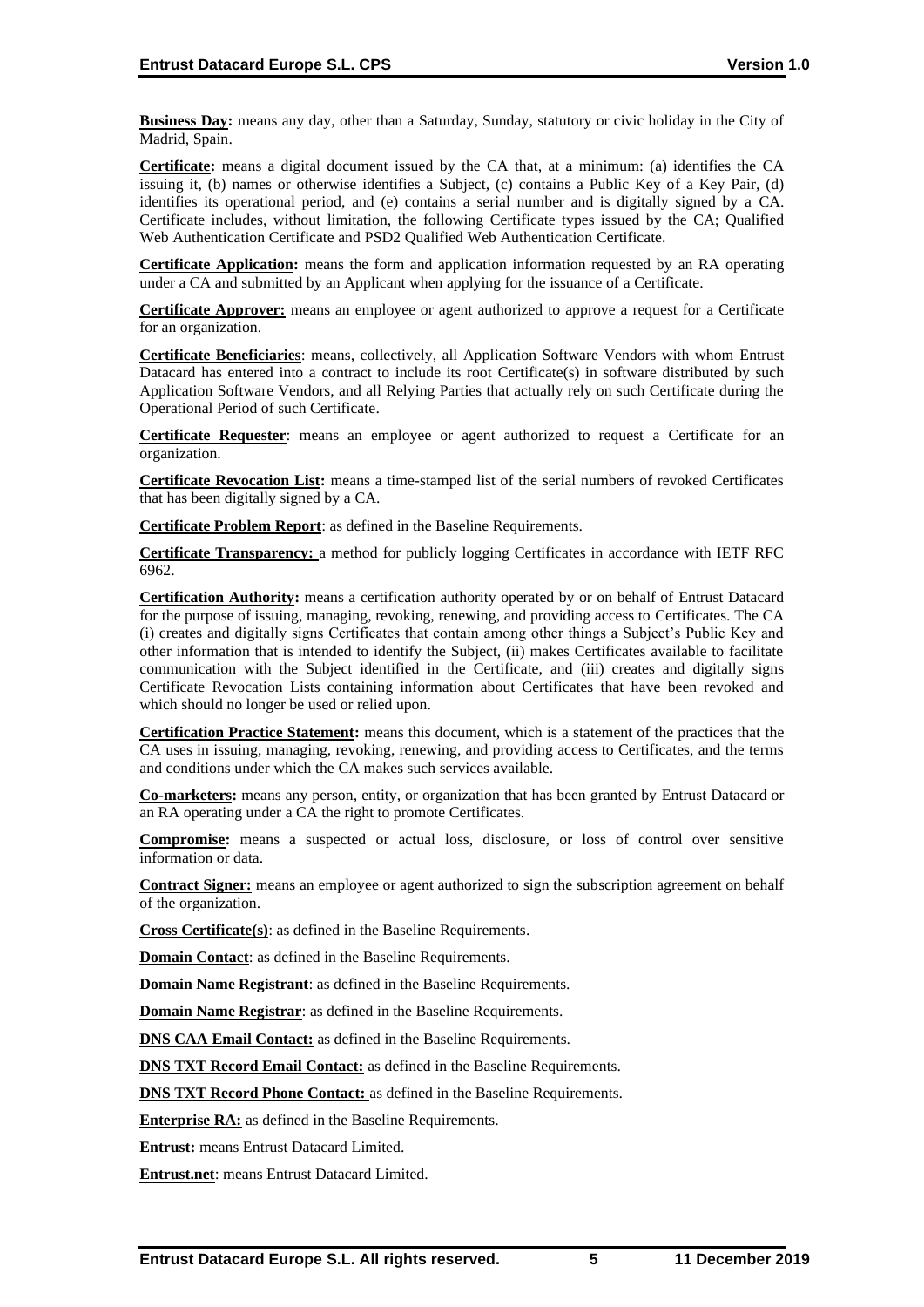**Entrust Datacard:** means Entrust Datacard Europe S.L.

**Entrust Datacard Group:** Collectively Entrust Holdings, Inc., its subsidiaries, its licensors (including for the avoidance of any doubt Microsoft), its resellers, its suppliers, and the directors, officers, employees, agents and independent contractors of any of them.

**Entrust Datacard Group Affiliates**: Collectively, Entrust Datacard Limited and Affiliates.

**ETSI Guidelines:** Collectively, the ETSI guidelines as contained in ETSI EN 319 411-1 (V1.2.2); ETSI EN 319 411-2 (V2.2.2); ETSI TS 119 495 (V1.3.1) and related documents that apply to Qualified Web Authentication Certificates and PSD2 Qualified Web Authentication Certificates.

**EV Certificate:** means a Certificate issued by a CA meeting the requirements of one of the EV SSL Guideline documents.

**EV SSL Certificate:** means an SSL Certificate issued by a CA meeting the requirements of the EV SSL Guidelines.

**EV SSL Guidelines:** means the CA/Browser Forum Guidelines For The Issuance and Management of Extended Validation Certificates published at http://www.cabforum.org. The EV SSL Guidelines describe the requirements that a CA must meet in order to issue EV SSL Certificates. In the event of any inconsistency between this CPS and the EV SSL Guidelines, the EV SSL Guidelines take precedence over this CPS.

**FIPS:** means the Federal Information Processing Standards. These are U.S. Federal standards that prescribe specific performance requirements, practices, formats, communication protocols, and other requirements for hardware, software, data, and telecommunications operation.

**Fully-Qualified Domain Name**: as defined in the Baseline Requirements.

**IETF:** means the Internet Engineering Task Force. The Internet Engineering Task Force is an international community of network designers, operators, vendors, and researchers concerned with the evolution of the Internet architecture and the efficient operation of the Internet.

**Internal Name:** as defined in the Baseline Requirements.

**IP Address:** as defined in the Baseline Requirements.

**IP Address Contact:** as defined in the Baseline Requirements.

**IP Address Registration Authority:** as defined in the Baseline Requirements.

**Issuing CA:** In relation to a particular Certificate, the CA that issued the Certificate. This could be either a Root CA or a Subordinate CA.

**Key Compromise:** as defined in the Baseline Requirements.

**Key Pair:** means two mathematically related cryptographic keys, having the properties that (i) one key can be used to encrypt a message that can only be decrypted using the other key, and (ii) even knowing one key, it is believed to be computationally infeasible to discover the other key.

**National Competent Authority:** as used under ETSI TS 119 495.

**Object Identifier:** means a specially-formatted sequence of numbers that is registered in accordance with internationally-recognized procedures for object identifier registration.

**Operational Period:** means, with respect to a Certificate, the period of its validity. The Operational Period would typically begin on the date the Certificate is issued (or such later date as specified in the Certificate), and ends on the date and time it expires as noted in the Certificate or earlier if the Certificate is Revoked.

**Parent Company:** as defined in the Baseline Requirements.

**PKIX:** means an IETF Working Group developing technical specifications for PKI components based on X.509 Version 3 Certificates.

**Policy Authority:** means those personnel who work for or on behalf of Entrust Datacard and who are responsible for determining the policies and procedures that govern the operation of the CAs. The Policy Authority is responsible for creating, implementing, and maintaining a statement of the practices and procedures used to address all the requirements identified for the applicable Entrust Datacard policy and its work is supervised by the senior executive management of Entrust Datacard S.L."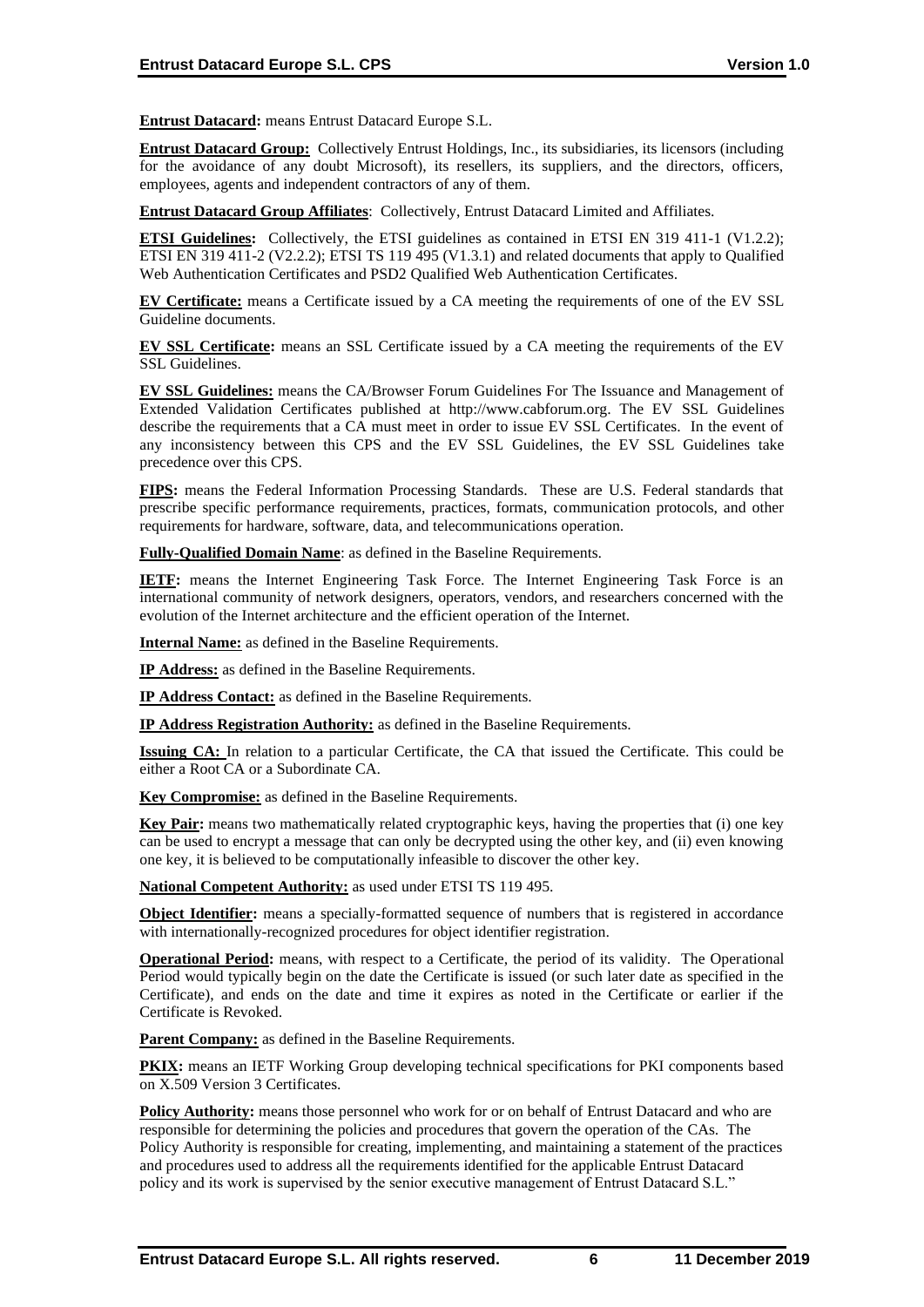**Private Key:** means the key of a Key Pair used to decrypt an encrypted message. This key must be kept secret.

**PSD2 Qualified Web Authentication Certificates:** means a Certificate issued under the requirements of the PSD2 Regulatory Technical Standards for use of qualified certificates as defined in eIDAS (Regulation (EU) No 910/2014) including Annex IV to meet the regulatory requirements of PSD2 (Directive (EU) 2015/2366), including the requirements of ETSI TS 119 495 and related ETSI Guidelines.

**Public Key:** means the key of a Key Pair used to encrypt a message. The Public Key can be made freely available to anyone who may want to send encrypted messages to the holder of the Private Key of the Key Pair. The Public Key is usually made publicly available in a Certificate issued by a CA and is often obtained by accessing a repository or database. A Public Key is used to encrypt a message that can only be decrypted by the holder of the corresponding Private Key.

**Qualified Web Authentication Certificate:** means a Certificate issued for use as a qualified web authentication certificate as defined in eIDAS (Regulation (EU) No 910/2014), including Annex IV and the requirements of ETSI EN 319 411-2 and related ETSI Guidelines.

**Random Value**: as defined in the Baseline Requirements.

**Registration Authority:** means an entity that performs two functions: (1) the receipt of information from a Subject to be named in a Certificate, and (2) the performance of verification of information provided by the Subject following the procedures prescribed by the CAs. In the event that the information provided by a Subject satisfies the criteria defined by the CAs, an RA may send a request to a CA requesting that the CA generate, digitally sign, and issue a Certificate containing the information verified by the RA. An RA may be operated by Entrust Datacard or by an independent third-party.

**Reliable Data Source:** as defined in the Baseline Requirements.

**Relying Party:** means a person, entity, or organization that relies on or uses a Certificate and/or any other information provided in a Repository under a CA to obtain and confirm the Public Key and identity of a Subscriber. For avoidance of doubt, an ASV is not a "Relying Party" when software distributed by such ASV merely displays information regarding a Certificate.

**Relying Party Agreement:** means the agreement between a Relying Party and Entrust Datacard or between a Relying Party and an independent third-party RA or Reseller under a CA in respect to the provision and use of certain information and services in respect to Certificates.

**Repository:** means a collection of databases and web sites that contain information about Certificates issued by a CA including among other things, the types of Certificates and services provided by the CA, fees for the Certificates and services provided by the CA, Certificate Revocation Lists, OCSP responses, descriptions of the practices and procedures of the CA, and other information and agreements that are intended to govern the use of Certificates issued by the CA.

**Request Token:** as defined in the Baseline Requirements.

**Request Value:** as defined in the Baseline Requirements.

**Required Website Content:** as defined in the Baseline Requirements.

**Resellers:** means any person, entity, or organization that has been granted by Entrust Datacard or an RA operating under a CA the right to license the right to use Certificates.

**Reserved IP Address:** as defined in the Baseline Requirements.

**Revoke or Revocation:** means, with respect to a Certificate, to prematurely end the Operational Period of that Certificate from a specified time forward.

**Root CA:** mean the top level CAs listed in §1.3.1.

**SSL Certificate:** means a Certificate issued by a CA for use on secure servers.

Subordinate CA: means collectively, the subordinate CAs listed in §1.3.1. and/or Third Party Subordinate CAs.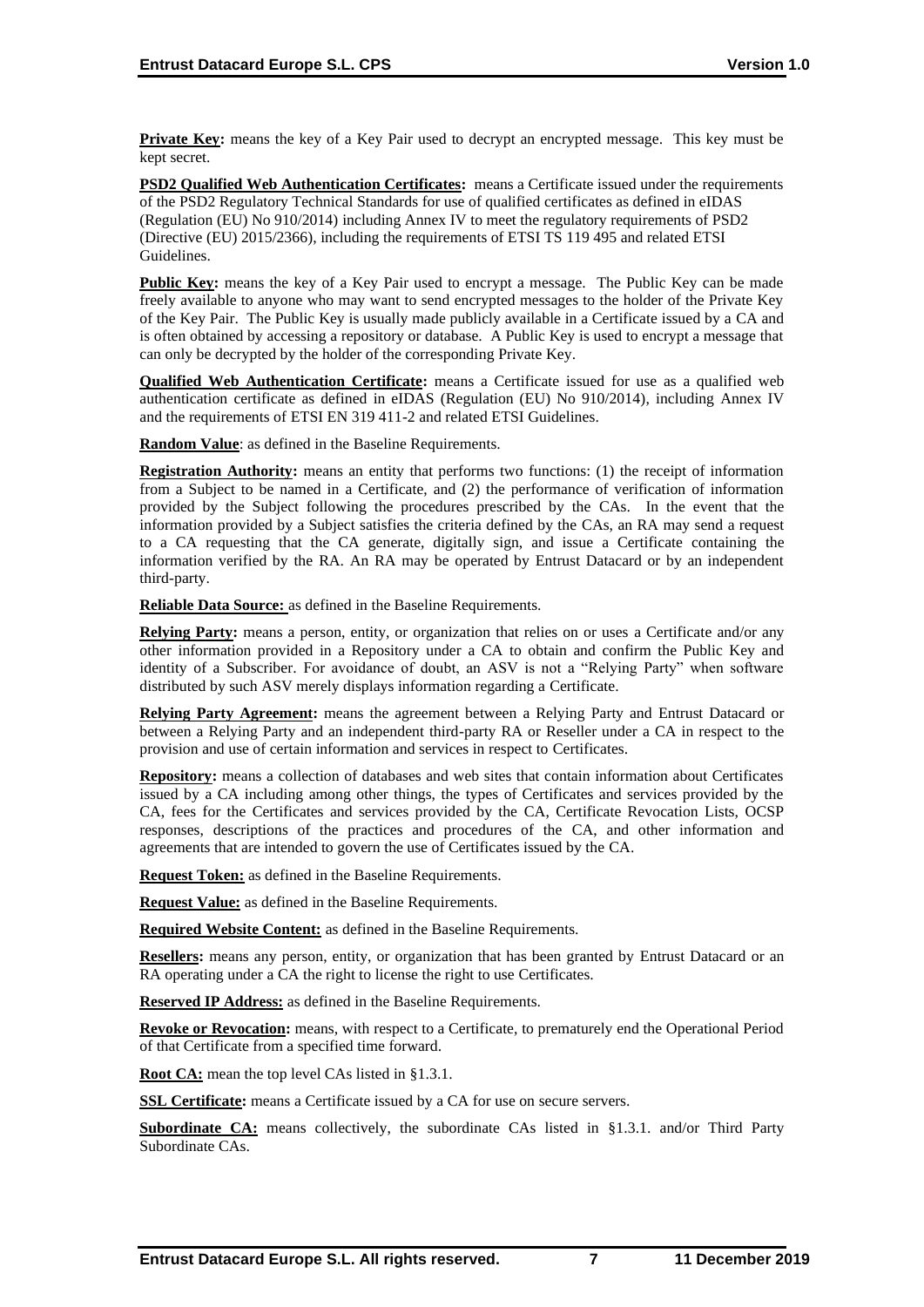**Subordinate CA Certificate**: shall mean a Certificate that (i) includes the Public Key of a Public-Private Key Pair generated by a certification authority; and (ii) includes the digital signature of a Root CA.

**Subject:** means a person, entity, or organization whose Public Key is contained in a Certificate.

**Subscriber:** means a person, entity, or organization that has applied for and has been issued a Certificate.

**Subscription Agreement:** means the agreement between a Subscriber and Entrust Datacard (or an Affiliate of Entrust Datacard) or between a Subscriber and an independent third-party RA or Reseller under a CA in respect to the issuance, management, and provision of access to a Certificate and the provision of other services in respect to such Certificate.

**Subsidiary Company:** as defined in the Baseline Requirements.

**Technically Constrained Subordinate CA:** as defined in the Baseline Requirements.

**Third Party Subordinate CA:** means a certification authority owned by a third party which has been issued a Subordinate CA Certificate.

**Validation Specialist:** as defined in the Baseline Requirements.

**Wildcard Domain Name:** A Domain Name consisting of a single asterisk character followed by a single full stop character ("\*.") followed by a Fully-Qualified Domain Name.

### **1.6.2 Acronyms**

| <b>ADN</b>    | <b>Authorization Domain Name</b>                                                 |
|---------------|----------------------------------------------------------------------------------|
| <b>ASV</b>    | <b>Application Software Vendor</b>                                               |
| CA            | <b>Certification Authority</b>                                                   |
| CAA           | Certification Authority Authorization                                            |
| <b>CPR</b>    | Certificate Problem Report                                                       |
| <b>CPS</b>    | <b>Certification Practice Statement</b>                                          |
| <b>CRL</b>    | <b>Certificate Revocation List</b>                                               |
| <b>CSR</b>    | <b>Certificate Signing Request</b>                                               |
| <b>CT</b>     | Certificate Transparency                                                         |
| <b>DBA</b>    | Doing Business As                                                                |
| DN            | Distinguished Name                                                               |
| <b>DNS</b>    | Domain Name System                                                               |
| <b>DNSSEC</b> | Domain Name System Security Extensions                                           |
| ECC           | <b>Elliptic Curve Cryptography</b>                                               |
| EKU           | <b>Extended Key Usage</b>                                                        |
| <b>ETSI</b>   | European Telecommunications Standards Institute                                  |
| EV            | <b>Extended Validation</b>                                                       |
| <b>FIPS</b>   | (US Government) Federal Information Processing Standard                          |
| <b>FQDN</b>   | Fully Qualified Domain Name                                                      |
| <b>HTTP</b>   | <b>Hyper Text Transfer Protocol</b>                                              |
| <b>HTTPS</b>  | <b>Hyper Text Transfer Protocol Secure</b>                                       |
| <b>IANA</b>   | <b>Internet Assigned Numbers Authority</b>                                       |
| <b>ICANN</b>  | Internet Corporation for Assigned Names and Numbers                              |
| <b>IETF</b>   | <b>Internet Engineering Task Force</b>                                           |
| <b>ISO</b>    | International Organization for Standardization                                   |
| <b>ITU-T</b>  | International Telecommunication Union - Telecommunication Standardization Sector |
| <b>NCA</b>    | National Competent Authority                                                     |
| <b>NIST</b>   | (US Government) National Institute of Standards and Technology                   |
| <b>OCSP</b>   | <b>Online Certificate Status Protocol</b>                                        |
| <b>OID</b>    | Object Identifier                                                                |
| PA            | Policy Authority                                                                 |
| <b>PDS</b>    | <b>PKI Disclosure Statement</b>                                                  |
| PIN           | <b>Personal Identification Number</b>                                            |
| PKI           | Public-Key Infrastructure                                                        |
| <b>PSP</b>    | Payment Service Provider                                                         |
| RA            | <b>Registration Authority</b>                                                    |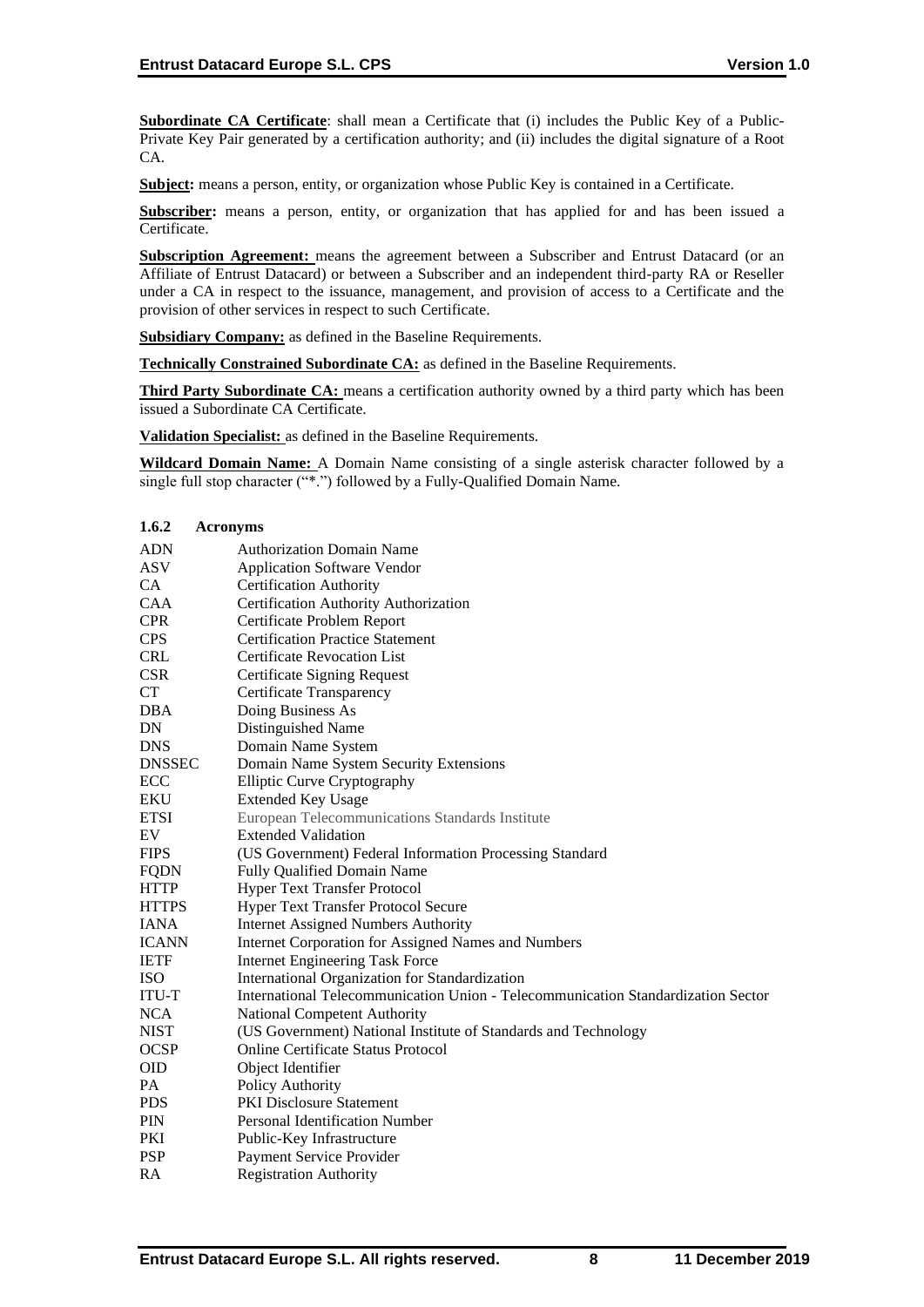- RFC Request for Comment
- RSA Rivest–Shamir–Adleman cryptosystem
- SAN Subject Alternative Name
- SSL Secure Sockets Layer
- TLS Transport Layer Security
- TSA Time-Stamp Authority
- URL Universal Resource Locator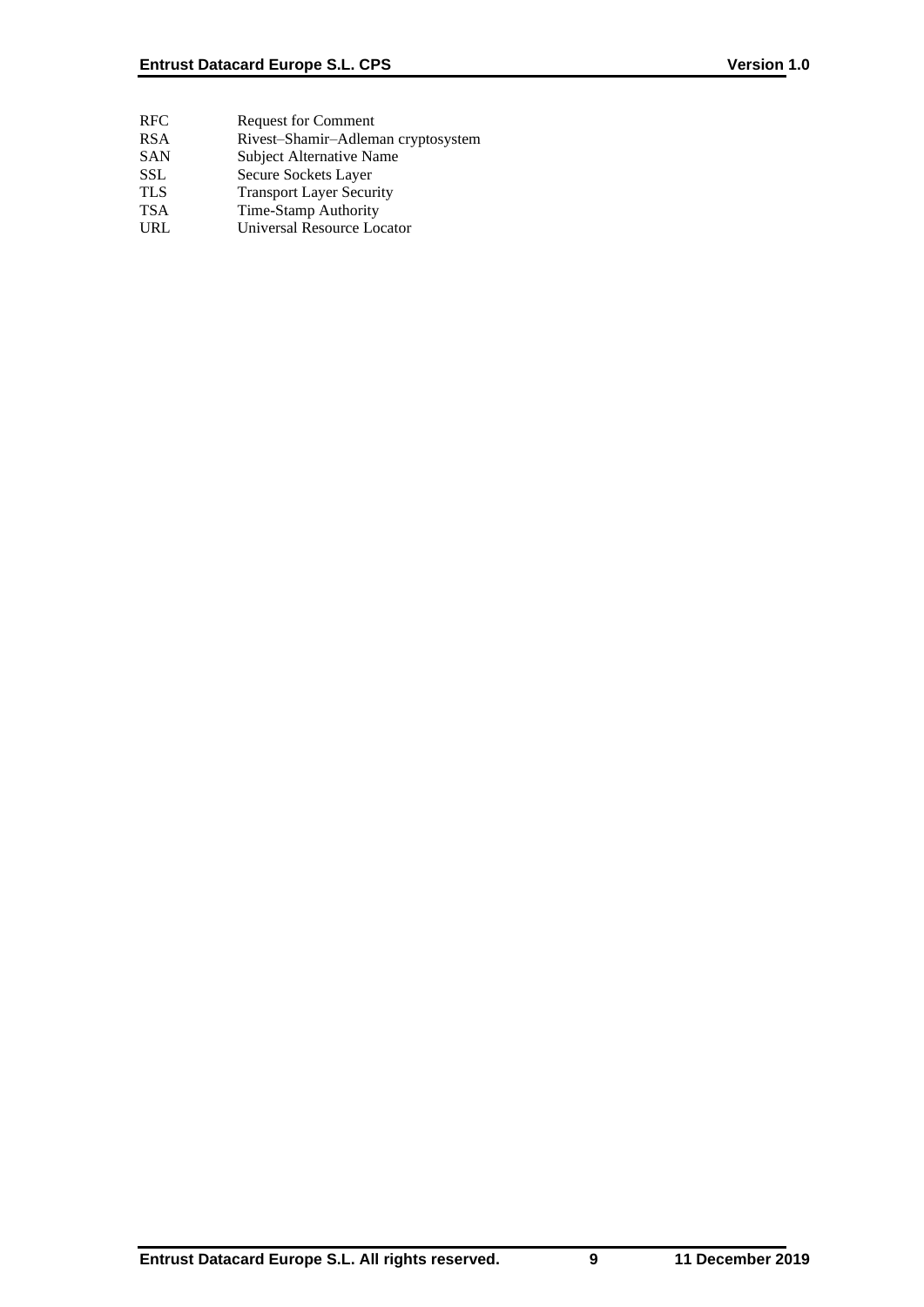# **2. Publication and Repository Responsibilities**

Entrust Datacard maintains the Repository to store various information related to Certificates and the operation of the CAs and RAs. The CPS and various other related information is published in the Repository.

# **2.1 Repositories**

The CAs maintain the Repositories to allow access to Certificate-related and Certificate revocation information. The information in the Repositories is accessible through a web interface, available on a 24x7 basis and is periodically updated as set forth in this CPS. The Repositories are the only approved source for CRL and other information about Certificates.

The CA will adhere to the latest version of the CPS published in the Repository.

The Repository can be accessed at [https://www.entrust.net/CPS.](https://www.entrust.net/CPS)

Web pages that can be used by ASVs to test their software with Certificates that chain up to each publicly trusted Root Certificate are hosted a[t https://www.entrust.net/CPS.](https://www.entrust.net/CPS)

# **2.2 Publication of Certification Information**

The CA publishes its CPS, CA Certificates, Subscription Agreements, PKI Disclosure Statement, Relying Party Agreements, and CRLs in the Repositories.

# **2.3 Time or Frequency of Publications**

The CPS will be re-issued and published at least once per year.

CRLs will be updated as per §4.9.7.

OCSP responses will be updated as per §4.9.10.

# **2.4 Access Controls on Repositories**

Information published in the Repository is public information. Read only access is unrestricted. The CAs have implemented logical and physical controls to prevent unauthorized write access to its Repositories.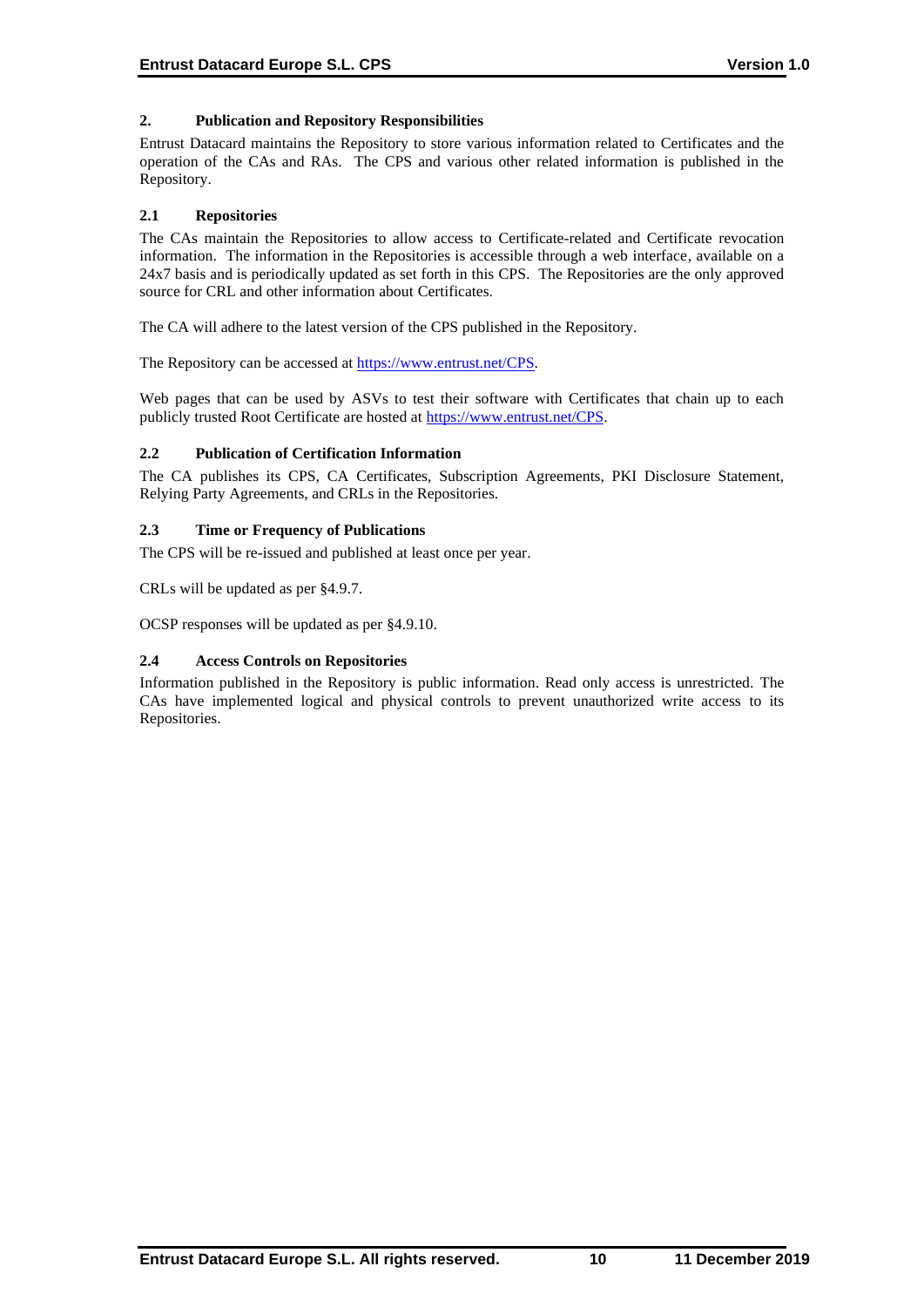### **3. Identification and Authentication**

The Policy Authority mandates the verification practices for verifying identification and authentication, and may, in its discretion, update such practices.

### **3.1 Naming**

Before issuing an Certificate, the CAs ensure that all Subject organization information in the Certificate conforms to the requirements of, and has been verified in accordance with the procedures prescribed in this CPS and matches the information confirmed and documented by the RA pursuant to its verification processes.

### Qualified Web Authentication and PSD2 Qualified Web Authentication Certificates

The CA and RA must follow the verification procedures in this CPS, the EV SSL Guidelines, and the ETSI Guidelines and match the information confirmed and documented by the RA pursuant to its verification processes. Such verification procedures are intended to accomplish the following:

- (i) Verify the Applicant's existence and identity, including;
	- a. Verify the Applicant's legal existence and identity (as stipulated in the EV SSL Guidelines and ETSI Guidelines),
	- b. Verify the Applicant's physical existence (business presence at a physical address) , and
- c. Verify the Applicant's operational existence (business activity). (ii) Verify the Applicant's authorization for the Certificate, including;
	- a. Verify the name, title, and authority of the Contract Signer, Certificate Approver, and Certificate Requester;
	- b. Verify that Contract Signer signed the Subscription Agreement; and
	- c. Verify that a Certificate Approver has signed or otherwise approved the Certificate request.
- (iii) For PSD2 Qualified Web Authentication Certificates, verify the additional information required by ETSI TS 119 495, including the Applicant's organizationIdentifier assigned by an NCA and the Applicant's approved payment service provider roles.

# **3.1.1 Types of Names**

The Subject names in a Certificate comply with the X.501 Distinguished Name (DN) form. The CAs shall use a single naming convention as set forth below.

Qualified Web Authentication Certificates

- (i) "Country Name" (C) which is the two-letter ISO 3166 code for the country in which the Applicant is located and plans to host the secure server on which the Applicant is intending to install the Certificate;
- (ii) "Organization Name" (O) which is the name of the organization in the case of a corporation, partnership, or other entity. In the case of a sole proprietorship, the organization name can be the name of the Applicant;
- (iii) "Organizational Unit Name" (OU) which is an optional field. The OU field may be used to distinguish between different organizational groups within an organization (for example, to distinguish between human resources, marketing, and development);
- (iv) "Common Name" (CN) which is the hostname, the fully qualified hostname or path used in the DNS of the secure server on which the Applicant is intending to install the Certificate;
- (v) "Locality" (L), which is the city or locality of the organization's place of business; and
- (vi) "State" (ST) (if applicable), which is the state or province of the organization's place of business.
- (vii) "serialNumber" which is the registration number of Subscriber,
- (viii) "businessCategory" which is the applicable business category clause per the EV SSL Guidelines,
- (ix) "jurisdictionOfIncorporationLocalityName" (if applicable) which is the jurisdiction of registration or incorporation locality of Subscriber,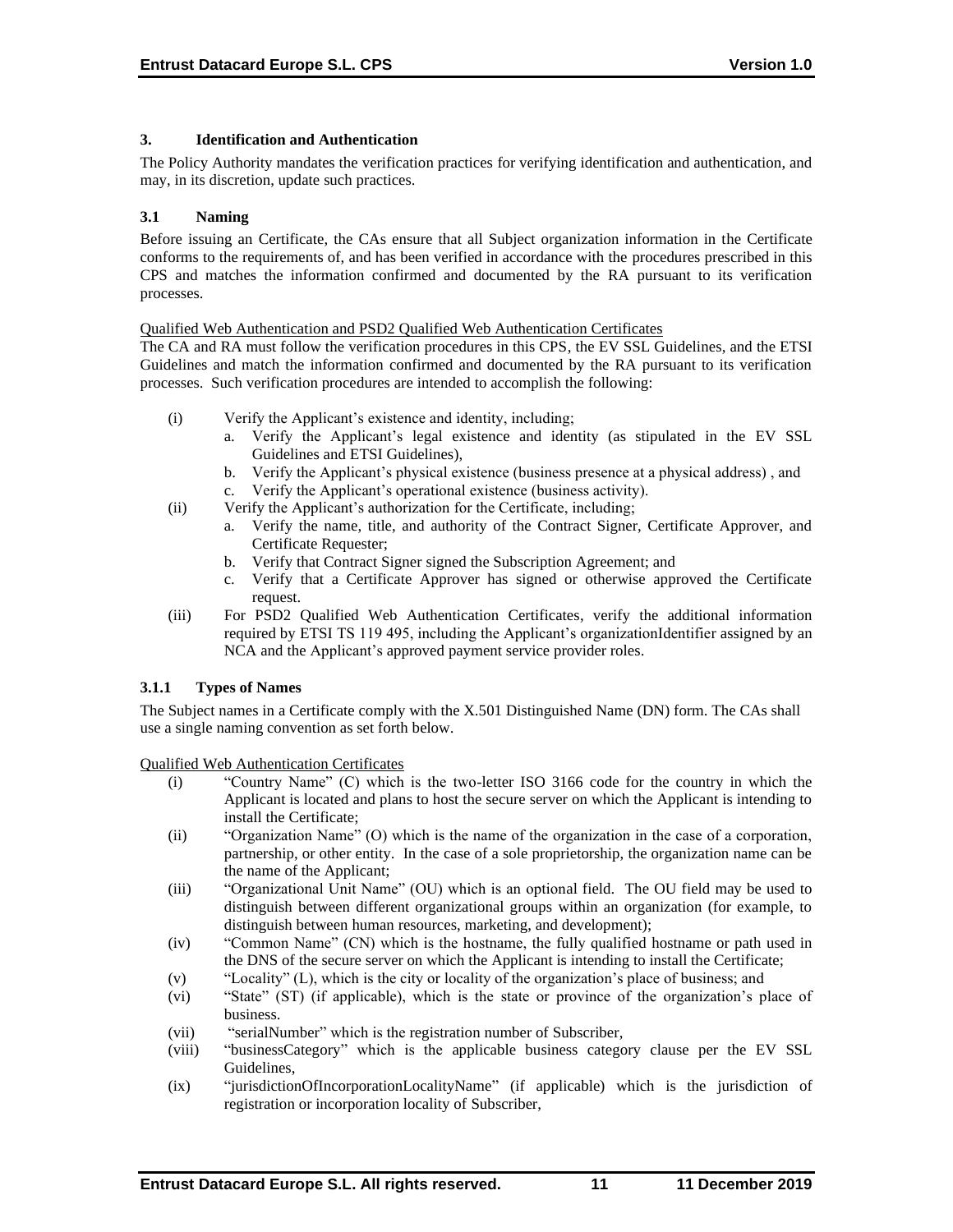- (x) "jurisdictionOfIncorporationStateOrProvinceName" (if applicable) which is the jurisdiction of registration or incorporation state or province of Subscriber, and
- (xi) "jurisdictionOfIncorporationCountry" which is the jurisdiction of registration or incorporation country of Subscriber.

### PSD2 Qualified Web Authentication Certificates

- (i) Same as Qualified Web Authentication Certificates, plus
- (ii) Applicant's "organizationIdentifier" assigned by an NCA.

# **3.1.2 Need for Names to be Meaningful**

The Certificates issued pursuant to this CPS are meaningful only if the names that appear in the Certificates can be understood and used by Relying Parties. Names used in the Certificates must identify the person or object to which they are assigned in a meaningful way. CAs shall not issue Certificates to the Subscribers that contain domain names, IP Addresses, DN, URL, and/or e-mail addresses that the Subscribers do not legitimately own or control. Examples of fields and extensions where these names appear include subject DN and subject alternative names.

# Qualified Web Authentication Certificates

The value of the Common Name to be used in Qualified Web Authentication Certificate shall be the Applicant's FQDN that is used in the DNS of the secure server on which the Applicant is intending to install the Qualified Web Authentication Certificate. The FQDN for a Qualified Web Authentication Certificate cannot be an IP address or a Wildcard Domain Name.

# PSD2 Qualified Web Authentication Certificates

The value of the Common Name to be used in a PSD2 Qualified Web Authentication Certificate shall be the Applicant's FQDN that is used in the DNS of the secure server on which the Applicant is intending to install the PSD2 Qualified Web Authentication Certificate. The FQDN for a PSD2 Qualified Web Authentication Certificate cannot be an IP address or a Wildcard Domain Name.

# **3.1.3 Anonymity or Pseudonymity of Subscribers**

No stipulation.

# **3.1.4 Rules for Interpreting Various Name Forms**

No stipulation.

# **3.1.5 Uniqueness of Names**

Names shall be defined unambiguously for each Subject in a Repository. The Distinguished Name attribute will usually be unique to the Subject to which it is issued. Each Certificate shall be issued a unique serial number within the name space of the Subordinate CA.

# **3.1.6 Recognition, Authentication, and Role of Trademarks**

The Subject names in Certificates are issued on a "first come, first served" basis. By accepting a Subject name for incorporation into a Certificate, an RA operating under a CA does not determine whether the use of such information infringes upon, misappropriates, dilutes, unfairly competes with, or otherwise violates any intellectual property right or any other rights of any person, entity, or organization. The CAs and any RAs operating under the CAs neither act as an arbitrator nor provide any dispute resolution between Subscribers or between Subscribers and third-party complainants in respect to the use of any information in an Certificate. The CPS does not bestow any procedural or substantive rights on any Subscriber or thirdparty complainant in respect to any information in a Certificate. Neither the CAs nor any RAs operating under the CAs shall in any way be precluded from seeking legal or equitable relief (including injunctive relief) in respect to any dispute between Subscribers or between Subscribers and third-party complainants or in respect to any dispute between Subscribers and a CA or an RA operating under a CA or between a third-party complainant and a CA or an RA operating under a CA arising out of any information in an Certificate. The CAs and RAs operating under the CAs shall respectively have the right to revoke and the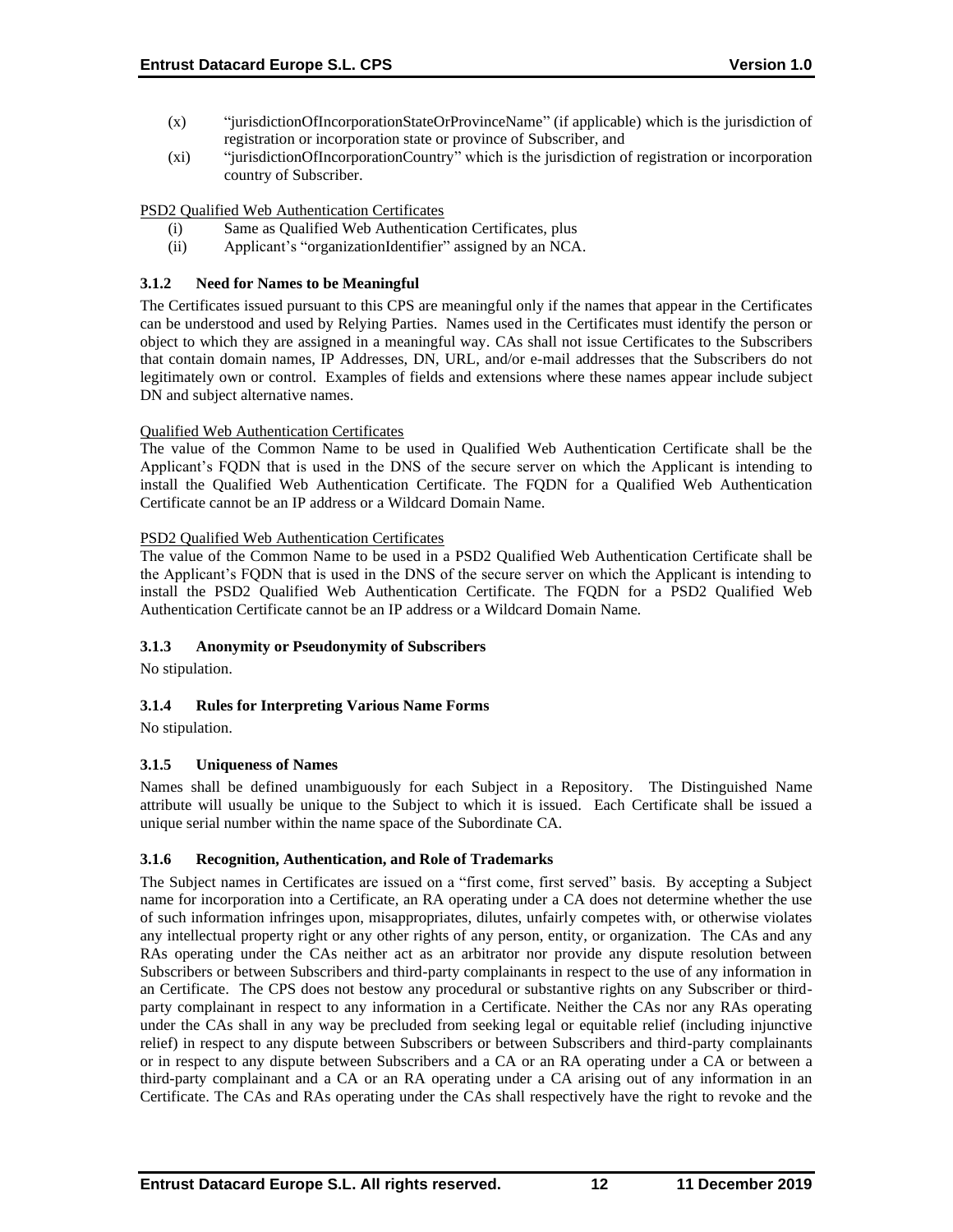right to request revocation of Certificates upon receipt of a properly authenticated order from an arbitrator or court of competent jurisdiction requiring the revocation of a Certificate.

A CA or an RA operating under a CA may, in certain circumstances, take action in respect to a Certificate containing information that possibly violates the trademark rights of a third-party complainant. In the event that a third-party complainant provides a CA or an RA operating under a CA with (i) a certified copy that is not more than three (3) months old of a trademark registration from the principal trademark office in any one of the United States, Canada, Japan, Australia or any of the member countries of the European Union, and further provided that such registration is still in full force and effect, and (ii) a copy of a prior written notice to the Subscriber of the Certificate in dispute, stating that the complainant believes that information in the Subscriber's Certificate violates the trademark rights of the complainant, and (iii) a representation by the complainant indicating the means of notice and basis for believing that such notice was received by the Subscriber of the Certificate in dispute, a CA or an RA operating under a CA may initiate the following actions. The CA or the RA operating under a CA may determine whether the issue date of the Subscriber's Certificate predates the registration date on the trademark registration provided by the complainant. If the date of issuance of the Subscriber's Certificate predates the trademark registration date, the CA or the RA operating under the CA will take no further action unless presented with an authenticated order from an arbitrator or court of competent jurisdiction. If the date of issuance of the Certificate is after the registration date on the trademark registration provided by the complainant, the CA or the RA operating under the CA shall request that the Subscriber provide a proof of ownership for the Subscriber's own corresponding trademark registration from the principal trademark office in any one of the United States, Canada, Japan, Australia or any of the member countries of the European Union. If the Subscriber can provide a certified copy, as set forth above, that predates or was issued on the same date as the complainant's trademark registration, the CA or the RA operating under the CA will take no further action unless presented with an authenticated order from an arbitrator or court of competent jurisdiction. If the Subscriber does not respond within ten (10) Business Days, or if the date on the certified copy of the trademark registration provided by the Subscriber postdates the certified copy of the trademark registration provided by the complainant, the CA and the RAs operating under that CA respectively may revoke or may request revocation of the disputed Certificate.

If a Subscriber files litigation against a complainant, or if a complainant files litigation against a Subscriber, and such litigation is related to any information in an issued Certificate, and if the party instigating the litigation provides a CA or an RA operating under a CA with a copy of the file-stamped complaint or statement of claim, the CA will maintain the current status of the Certificate or the RA operating under the CA will request that the CA maintain the current status of the Certificate, subject to any requirements to change the status of such Certificate otherwise provided or required under this CPS, a Subscription Agreement, or any Relying Party Agreement. During any litigation, a CA will not revoke and an RA operating under a CA will not request revocation of a Certificate that is in dispute unless ordered by an arbitrator or a court of competent jurisdiction or as otherwise provided or required under this CPS, a Subscription Agreement, or any Relying Party Agreement. In the event of litigation as contemplated above, the CAs and RAs operating under the CAs will comply with any directions by a court of competent jurisdiction in respect to a Certificate in dispute without the necessity of being named as a party to the litigation. If named as a party in any litigation in respect to a Certificate, Entrust Datacard and/or any third party operating an RA under a CA shall be entitled to take any action that it deems appropriate in responding to or defending such litigation. Any Subscriber or Relying Party that becomes involved in any litigation in respect to a Certificate shall remain subject to all of the terms and conditions of the CPS, the Subscriber's Subscription Agreement, and the Relying Party's Relying Party Agreement.

RAs operating under a CA shall notify the CA of any disputes of which such RA is aware and which relate to any information contained in a Certificate whose issuance was requested by such RA.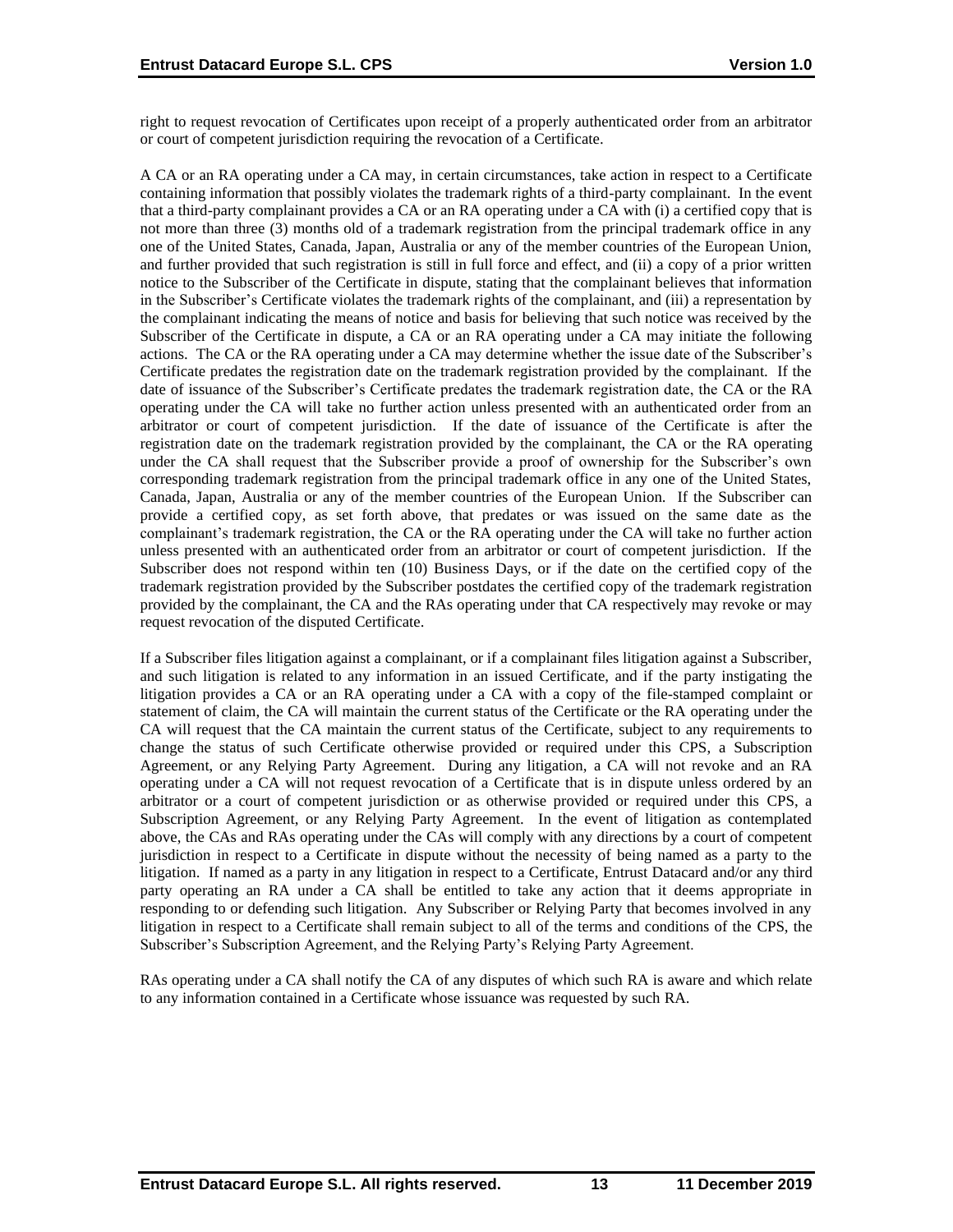### **3.2 Initial Identity Validation**

### **3.2.1 Method to Prove Possession of Private Key**

For Key Pairs generated by the Applicant, the CAs perform proof of possession tests for CSRs created using reversible asymmetric algorithms (such as RSA) by validating the signature on the CSR submitted by the Applicant with the Certificate Application.

### **3.2.2 Authentication of Organization Identity**

### **3.2.2.1 Identity**

RAs operating under the CAs shall perform verification of any organizational identities that are submitted by an Applicant or Subscriber in accordance with the practices mandated by the Policy Authority. RAs operating under the CAs shall determine whether the organizational identity, address, and domain name provided with a Certificate Application are consistent with information contained in third-party databases and/or governmental sources. The information and sources used for the verification of Certificate Applications may vary depending on the jurisdiction of the Applicant or Subscriber.

In the case of organizational identities that are not registered with any governmental sources, RAs operating under the CAs shall use commercially reasonable efforts to confirm the existence of the organization. Such commercially reasonable efforts may include site visits or third-party attestation letter.

#### Qualified Web Authentication Certificates and PSD2 Qualified Web Authentication Certificates

The CA or RA will identify the organization and, if applicable, any specific attributes of the organization, will be verified by an Authorized Representative.

Qualified Web Authentication Certificates

RAs operating under the CAs shall also determine:

- (i) Business Category;
- (ii) Jurisdiction of Incorporation or Registration;
- (iii) Registration Number;
- (iv) Physical address of Place of Business; and
- (v) Operational Existence.

### PSD2 Qualified Web Authentication Certificates

RAs operating under the CAs shall also determine:

(vi) Applicable NCA;

(vii)organizationIdentifier assigned by the NCA; and

(viii) Payment service provider roles approved by the NCA.

Note: RAs shall conform to the specific NCA rules for verifying these attributes.

# **3.2.2.2 DBA/Tradename**

If the subject identity information is to include a DBA or tradename, the RA must verify the Applicant's right to use the DBA/tradename using at least one of the following:

- (i) The RA may verify the assumed name through use of a Qualified Government Information Source operated by, or on behalf of, an appropriate government agency in the jurisdiction of the Applicant's Place of Business, or by direct contact with such government agency in person or via mail, e-mail, Web address, or telephone; or
- (ii) The RA may verify the assumed name through use of a Qualified Independent Information Source provided that the QIIS has verified the assumed name with the appropriate government agency.
- (iii) The RA may rely on a Verified Professional Letter that indicates the assumed name under which the Applicant conducts business, the government agency with which the assumed name is registered, and that such filing continues to be valid.

# **3.2.2.3 Verification of Country**

Verification of country will be done in accordance with the methods of § 3.2.2.1.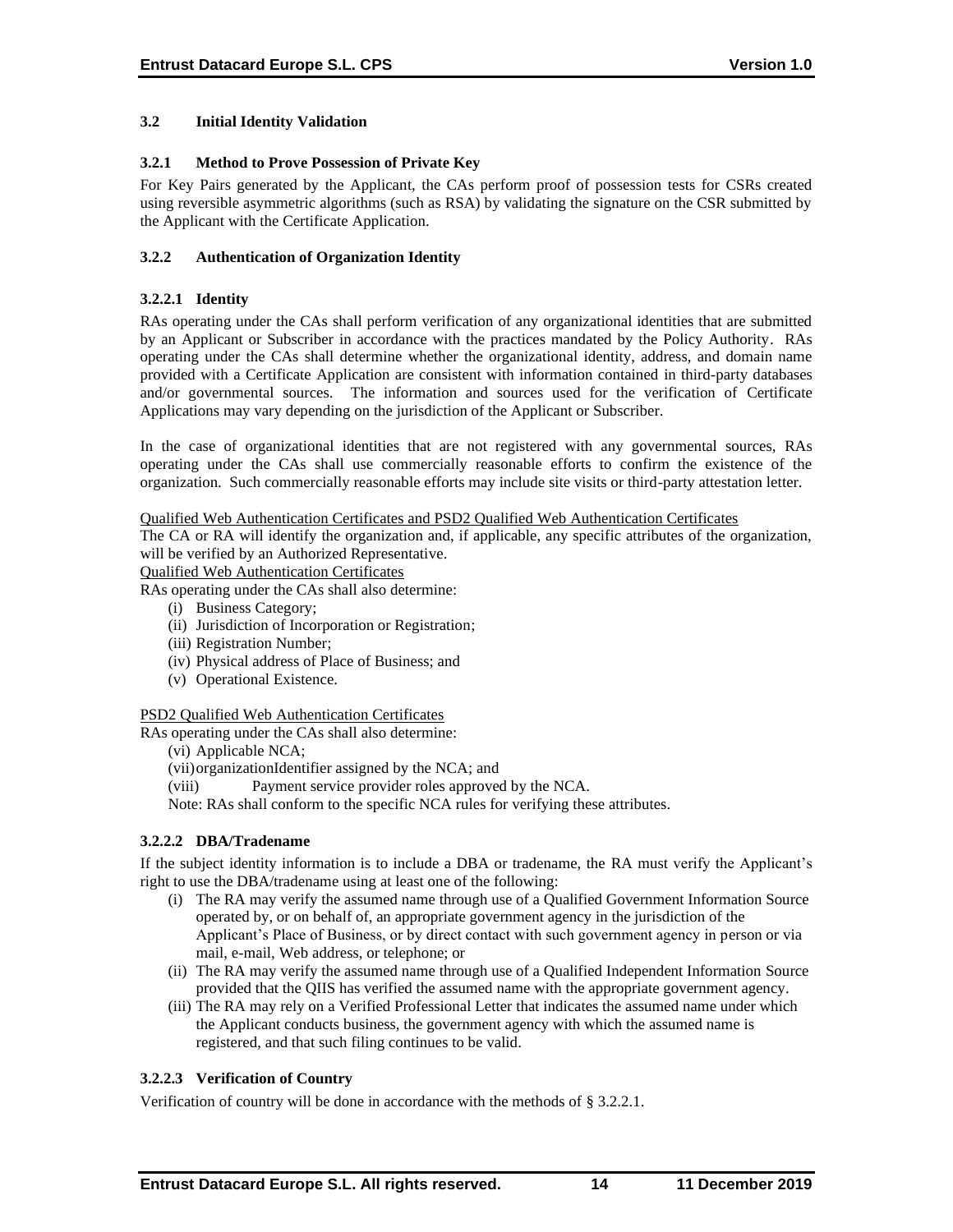# **3.2.2.4 Validation of Domain Authorization or Control**

The CA shall confirm that prior to issuance, the CA or the RA validated each Fully‐Qualified Domain Name (FQDN) listed in the Certificate using at least one of the methods listed below.

Completed validations of Applicant authority may be used for the issuance of multiple Certificates over time. For purposes of domain validation, the term Applicant includes the Applicant's Parent Company, Subsidiary Company, or Affiliate.

The CA shall maintain a record of which domain validation method was used to validate every domain.

### **3.2.2.4.1 Validating the Applicant as a Domain Contact**

This method of domain validation is not used.

### **3.2.2.4.2 Email, Fax, SMS, or Postal Mail to Domain Contact**

Confirm the Applicant's control over the FQDN by sending a Random Value via email, fax, SMS, or postal mail and then receiving a confirming response utilizing the Random Value. The Random Value must be sent to an email address, fax/SMS number, or postal mail address identified as a Domain Contact.

Each email, fax, SMS, or postal mail may confirm control of multiple ADNs.

The CA or RA may send the email, fax, SMS, or postal mail identified under this section to more than one recipient provided that every recipient is identified by the Domain Name Registrar as representing the Domain Name Registrant for every FQDN being verified using the email, fax, SMS, or postal mail.

The Random Value is unique in each email, fax, SMS, or postal mail.

The CA or RA may resend the email, fax, SMS, or postal mail in its entirety, including re‐use of the Random Value, provided that the communication's entire contents and recipient(s) remain unchanged.

The Random Value will remain valid for use in a confirming response for no more than 30 days from its creation.

### **3.2.2.4.3 Phone Contact with Domain Contact**

Confirm the Applicant's control over the FQDN by calling the Domain Name Registrant's phone number and obtaining a response confirming the Applicant's request for validation of the FQDN. The CA or RA shall place the call to a phone number identified by the Domain Name Registrar as the Domain Contact.

Each phone call shall be made to a single number and may confirm control of multiple FQDNs, provided that the phone number is identified by the Domain Registrar as a valid contact method for every Base Domain Name being verified using the phone call.

This method will not be re-used after May 31, 2019.

### **3.2.2.4.4 Constructed Email to Domain Contact**

Confirm the Applicant's control over the FQDN by (i) sending an email to one or more addresses created by using 'admin', 'administrator', 'webmaster', 'hostmaster', or 'postmaster' as the local part, followed by the at-sign ("@"), followed by an ADN, (ii) including a Random Value in the email, and (iii) receiving a confirming response utilizing the Random Value.

Each email may confirm control of multiple FQDNs, provided the ADN used in the email is an ADN for each FQDN being confirmed.

The Random Value shall be unique in each email.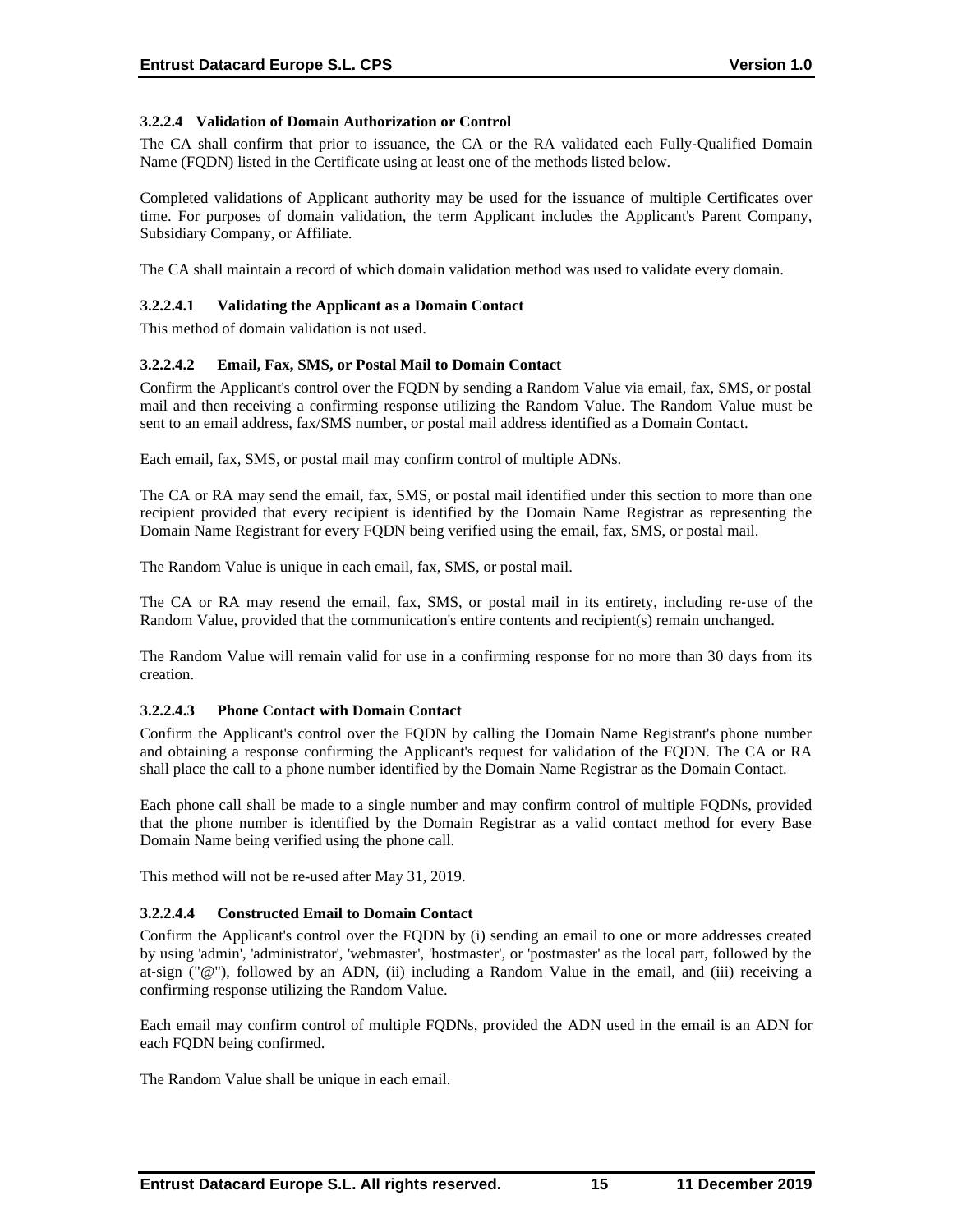The email may be re-sent in its entirety, including the re-use of the Random Value, provided that its entire contents and recipient shall remain unchanged.

The Random Value shall remain valid for use in a confirming response for no more than 30 days from its creation.

### **3.2.2.4.5 Domain Authorization Document**

This method of domain validation is not used.

#### **3.2.2.4.6 Agreed-Upon Change to Website**

Confirm the Applicant's control over the FQDN by confirming one of the following under the "/.well‐known/pki‐validation" directory, or another path registered with IANA for the purpose of Domain Validation, on the ADN that is accessible by the CA via HTTP/HTTPS over an Authorized Port:

- (i) The presence of Required Website Content contained in the content of a file or on a web page in the form of a meta tag. The entire Required Website Content MUST NOT appear in the request used to retrieve the file or web page, or
- (ii) The presence of the Request Token or Request Value contained in the content of a file or on a webpage in the form of a meta tag where the Request Token or Random Value must not appear in the request.

If a Random Value is used, the CA or RA SHALL provide a Random Value unique to the Certificate request and shall not use the Random Value after the longer of (i) 30 days or (ii) if the Applicant submitted the Certificate request, the timeframe permitted for reuse of validated information relevant to the Certificate (such as in section 4.2.1 of the Baseline Requirements).

### **3.2.2.4.7 DNS Change**

Confirm the Applicant's control over the FQDN by confirming the presence of a Random Value in a DNS CNAME, TXT or CAA record for an ADN or an ADN that is prefixed with a label that begins with an underscore character.

If a Random Value is used, the CA or RA shall provide a Random Value unique to the Certificate request and shall not use the Random Value after (i) 30 days or (ii) if the Applicant submitted the Certificate request, the timeframe permitted for reuse of validated information relevant to the Certificate.

### **3.2.2.4.8 IP Address**

Confirming the Applicant's control over the FQDN by confirming that the Applicant controls an IP Address returned from a DNS lookup for A or AAAA records for the FQDN in accordance with § 3.2.2.5.

Once the FQDN has been validated using this method, the CA MAY NOT also issue Certificates for FQDNs for higher level domain levels that end in the validated FQDN unless the CA performs a separate validation for that FQDN using an authorized method. This method is NOT suitable for validating Wildcard Domain Names.

### **3.2.2.4.9 Test Certificate**

This method of domain validation is not used.

### **3.2.2.4.10 TLS Using a Random Number**

This method of domain validation is not used.

### **3.2.2.4.11 Any Other Method**

This method of domain validation is not used.

### **3.2.2.4.12 Validating Applicant as a Domain Contact**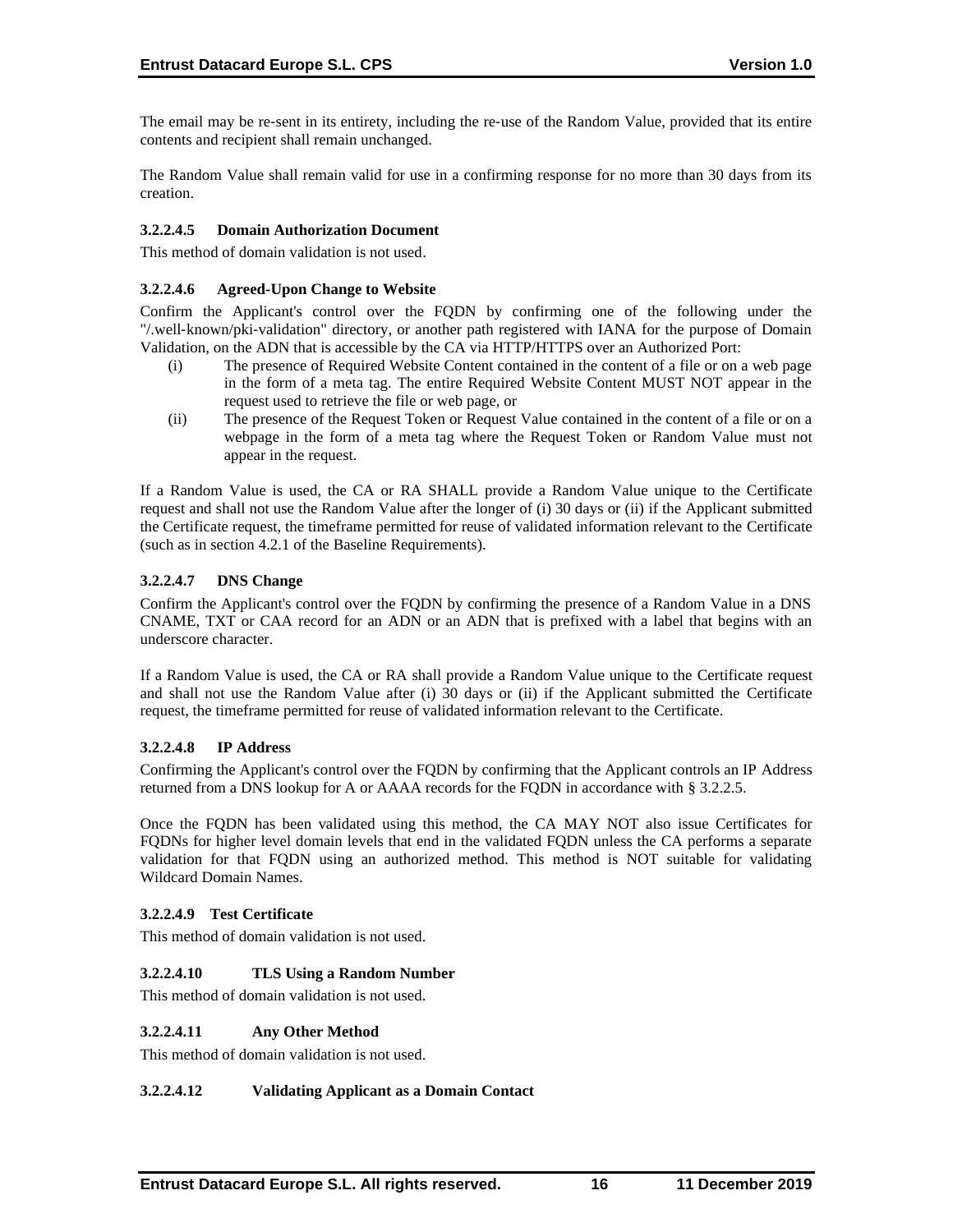This method of domain validation is not used.

# **3.2.2.4.13 Email to DNS CAA Contact**

Confirm the Applicant's control over the FQDN by sending a Random Value via email and then receiving a confirming response utilizing the Random Value. The Random Value will be sent to a DNS CAA Email Contact. The relevant CAA Resource Record Set will be found using the search algorithm defined in RFC 6844 Section 4, as amended by Errata 5065 (Appendix A).

Each email may confirm control of multiple FQDNs, provided that each email address is a DNS CAA Email Contact for each ADN Name being validated. The same email may sent to multiple recipients as long as all recipients are the DNS CAA Email Contacts for each ADN being validated.

The Random Value shall be unique in each email. The email may be re-sent in its entirety, including the reuse of the Random Value, provided that its entire contents and recipient(s) remain unchanged. The Random Value shall remain valid for use in a confirming response for no more than 30 days from its creation.

# **3.2.2.4.14 Email to DNS TXT Contact**

Confirm the Applicant's control over the FQDN by sending a Random Value via email and then receiving a confirming response utilizing the Random Value. The Random Value will be sent to a DNS TXT Record Email Contact for the ADN selected to validate the FQDN.

Each email may confirm control of multiple FQDNs, provided that each email address is DNS TXT Record Email Contact for each ADN being validated. The same email may be sent to multiple recipients as long as all recipients are the DNS TXT Record Email Contacts for each ADN being validated.

The Random Value shall be unique in each email. The email may be re-sent in its entirety, including the reuse of the Random Value, provided that its entire contents and recipient(s) remain unchanged. The Random Value shall remain valid for use in a confirming response for no more than 30 days from its creation.

# **3.2.2.4.15 Phone with Domain Contact**

Confirm the Applicant's control over the FQDN by calling the Domain Contact's phone number and obtain a confirming response to validate the ADN. Each phone call may confirm control of multiple ADNs provided that the same Domain Contact phone number is listed for each ADN being verified and they provide a confirming response for each ADN.

In the event that someone other than a Domain Contact is reached, the CA may request to be transferred to the Domain Contact.

In the event of reaching voicemail, the CA may leave the Random Value and the ADN(s) being validated. The Random Value must be returned to the CA to approve the request.

The Random Value shall remain valid for use in a confirming response for no more than 30 days from its creation.

# **3.2.2.4.16 Phone Contact with DNS TXT Record Phone Contact**

Confirm the Applicant's control over the FQDN by calling the DNS TXT Record Phone Contact's phone number and obtain a confirming response to validate the ADN. Each phone call may confirm control of multiple ADNs provided that the same DNS TXT Record Phone Contact phone number is listed for each ADN being verified and they provide a confirming response for each ADN.

The CA may not knowingly be transferred or request to be transferred as this phone number has been specifically listed for the purposes of Domain Validation.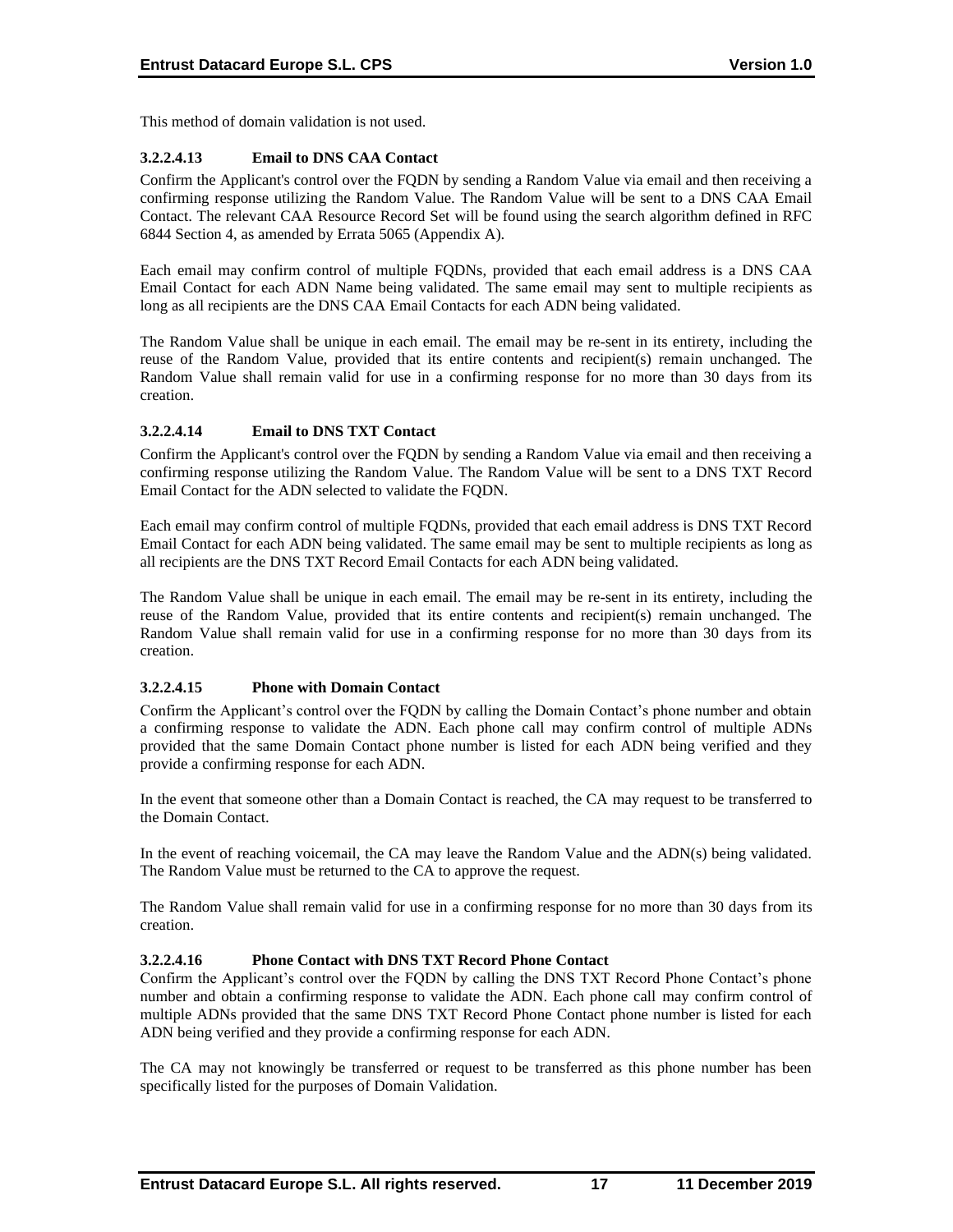In the event of reaching voicemail, the CA may leave the Random Value and the ADN(s) being validated. The Random Value must be returned to the CA to approve the request.

The Random Value shall remain valid for use in a confirming response for no more than 30 days from its creation.

### **3.2.2.5 Authentication of an IP Address**

This section defines the permitted processes and procedures for validating the Applicant's ownership or control of an IP Address listed in a Certificate.

The CA will confirm that prior to issuance, the CA has validated each IP Address listed in the Certificate using at least one of the methods specified in this section.

Completed validations of Applicant authority may be valid for the issuance of multiple Certificates over time. In all cases, the validation must have been initiated within the time period specified in the relevant requirement (such as Section 4.2.1 of this document) prior to Certificate issuance. For purposes of IP Address

validation, the term Applicant includes the Applicant's Parent Company, Subsidiary Company, or Affiliate.

After July 31, 2019, CAs will maintain a record of which IP Address validation method, including the relevant Baseline Requirements version number, was used to validate every IP Address.

# **3.2.2.5.1 Agreed-Upon Change to Website**

This method of IP Address validation is not used.

### **3.2.2.5.2 Email, Fax, SMS, or Postal Mail to IP Address Contact**

Confirm the Applicant's control over the IP Address by sending a Random Value via email, fax, SMS, or postal mail and then receiving a confirming response utilizing the Random Value. The Random Value must be sent to an email address, fax/SMS number, or postal mail address identified as an IP Address Contact.

Each email, fax, SMS, or postal mail may confirm control of multiple IP Addresses.

The CA may send the email, fax, SMS, or postal mail identified under this section to more than one recipient provided that every recipient is identified by the IP Address Registration Authority as representing the IP Address Contact for every IP Address being verified using the email, fax, SMS, or postal mail.

The Random Value is unique in each email, fax, SMS, or postal mail.

The CA may resend the email, fax, SMS, or postal mail in its entirety, including re-use of the Random Value, provided that the communication's entire contents and recipient(s) remain unchanged.

The Random Value will remain valid for use in a confirming response for no more than 30 days from its creation.

### **3.2.2.5.3 Reverse Address Lookup**

Confirm the Applicant's control over the IP Address by obtaining a Domain Name associated with the IP Address through a reverse-IP lookup on the IP Address and then verifying control over the FQDN using a method permitted under Baseline Requirements section 3.2.2.4.

# **3.2.2.5.4 Any Other Method**

This method of IP Address validation is not used.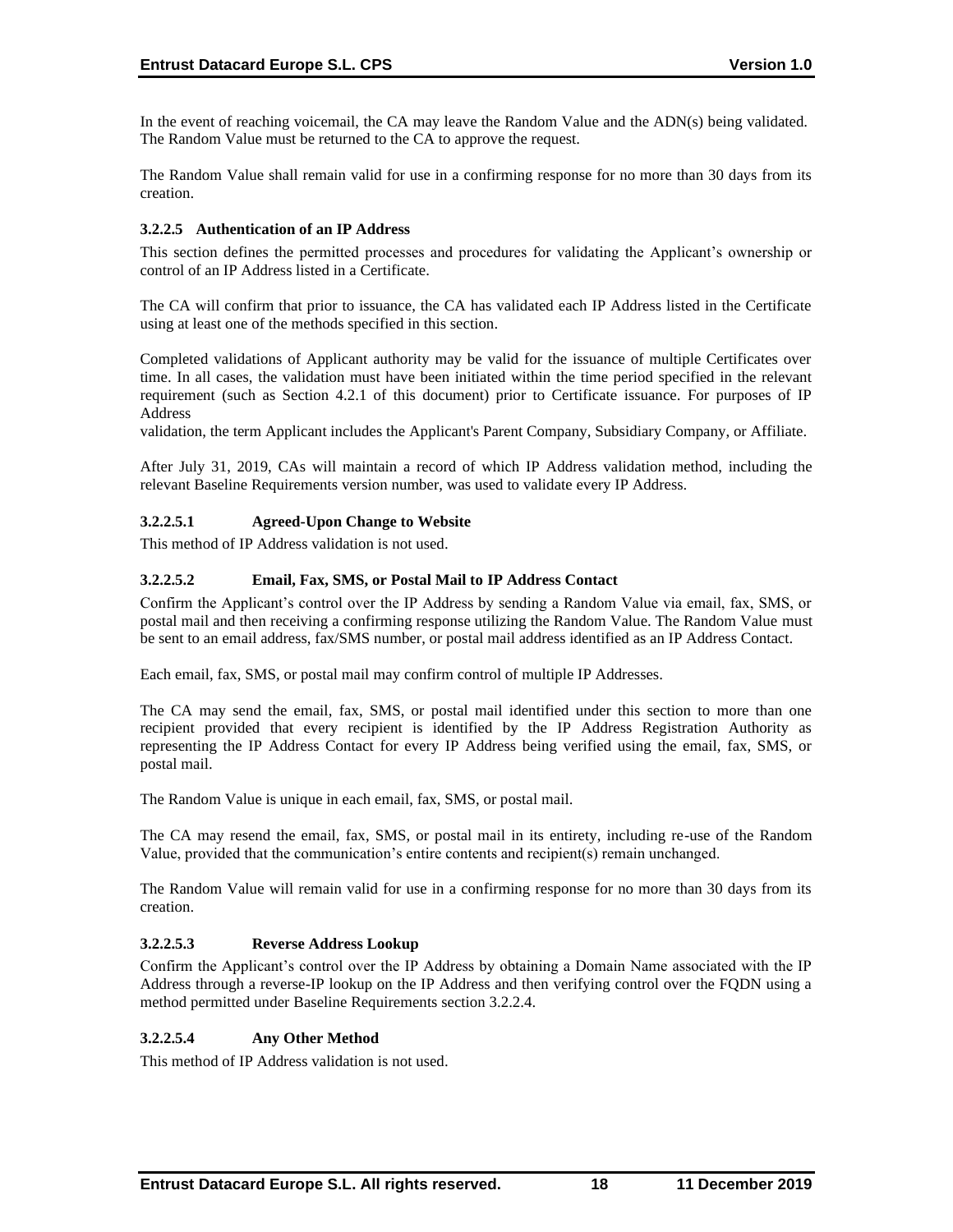# **3.2.2.5.5 Phone Contact with IP Address Contact**

This method of IP Address validation is not used.

# **3.2.2.5.6 ACME "http-01" method for IP Addresses**

This method of IP Address validation is not used.

# **3.2.2.5.7 ACME "tls-alpn-01" method for IP Addresses**

This method of IP Address validation is not used.

# **3.2.2.6 Wildcard Validation**

Wildcards are not permitted for Qualified Web Authentication Certificates or PSD2 Qualified Web Authentication Certificates.

# **3.2.2.7 Data Source Accuracy**

Prior to using any data source as a Reliable Data Source, the RA shall evaluate the source for its reliability, accuracy, and resistance to alteration or falsification.

# **3.2.2.8 CAA Records**

Entrust Datacard policy on CAA records is stated in §4.2.4.

# **3.2.2.9 Authentication of Email Address**

The CA uses one of the following methods to confirm that the Applicant has control of or right to use email addresses:

- (i) Sending a URL including a random value to the email address and then receiving an acknowledgement click-through with passphrase on the web page utilizing the random value URL; or
- (ii) Using a domain validation process from §3.2.2.4 to demonstrate control over or right to use an FQDN. Once verified, the Enterprise RA can approve issuance of Certificates containing email addresses under that FQDN or associated Base Domain Name.

# **3.2.3 Authentication of Individual Identity**

RAs operating under the CAs shall use the methods set out below to verify any individual identities that are submitted by an Applicant or Subscriber.

Qualified Web Authentication Certificates and PSD2 Qualified Web Authentication Certificates

- The CA or RA will verify the Authorized Representative by:
	- (i) Physical presence; or
	- (ii) Means of a Certificate of a qualified electronic signature or of a qualified electronic seal.

RAs operating under the CAs shall perform a verification of the identity and authority of the Contract Signer, the Certificate Approver, and the Certificate Requestor associated with Certificate Applications that are submitted by an Applicant or Subscriber. In order to establish the accuracy of an individual identity, the RA operating under a CA shall perform identity and authority verification consistent with the requirements set forth in the EV SSL Guidelines published by the CA/Browser Forum and the ETSI Guidelines.

# **3.2.4 Non-verified Subscriber Information**

No stipulation.

# **3.2.5 Validation of Authority**

If the Applicant for a Certificate containing subject identity information is an organization, the RA will use a reliable method of communication to verify the authenticity of the Applicant representative's Certificate request.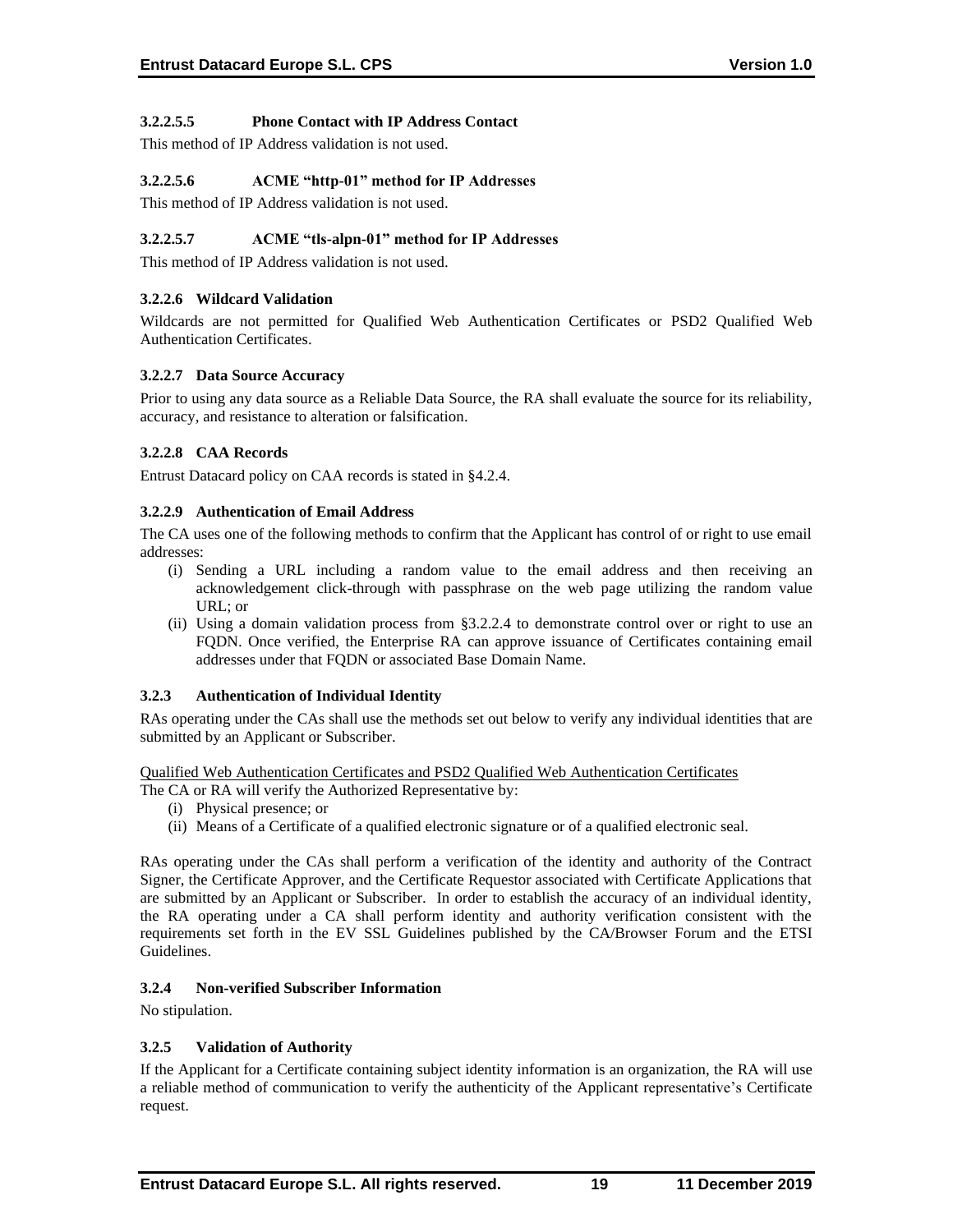The RA may use the sources listed in §3.2.2.1 to verify the reliable method of communication. Provided that the RA uses a reliable method of communication, the RA may establish the authenticity of the Certificate request directly with the Applicant representative or with an authoritative source within the Applicant's organization, such as the Applicant's main business offices, corporate offices, human resource offices, information technology offices, or other department that the RA deems appropriate.

The CA allows a Subscriber to specify the individuals who may request Certificates and will not accept any Certificate requests that are outside this specification. The CAs will provide a Subscriber with a list of its authorized Certificate Requesters upon the Subscriber's verified written request.

Qualified Web Authentication Certificates and Web Authentication Certificates

The CA or RA must verify the identity and authority of the Contract Signer and Certificate Approver in accordance with EV SSL Guidelines section 11.8.

# **3.2.6 Criteria for Interpretation**

Externally issued Cross Certificates that identify Entrust Datacard as the subject are disclosed in §1.3.1, provided that Entrust Datacard arranged for or accepted the establishment of the trust relationship (i.e. the Cross Certificate at issue).

# **3.3 Identification and Authentication for Re-key Requests**

# **3.3.1 Identification and Authentication for Routine Re-key**

Each Certificate shall contain a Certificate expiration date. The reason for having an expiration date for a Certificate is to minimize the exposure of the Key Pair associated with the Certificate. For this reason, when processing a new Certificate Application, the CA recommends that a new Key Pair be generated and that the new Public Key of this Key Pair be submitted with the Applicant's Certificate Application. If a Subscriber wishes to continue to use a Certificate beyond the expiry date for the current Certificate, the Subscriber must obtain a new Certificate and replace the Certificate that is about to expire. Subscribers submitting a new Certificate Application will be required to complete the initial application process, as described in §4.1. The RA may reuse documents and data provided in §3.2 to verify Certificate information per §4.2.1.

The RA that processed the Subscriber's Certificate Application shall make a commercially reasonable effort to notify Subscribers of the pending expiration of their Certificate by sending an email to the technical contact listed in the corresponding Certificate Application. Upon expiration of a Certificate, the Subscriber shall immediately cease using such Certificate and shall remove such Certificate from any devices and/or software in which it has been installed.

Qualified Web Authentication Certificates and Web Authentication Certificates The Subscriber may request a replacement Certificate using an existing key pair.

# **3.3.2 Identification and Authentication for Re-key after Revocation**

The CAs and RAs operating under the CAs do not renew Certificates that have been revoked. If a Subscriber wishes to use a Certificate after revocation, the Subscriber must apply for a new Certificate and replace the Certificate that has been revoked. In order to obtain another Certificate, the Subscriber shall be required to complete the initial application process, as described in §4.1. Upon revocation of a Certificate, the Subscriber shall immediately cease using such Certificate and shall remove such Certificate from any devices and/or software in which it has been installed.

### **3.4 Identification and Authentication for Revocation Requests**

A Subscriber may request revocation of their Certificate at any time provided that the Subscriber can validate to the RA that processed the Subscriber's Certificate Application that the Subscriber is the person, organization, or entity to whom the Certificate was issued. The RA shall authenticate a request from a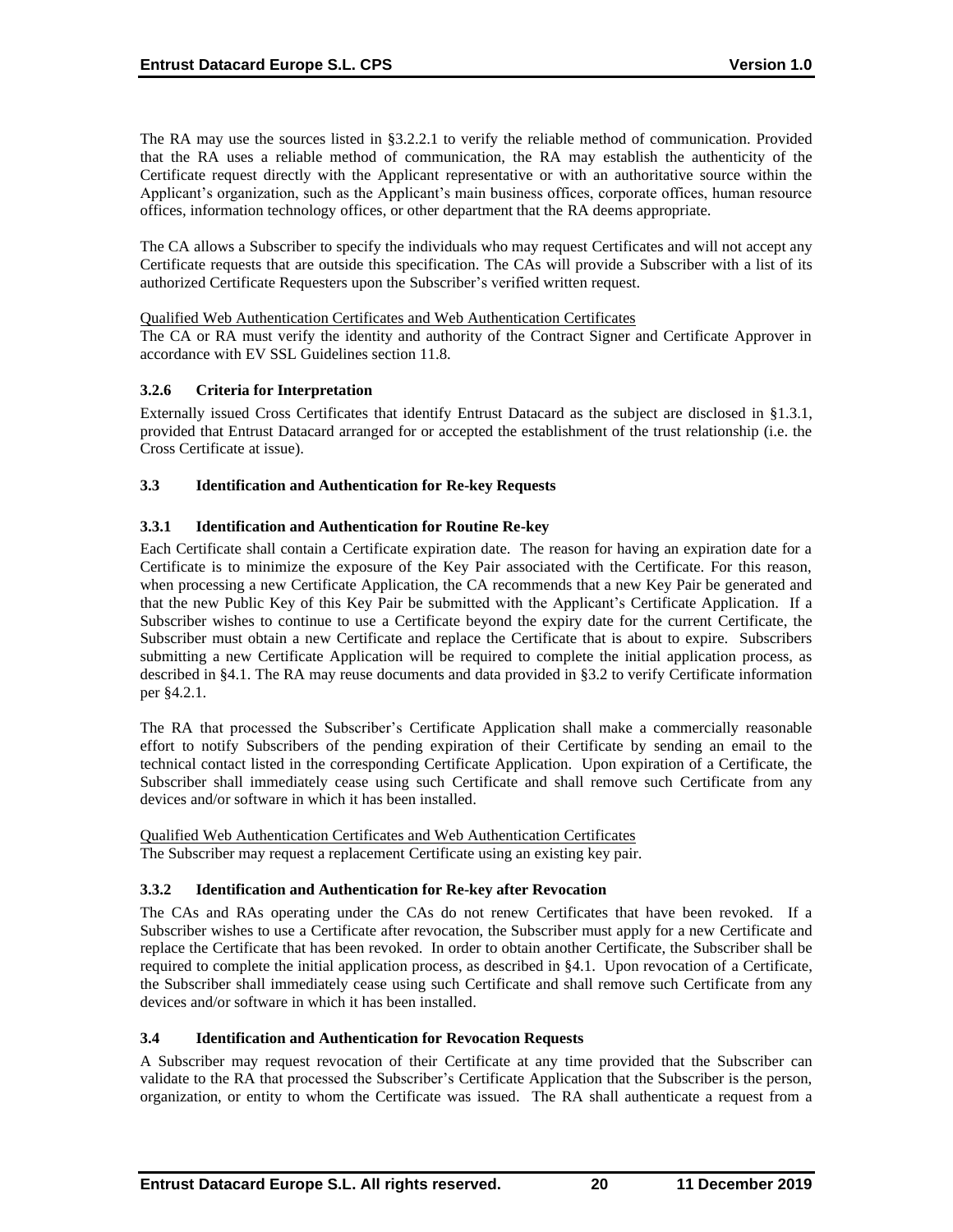Subscriber for revocation of their Certificate by authenticating the Subscriber or confirming authorization of the Subscriber through a reliable method of communication. Upon receipt and confirmation of such information, the RA shall then process the revocation request as stipulated in §4.9.

An Enterprise RA may use multi-factor authentication to request revocation of a Certificate.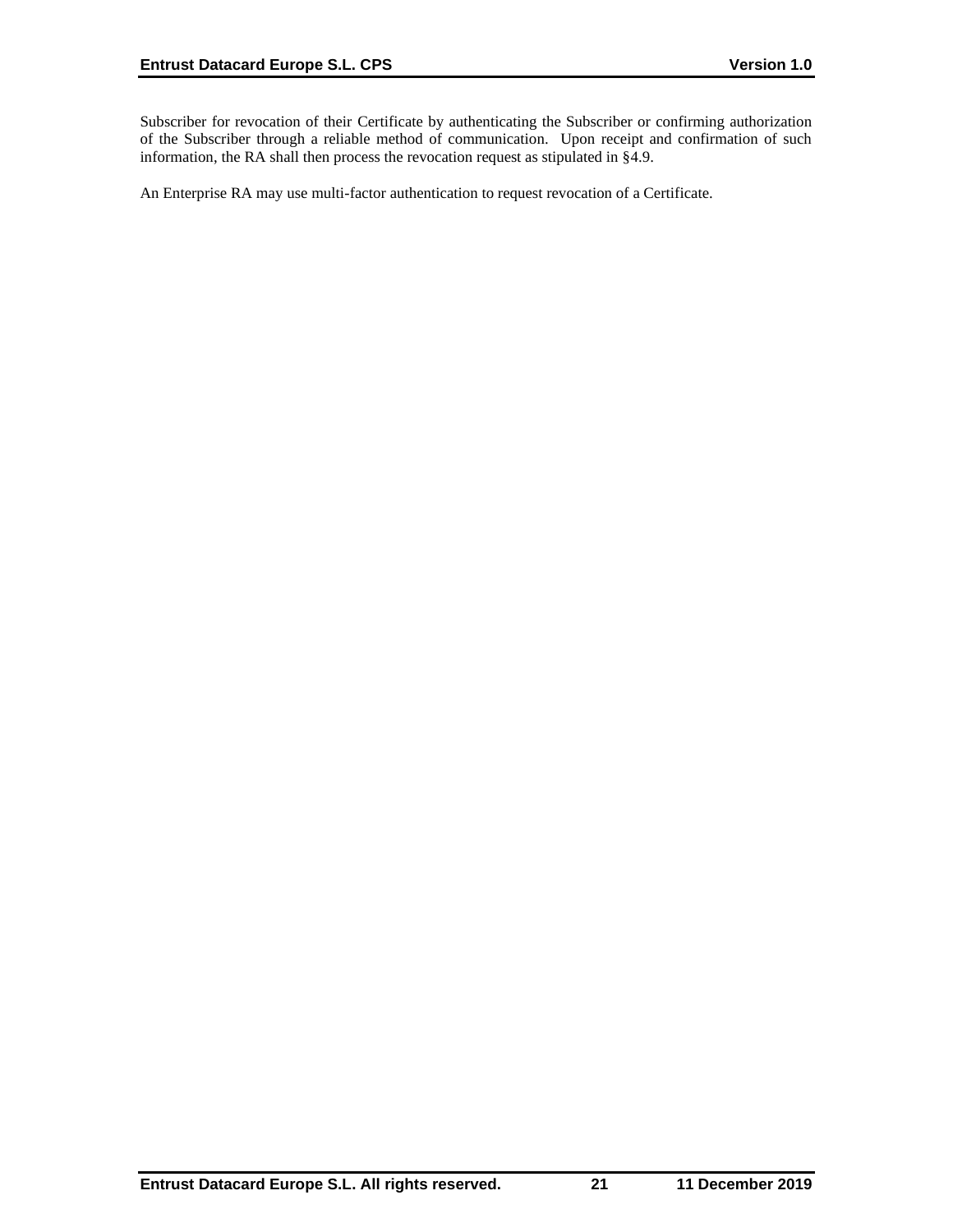# **4. Certificate Life-Cycle Operational Requirements**

### **4.1 Certificate Application**

To obtain a Certificate, an Applicant must:

- (i) generate a secure and cryptographically sound Key Pair, if not generated by a CA
- (ii) agree to all of the terms and conditions of the CPS and the Subscription Agreement, and
- (iii) complete and submit a Certificate Application, providing all information requested by an RA without any errors, misrepresentation, or omissions.

If the Applicant is not the same as the Subject of the Certificate being requested by the Applicant, then both the Applicant and the Subject must agree to all of the terms and conditions of the CPS and the Subscription Agreement.

To avoid any conflicts of interests, the Subscriber and Entrust Datacard shall be separate entities. The only exception is Entrust Datacard running all or part of the RA tasks when subscribing a certificate for itself or for persons identified in association with Entrust Datacard as the Subject.

Upon an Applicant's completion of the Certificate Application and acceptance of the terms and conditions of this CPS and the Subscription Agreement, an RA shall follow the procedures described in §3.2 to perform verification of the information contained in the Certificate Application. If the verification performed by an RA is successful, the RA may, in its sole discretion, request the issuance to the Applicant of a Certificate from a CA. If an RA refuses to request the issuance of a Certificate, the RA shall (i) use commercially reasonable efforts to notify the Applicant by email of any reasons for refusal, and (ii) promptly refund any amounts that have been paid in connection with the Certificate Application.

In the event of successful verification of a Certificate Application, the RA shall submit a request to a CA for the issuance of a Certificate and shall notify the Applicant. The CA will provide the Certificate pickup through either email, URL link or through the API.

Qualified Web Authentication Certificates and PSD2 Qualified Web Authentication Certificates

- (iv) Certificate Requester The Certificate request must be signed and submitted by an authorized Certificate Requester.
- (v) Certificate Approver The Certificate request must be reviewed and approved by an authorized Certificate Approver.
- (vi) Contract Signer A Subscription Agreement applicable to the requested Certificate must be signed by an authorized Contract Signer.

One person may be authorized by the Applicant to fill one, two, or all three of these roles. An Applicant may also authorize more than one person to fill each of these roles.

# **4.1.1 Who Can Submit a Certificate Application**

Either the Applicant or an individual authorized to request Certificates on behalf of the Applicant may submit Certificate requests. Applicants are responsible for any data that the Applicant or an agent of the Applicant supplies to the RA.

The CAs shall identify subsequent suspicious Certificate requests in accordance with the high risk process per §4.2.1.

The CAs do not issue Certificates to any persons or entities on a government denied list maintained by Spain and Canada or that is located in a country with which the laws of Spain or Canada prohibit doing business.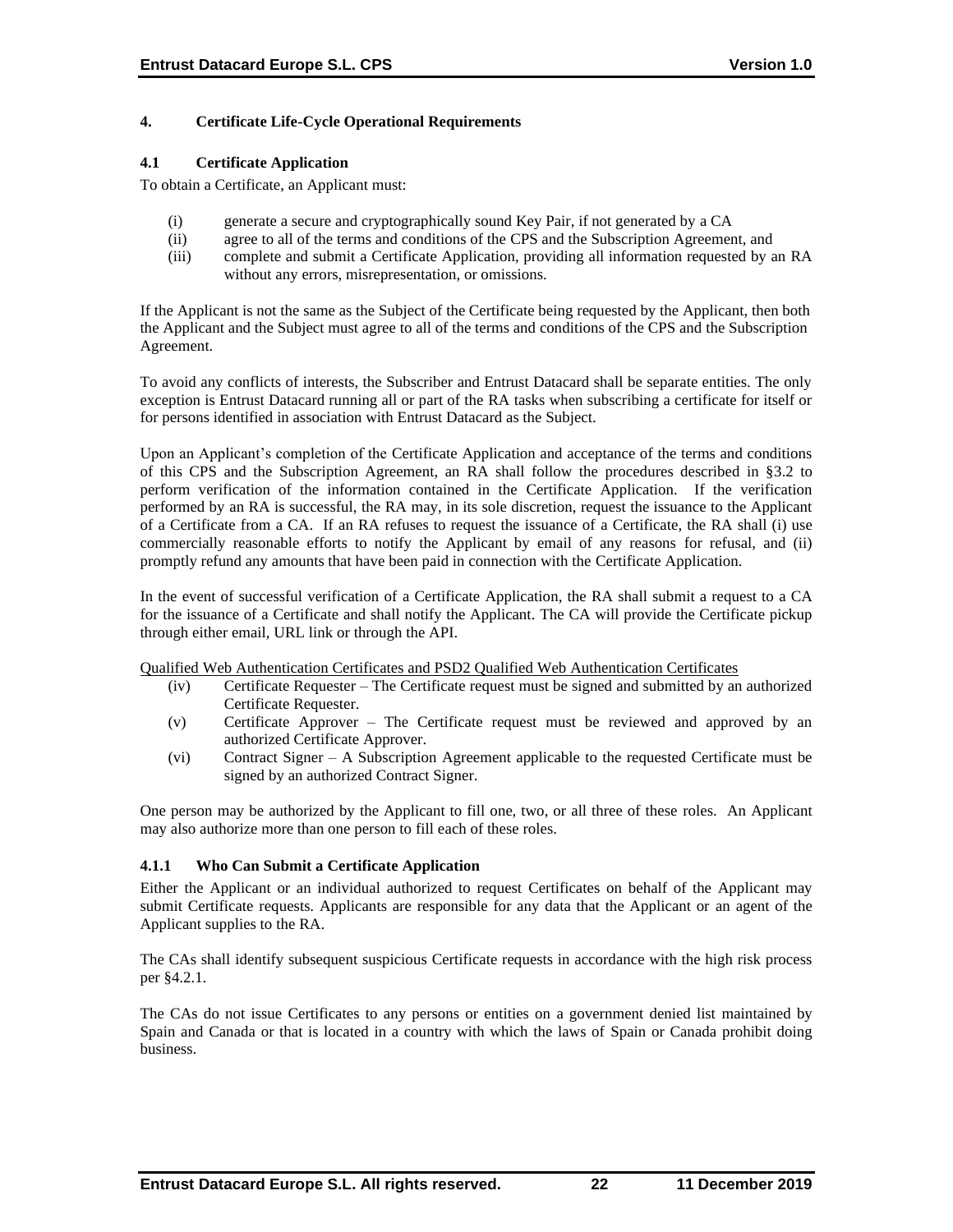# **4.1.2 Enrollment Process and Responsibilities**

The CAs require each Applicant to submit a Certificate request and application information prior to issuing a Certificate. The CAs or RAs authenticates all communication from an Applicant and protects communication from modification.

Generally, Applicants request a Certificate by completing the request forms online. Applicants are solely responsible for submitting a complete and accurate Certificate request for each Certificate.

The enrollment process includes:

- (i) Agreeing to the applicable Subscription Agreement,
- (ii) Paying any applicable fees,
- (iii) Submitting a complete Certificate application,
- (iv) Generating a key pair, and
- (v) Delivering the public key of the key pair to the CA.

By executing the Subscription Agreement, Subscribers warrant that all of the information contained in the Certificate request is correct.

The Subscription Agreement may be signed in either of the following two methods:

- If the Subscription Agreement is in electronic form, it will be signed with an online click-through process.
- In the alternative, Subscribers may print and sign a signature page referring to the Subscription Agreement, and email or upload the signed document to Entrust Datacard.

### **4.2 Certificate Application Processing**

#### **4.2.1 Performing Identification and Authentication Functions**

The CAs and RAs may use the documents and data provided in §3.2 to verify Certificate information.

The CAs maintain procedures to identify high risk Certificate requests that require additional verification activity prior to Certificate issuance. High risk certificate procedures include processes to verify high risk domain names and/or evaluate deceptive domain names.

#### Qualified Web Authentication Certificates and PSD2 Qualified Web Authentication Certificates

With the exception of PSD2 specific attributes, reuse of previous validation data or documentation obtained from a source specified under §3.2 may be used no more than 13 months after such data or documentation was validated. PSD2 specific attributes shall only be used for 30 days after validation is completed.

### **4.2.2 Approval or Rejection of Certificate Applications**

No stipulation.

### **4.2.3 Time to Process Certificate Applications**

No stipulation.

### **4.2.4 Certification Authority Authorization (CAA) Records**

Prior to issuing Qualified Web Authentication Certificates or PSD2 Qualified Web Authentication Certificates, the CA checks for certification authority authorization (CAA) records for each dNSName in the subjectAltName extension of the Certificate to be issued, according to the procedure in RFC 6844, following the processing instructions set down in RFC 6844 for any records found. If the Certificate is issued, it will be issued within the TTL of the CAA record, or 8 hours, whichever is greater.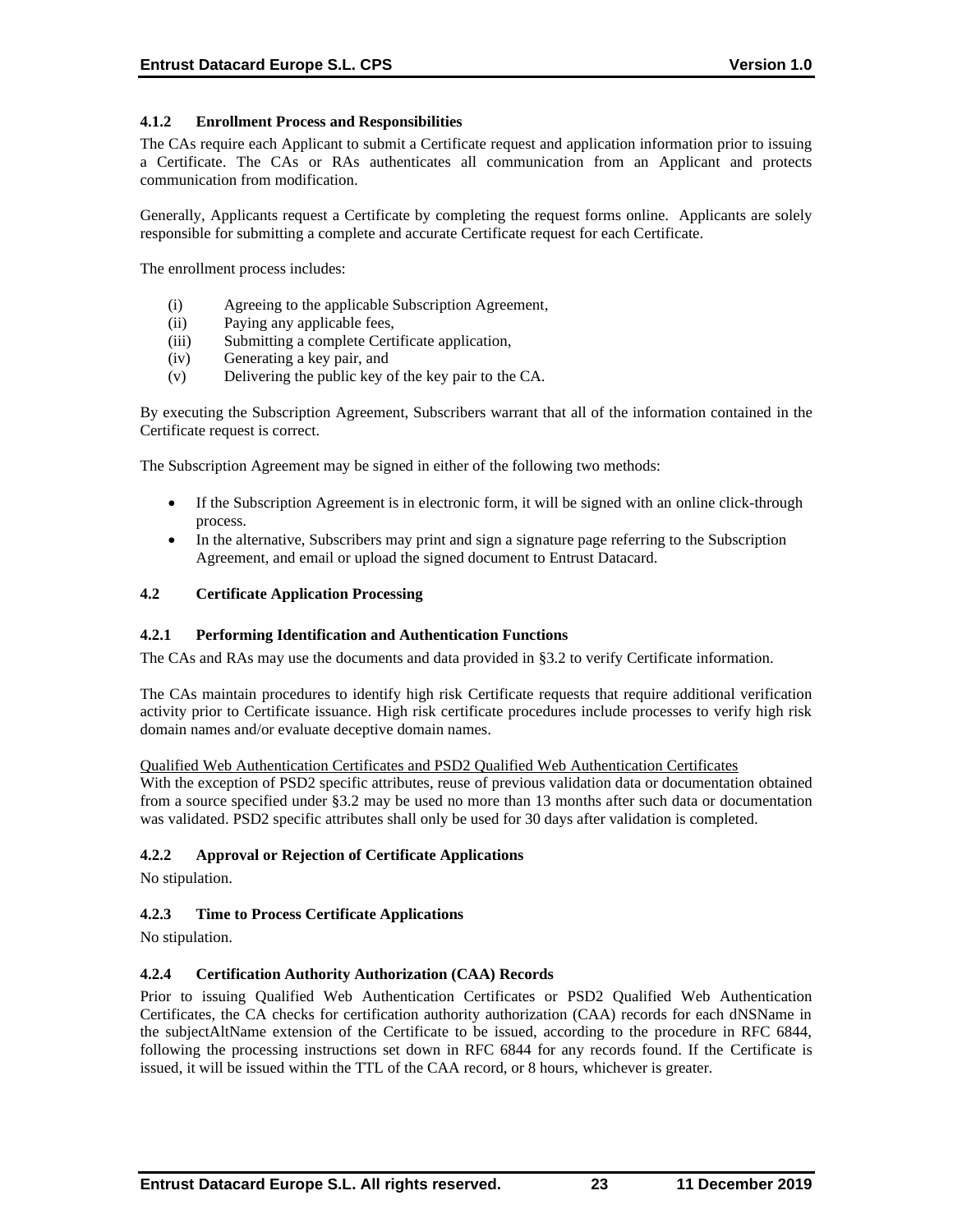When processing CAA records, the CAs process the issue, issuewild, and iodef property tags as specified in RFC 6844. The CA may not act on the contents of the iodef property tag. The CAs respect the critical flag and will not issue a Certificate if they encounter an unrecognized property with this flag set.

The CAs may not check CAA records for the following exceptions:

- (i) For Certificates for which a Certificate Transparency pre‐certificate was created and logged in at least two public logs, and for which CAA was checked.
- (ii) For Certificates issued by a Technically Constrained Subordinate CA Certificate as set out in Baseline Requirements section 7.1.5, where the lack of CAA checking is an explicit contractual provision in the contract with the Applicant.
- (iii) If the CA or an Affiliate of the CA is the DNS Operator (as defined in RFC 7719) of the domain's DNS.

The CA treats a record lookup failure as permission to issue if:

- (iv) the failure is outside the CA's infrastructure;
- (v) the lookup has been retried at least once; and
- (vi) the domain's zone does not have a DNSSEC validation chain to the ICANN root.

The CA documents potential issuances that were prevented by a CAA record in sufficient detail to provide feedback to the CAB Forum on the circumstances, and will dispatch reports of such issuance requests to the contact(s) stipulated in the CAA iodef record(s), if present. The CAs support mailto: and https: URL schemes in the iodef record.

Entrust Datacard CAA identifying domain is '**entrust.net**'.

### **4.3 Certificate Issuance**

After performing verification of the information provided by an Applicant with a Certificate Application, an RA operating under a CA may request that a CA issue a Certificate. Upon receipt of a request from an RA operating under a CA, the CA may generate and digitally sign an Certificate in accordance with the Certificate profile described in §7. An Enterprise RA can approve issuance of Certificates and submit the certificate request to an RA.

Entrust Datacard shall not issue certificates whose lifetime exceeds that of the CA's Certificate.

Upon issuance of a Certificate, neither Entrust Datacard nor any independent third-party RA operating under a CA, nor any Resellers or Co-marketers, or any subcontractors, distributors, agents, suppliers, employees, or directors of any of the foregoing shall have any obligation to perform any ongoing monitoring, investigation, or verification of the information provided in a Certificate Application.

### Qualified Web Authentication Certificates and PSD2 Qualified Web Authentication Certificates

The CA assigns a person who is not responsible for the collection of information to review all of the information and documentation assembled in support of the Certificate Application and look for discrepancies or other details requiring further explanation. Upon successful completion of this final crosscorrelation and due diligence step, the CA may generate and digitally sign a Certificate.

# **4.3.1 CA Actions During Certificate Issuance**

Certificate issuance by the Root CA shall require an individual authorized by the CA (i.e. the CA system operator, system officer, or PKI administrator) to deliberately issue a direct command in order for the Root CA to perform a certificate signing operation.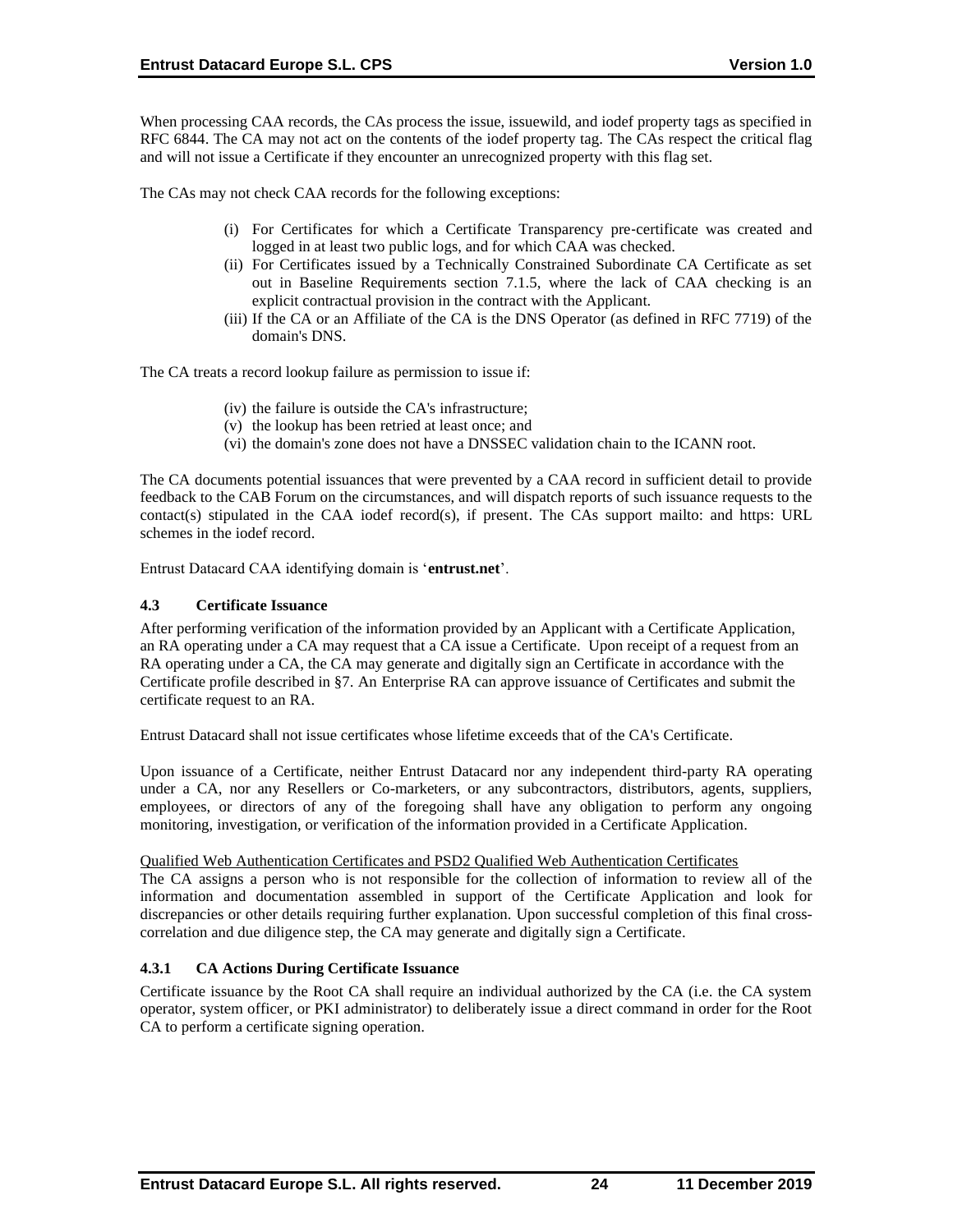### **4.3.2 Notification to Subscriber by the CA of Issuance of Certificate**

Once a Certificate has been generated and placed in a Repository, the RA that requested the issuance of the Certificate shall use commercially reasonable efforts to notify the Applicant by email that the Applicant's Certificate is available. The email may contain a URL for use by the Applicant to retrieve the Certificate.

### **4.4 Certificate Acceptance**

### **4.4.1 Conduct Constituting Certificate Acceptance**

No stipulation.

### **4.4.2 Publication of the Certificate by the CA**

No stipulation.

### **4.4.3 Notification of Certificate Issuance by the CA to Other Entities**

### Subordinate CA Certificates

Subordinate CA Certificates shall be disclosed in the CA Common Database (i.e., https://ccadb.force.com) within one week of Certificate issuance.

Qualified Web Authentication Certificates and PSD2 Qualified Web Authentication Certificates

Qualified Web Authentication Certificates and PSD2 Qualified Web Authentication Certificates will include two or more signed certificate timestamps (SCT) from ASV approved independent Certificate Transparency logs.

### PSD2 Qualified Web Authentication Certificates

If the NCA provides an email address where the CA can inform the NCA identified in a newly issued Certificate then the CA shall send to that email address information on the content of the Certificate in plain text including the Certificate serial number in hexadecimanl, the subject distinguished name, the issuer distinguished name, the Certificate validity period, as well as contact information and instructions for revocation requests and a copy of the Certificate file.

### **4.5 Key Pair and Certificate Usage**

# **4.5.1 Subscriber Private Key and Certificate Usage**

Subscriber shall conform to §9.6.3.

# **4.5.2 Relying Party Public Key and Certificate Usage**

No stipulation.

### **4.6 Certificate Renewal**

### **4.6.1 Circumstance for Certificate Renewal**

In accordance with the Subscription Agreement, CAs or RAs will provide a Certificate lifecycle monitoring service which will support Certificate renewal.

# **4.6.2 Who May Request Renewal**

Subscribers or Subscriber agents may request renewal of Certificates.

### **4.6.3 Processing Certificate Renewal Requests**

CAs or RAs will process Certificate renewal requests with validated verification data. Previous verification data may be used as specified in §4.2.1.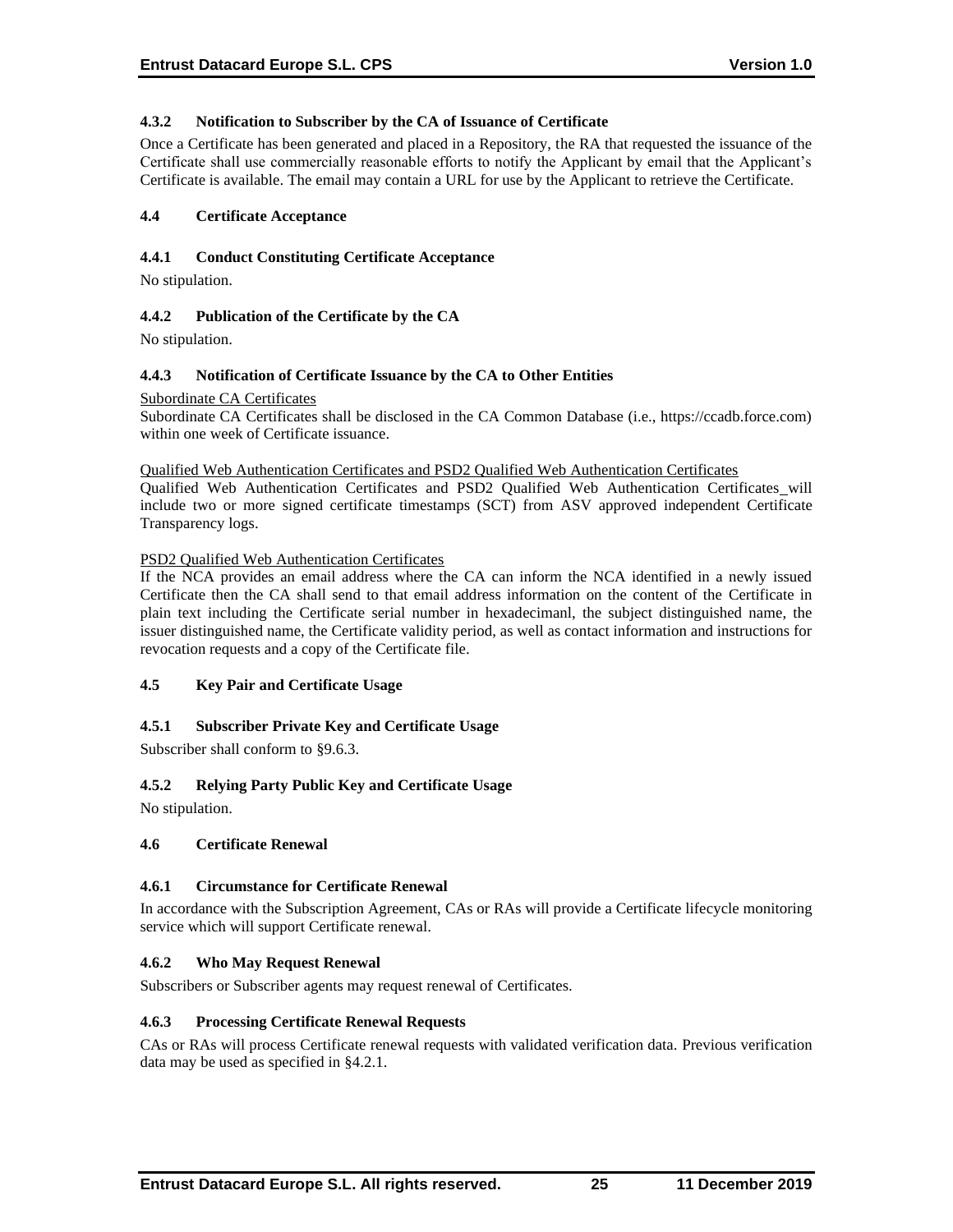Certificates may be renewed using the previously accepted Public Key, if the Public Key meets the key size requirements of §6.1.5.

# **4.6.4 Notification of New Certificate Issuance to Subscriber**

CAs or RAs will provide Certificate renewal notification to the Subscriber or Subscriber agents through an Internet link or by email.

Subscribers or Subscriber agents may request that email renewal notices are not sent for their expiring Certificates.

### **4.6.5 Conduct Constituting Acceptance of a Renewal Certificate**

No stipulation.

### **4.6.6 Publication of the Renewal Certificate by the CA**

CAs or RAs will provide the Subscriber with a Certificate through an Internet link.

### **4.6.7 Notification of Certificate Issuance by the CA to Other Entities**

No stipulation.

# **4.7 Certificate Re-key**

# **4.7.1 Circumstance for Certificate Re-key**

No stipulation.

# **4.7.2 Who May Request Certification of a New Public Key**

No stipulation.

# **4.7.3 Processing Certificate Re-keying Requests**

No stipulation.

# **4.7.4 Notification of New Certificate Issuance to Subscriber**

No stipulation.

# **4.7.5 Conduct Constituting Acceptance of a Re-keyed Certificate** No stipulation.

# **4.7.6 Publication of the Re-keyed Certificate by the CA**

No stipulation.

**4.7.7 Notification of Certificate Issuance by the CA to Other Entities** No stipulation.

# **4.8 Certificate Modification**

# **4.8.1 Circumstance for Certificate Modification** No stipulation.

# **4.8.2 Who May Request Certificate Modification**

No stipulation.

# **4.8.3 Processing Certificate Modification Requests**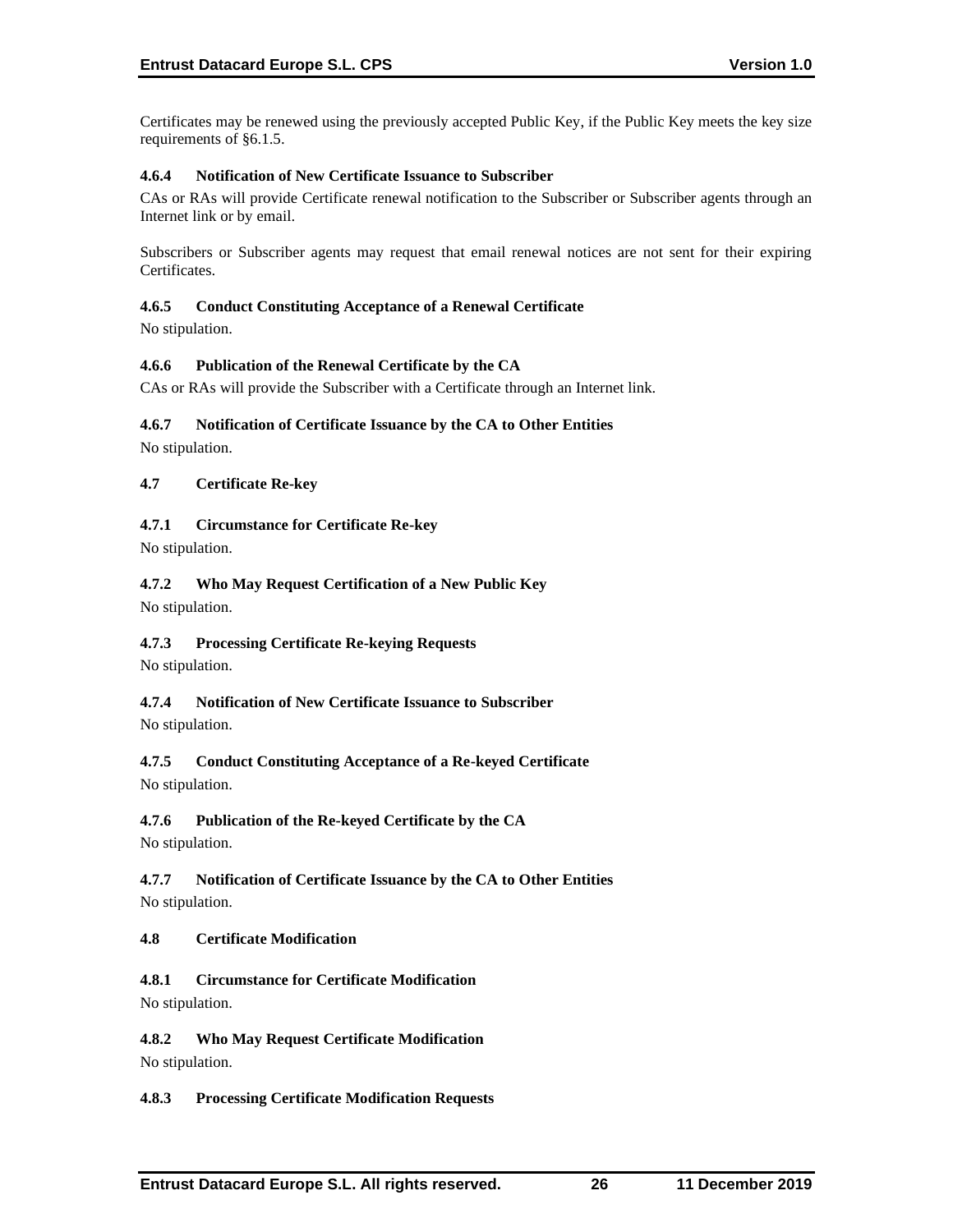No stipulation.

**4.8.4 Notification of New Certificate Issuance to Subscriber** No stipulation.

# **4.8.5 Conduct Constituting Acceptance of Modified Certificate**

No stipulation.

# **4.8.6 Publication of the Modified Certificate by the CA**

No stipulation.

# **4.8.7 Notification of Certificate Issuance by the CA to Other Entities**

No stipulation.

# **4.9 Certificate Revocation and Suspension**

The CA shall revoke a Certificate after receiving a valid revocation request from an RA operating under such CA. An RA operating under a CA shall be entitled to request and may request that a CA revoke a Certificate after such RA receives a valid revocation request from the Subscriber for such Certificate. An RA operating under a CA shall be entitled to request and shall request that a CA revoke a Certificate if such RA becomes aware of the occurrence of any event that would require a Subscriber to cease to use such Certificate.

CAs do not support the suspension of Certificates.

# **4.9.1 Circumstances for Revocation**

# **4.9.1.1 Reasons for Revoking a Subscriber Certificate**

The CA shall be entitled to revoke and may revoke, and an RA operating under a CA shall be entitled to request revocation of and shall request revocation of, a Subscriber's Certificate if the CA or RA has knowledge of or a reasonable basis for believing that of any of the events listed in this section have occurred.

The CA will revoke a Certificate within 24 hours if one or more of the following occurs:

- (i) The Subscriber requests in writing that the CA revoke the Certificate;
- (ii) The Subscriber notifies the CA that the original Certificate request was not authorized and does not retroactively grant authorization;
- (iii) The CA obtains evidence that the Subscriber's Private Key corresponding to the Public Key in the Certificate suffered a Key Compromise; or
- (iv) The CA obtains evidence that the validation of the domain authorization or control for any FQDN or IP Address in the Certificate should not be relied upon.

The CA should revoke a Certificate within 24 hours and must revoke a Certificate within 5 days if one or more of the following occurs:

- (v) The Certificate no longer complies with the requirements of Sections 6.1.5 and 6.1.6;
- (vi) The CA obtains evidence that the Certificate was misused;
- (vii) The CA is made aware that a Subscriber has violated one or more of its material obligations under the Subscription Agreement;
- (viii) The CA is made aware of any circumstance indicating that use of a FQDN or IP Address in the Certificate is no longer legally permitted (e.g. a court or arbitrator has revoked a Domain Name Registrant's right to use the Domain Name, a relevant licensing or services agreement between the Domain Name Registrant and the Applicant has terminated, or the Domain Name Registrant has failed to renew the Domain Name);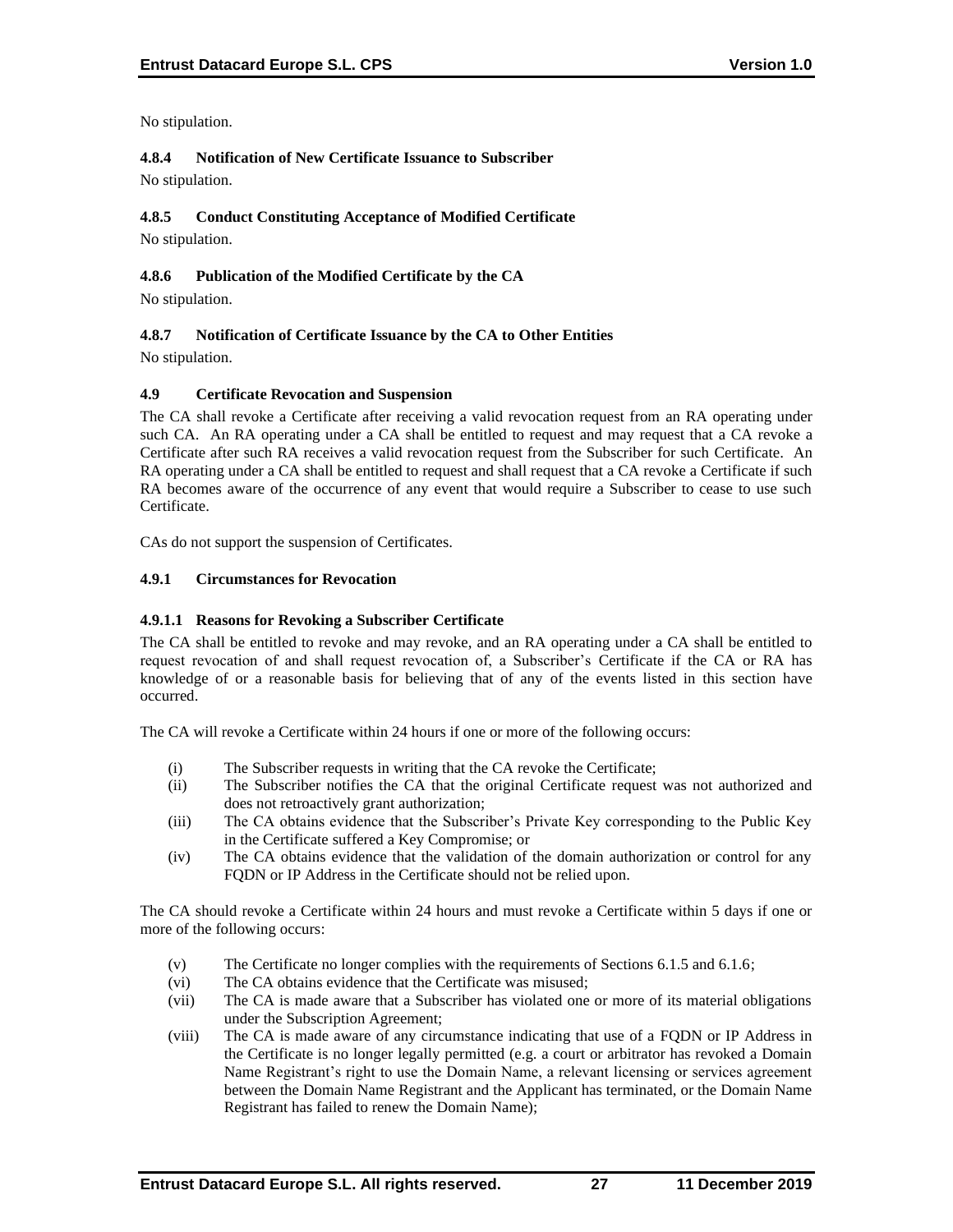- (ix) The CA is made aware that a Certificate with a Wildcard Domain Name has been used to authenticate a fraudulently misleading subordinate FODN:
- (x) The CA is made aware of a material change in the information contained in the Certificate;
- (xi) The CA is made aware that the Certificate was not issued in accordance with this CPS;
- (xii) The CA determines that any of the information appearing in the Certificate is inaccurate;
- (xiii) The CA's right to issue Certificates under this CPS expires or is revoked or terminated, unless the CA has made arrangements to continue maintaining the CRL/OCSP Repository;
- (xiv) Revocation is required by any other section in this CPS;
- (xv) The CA is made aware of a demonstrated or proven method that exposes the Subscriber's Private Key to compromise, methods have been developed that can easily calculate it based on the Public Key (such as a Debian weak key, see [http://wiki.debian.org/SSLkeys\)](http://wiki.debian.org/SSLkeys), or if there is clear evidence that the specific method used to generate the Private Key was flawed;
- (xvi) The technical content or format of the Certificate presents an unacceptable risk to ASVs or Relying Parties;
- (xvii) A Certificate is used to digitally sign hostile code, including spyware or other malicious software (malware); or
- (xviii) Any other reason that may be reasonably expected to affect the integrity, security, or trustworthiness of a Certificate or CA.

#### **4.9.1.2 Reasons for Revoking a Subordinate CA Certificate**

The Issuing CA shall revoke a Subordinate CA Certificate within seven (7) days if one or more of the following occurs:

- (i) The Subordinate CA requests revocation in writing;
- (ii) The Subordinate CA notifies the Issuing CA that the original Certificate request was not authorized and does not retroactively grant authorization;
- (iii) The Issuing CA obtains evidence that the Subordinate CA's Private Key corresponding to the Public Key in the Certificate suffered a Key Compromise or no longer complies with the requirements of §6.1.5 and §6.1.6,
- (iv) The Issuing CA obtains evidence that the Certificate was misused;
- (v) The Issuing CA is made aware that the Certificate was not issued in accordance with or that Subordinate CA has not complied with the Baseline Requirements, EV SSL Guidelines, Minimum Requirements for Code Signing or this CPS;
- (vi) The Issuing CA determines that any of the information appearing in the Certificate is inaccurate or misleading;
- (vii) The Issuing CA or Subordinate CA ceases operations for any reason and has not made arrangements for another CA to provide revocation support for the Certificate;
- (viii) The Issuing CA's or Subordinate CA's right to issue Certificates under the Baseline Requirements expires or is revoked or terminated, unless the Issuing CA has made arrangements to continue maintaining the CRL/OCSP Repository; or
- (ix) Revocation is required by the Issuing CA's CPS.

#### **4.9.2 Who Can Request Revocation**

CAs, RAs and Subscribers may initiate revocation.

A Subscriber or another appropriately authorized party (such as an administrative contact, a Contract Signer, Certificate Approver, or Certificate Requester) may request revocation of their Certificate at any time for any reason. If a Subscriber requests revocation of their Certificate, the Subscriber must be able to validate themselves as set forth in §3.4 to the RA that processed the Subscriber's Certificate Application. The CAs shall not be required to revoke and the RAs operating under the CAs shall not be required to request revocation of an Certificate until a Subscriber can properly validate themselves as set forth in §4.9.3. A CA shall be entitled to revoke and shall revoke, and an RA operating under a CA shall be entitled to request revocation of and shall request revocation of, a Subscriber's Certificate at any time for any of the reasons set forth in §4.9.1.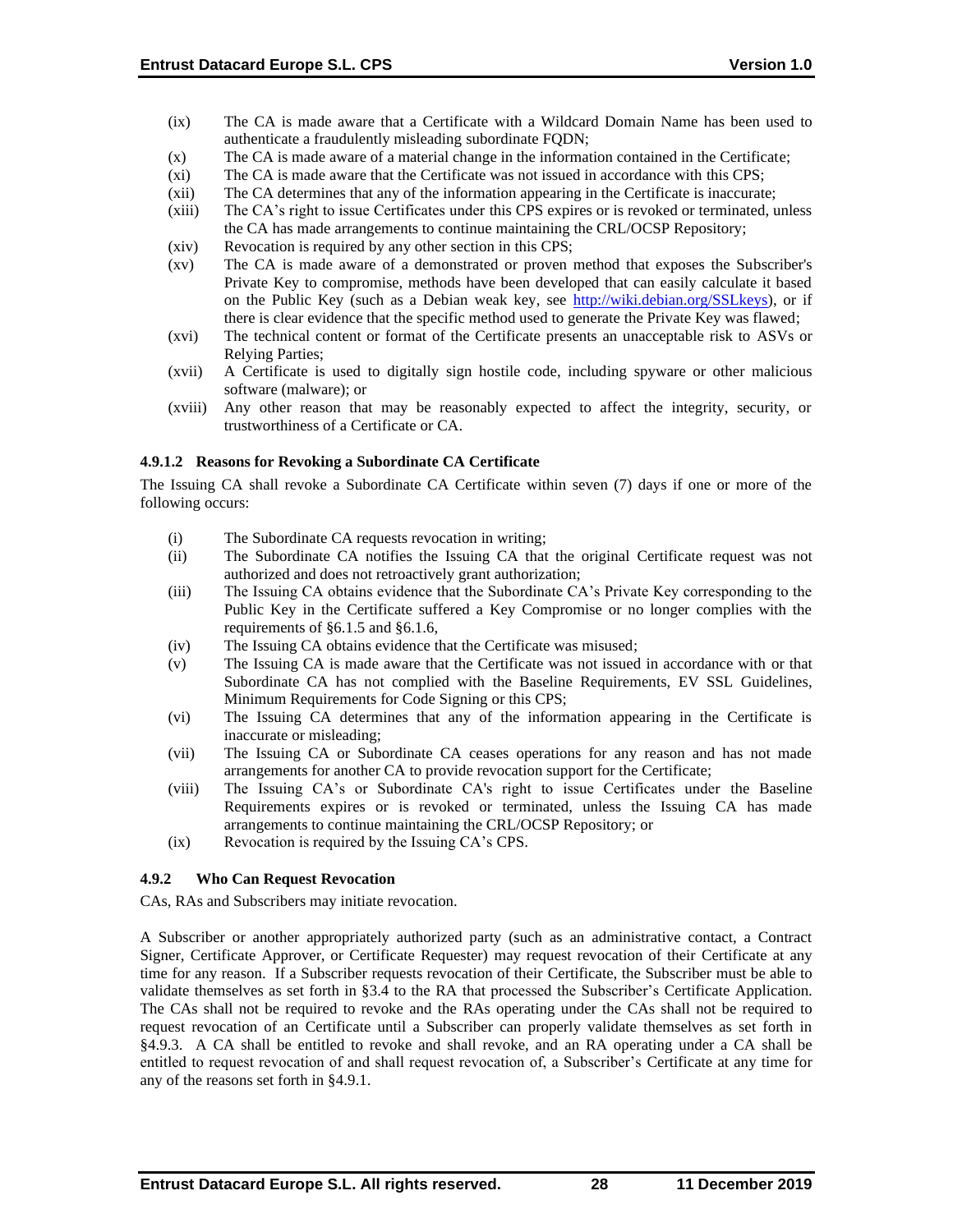Subscribers, Relying Parties, ASVs, Anti-Malware Organizations and other third parties may submit CPRs informing the CA of a reasonable cause to revoke the Certificate.

# **4.9.3 Procedure for Revocation Request**

A Subscriber shall request revocation of their Certificate if the Subscriber has a suspicion or knowledge of or a reasonable basis for believing that of any of the following events have occurred:

- (i) Compromise of the Subscriber's Private Key;
- (ii) Knowledge that the original Certificate request was not authorized and such authorization will not be retroactively granted;
- (iii) Change in the information contained in the Subscriber's Certificate;
- (iv) Change in circumstances that cause the information contained in Subscriber's Certificate to become inaccurate, incomplete, or misleading.

A Subscriber request for revocation of their Certificate may be verified by (i) Subscriber authentication credentials, or (ii) authorization of the Subscriber through a reliable method of communication.

If a Subscriber's Certificate is revoked for any reason, the Subscriber shall be notified by sending an email to the technical and security contacts listed in the Certificate Application. Revocation of a Certificate shall not affect any of the Subscriber's contractual obligations under this CPS, the Subscriber's Subscription Agreement, or any Relying Party Agreements.

Subscribers, Relying Parties, ASVs, Anti-Malware Organizations and other third parties may submit a CPR by notification through the contact information specified in §1.5.2. If a CPR is received, the CA shall:

- (v) Log the CPR as high severity into a ticketing system for tracking purposes;
- (vi) Review the CPR and engage the necessary parties to verify the CPR, draft a CPR investigation report and provide the CPR investigation report to the Subscriber and the party that provided the CPR within 24 hours from receipt of the CPR;
- (vii) Determine if there was Certificate mis-issuance. In the case of Certificate miss-issuance, the incident must be 1) escalated to the policy authority team and to service management and 2) a Certificate mis-issuance report must be publicly post within one business day;
- (viii) If Certificate revocation is required, perform revocation in accordance with the requirements of §4.9.1.1;
- (ix) Update Certificate mis-issuance report within 5 days from receipt of CPR; and
- (x) Complete the CPR investigation report when the incident is closed and provide to the Subscriber and the party that provided the CPR.

#### PSD2 Qualified Web Authentication Certificates

Additional provisions concerning revocation of PSD2 Qualified Web Authentication Certificates are addressed in §4.9.17.

# **4.9.4 Revocation Request Grace Period**

In the case of Private Key Compromise, or suspected Private Key Compromise, a Subscriber shall request revocation of the corresponding Certificate immediately upon detection of the Compromise or suspected Compromise. Revocation requests for other required reasons shall be made as soon as reasonably practicable.

# **4.9.5 Time within Which CA Must Process the Revocation Request**

Within 24 hours after receiving a CPR, the CA will investigate the facts and circumstances related to the CPR and provide a preliminary report to both the Subscriber and the entity who filed the CPR.

After reviewing the facts and circumstances, the CA will work with the Subscriber and any entity reporting the CPR or other revocation-related notice to establish whether or not the Certificate will be revoked, and if so, a date which the CA will revoke the Certificate. The period from receipt of the CPR or revocation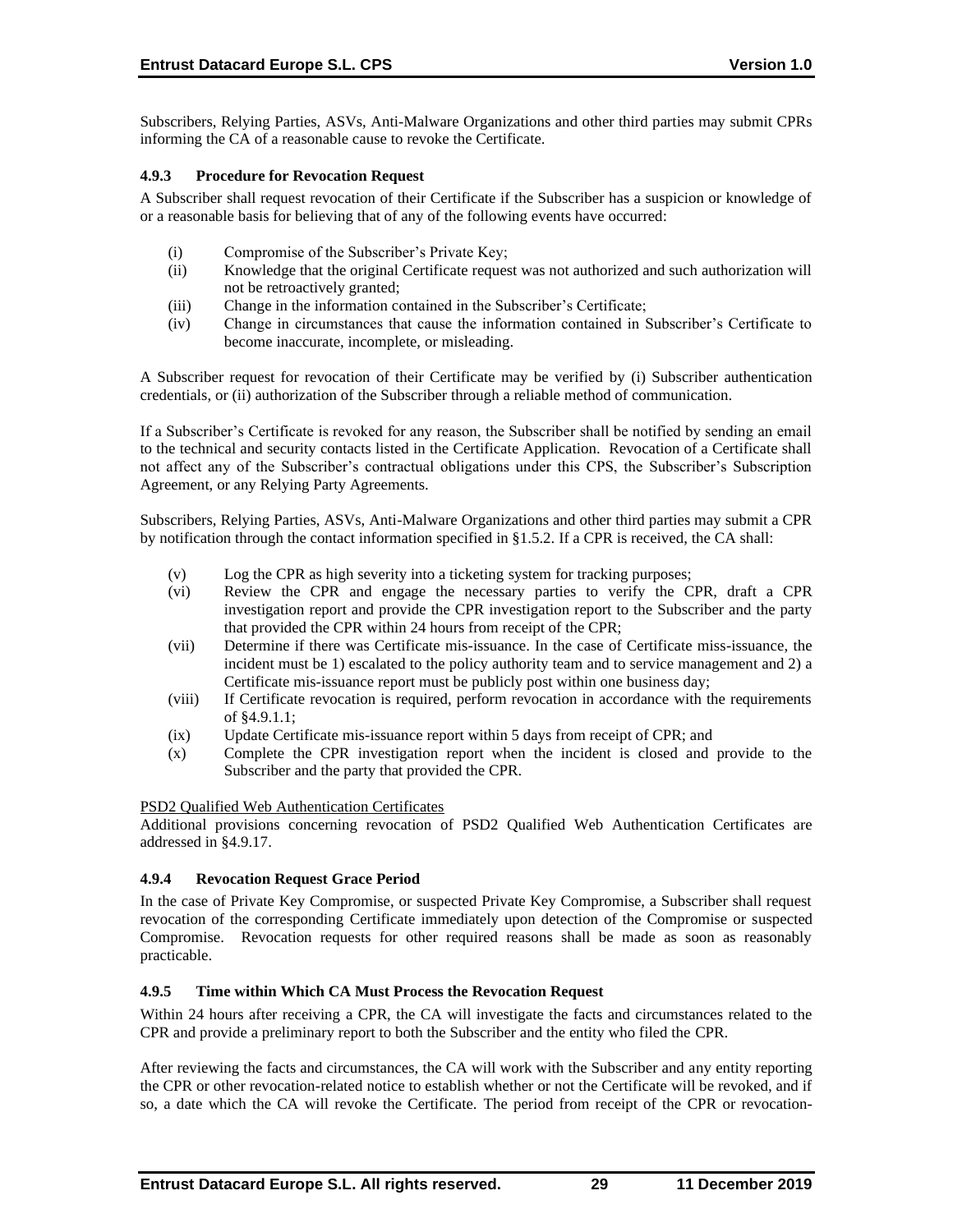related notice to published revocation will not exceed the timeframe set forth in §4.9.1.1. The date selected by the CA will consider the following criteria:

- (i) The nature of the alleged problem (scope, context, severity, magnitude, risk of harm);
- (ii) The consequences of revocation (direct and collateral impacts to Subscribers and Relying Parties);
- (iii) The number of CPRs received about a particular Certificate or Subscriber;
- (iv) The entity making the complaint (for example, a complaint from a law enforcement official that a Web site is engaged in illegal activities should carry more weight than a complaint from a consumer alleging that she didn't receive the goods she ordered); and
- (v) Relevant legislation.

The maximum time between the confirmation of the revocation of a certificate to become effective and the actual change of the status information of the certificate in Entrust's revocation services shall be at most 60 minutes. Entrust Datacard synchronizes its system time at least every 24 hours using a real time value distributed by a recognized UTC(k) laboratory or National Measurement Institute.

### **4.9.6 Revocation Checking Requirement for Relying Parties**

A Relying Party shall check whether the Certificate that the Relying Party wishes to rely on has been revoked. A Relying Party shall check the Certificate Revocation Lists maintained in the appropriate Repository or perform an on-line revocation status check using OCSP to determine whether the Certificate that the Relying Party wishes to rely on has been revoked. In no event shall the Entrust Datacard Group be liable for any damages whatsoever due to (i) the failure of a Relying Party to check for revocation or expiration of a Certificate, or (ii) any reliance by a Relying Party on a Certificate that has been revoked or that has expired.

# **4.9.7 CRL Issuance Frequency**

The CAs shall issue CRLs as follows:

- (i) CRLs for Certificates issued to Subordinate CAs shall be issued at least once every twelve months or within 24 hours after revoking a Subordinate CA Certificate. The next CRL update shall not be more than twelve months from the last update.
- (ii) CRLs for Qualified Web Authentication Certificates and PSD2 Qualified Web Authentication Certificates shall be issued within 60 minutes of revocation of a certificate, and at least once every 24 hours. The next CRL update is 24 hours from the last update.
- (iii) Revocation status information for a certificate shall be made available beyond the validity period of the certificate. Entrust Datacard will not remove from the CRL revoked certificates after they have expired and the CRL shall include the X.509 "ExpiredCertsOnCRL" extension.
- (iv) Entrust Datacard shall not issue a last CRL until all certificates in the scope of the CRL are either expired or revoked. If Entrust Datacard decides or is required to terminate a CRL, Entrust Datacard will issue and publish at the corresponding CRL Distribution Point a last CRL with a nextUpdate field value in the CRL set to "99991231235959Z";
- (v) CRLs and OCSP services shall be consistent over time taking into account different delays in updating the status information for both methods. The revocation status information shall be publicly and internationally available.

# **4.9.8 Maximum Latency for CRLs**

No stipulation.

# **4.9.9 On-line Revocation/Status Checking Availability**

On-line revocation/status checking of Certificates is available on a continuous basis by CRL or On-line Certificate Status Protocol (OCSP).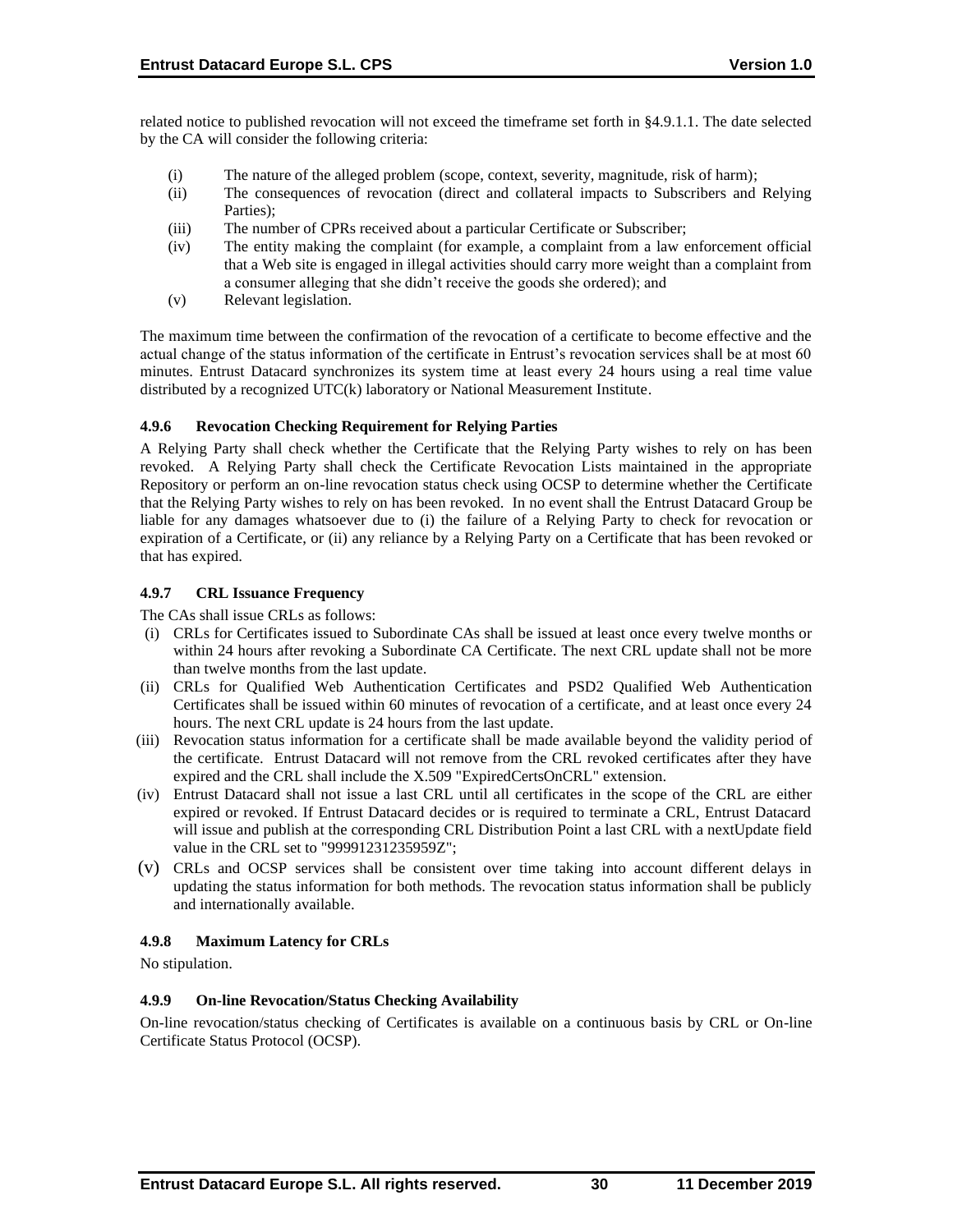OCSP responses are signed by an OCSP responder whose Certificate is signed by the CA that issued the Certificate whose revocation status is being checked. The OCSP signing Certificate contains an extension of type id-pkix-ocsp-nocheck, as defined by RFC6960.

# **4.9.10 On-line Revocation Checking Requirements**

The CAs support an OCSP capability using the GET and POST methods for Certificates issued in accordance with this CPS.

The CAs shall sign and make available OCSP as follows:

- (i) OCSP responses for Certificates issued to Subordinate CAs shall be issued at least once every twelve months or within 24 hours after revoking a Subordinate CA Certificate.
- (ii) OCSP responses for Qualified Web Authentication Certificates and PSD2 Qualified Web Authentication Certificates issued to end entities shall be issued within 60 minutes of revocation of a certificate, and at least once every 24 hours. OCSP responses will have a maximum expiration time of 10 days.
- (iii) The OCSP responder will use the ArchiveCutOff extension as specified in IETF RFC 6960, with the archiveCutOff date set to the CA's certificate "notBefore" time and date value. Entrust Datacard's issuing certificate is about to expire, the Entrust Datacard will compute a last OCSP answer for each and every issued certificate (whether revoked or not), with the "nextUpdate" field set to "99991231235959Z.

If the OCSP responder receives a request for status of a Certificate that has not been issued, then the responder will not respond with a "good" status.

The on-line locations of the CRL and the OCSP response are included in the Certificate to support software applications that perform automatic Certificate status checking. A Relying Party can also be check Certificate revocation status directly with the Repository at [https://www.entrust.net/CPS.](https://www.entrust.net/CPS) 

# **4.9.11 Other Forms of Revocation Advertisements Available**

CAs do not rely on stapling for OCSP responses.

# **4.9.12 Special Requirements Re Key Compromise**

If a Subscriber suspects or knows that the Private Key corresponding to the Public Key contained in the Subscriber's Certificate has been Compromised, the Subscriber shall immediately notify the RA that processed the Subscriber's Certificate Application, using the procedures set forth in §3.4, of such suspected or actual Compromise. The Subscriber shall immediately stop using such Certificate and shall remove such Certificate from any devices and/or software in which such Certificate has been installed. The Subscriber shall be responsible for investigating the circumstances of such Compromise or suspected Compromise and for notifying any Relying Parties that may have been affected by such Compromise or suspected Compromise.

# **4.9.13 Circumstances for Suspension**

The Repository will not include entries that indicate that a Certificate has been suspended.

# **4.9.14 Who Can Request Suspension**

Not applicable.

# **4.9.15 Procedure for Suspension Request**

Not applicable.

# **4.9.16 Limits on Suspension Period**

Not applicable.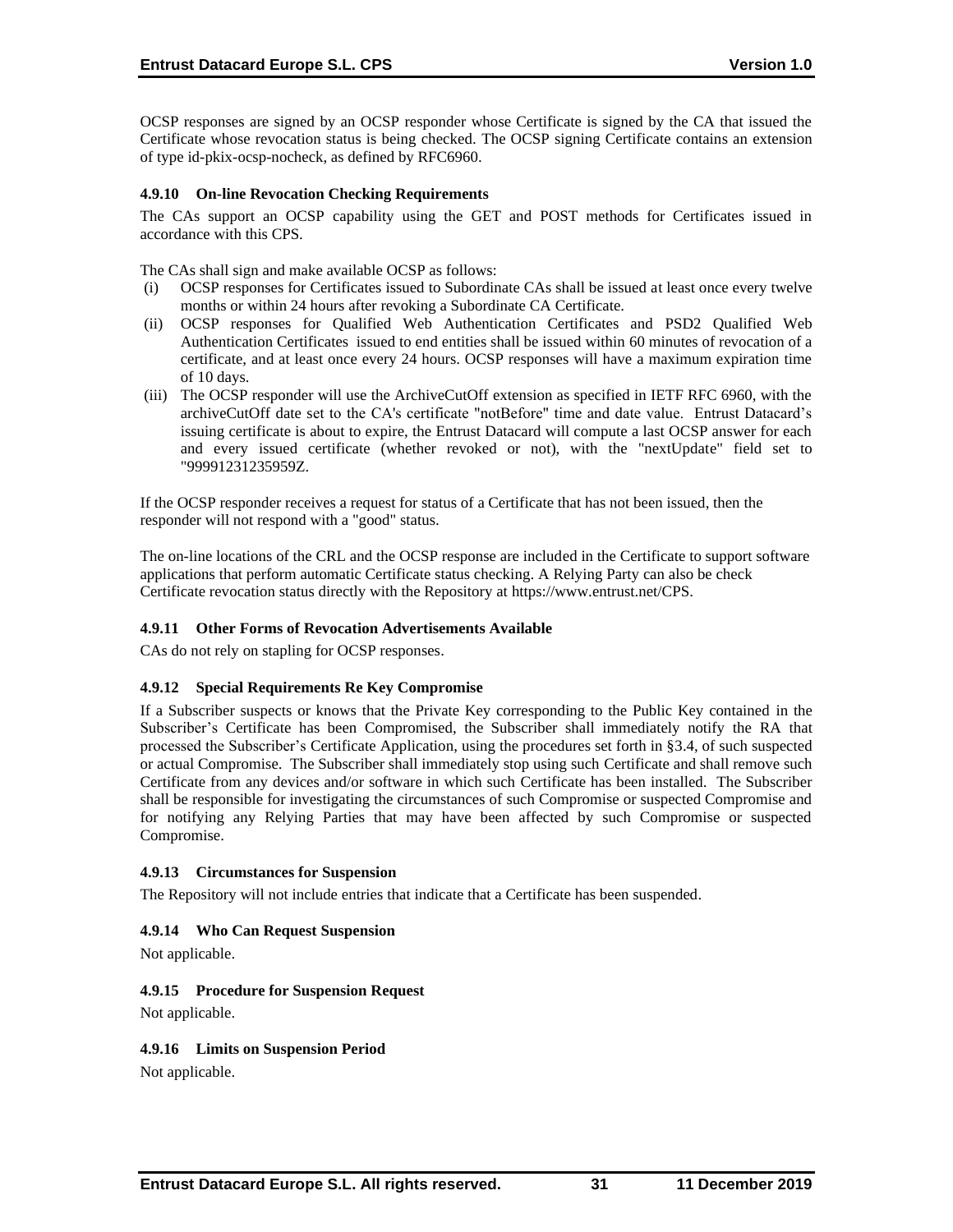### **4.9.17 Additional Provisions for PSD2 Qualified Web Authentication Certificates**

The following additional provisions concerning revocation shall apply to PSD2 Qualified Web Authentication Certificates:

Certificate revocation requests by NCAs may be submitted by email to [nca@entrustdatacard.com.](mailto:nca@entrustdatacard.com) Entrust Datacard will check the authenticity of all certificate revocation requests submitted by NCAs using either of the following methods of authentication of the NCA's revocation request as selected by the NCA:

- a shared secret if it was provided by Entrust Datacard to the NCA for revocation purposes, or
- a digital signature supported by a certificate issued to the NCA by Entrust Datacard compliant with a qualified certificate policy.

If Entrust Datacard is notified of an email address where it can contact the respective NCA then Entrust Datacard will inform the NCA, using this email address, how the NCA can authenticate itself in revocation requests.

Entrust Datacard shall allow the NCA, as the owner of the PSD2 specific information, to request certificate revocation by the following procedure. The NCA may specify a reason, which can be descriptive rather than in a standard form, for the revocation. Entrust Datacard shall process such requests, and shall validate their authenticity. If it is not clearly indicated or implied why the revocation is requested or the reason is not in the area of responsibility of the NCA then the Entrust Datacard may decide to not take action. Based on an authentic request from an NCA, the Entrust Datacard shall revoke the certificate in a timely manner, and in any event within 24 hours after the receipt of the acceptable revocation request, if any of the following conditions holds (in addition to any general requirements of Section 4.9 of this CPS):

- the authorization of the Subscriber has been revoked, or
- any PSP role included in the certificate has been revoked.

If the NCA as the owner of the PSD2 specific information notifies Entrust Datacard that information has changed which can affect the validity of the certificate, but without a properly authenticated request with an acceptable reason for why the certificate should be revoked, Entrust Datacard shall investigate this notification regardless of its content and format, and shall revoke the affected certificate(s) if necessary. This notification need not be processed within 24 hours.

NCAs may send notifications about changes of relevant PSD2 regulatory information of the PSP which can affect the validity of the certificate to the following email address: [nca@entrustdatacard.com.](mailto:nca@entrustdatacard.com) The content and format of these notifications may be agreed between the NCA and Entrust Datacard. However, Entrust Datacard shall investigate this notification regardless of its format. If Entrust Datacard is notified of an email address where it can inform the NCA identified in a revoked certificate then Entrust Datacard shall send to that email address information about the certificate revocation.

# **4.10 Certificate Status Services**

# **4.10.1 Operational Characteristics**

Qualified Web Authentication Certificates and PSD2 Qualified Web Authentication Certificates Revocation entries on a CRL or OCSP response are not removed until after the expiration of the issuing CA.

# **4.10.2 Service Availability**

The CA operates and maintains its CRL and OCSP capability with resources sufficient to provide a response time of ten seconds or less under normal operating conditions.

The CA maintains an online 24x7 Repository that application software can use to automatically check the current status of all unexpired Certificates issued by the CA.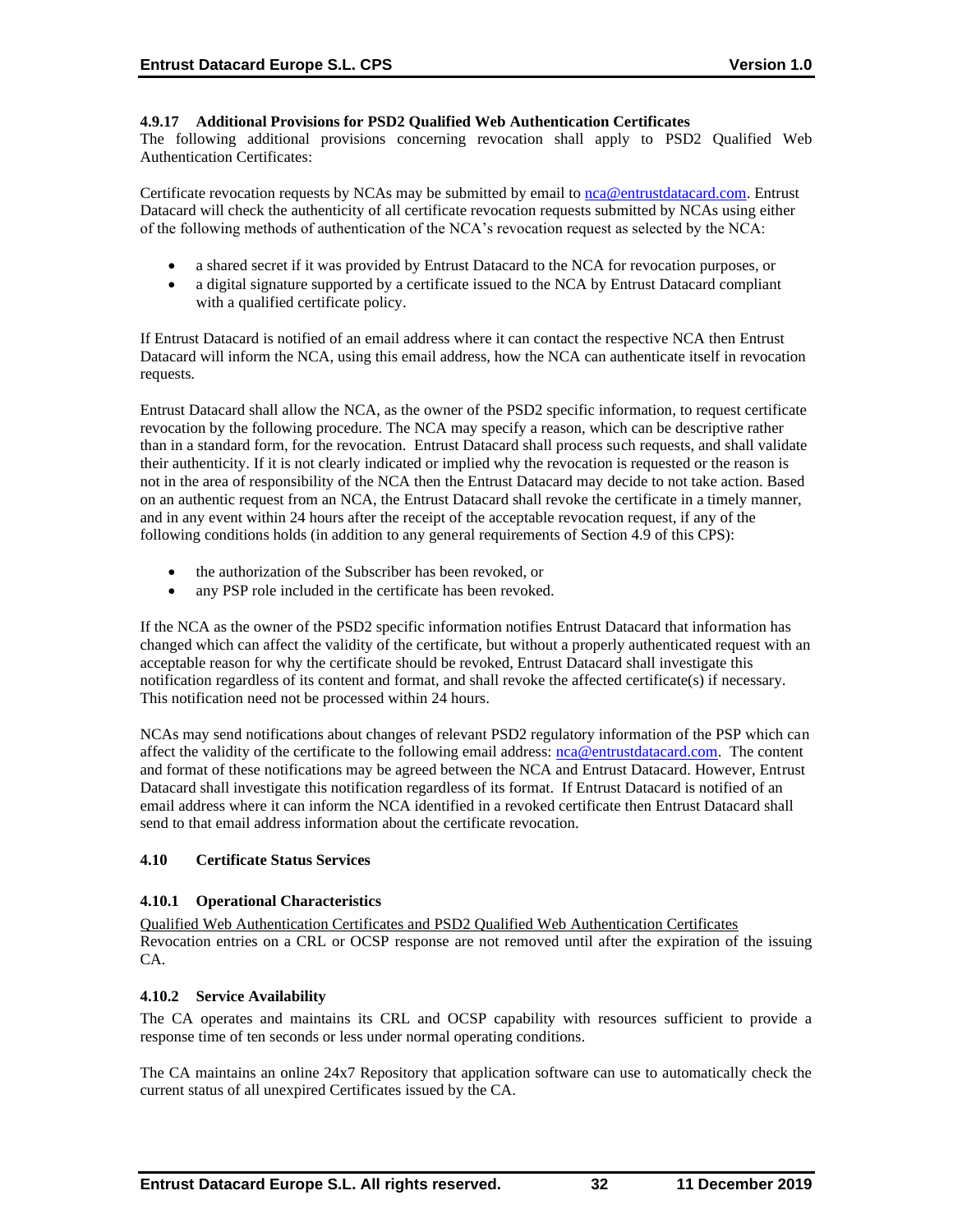The CA maintains a continuous 24x7 ability to respond internally to a high-priority CPR. Where appropriate, the CA forwards such a complaint to law enforcement authorities, and/or revokes a Certificate that is the subject of such a complaint.

## **4.10.3 Optional Features**

No stipulation.

# **4.11 End of Subscription**

No stipulation.

### **4.12 Key Escrow and Recovery**

### **4.12.1 Key Escrow and Recovery Policy Practices**

No stipulation.

# **4.12.2 Session Key Encapsulation and Recovery Policy and Practices**

No stipulation.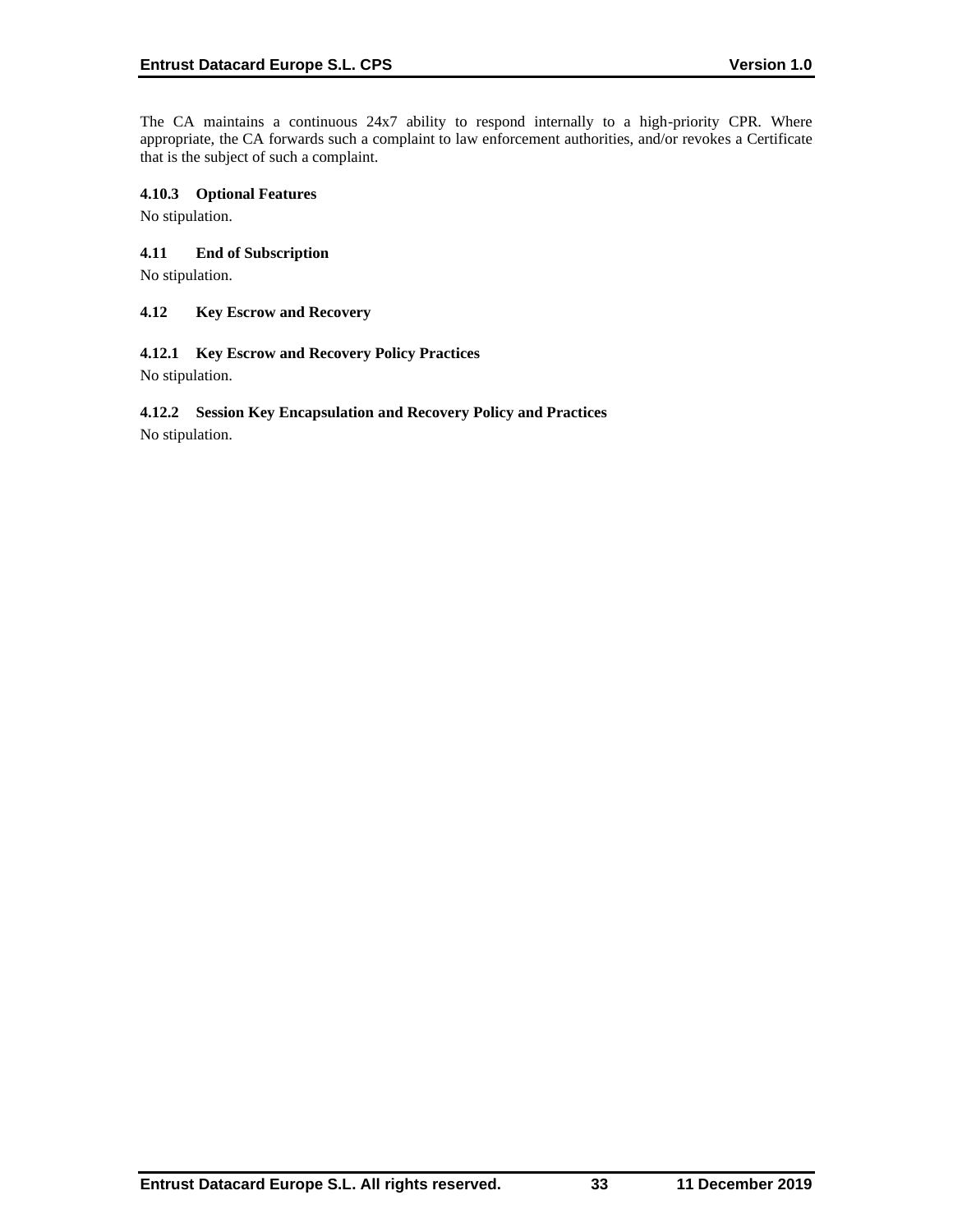### **5. Facility, Management, and Operational Controls**

The CA/Browser Forum's Network and Certificate System Security Requirements are incorporated by reference as if fully set forth herein. Entrust Datacard retains overall responsibility for conformance with the procedures prescribed in its information security policy even as to those policies whose functionality is undertaken by outsourcers.

## **5.1 Physical Security Controls**

### **5.1.1 Site Location and Construction**

The computing facilities that host the CA services are located in Ottawa, Canada. The CA equipment is located in a security zone that is physically separated from Entrust Datacard's other systems to restrict access to personnel in trusted roles. The security zone is constructed slab-to-slab with drywall and wire mesh. The security zone is protected by electronic control access systems, alarmed doors and is monitored via a 24 x7 recorded security camera and motion detector system.

### **5.1.2 Physical Access**

The room containing the CA software is designated a two (2) person zone, and controls are used to prevent a person from being in the room alone. Alarm systems are used to notify security personnel of any violation of the rules for access to a CA.

### **5.1.3 Power and Air Conditioning**

The Security zone is equipped with:

- Filtered, conditioned, power connected to an appropriately sized UPS and generator;
- Heating, ventilation, and air conditioning appropriate for a commercial data processing facility; and
- Emergency lighting.

The environmental controls conform to local standards and are appropriately secured to prevent unauthorized access and/or tampering with the equipment. Temperature control alarms and alerts are activated upon detection of threatening temperature conditions.

# **5.1.4 Water Exposures**

No liquid, gas, exhaust, etc. pipes traverse the controlled space other than those directly required for the area's HVAC system and for the pre-action fire suppression system. Water pipes for the pre-action fire suppression system are only filled on the activation of multiple fire alarms.

#### **5.1.5 Fire Prevention and Protection**

The CA facility is fully wired for fire detection, alarm and suppression. Routine, frequent inspections of all systems are made to assure adequate operation.

#### **5.1.6 Media Storage**

All media is stored away from sources of heat and from obvious sources of water or other obvious hazards. Electromagnetic media (e.g. tapes) are stored away from obvious sources of strong magnetic fields. Archived material is stored in a room separate from the CA equipment until it is transferred to the archive storage facility.

Entrust Datacard employs media management procedures to protect against obsolescence and deterioration of media within the period of time that records are required to be retained.

#### **5.1.7 Waste Disposal**

Waste is removed or destroyed in accordance with industry best practice. Media used to store sensitive data is destroyed, such that the information is unrecoverable, prior to disposal.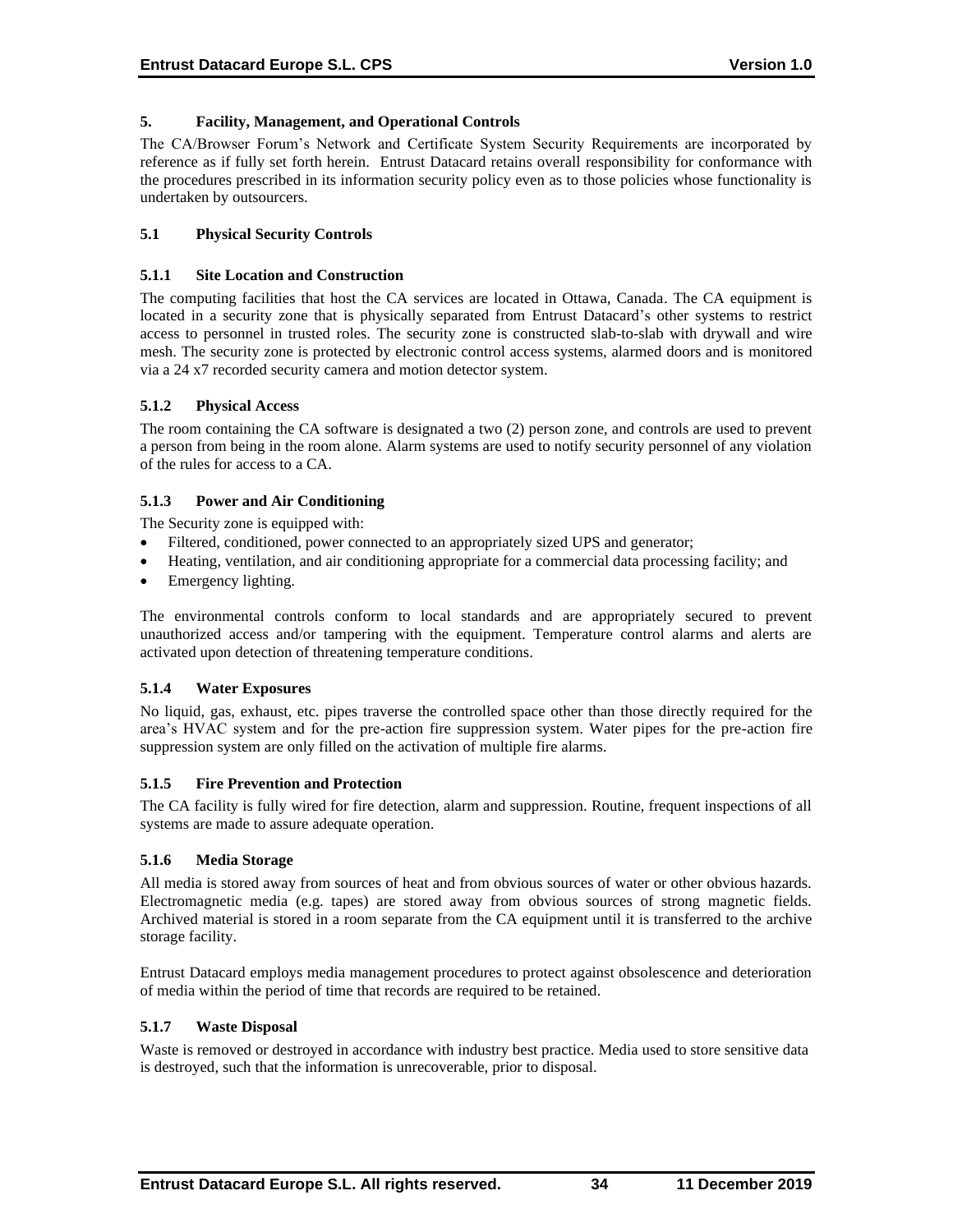# **5.1.8 Off-site Backup**

As stipulated in §5.5.

# **5.2 Procedural Controls**

## **5.2.1 Trusted Roles**

The CAs have a number of trusted roles for sensitive operations of the CA software.

### **5.2.2 Number of Persons Required per Task**

CA operations related to changing CA policy settings require more than one person with a trusted role to perform the operation.

The CA Private Keys are backed up, stored, and recovered only by personnel in trusted roles using dual control in a physically secured environment.

### **5.2.3 Identification and Authentication for Each Role**

Personnel in trusted roles must undergo background investigations and must be trained for their specific role.

# **5.2.4 Roles Requiring Separation of Duties**

No stipulation.

# **5.3 Personnel Controls**

Operational personnel for a CA will not be assigned other responsibilities that conflict with their operational responsibilities for the CA. The privileges assigned to operational personnel for a CA will be limited to the minimum required to carry out their assigned duties.

# **5.3.1 Qualifications, Experience and Clearance Requirements**

Prior to the engagement of any person in the Certificate management process, the CA or RA shall verify the identity and trustworthiness of such person.

# **5.3.2 Background Check Procedures**

No stipulation.

# **5.3.3 Training Requirements**

CAs or RAs must provide a trusted role of Validation Specialist to perform information verification duties with skills-training that covers basic PKI knowledge, authentication and vetting policies and procedures (including this CPS), common threats to the information verification process (including phishing and other social engineering tactics), and the Baseline Requirements.

Validation Specialists receive skills-training prior to commencing their job role and are required them to pass an examination on the applicable information verification requirements.

CAs maintain records of such training and ensures that personnel entrusted with Validation Specialist duties maintain an appropriate skill level.

# **5.3.4 Retraining Frequency and Requirements**

CAs and RAs provide refresher training and informational updates sufficient to ensure that all personnel in trusted roles retain the requisite degree of expertise.

# **5.3.5 Job Rotation Frequency and Sequence**

No stipulation.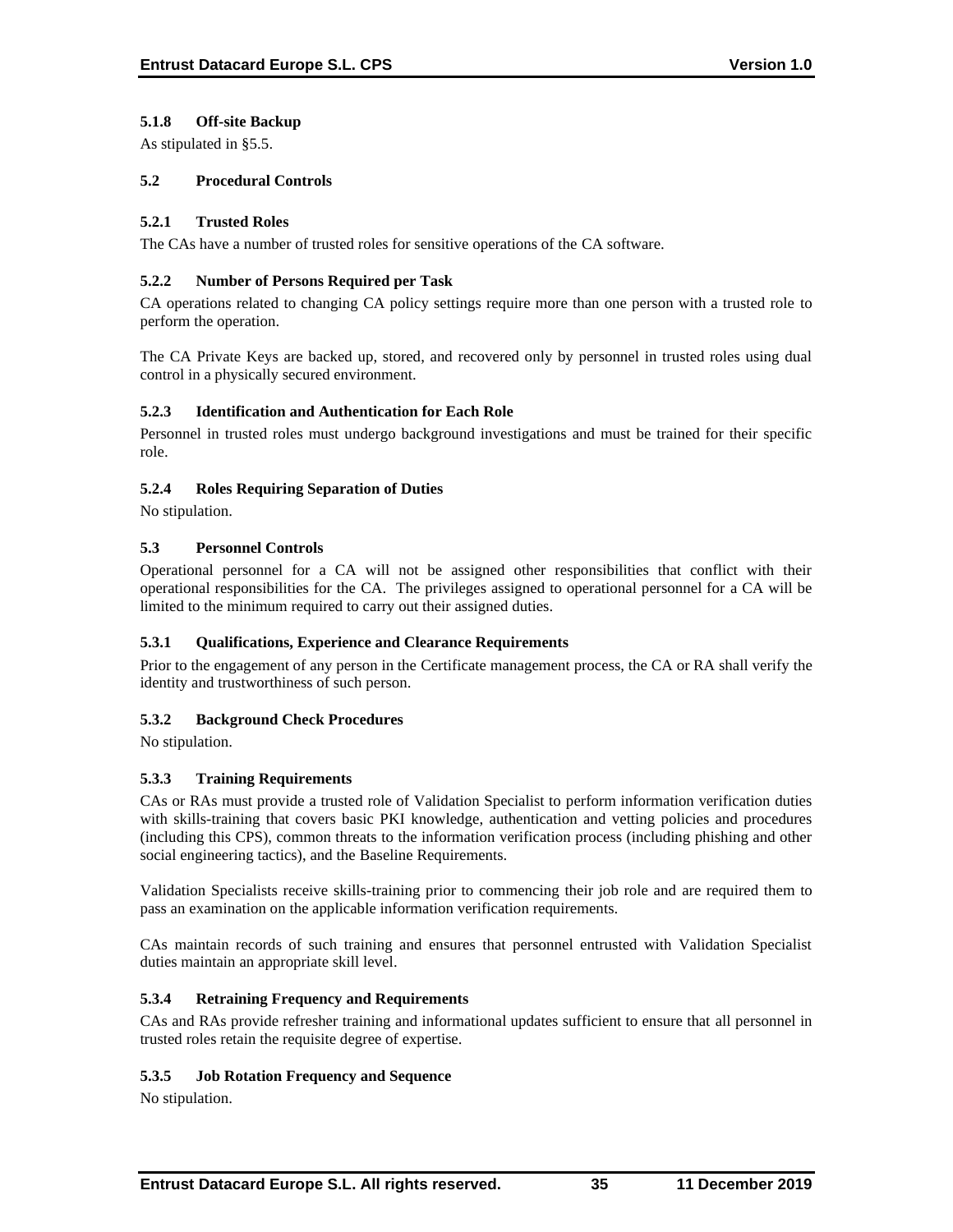# **5.3.6 Sanctions for Unauthorized Actions**

No stipulation.

## **5.3.7 Independent Contractor Requirements**

Third Party RAs personnel involved in the issuance of a Certificate shall meet the training and skills requirements of §5.3.3 and the document retention and event logging requirements of §5.4.1.

### **5.3.8 Documentation Supplied to Personnel**

No stipulation.

### **5.4 Audit Logging Procedures**

Significant security events in the CAs are automatically time-stamped and recorded as audit logs in audit trail files. The audit trail files are processed (reviewed for policy violations or other significant events) on a regular basis. Audit trail files are archived periodically. All files including the latest audit trail file are moved to backup media and stored in a secure archive facility.

Entrust Datacard synchronizes its system time at least every 24 hours using a real time value distributed by a recognized UTC(k) laboratory or National Measurement Institute.

### **5.4.1 Types of Events Recorded**

The CAs and all RAs operating under a CA record in detail every action taken to process an Certificate request and to issue an Certificate, including all information generated or received in connection with an Certificate request, and every action taken to process the Request, including time, date, and personnel involved in the action.

The foregoing record requirements include, but are not limited to, an obligation to record the following events:

- (i) CA key lifecycle management events, including:
	- a. Key generation, backup, storage, recovery, archival, and destruction; and
	- b. Cryptographic device lifecycle management events.
- (ii) CA and Certificate lifecycle management events, including:
	- c. Certificate requests, renewal and re-key requests, and revocation;
	- d. All verification activities required by this CPS;
	- e. Date, time, phone number used, persons spoken to, and end results of verification telephone calls;
	- f. Acceptance and rejection of Certificate requests;
	- g. Issuance of Certificates; and
	- Generation of Certificate Revocation Lists (CRLs) and OCSP messages.
- (iii) Security events, including:
	- i. Successful and unsuccessful PKI system access attempts;
	- j. PKI and security system actions performed;
	- k. Security profile changes;
	- l. System crashes, hardware failures, and other anomalies;
	- m. Firewall and router activities; and
	- n. Entries to and exits from the CA facility.
- (iv) Log entries include the following elements:
	- o. Date and time of entry;
	- p. Identity of the person making the journal entry; and
	- q. Description of entry.

# **5.4.2 Frequency of Processing Log**

No stipulation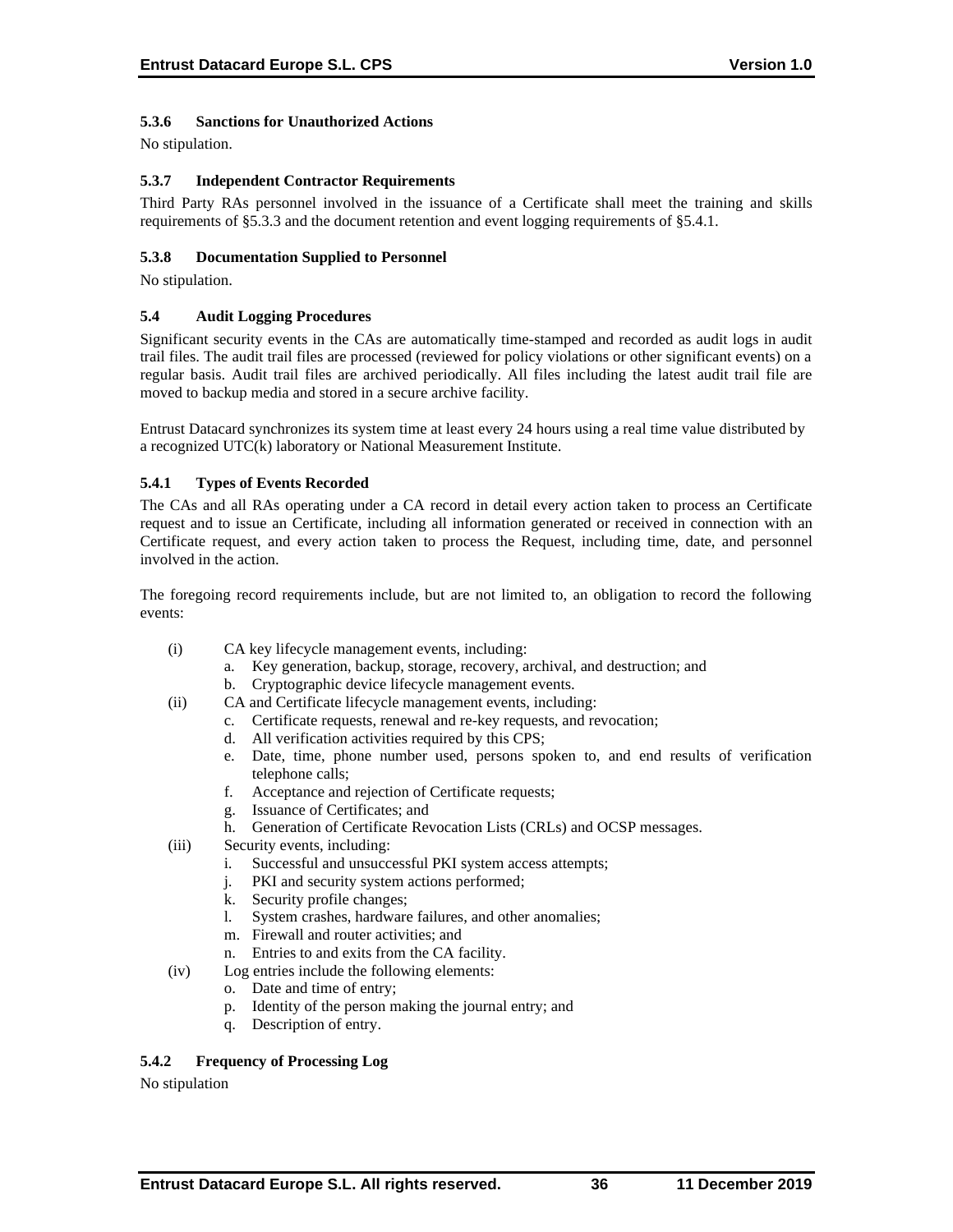## **5.4.3 Retention Period for Audit Log**

The CA retains any audit logs generated for at least seven years. The audit logs will be made available to the Qualified Auditor upon request.

### **5.4.4 Protection of Audit Log**

Only trusted roles have access to read or archive the logs. Audit logs are protected from destruction prior to the end of the audit log retention period and are retained securely on-site until transferred to an off-site storage location. The off-site storage location is a safe and secure location that is separate from the location where the data was generated.

### **5.4.5 Audit Log Backup Procedures**

No stipulation.

### **5.4.6 Audit Collection System**

No stipulation.

### **5.4.7 Notification to Event-causing Subject**

No stipulation.

### **5.4.8 Vulnerability Assessments**

CAs annually perform a risk assessment that:

- (i) Identifies foreseeable internal and external threats that could result in unauthorized access, disclosure, misuse, alteration, or destruction of any Certificate data or Certificate management processes;
- (ii) Assesses the likelihood and potential damage of these threats, taking into consideration the sensitivity of the Certificate data and Certificate management processes; and
- (iii) Assesses the sufficiency of the policies, procedures, information systems, technology, and other arrangements that the CA has in place to counter such threats.

Based on the risk assessment, a security plan is developed, implemented, and maintained consisting of security procedures, measures, and products designed to achieve the objectives set forth above and to manage and control the risks identified during the risk assessment. The security plan includes administrative, organizational, technical, and physical safeguards appropriate to the sensitivity of the Certificate data and Certificate management processes. The security plan also takes into account thenavailable technology and the cost of implementing the specific measures, and implements a reasonable level of security appropriate to the harm that might result from a breach of security and the nature of the data to be protected.

#### **5.5 Records Archival**

#### **5.5.1 Types of Records Archived**

The audit trail files, databases and revocation information for the CAs are archived.

# **5.5.2 Retention Period of for Archive**

The CA will retain all documentation relating to certificate requests and the verification thereof, and all Certificates and revocation thereof, for at least seven years after any Certificate based on that documentation ceases to be valid.

#### **5.5.3 Protection of Archive**

The databases for CAs are encrypted and protected by CA master keys. The archive media is protected through storage in a restricted-access facility to which only Entrust Datacard-authorized personnel have access. Archive files are backed up as they are created. Originals are stored on-site and housed with a CA system. Backup files are stored at a secure and separate geographic location.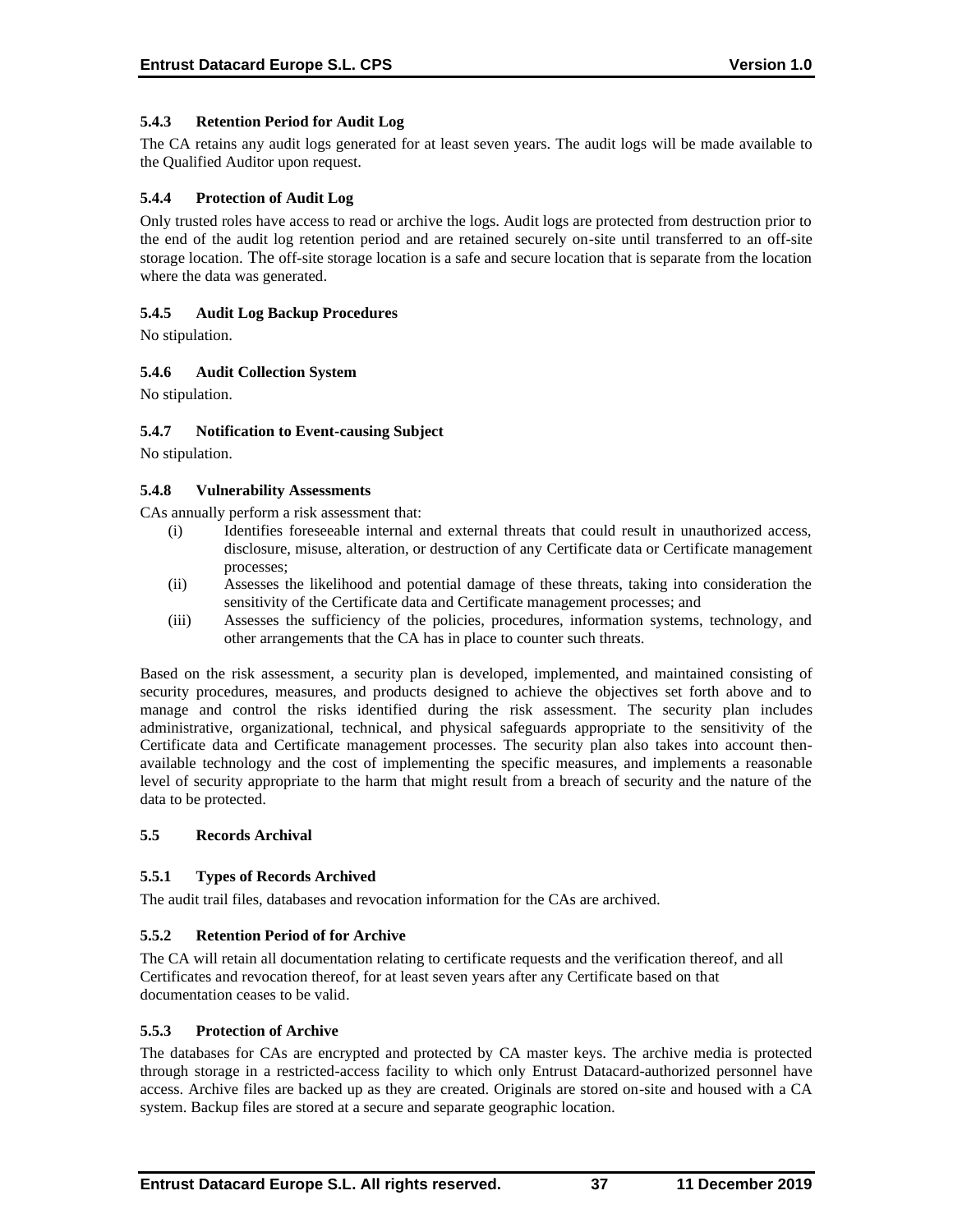# **5.5.4 Archive Backup Procedures**

No stipulation.

# **5.5.5 Requirements for Time-stamping of Records**

No stipulation.

# **5.5.6 Archive Collection System**

No stipulation.

# **5.5.7 Procedures to Obtain and Verify Archive Information**

No stipulation.

### **5.6 Key Changeover**

CAs' key pairs will be retired from service at the end of their respective lifetimes as defined in §6.3. New CA key pairs will be created as required to support the continuation of CA Services. Each CA will continue to publish CRLs signed with the original key pair until all Certificates issued using that original key pair have expired. The CA key changeover process will be performed such that it causes minimal disruption to Subscribers and Relying Parties.

Specifically, before expiration of any Entrust Datacard certificate which is used for signing subject keys (for example as indicated by expiration of and Entrust Datacard certificate), in case of continuing with the service:

- (i) Entrust Datacard shall generate a new certificate for signing subject key pairs, and shall apply all necessary actions to avoid disruption to the operations of any entity that may rely on the Entrust Datacard certificate;
- (ii) the new CA certificate shall also be generated and distributed in accordance with the present document.

Subsections (i) and (ii) will be performed with a suitable interval between certificate expiry date and the last certificate signed to allow all parties that have relationships with Entrust Datacard (subjects, subscribers, relying parties, CAs higher in the CA hierarchy, etc.) to be aware of this key changeover and to implement the required operations to avoid inconveniences and malfunctions. The minimum changeover period will be two years before the certificate expiry date. This does not apply if Entrust Datacard will cease its operations before its own certificate-signing certificate expiration date.

#### **5.7 Compromise and Disaster Recovery**

#### **5.7.1 Incident and Compromise Handling Procedures**

CAs have a security incident response plan, a disaster recovery plan, and a business continuity plan to provide for timely recovery of services in the event of a security incident, breach of security, loss of system integrity, or system outage. The address the following:

- (i) the conditions for activating the plans;
- (ii) resumption procedures;
- (iii) a maintenance schedule for the plan;
- (iv) awareness and education requirements;
- (v) the responsibilities of the individuals;
- (vi) recovery point objective (RPO) of fifteen minutes;
- (vii) recovery time objective (RTO) of 72 hours for essential CA operations which include Certificate revocation, and issuance of Certificate revocation status; and
- (viii) testing of recovery plans.

In order to mitigate the event of a disaster, the CAs have implemented the following: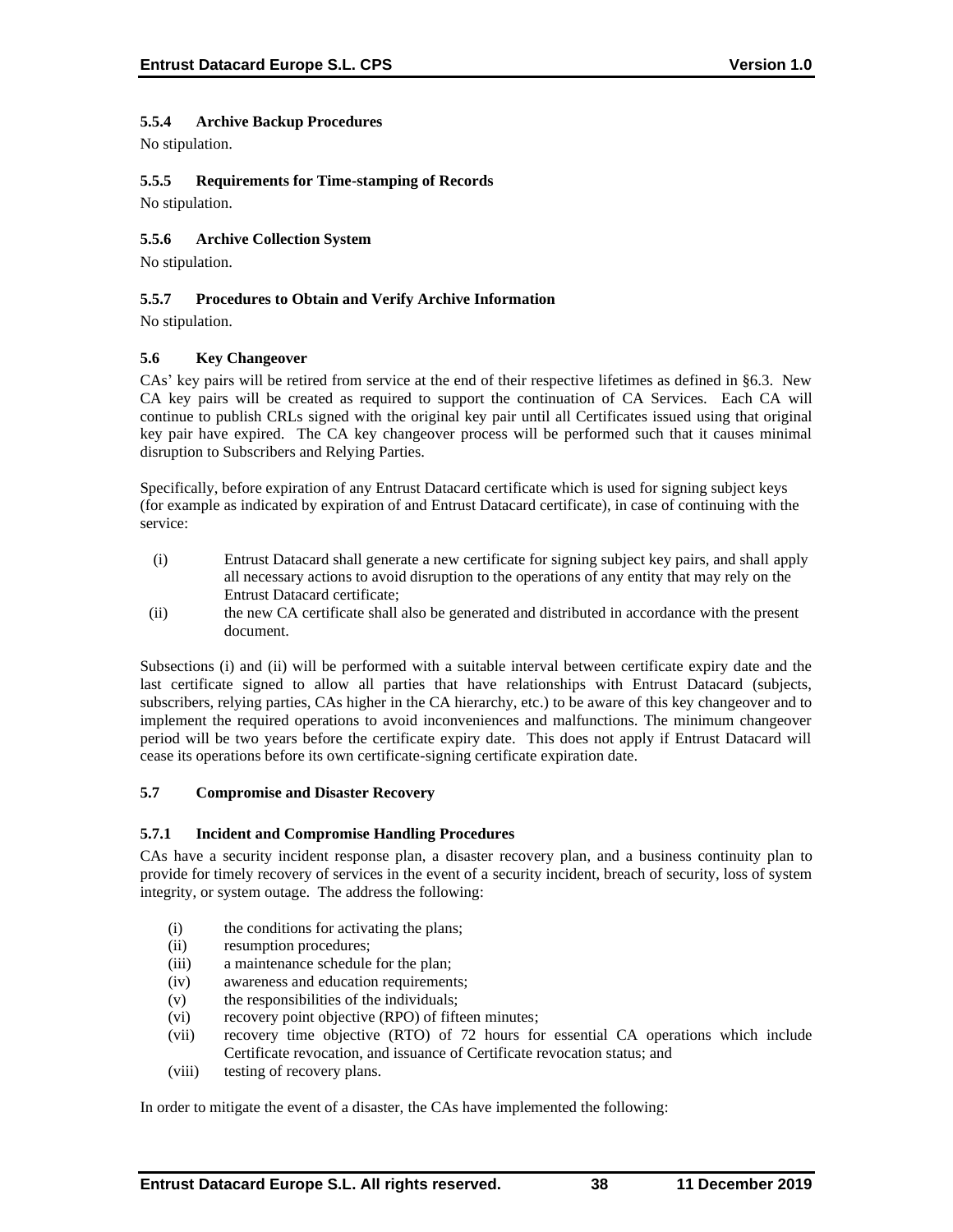- (ix) secure on-site and off-site storage of backup HSMs containing copies of all CA Private Keys
- (x) secure on-site and off-site storage of all requisite activation materials
- (xi) regular synchronization of critical data to the disaster recovery site
- (xii) regular incremental and daily backups of critical data within the primary site
- (xiii) weekly backup of critical data to a secure off-site storage facility
- (xiv) secure off-site storage of disaster recovery plan and disaster recovery procedures
- (xv) environmental controls as described in §5.1
- (xvi) high availability architecture for critical systems

Entrust Datacard has implemented a secure disaster recovery facility that is greater than 250 km from the primary secure CA facilities.

In the event of any security incident, breach of security, loss of system integrity, or system outage affecting Subscribers, ASVs, Relying Parties, or other entities with which Entrust Datacard has agreements or other form of established relations, Entrust Datacard shall inform them within 24 hours of the problem being identified by sending one or more email messages to Subscribers, ASVs and other entities with which Entrust Datacard has agreements or other form of established relations based on records of current email addresses, and will post one or more messages to Relying Parties on its website describing the nature of the problem.

If appropriate, Entrust Datacard will notify all parties that certificates and revocation status information issued using this CA key may no longer be valid include a recommendation that Subscribers replace all certificates affected by the problem, that all ASVs, other entities with which Entrust Datacard has agreements or other form of established relations, and that Relying Parties cease to rely on all certificates affected by the problem. These communications will be made by the Computer Security Incident Response Team established by Entrust Datacard's Security Incident Response Plan and according to the procedures established in such Plan, together with assistance from such other Entrust Datacard staff as may be required by the Computer Security Incident Response Team to send such notifications. Following any disaster, any security incident, breach of security, loss of system integrity, or system outage, Entrust Datacard shall, where practical, take steps to avoid repetition of the problem. Entrust Datacard shall revoke any CA certificate that has been issued for the compromised CA when Entrust Datacard is informed of the compromise of another CA (e.g., for cross-certificates).

Upon system failure, service or other factors which are not under the control of Entrust Datacard, we shall apply our commercially reasonable endeavors to ensure that the service is not unavailable for longer than a maximum period of 72 hours.

Entrust Datacard requires rigorous security controls to maintain the integrity of the CAs. The Compromise of the Private Key used by a CA is viewed by Entrust Datacard as being very unlikely; however, Entrust Datacard has policies and procedures that will be employed in the event of such a Compromise. At a minimum, all Subscribers, ASVs, and Relying Parties shall be informed as soon as practicable of such a Compromise and information shall be posted in the Repository. To inform these parties in the event of key compromise, Entrust Datacard will send one or more email messages to Subscribers and ASVs based on records of current email addresses and will post one or more messages to Relying Parties on its website describing the nature of the key compromise, stating that certificates and revocation status information issued using this CA key may no longer be valid, and recommending that Subscribers replace all certificates issued from the CA that was subject to key compromise and that all ASVs and Relying Parties cease to rely on all certificates issued from the CA that was subject to key compromise.

# **5.7.2 Computing Resources, Software and/or Data are Corrupted**

No stipulation.

# **5.7.3 Entity Private Key Compromise Procedures**

No stipulation.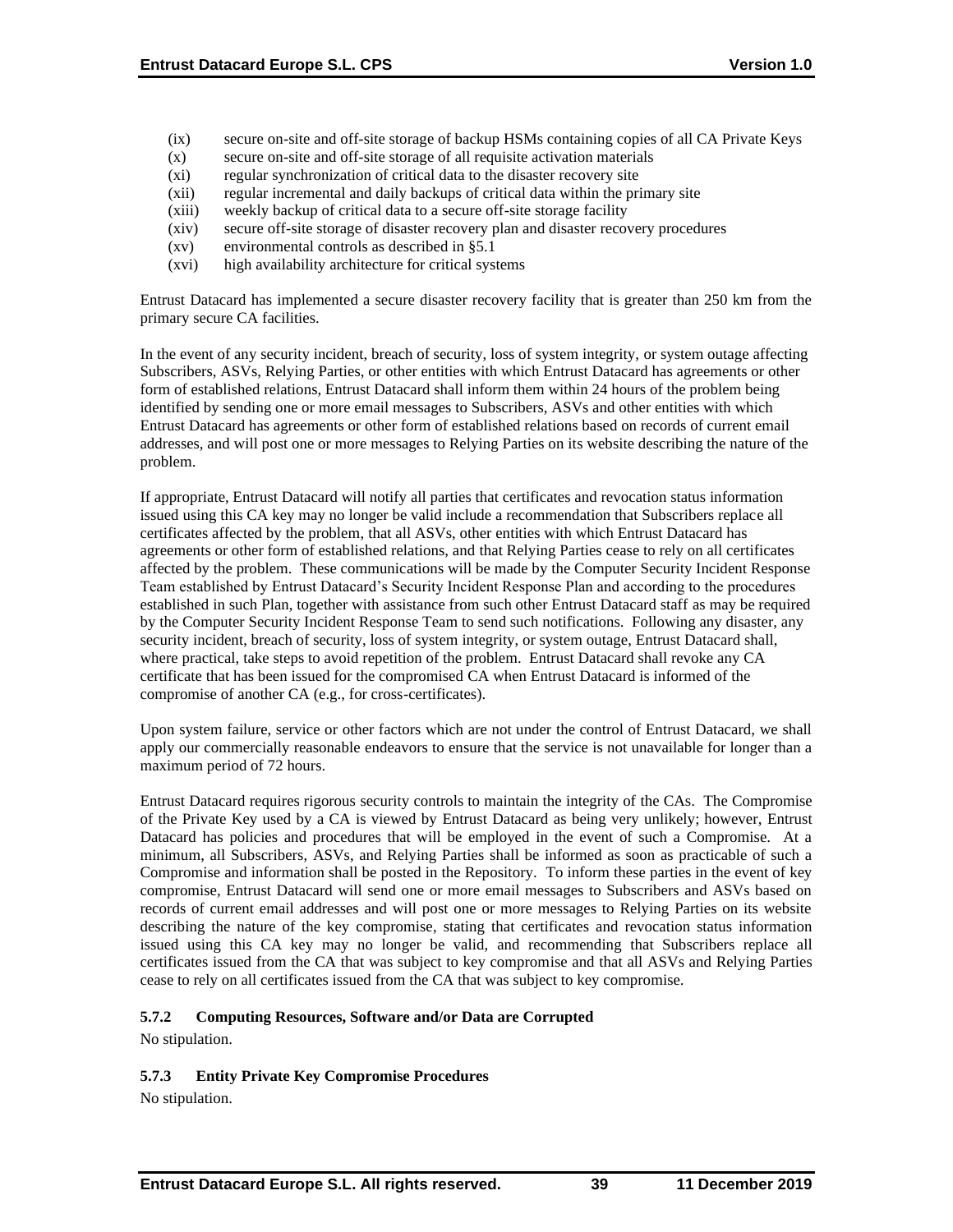# **5.7.4 Business Continuity Capabilities after a Disaster**

No stipulation.

# **5.8 CA or RA Termination**

In the event of CA termination, Entrust will:

- (i) Provide notice and information about the CA termination by sending notice to Subscribers with unrevoked unexpired Certificates, Application Software Vendors, Relying Parties, and Third Party Subordinate CAs and by posting such information in the Repository and sending informational emails; and
- (ii) Transfer all responsibilities to a qualified successor entity.

If a qualified successor entity does not exist, Entrust will:

- (iii) Transfer those functions capable of being transferred to a reliable third party and arrange to preserve all relevant records with a reliable third party or a government, regulatory, or legal body with appropriate authority;
- (iv) Revoke all Certificates that are still unrevoked or unexpired on a date as specified in the notice and publish final CRLs;
- (v) Destroy all CA Private Keys; and
- (vi) Make other necessary arrangements that are in accordance with this CPS.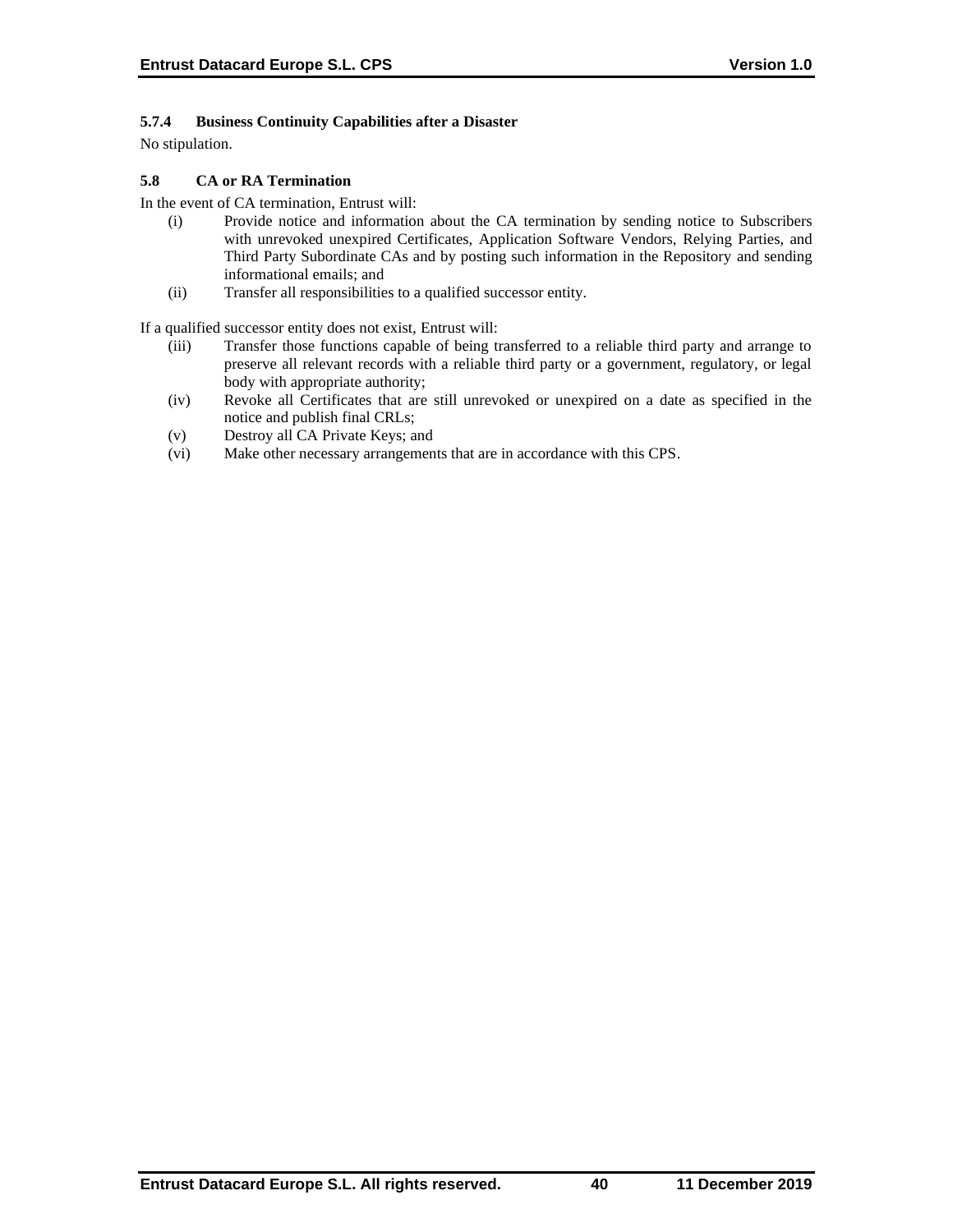# **6. Technical Security Controls**

### **6.1 Key Pair Generation and Installation**

### **6.1.1 Key Pair Generation**

## **6.1.1.1 CA Key Pair Generation**

The CAs will perform the following when generating a Key Pair for a CA:

- (i) Prepare and follow a key generation script;
- (ii) Have a qualified auditor witness the key generation process;
- (iii) Have a qualified auditor issue a report opining that the CA followed its key generation ceremony during its key generation process and the controls to ensure the integrity and confidentiality of the Key Pair;
- (iv) Generate the Key Pair in a physically secured environment;
- (v) Generate the Key Pair using personnel in trusted roles under the principles of multiple person control and split knowledge;
- (vi) Generate the Key Pair within cryptographic modules meeting the applicable requirements of §6.2.11;
- (vii) Log its key generation activities; and
- (viii) Maintain effective controls to provide reasonable assurance that the private key was generated and protected in conformance with the procedures described in this CPS and (if applicable) its key generation script.

### CA Administrators

Keys Pairs for CA administrators must be generated and protected on a cryptographic module that meets or exceeds the requirements as defined in §6.2.11. The cryptographic modules are prepared using the software provided by the module vendor. The cryptographic modules are personalized for the administrator by giving the card an identity and a password known by the administrator. The Key Pair is generated by creating the administrator as a user in the CA and performing an enrollment process which is authenticated with the administrator's module password.

# **6.1.1.2 RA Key Pair Generation**

No stipulation.

# **6.1.1.3 Subscriber Key Pair Generation**

The Applicant or Subscriber is required to generate a new, secure, and cryptographically sound Key Pair to be used in association with the Subscriber's Certificate or Applicant's Certificate Application.

The CAs will reject a Certificate request if it is known to have a weak private key (i.e., Debian weak key).

CA Key Pairs must be generated on a cryptographic module that meets or exceeds the requirements as defined in §6.2.11.

# **6.1.2 Private Key Delivery to Subscriber**

CAs do not generate, archive or deliver the Key Pair on behalf of the Subscriber.

# **6.1.3 Public Key Delivery to Certificate Issuer**

The Public Key to be included in a Certificate is delivered to the CA in a signed Certificate Signing Request (CSR) as part of the Certificate Application process. The signature on the CSR will be verified by the CA prior to issuing the Certificate.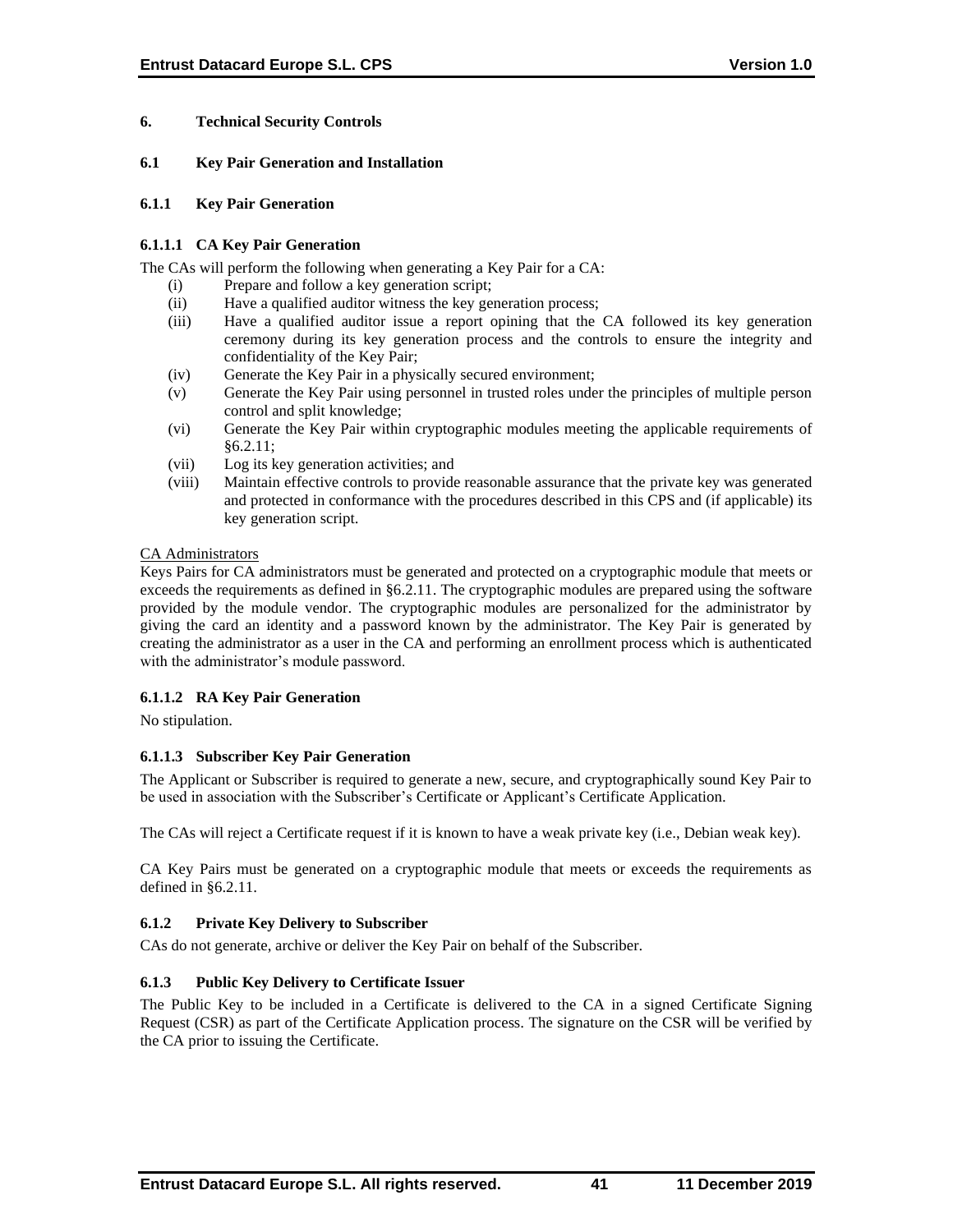# **6.1.4 CA Public Key Delivery to Relying Parties**

The Public-Key Certificate for CAs are made available to Subscribers and Relying parties through inclusion in third party software as distributed by the applicable software manufacturers. The Public Key Certificate for cross certified Subordinate CAs is provided to the Subscriber with the Subscriber certificate.

Public Key Certificates for CAs are also available for download from the Repository.

# **6.1.5 Key Sizes**

CA Key Size For CAs, the minimum key size shall be no less than 2048 bit RSA or shall be elliptic curve cryptography (ECC) NIST P-384.

Qualified Web Authentication Certificates and PSD2 Qualified Web Authentication Certificates The minimum RSA key size is 2048 bits. The ECC keys supported are NIST P-256 and P-384.

# **6.1.6 Public Key Parameters Generation and Quality Checking**

For RSA public keys, CAs shall confirm that the value of the public exponent is an odd number equal to 3 or more. Additionally, the public exponent will be in the range between  $2^{16}+1$  and  $2^{256}$ -1. The modulus will also have the following characteristics: an odd number, not the power of a prime, and have no factors smaller than 752.

For ECC public keys, CAs shall confirm the validity of all keys using either the ECC Full Public Key Validation Routine or the ECC Partial Public Key Validation Routine.

Should any of the algorithms, or associated parameters, used by the CA or its Subscribers become insufficient for its remaining intended usage then the CA shall inform all Subscribers and Relying Parties with whom the CA has agreement or other form of established relations. The CA will also post this information to make available to other relying parties. Should any of the algorithms, or associated parameters, used by the CA or its Subscribers become insufficient for its remaining intended usage then the CA shall schedule a revocation of any affected certificate.

# **6.1.7 Key Usage Purposes**

Root CA Private Keys must not be used to sign Certificates except in the following cases:

- (i) Self-signed Certificates to represent the Root CA itself;
- (ii) Certificates for Subordinate CAs and Cross Certificates;
- (iii) Certificates for infrastructure purposes (e.g. administrative role certificates, internal CA operational device certificates, and OCSP Response verification Certificates); and
- (iv) Certificates issued solely for the purpose of testing products with Certificates issued by a Root CA.

# **6.2 Private Key Protection and Cryptographic Module Engineering Controls**

The CAs have implemented physical and logical safeguards to prevent unauthorized Certificate issuance. Protection of the CA Private Key outside the validated system consist of physical security, encryption, or a combination of both, implemented in a manner that prevents disclosure of the CA Private Key. The CA encrypts its Private Key with an algorithm and key-length that are capable of withstanding cryptanalytic attacks for the residual life of the encrypted key.

# **6.2.1 Cryptographic Module Standards and Controls**

# CA Private Keys

CA Private Keys must be stored and protected on cryptographic modules that meet or exceed the requirements as defined in §6.2.11. Private Keys on cryptographic modules are held in secure facilities under two-person control. RA Private Keys must be stored and protected on cryptographic modules that meet or exceed the requirements defined in §6.2.11.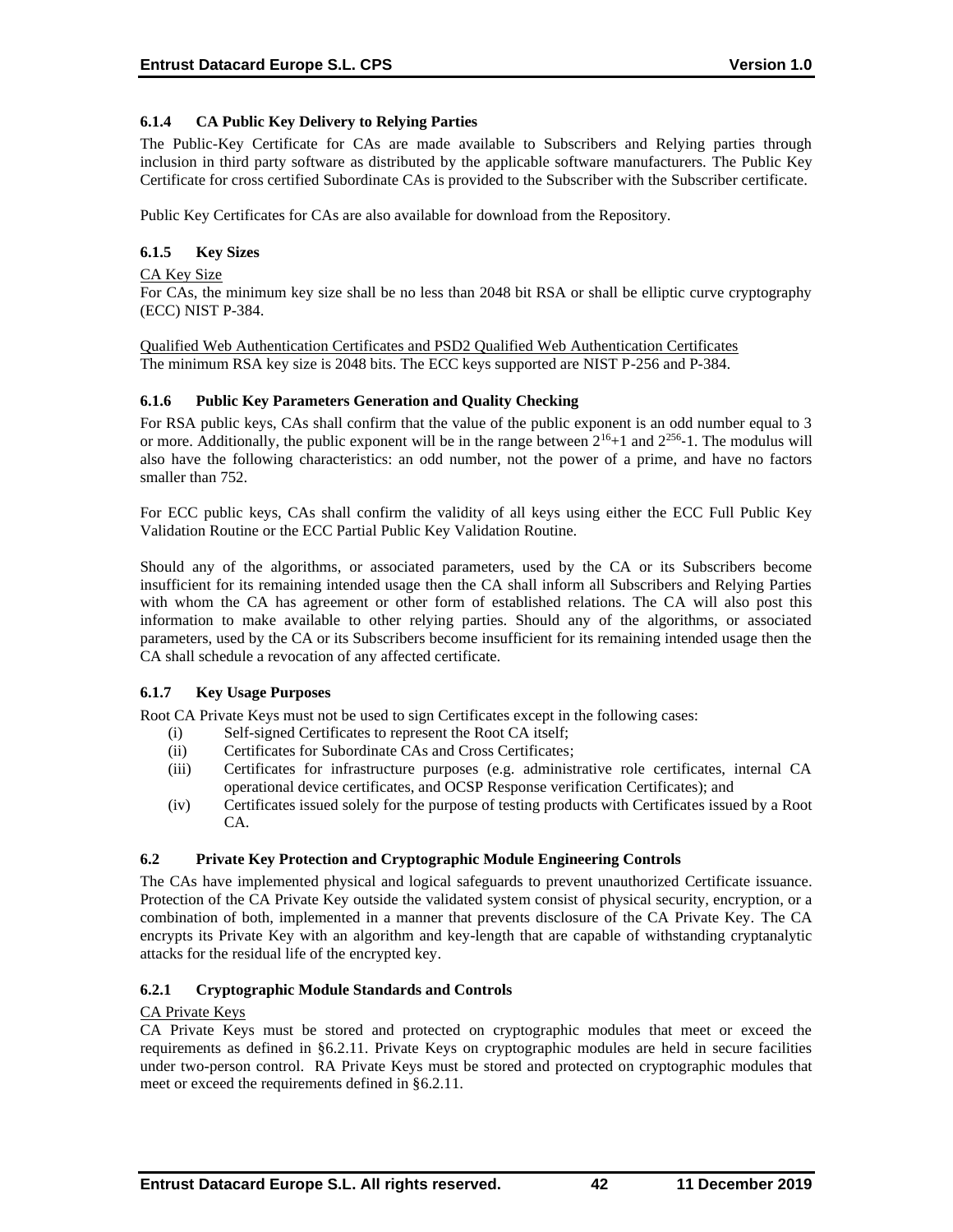### **6.2.2 Private Key (N out of M) Multi-person Control**

A minimum of two-person control shall be established on any CA Private Key for all purposes including activation and backup, and may be implemented as a combination of technical and procedural controls. Persons involved in management and use of the CA Private Keys shall be designated as authorized by the CA for this purpose. The names of the parties used for two-person control shall be maintained on a controlled list.

## **6.2.3 Private Key Escrow**

Entrust Datacard does not escrow the CAs' Private Keys.

### **6.2.4 Private Key Backup**

### CA Private Keys

CA Private Keys shall be backed up under the two-person control used to create the original version of the Private Keys. All copies of the CA Private Key shall be securely protected.

#### Subscriber Private Keys

Subscribers are responsible for protecting the Private Key associated with the Public Key in the Subscriber's Certificate.

### **6.2.5 Private Key Archival**

#### CA Private Keys

Upon retirement of a CA, the Private Keys will be archived securely using hardware cryptographic modules that meet the requirements §6.2.11. The Key Pairs shall not be used unless the CA has been removed from retirement or the keys are required temporarily to validate historical data. Private Keys required for temporary purposes shall be removed from archive for a short period of time.

The archived CA Private Keys will be reviewed on an annual basis. After the minimum period of 5 years, the CA Private Keys may be destroyed according to the requirements in §6.2.10. The CA Private Keys must not be destroyed if they are still required for business or legal purposes.

Third parties will not archive CA Private Keys.

#### **6.2.6 Private Key Transfer into or from Cryptographic Module**

CA Private Keys shall be generated by and secured in a cryptographic module. In the event that a Private Key is to be transported from one cryptographic module to another, the Private Key must be migrated using the secure methodology supported by the cryptographic module.

If the Private Key of a Subordinate CA is communicated to an unauthorized third party, then the Subordinate CA shall revoke all Certificates corresponding to Private Key.

#### **6.2.7 Private Key Storage on Cryptographic Module**

CA Private Keys are stored on a cryptographic module are secured in cryptographic module as defined in §6.2.11.

# **6.2.8 Method of Activating Private Key**

#### CA Private Keys

CA Private Keys shall be activated under two-person control using the methodology provided with the cryptographic module.

#### Subscriber Private Keys

Subscriber Private Keys shall be activated by the Subscriber to meet the requirements of the security software used for their applications. Subscribers shall protect their Private Keys corresponding to the requirements in §9.6.3.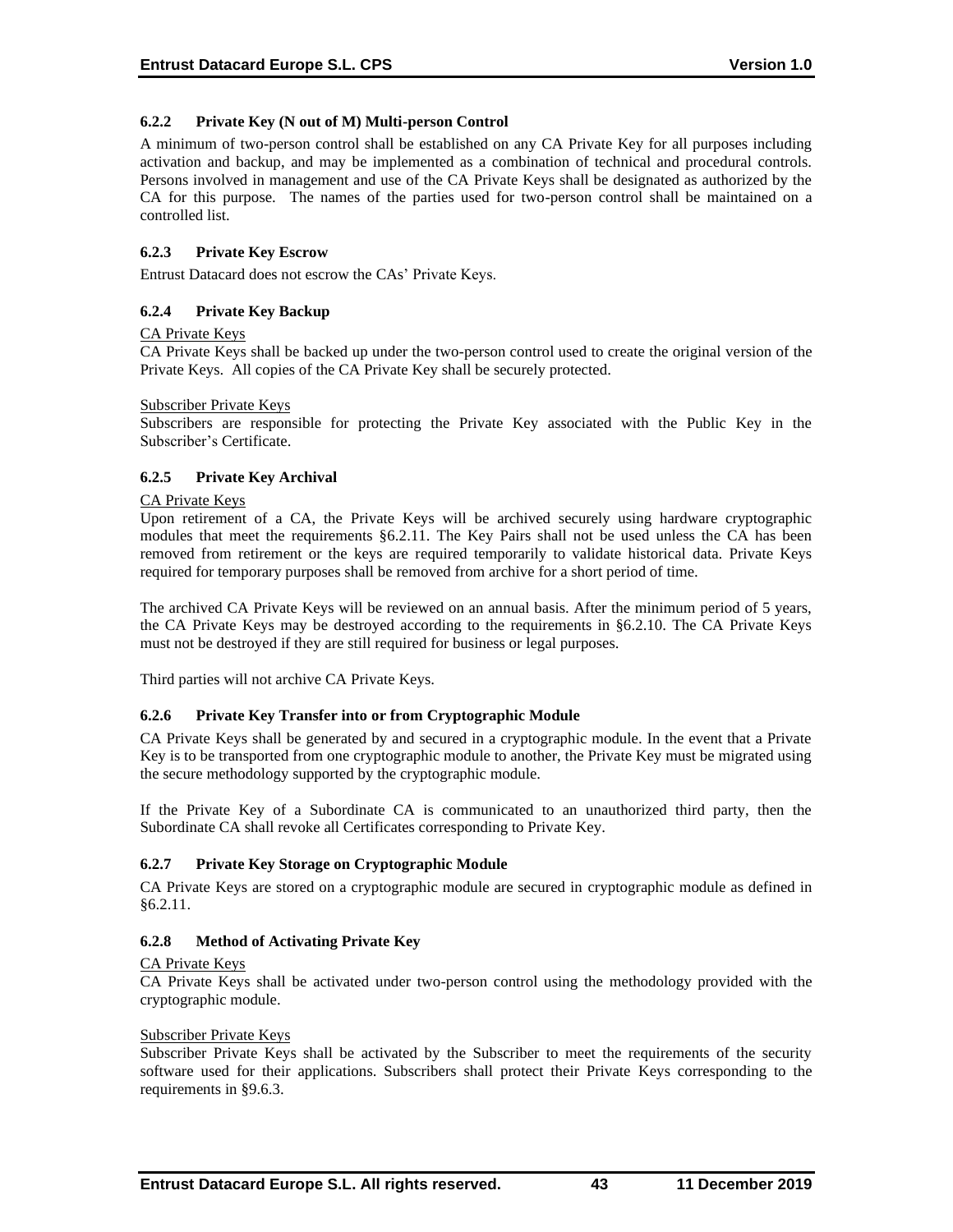## **6.2.9 Method of Deactivating Private Key**

#### CA Private Keys

CA Private Keys shall be deactivated when the CA is not required for active use. Deactivation of the Private Keys shall be done in accordance with the methodology provided with the cryptographic module.

#### CA Administrators

The administrator's identity is deactivated in the CA and the administrator's Certificate is revoked.

### **6.2.10 Method of Destroying Private Key**

#### CA Private Keys

CA Private Keys destruction will be two-person controlled and may be accomplished by executing a "zeroize" command or by destruction of the cryptographic module. Destruction of CA Private Keys must be authorized by the Policy Authority.

If the CA is removing a cryptographic module from service, then all Private Keys must be removed from the module. If the CA cryptographic module is intended to provide tamper-evident characteristics is removed from service, then the device will be destroyed.

#### CA Administrators

The administrator's Private Key is destroyed by reinitializing the cryptographic module.

### **6.2.11 Cryptographic Module Rating**

#### CA Key Pairs

CA Key Pairs must be generated and protected on a cryptographic module that is compliant to at least FIPS 140-2 Level 3 certification standards.

#### CA Administrators

Key Pairs for CA administrators must be generated and protected on a cryptographic module that is compliant to at least FIPS 140-2 Level 2 certification standards.

#### **6.3 Other Aspects of Key Pair Management**

#### **6.3.1 Public Key Archival**

No stipulation.

#### **6.3.2 Certificate Operational Periods and Key Pair Usage Periods**

#### CA Key Pairs

CA 2048-bit RSA Key Pairs may have a validity period expiring no later than 31 December 2030.

Qualified Web Authentication Certificates and PSD2 Qualified Web Authentication Certificates Qualified Web Authentication Certificates and PSD2 Qualified Web Authentication Certificates may have a validity period of up to, but no more than, 825-days.

#### **6.4 Activation Data**

#### **6.4.1 Activation Data Generation and Installation**

No stipulation.

#### **6.4.2 Activation Data Protection**

No stipulation.

#### **6.4.3 Other Aspects of Activation Data**

No stipulation.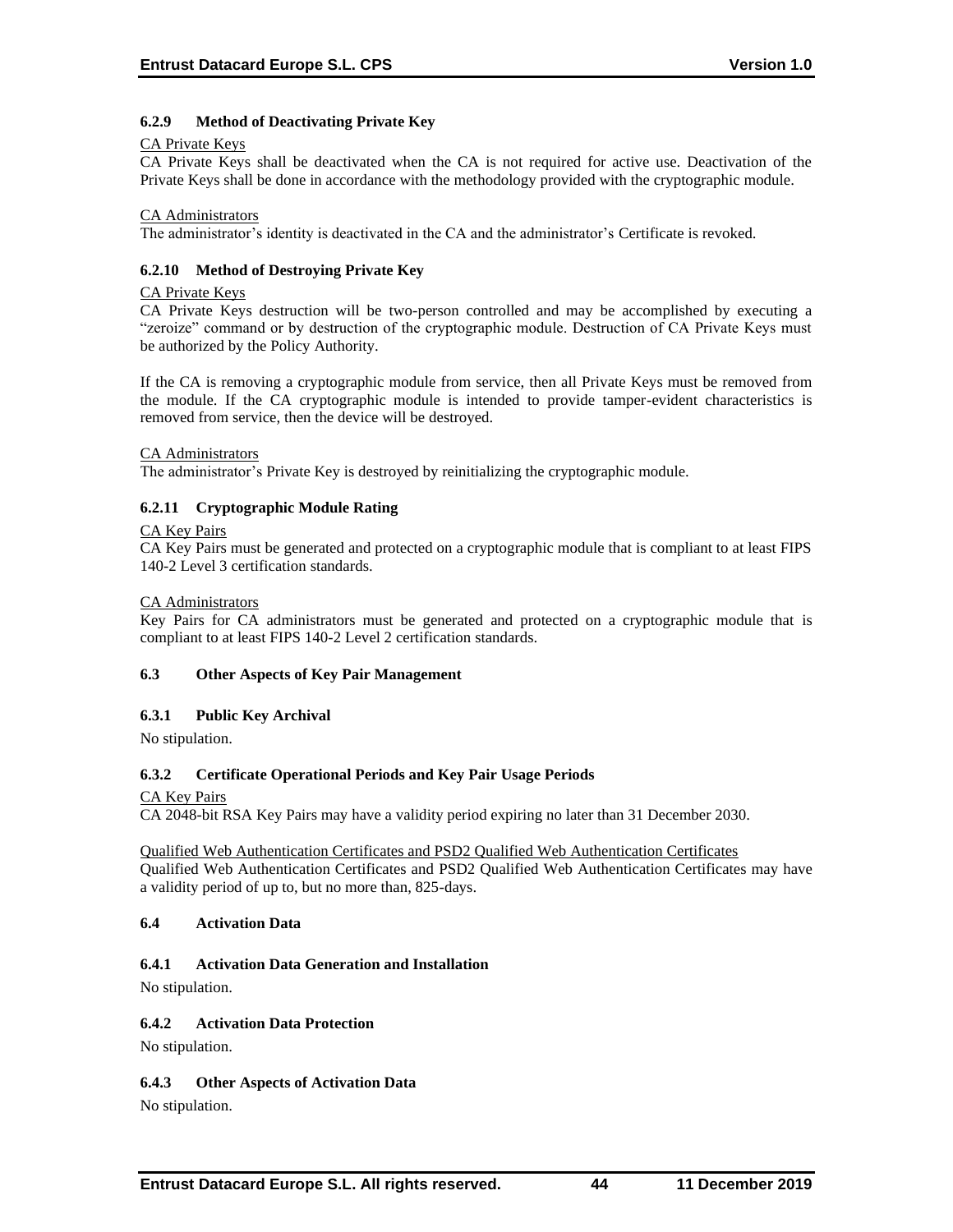### **6.5 Computer Security Controls**

### **6.5.1 Specific Computer Security Technical Requirements**

The workstations on which the CAs operate are physically secured as described in §5.1. The operating systems on the workstations on which the CAs operate enforce identification and authentication of users. Access to CA software databases and audit trails is restricted as described in this CPS. All operational personnel that are authorized to have access to the CAs are required to use hardware tokens in conjunction with a PIN to gain access to the physical room that contains the CA software being used for such CAs.

The CA enforces multi-factor authentication for all accounts capable of directly causing Certificate issuance.

For Subscriber accounts, the CA has implemented technical controls to restrict Certificate issuance to a limited set of pre-approved domains.

#### **6.5.2 Computer Security Rating**

No stipulation.

#### **6.6 Life Cycle Security Controls**

#### **6.6.1 System Development Controls**

The CA makes use of Commercial Off The Shelf (COTS) products for the hardware, software, and network components. Systems developed by the CA are deployed in accordance with Entrust Datacard software lifecycle development standards.

#### **6.6.2 Security Management Controls**

The configuration of the CA system as well as any modifications and upgrades are documented and controlled. Methods of detecting unauthorized modifications to the CA equipment and configuration are in place to ensure the integrity of the security software, firmware, and hardware for correct operation. A formal configuration management methodology is used for installation and ongoing maintenance of the CA system.

When first loaded, the CA software is verified as being that supplied from the vendor, with no modifications, and be the version intended for use.

#### **6.6.3 Life Cycle Security Controls**

No stipulation.

### **6.7 Network Security Controls Security Controls**

Remote access to CA application via the Administration software interface is secured.

#### **6.8 Time-stamping**

No stipulation.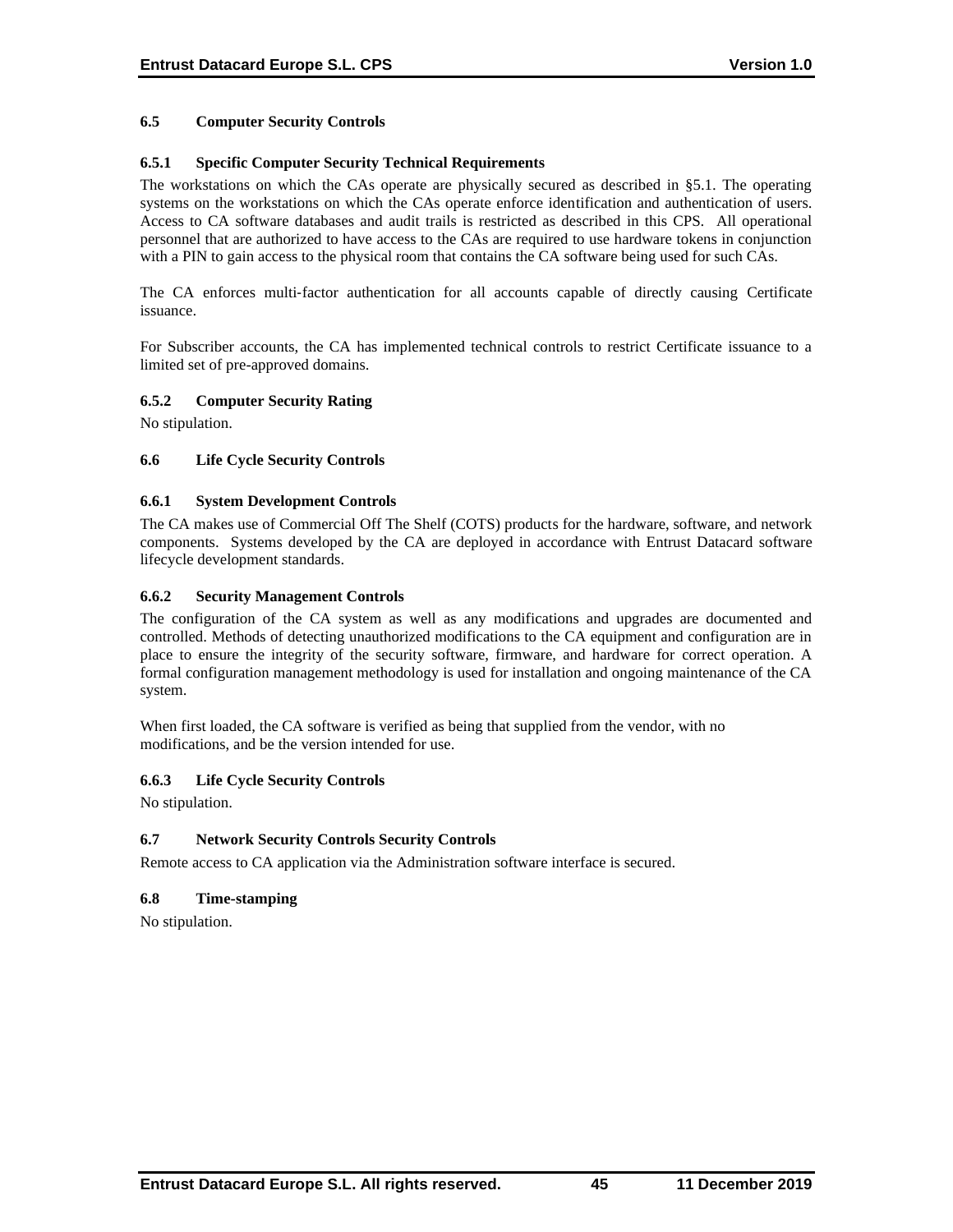# **7. Certificate, CRL and OCSP Profiles**

The profile for the Certificates and Certificate Revocation List (CRL) issued by a CA conform to the specifications contained in the IETF RFC 5280 Internet X.509 PKI Certificate and Certificate Revocation List (CRL) Profile.

### **7.1 Certificate Profile**

CAs issue Certificates in accordance with the X.509 version 3. Certificate profiles for Root CA Certificate, Subordinate CA Certificates, and end entity Certificates are described in Appendix A and the sections below.

Certificates have a serial number greater than zero (0) that contains at least 64 unpredictable bits.

# **7.1.1 Version Number**

All Certificates issued by the CAs are X.509 version 3 certificates.

### **7.1.2 Certificate Extensions**

### **7.1.2.1 Root CA Certificate**

Certificate extensions are as set as stipulated in IETF RFC 5280 and in accordance with Appendix A.

### **7.1.2.2 Subordinate CA Certificate**

Certificate extensions are as set as stipulated in IETF RFC 5280 and in accordance with Appendix A.

The extension requirements for extended key usage are:

- (i) Must contain an EKU extension,
- (ii) Must not include the anyExtendedKeyUsage EKU, and
- (iii) Must not include either id-kp-serverAuth, id-kp-emailProtection, id-kp-codeSigning or id-kptimeStamping EKUs in the same certificate.

# **7.1.2.3 Subscriber Certificate**

Certificate extensions are as set as stipulated in IETF RFC 5280 and in accordance with Appendix A.

#### Qualified Web Authentication Certificates and PSD2 Qualified Web Authentication Certificates

Qualified Web Authentication Certificates and PSD2 Qualified Web Authentication Certificates shall include qcStatements as required by ETSI EN 319 412-5.

#### PSD2 Qualified Web Authentication Certificates

PSD2 Qualified Web Authentication Certificates shall include the PSD2 qcStatement as required by ETSI EN 319 495 and include the role of the payment service provider, which maybe one or more of the following:

- (i) account servicing (PSP\_AS);
- (ii) payment initiation (PSP\_PI);
- (iii) account information (PSP\_AI);
- (iv) issuing of card-based payment instruments (PSP\_IC).

# **7.1.2.4 All Certificates**

All other fields and extensions MUST be set in accordance with RFC 5280.

# **7.1.2.5 Application of RFC 5280**

For purposes of clarification, a precertificate, as described in RFC 6962 (Certificate Transparency), shall not be considered to be a "certificate" subject to the requirements of RFC 5280.

# **7.1.3 Algorithm Object Identifiers**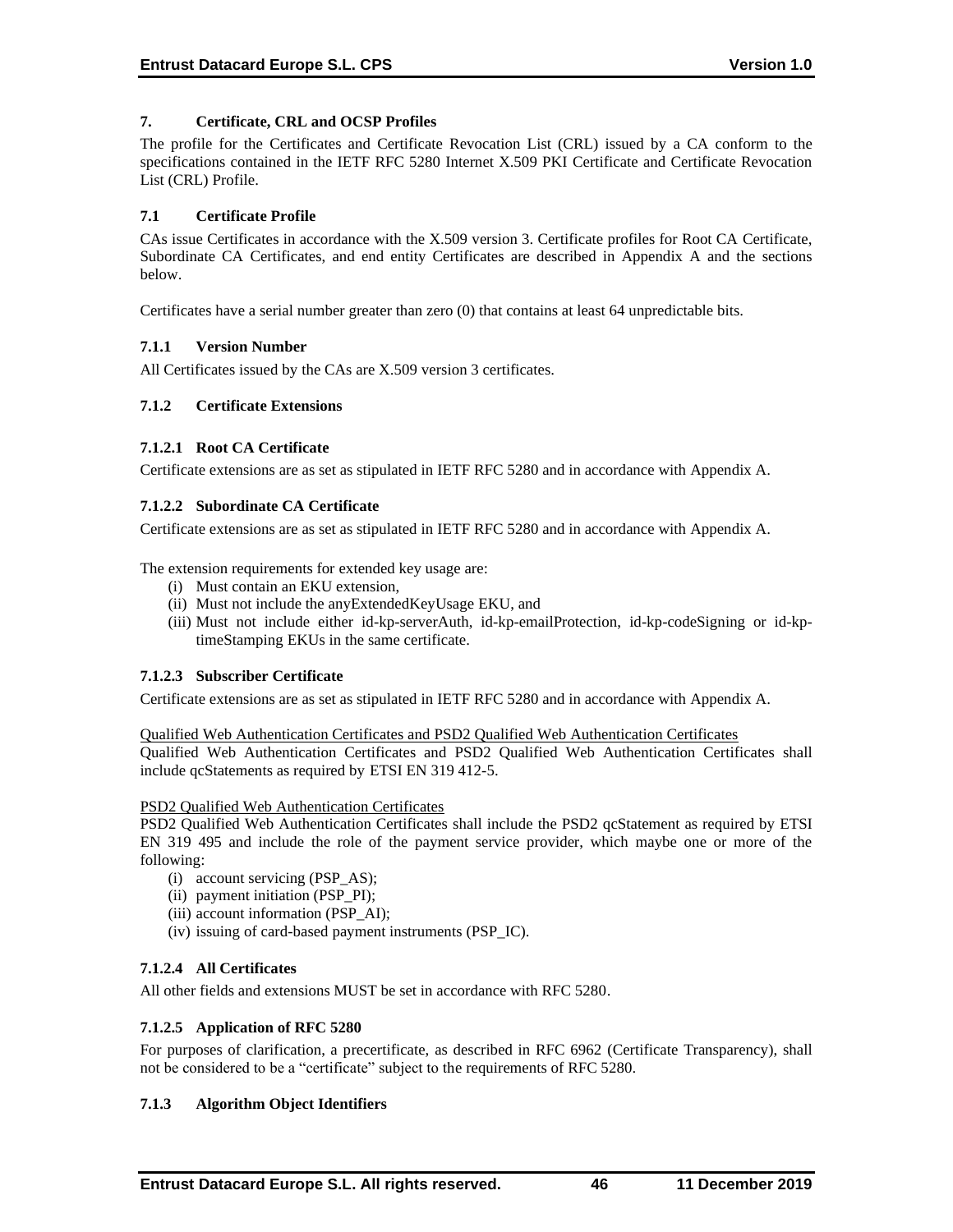The CAs issue Certificates using the SHA-2 hash algorithm. SHA‐2 Certificates will not chain up to a SHA‐1 Subordinate CA Certificate.

The CAs will not issue any Certificates or Subordinate CA Certificates using the SHA-1 hash algorithm.

## **7.1.4 Name Forms**

### **7.1.4.1 Issuer Information**

The content of the certificate issuer DN field will match the subject DN of the issuing CA to support name chaining as specified in RFC 5280, section 4.1.2.4.

### **7.1.4.2 Subject Information – Subscriber Certificates**

Subject information must meet the requirements stated in Appendix A.

Name forms for Subscriber Certificates are as stipulated in §3.1.1. All other optional attributes must contain information that has been verified by the CA or RA. Optional attributes will not contain only metadata such as '.', '-', and ' ' (i.e. space) characters, and/or any other indication that the value is absent, incomplete, or not applicable.

Qualified Web Authentication Certificates and PSD2 Qualified Web Authentication Certificates CAs shall not issue a Certificate with a domain name containing a Reserved IP Address or Internal Name

# **7.1.4.3 Subject Information – Root Certificates and Subordinate CA Certificates**

Subject information must meet the requirements stated in Appendix A.

### **7.1.5 Name Constraints**

CAs do not support the issuance of technically constrained Subordinate CA Certificates.

# **7.1.6 Certificate Policy Object Identifier**

#### **7.1.6.1 Reserved Certificate Policy Identifiers**

Certificates may include the following reserved Certificate Policy Identifiers:

| <b>Qualified Web Authentication Certificates</b> | 0.4.0.194112.1.4 |
|--------------------------------------------------|------------------|
| PSD2 Qualified Web Authentication Certificates   | 0.4.0.19495.3.1  |

#### **7.1.6.2 Root CA Certificates**

Root CA Certificates do not contain the certificate policy object identifiers.

# **7.1.6.3 Subordinate CA Certificates**

#### Subordinate CA

Subordinate CA Certificates must include either the "any policy" certificate policy object identifier or one or more explicit certificate policy object identifiers that indicates compliance with a specific certificate policy. Certificate policy object identifiers are listed in §7.1.6.4.

#### Third Party Subordinate CA

Subordinate CA Certificates issued to a Third Party Subordinate CA must include one or more explicit certificate policy object identifiers that indicates the Third Party Subordinate CA's adherence to and compliance with the requirements documented in its CP and/or CPS.

#### **7.1.6.4 Subscriber Certificates**

Certificates include one of the following certificate policy identifiers: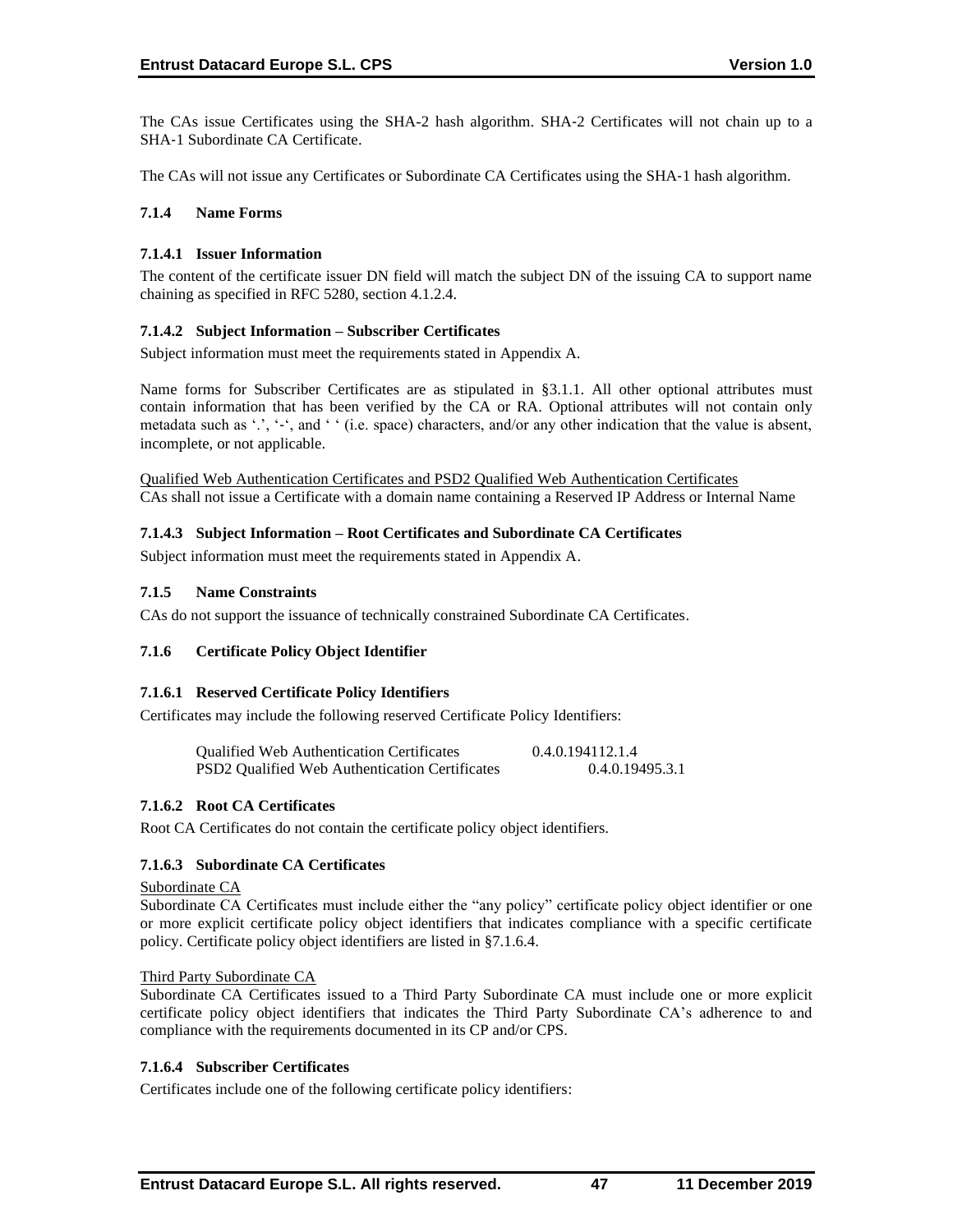# **7.1.7 Usage of Policy Constraints Extension**

No stipulation.

# **7.1.8 Policy Qualifiers Syntax and Semantics**

CAs include policy qualifiers in all end entity Certificates as stipulated in Appendix A.

## **7.1.9 Processing Semantics for the Critical Certificate Policies Extension**

Certificate policies extension is marked Not Critical

# **7.2 CRL Profile**

The following fields of the X.509 version 2 CRL format are used by the CAs:

- version: set to v2
- signature: identifier of the algorithm used to sign the CRL
- issuer: the full Distinguished Name of the CA issuing the CRL
- this update: time of CRL issuance
- next update: time of next expected CRL update
- revoked Certificates: list of revoked Certificate information

# **7.2.1 Version Number**

No stipulation.

# **7.2.2 CRL and CRL Entry Extensions**

No stipulation.

# **7.3 OCSP Profile**

The profile for the Online Certificate Status Protocol (OCSP) messages issued by a CA conform to the specifications contained in the IETF RFC 6960 Internet X.509 PKI Online Certificate Status Protocol (OCSP) Profile.

# **7.3.1 Version Number**

No stipulation.

# **7.3.2 OCSP Extensions**

No stipulation.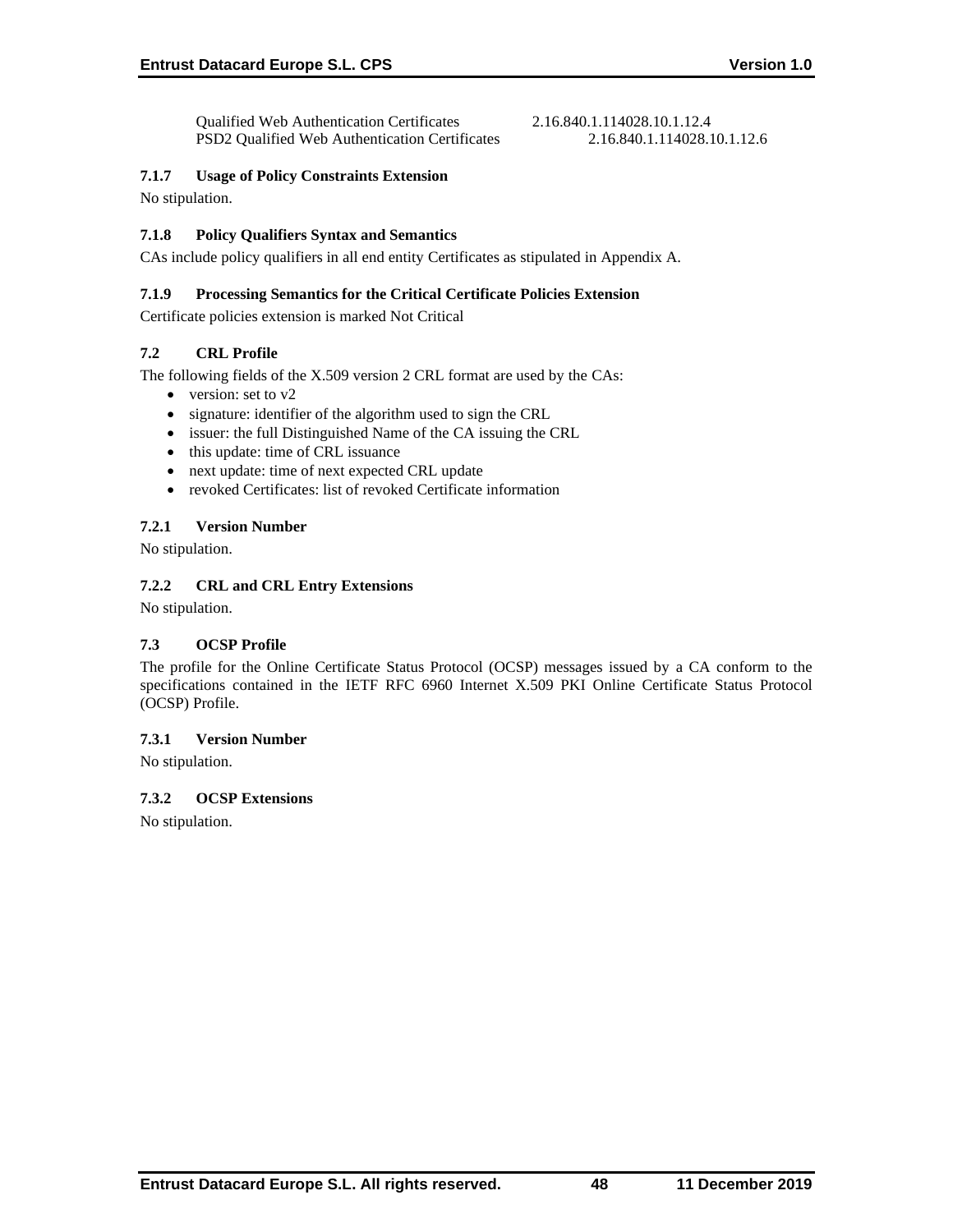### **8. Compliance Audit and Other Assessment**

### **8.1 Frequency or Circumstances of Assessment**

The CAs and RAs shall be audited for compliance with the practices and procedures set forth in the CPS. The period during which the CA issues Certificates will be divided into an unbroken sequence of audit periods. An audit period will not exceed one year in duration.

### **8.2 Identity/Qualifications of Assessor**

The compliance audit of the CAs shall be performed by an auditor which possesses the following qualifications and skills:

- i. Independence from the subject of the audit;
- ii. Ability to conduct an audit that addresses the criteria of the audit schemes specified in §8.4;
- iii. Employs individuals who have proficiency in examining PKI technology, information security tools and techniques, information technology and security auditing, and the third-party attestation function;
- iv. Performed by a licensed conformity assessment body accredited in accordance with ISO 17065 applying the requirements specified in ETSI EN 319 403;
- v. Bound by law, government regulation, or professional code of ethics; and
- vi. Maintains professional liability/errors and omissions insurance policy limits of at least one million US dollars coverage.

### **8.3 Assessor's Relationship to Assessed Entity**

The certified public accounting firm selected to perform the compliance audit for the CAs and RAs shall be independent from the entity being audited.

### **8.4 Topics Covered by Assessment**

The compliance audit shall test compliance of the CAs and RAs against the policies and procedures set forth, as applicable in:

- i. This CPS;
- ii. ETSI EN 319 411-2 and related standards documents;
- iii. ETSI TS 119 495 and related standards documents.

### **8.5 Actions Taken as a Result of Deficiency**

Upon receipt of a compliance audit that identifies any deficiencies, the audited CA or RA shall use commercially reasonable efforts to correct any such deficiencies in an expeditious manner.

#### **8.6 Communication of Results**

The results of all compliance audits shall be communicated to the Policy Authority and to any third party entities which are entitled by law or regulation to receive a copy of the audit results.

The results of the most recent compliance audit will be posted within three months from the end of the audit period to the Repository.

Qualified Web Authentication Certificates and PSD2 Qualified Web Authentication Certificates

For CAs which issue Qualified Web Authentication Certificates or PSD2 Qualified Web Authentication Certificates, the audit results will also be posted to the CA Common Database (i.e., https://ccadb.force.com).

### **8.7 Self-audits**

# Qualified Web Authentication Certificates and PSD2 Qualified Web Authentication Certificates

The CAs which issue Qualified Web Authentication Certificates or PSD2 Qualified Web Authentication **Certificates**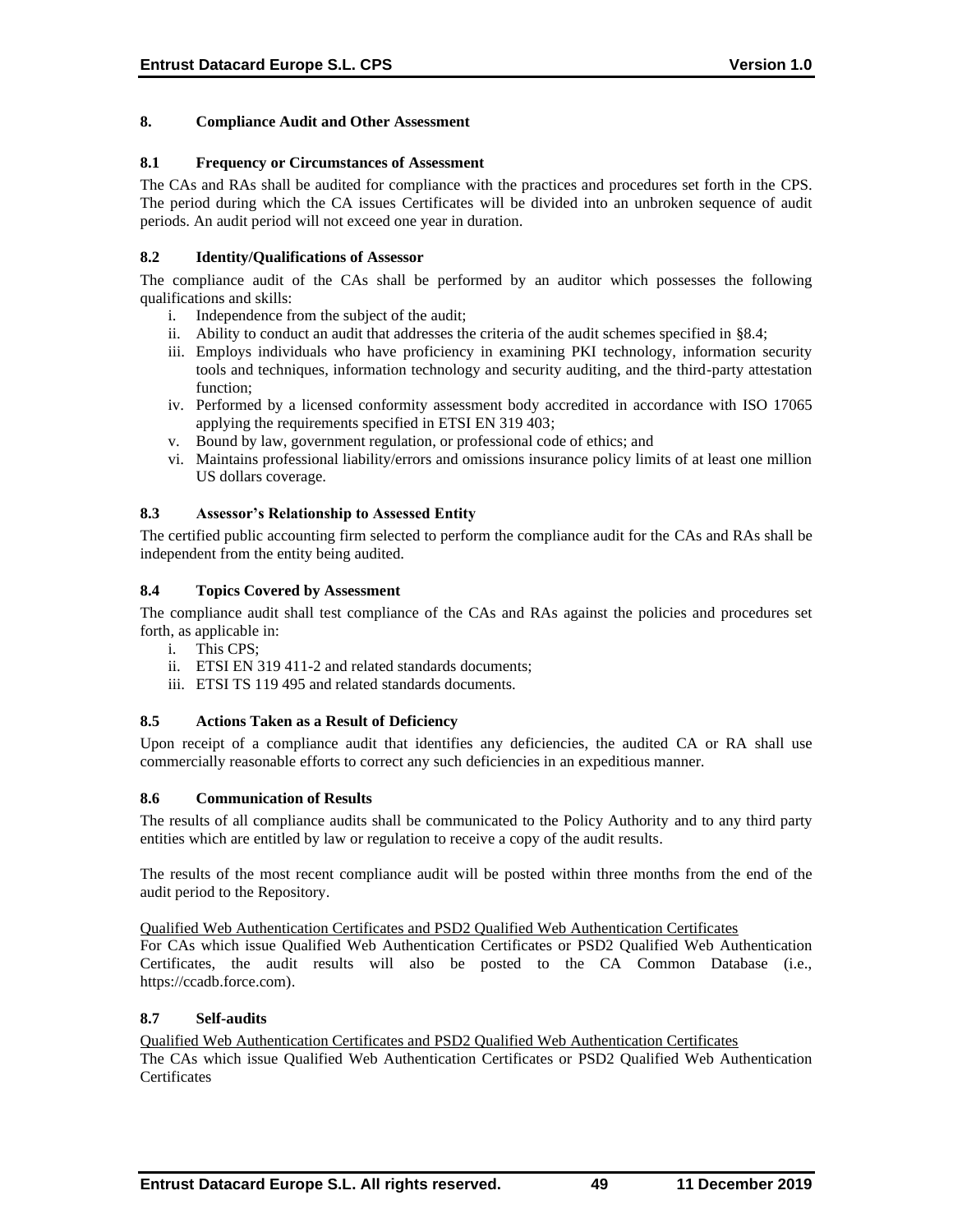monitor adherences to this CPS, ETSI Guidelines, and the Baseline Requirements and strictly control its service quality by performing self-audits on at least a quarterly basis against a randomly selected sample of the greater of one Certificate or at least three percent of the Certificates issued by it during the period commencing immediately after the previous self-audit sample was taken.

#### Third Party Subordinate CAs

Third Party CAs which issue Qualified Web Authentication Certificates and PSD2 Qualified Web Authentication Certificates\_must adhere to Baseline Requirement section 8 and ETSI Guidelines which cover annual compliance audit and self-audits.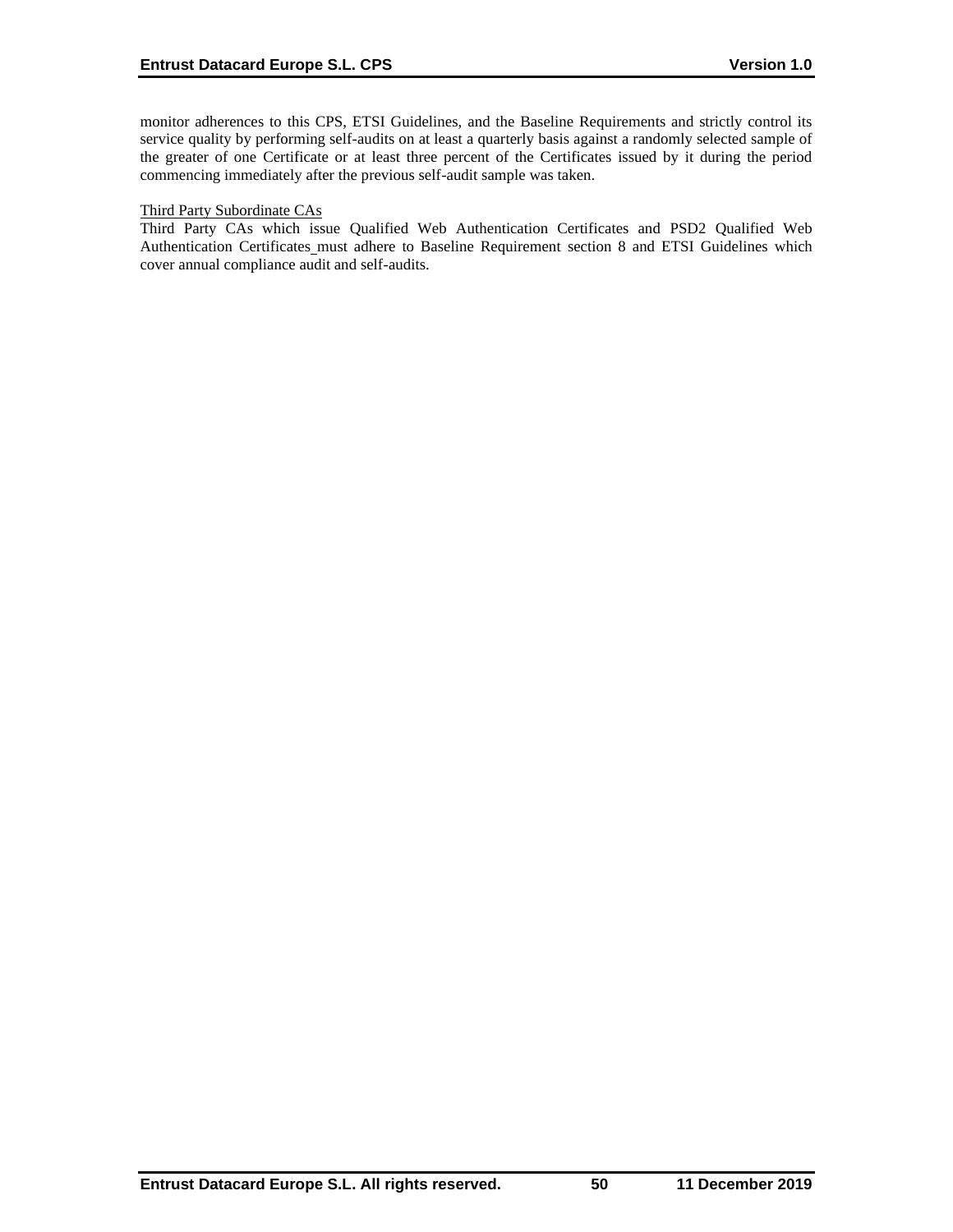## **9. Other Business and Legal Matters**

### **9.1 Fees**

Unless otherwise set out in a Subscription Agreement, the fees for services provided by Entrust Datacard in respect to Certificates are set forth in the Repository. Unless otherwise set out in a Subscription Agreement, these fees are subject to change, and any such changes shall become effective immediately after posting in the Repository. The fees for services provided by independent third-party RAs, Resellers and Co-marketers in respect to Certificates are set forth on the web sites operated by such RAs, Resellers and Co-marketers. These fees are subject to change, and any such changes shall become effective immediately after posting in such web sites.

### **9.1.1 Certificate Issuance or Renewal Fees**

See the Repository for the fees charged by Entrust Datacard. See the web sites operated by RAs operating under the CAs, Resellers, and Co-marketers for the fees charged by such RAs, Resellers, and Co-marketers.

### **9.1.2 Certificate Access Fees**

See the Repository for the fees charged by Entrust Datacard. See the web sites operated by RAs operating under the CAs, Resellers, and Co-marketers for the fees charged by such RAs, Resellers, and Co-marketers.

### **9.1.3 Revocation or Status Information Access Fees**

See the Repository for the fees charged by Entrust Datacard. See the web sites operated by RAs operating under the CAs, Resellers, and Co-marketers for the fees charged by such RAs, Resellers, and Co-marketers.

### **9.1.4 Fees for Other Services**

See the Repository for the fees charged by Entrust Datacard. See the web sites operated by RAs operating under the CAs, Resellers, and Co-marketers for the fees charged by such RAs, Resellers, and Co-marketers.

#### **9.1.5 Refund Policy**

Except for a formal written Entrust Datacard refund policy, if any, neither Entrust Datacard nor any RAs operating under the CAs nor any Resellers or Co-Marketers provide any refunds for Certificates or services provided in respect to Certificates.

#### **9.2 Financial Responsibility**

Subscribers and Relying Parties shall be responsible for the financial consequences to such Subscribers, Relying Parties, and to any other persons, entities, or organizations for any transactions in which such Subscribers or Relying Parties participate and which use Certificates or any services provided in respect to Certificates. Entrust Datacard makes no representations and gives no warranties or conditions regarding the financial efficacy of any transaction completed utilizing an Certificate or any services provided in respect to Certificates and the Entrust Datacard Group shall have no liability except as explicitly set forth herein in respect to the use of or reliance on an Certificate or any services provided in respect to Certificates.

#### **9.2.1 Insurance Coverage**

Entrust Datacard maintains (a) Commercial General Liability insurance with policy limits of at least two million US dollars (US\$2,000,000.00) in coverage; and (b) Professional Liability/Errors and Omissions insurance, with policy limits of at least five million US dollars (US\$5,000,000.00) in coverage. Such insurance policies will be carried with companies rated no less than A- as to Policy Holder's Rating in the current edition of Best's Insurance Guide.

#### **9.2.2 Other Assets**

No stipulation.

# **9.2.3 Insurance or Warranty Coverage for End-entities**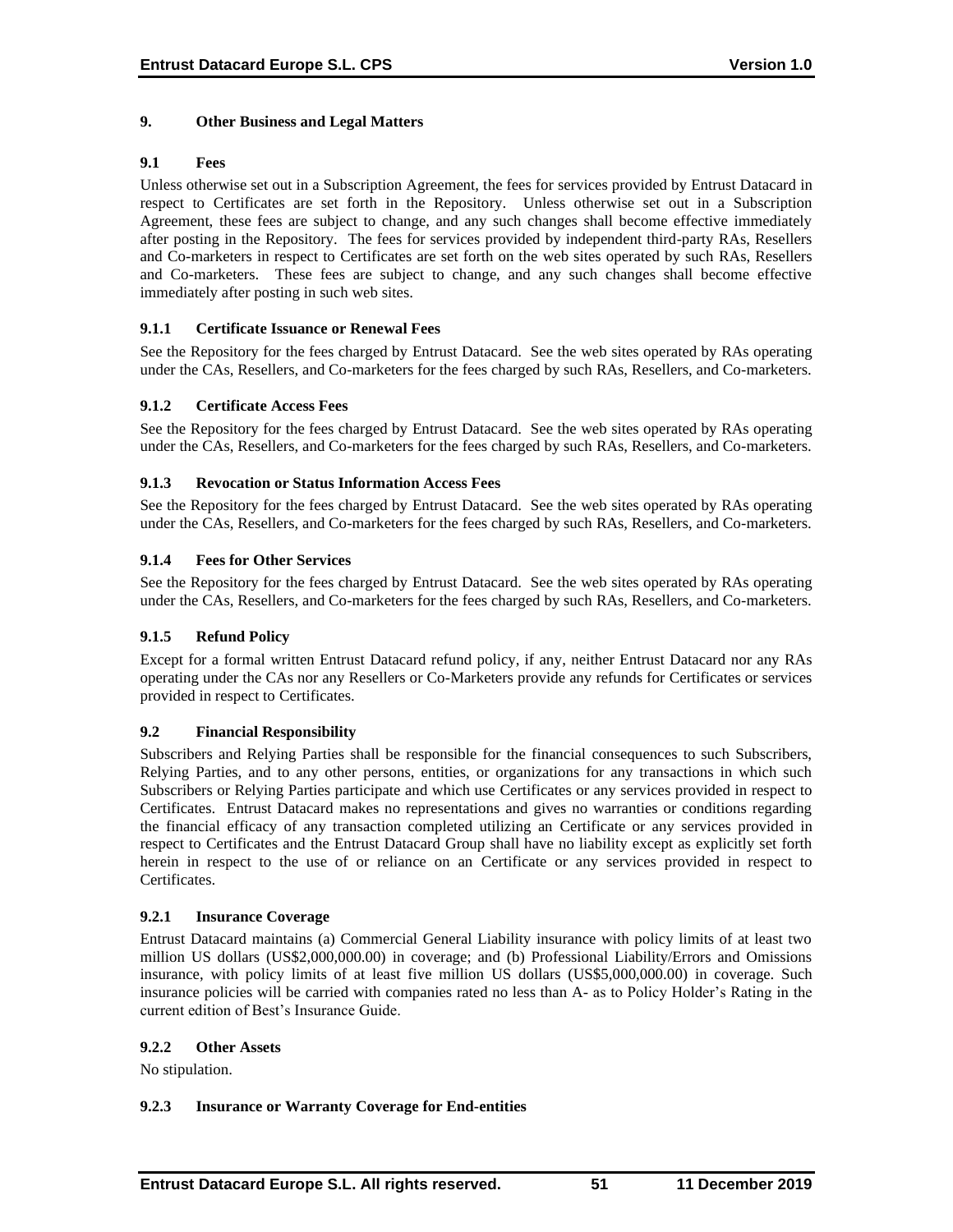No stipulation.

### **9.3 Confidentiality of Business Information**

Neither Entrust Datacard nor any independent third-party RAs operating under the CAs, nor any Resellers or Co-Marketers shall disclose or sell Applicant or Subscriber names (or other information submitted by an Applicant or Subscriber when applying for a Certificate), except in accordance with this CPS, a Subscription Agreement, or a Relying Party Agreement. Entrust Datacard and all independent third-party RAs operating under the CAs, and all Resellers and Co-Marketers shall use a commercially reasonable degree of care to prevent such information from being used or disclosed for purposes other than those set forth in the CPS, a Subscription Agreement, or a Relying Party Agreement. Notwithstanding the foregoing, Applicants and Subscribers acknowledge that some of the information supplied with a Certificate Application is incorporated into Certificates and that Entrust Datacard and all independent third-party RAs operating under the CAs, and all Resellers and Co-Marketers shall be entitled to make such information publicly available.

### **9.3.1 Scope of Confidential Information**

Information that is supplied by Applicants, Subscribers, or Relying Parties for the subscription for, use of, or reliance upon an Certificate, and which is not included in the information described in §9.3.2 below, shall be considered to be confidential. Entrust Datacard and RAs shall be entitled to disclose such information to any subcontractors or agents that are assisting in the verification of information supplied in Certificate Applications or that are assisting in the operation of the CAs or Entrust Datacard RAs. Information considered to be confidential shall not be disclosed unless compelled pursuant to legal, judicial, or administrative proceedings, or otherwise required by law. Entrust Datacard and independent third-party RAs shall be entitled to disclose information that is considered to be confidential to legal and financial advisors assisting in connection with any such legal, judicial, administrative, or other proceedings required by law, and to potential acquirers, legal counsel, accountants, banks and financing sources and their advisors in connection with mergers, acquisitions, or reorganizations.

# **9.3.2 Information not with the Scope of Confidential Information**

Information that is included in a Certificate or a Certificate Revocation List, including without limitation personal information, shall not be considered confidential. Information contained in the CPS shall not be considered confidential. Without limiting the foregoing, information that (i) was or becomes known through no fault of Entrust Datacard, an independent third-party RA under a CA, a Reseller, or a Comarketer, (ii) was rightfully known or becomes rightfully known to Entrust Datacard, an independent thirdparty RA under the CA, a Reseller, or a Co-marketer without confidential or proprietary restriction from a source other than the Subscriber, (iii) is independently developed by Entrust Datacard, an independent third-party RA under a CA, a Reseller, or a Co-marketer, or (iv) is approved by a Subscriber for disclosure, shall not be considered confidential.

#### **9.3.3 Responsibility to Protect Confidential Information**

Entrust Datacard's employees, agents, and contractors are responsible for protecting confidential information and are contractually obligated to do so. Entrust Datacard systems are configured to protect confidential information.

#### **9.4 Privacy or Personal Information**

# **9.4.1 Data Protection Policy**

Entrust Datacard follows the Data Protection Policy available at www.entrustdatacard.com when handling personal information.

# **9.4.2 Information Treated as Private**

Entrust Datacard treats all personal information about an individual as personal information in accordance with the Data Protection Policy.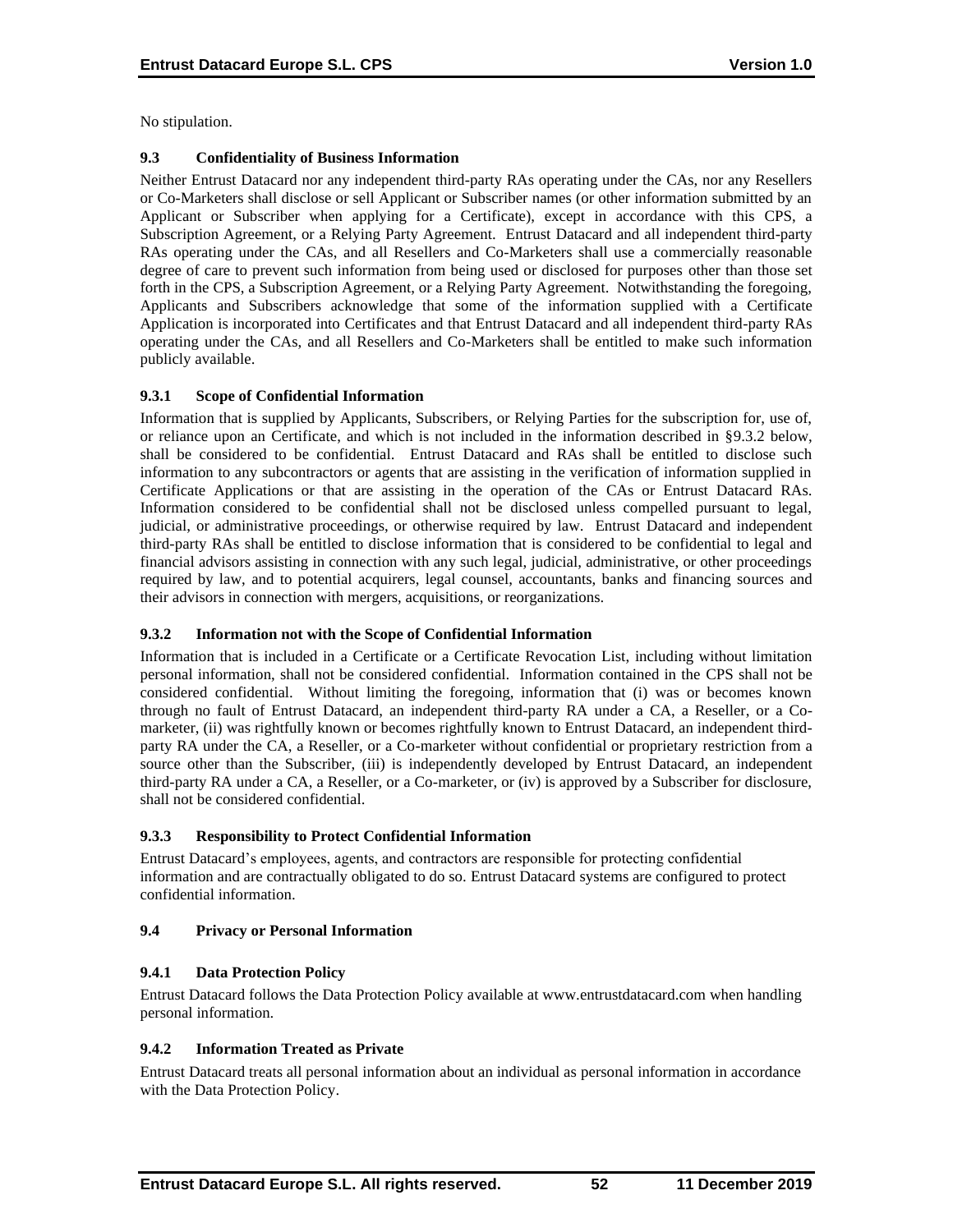# **9.4.3 Information not Deemed Private**

Certificates, CRLs, and OCSP and the personal or corporate information appearing in them are not considered confidential information.

#### **9.4.4 Responsibility to Protect Private Information**

Entrust Datacard personnel are required to protect personal information in accordance with the Data Protection Policy.

### **9.4.5 Notice and Consent to Use Private Information**

Unless otherwise stated in the CPS, Data Protection Policy or other agreement (such as a Subscription Agreement or Relying Party Agreement), personal information will not be used without the consent of the subject of such personal information. Notwithstanding the foregoing, personal information contained in a Certificate may be published in online public repositories and all Subscribers consent to the global transfer of any personal data contained in the Certificate.

### **9.4.6 Disclosure Pursuant to Judicial or Administrative Process**

Entrust Datacard, independent third-party RAs under a CA, Resellers, and Co-marketers shall have the right to release information that is considered to be personal and/ or confidential to law enforcement officials in compliance with applicable law.

Entrust Datacard, independent third-party RAs under a CA, Resellers, and Co-marketers may disclose information that is considered confidential during the course of any arbitration, litigation, or any other legal, judicial, or administrative proceeding relating to such information. Any such disclosures shall be permissible provided that Entrust Datacard, the independent third-party RA, Reseller, or Co-marketer uses commercially reasonable efforts to obtain a court-entered protective order restricting the use and disclosure of any such information to the extent reasonably required for the purposes of such arbitration, litigation, or any other legal, judicial, or administrative proceeding.

#### **9.4.7 Other Information Disclosure Circumstances**

Entrust Datacard, independent third-party RAs under a CA, Resellers, and Co-marketers may disclose information provided to Entrust Datacard, such RA, Reseller or Co-marketer, by an Applicant, a Subscriber, or a Relying Party upon request of such Applicant, Subscriber, or Relying Party.

If a Certificate is revoked by a CA, a serial number will be included in the Certificate Revocation List entry for the revoked Certificate.

# **9.5 Intellectual Property Rights**

Entrust Datacard retains all right, title, and interest (including all intellectual property rights), in, to and under all Certificates, except for any information that is supplied by an Applicant or a Subscriber and that is included in an Certificate, which information shall remain the property of the Applicant or Subscriber. All Applicants and Subscribers grant to Entrust Datacard and any RAs operating under the CAs a nonexclusive, worldwide, paid-up, royalty-free license to use, copy, modify, publicly display, and distribute such information, by any and all means and through any and all media whether now known or hereafter devised for the purposes contemplated under the CPS, the Subscriber's Subscription Agreement, and any Relying Party Agreements. Entrust Datacard and any RAs operating under the CAs shall be entitled to transfer, convey, or assign this license in conjunction with any transfer, conveyance, or assignment as contemplated in §9.16.2. Entrust Datacard grants to Subscribers and Relying Parties a non-exclusive, nontransferable license to use, copy, and distribute Certificates, subject to such Certificates being used as contemplated under the CPS, the Subscriber's Subscription Agreement, and any Relying Party Agreements, and further provided that such Certificates are reproduced fully and accurately and are not published in any publicly available database, repository, or directory without the express written permission of Entrust Datacard. Except as expressly set forth herein, no other right is or shall be deemed to be granted, whether by implication, estoppel, inference or otherwise. Subject to availability, Entrust Datacard may in its discretion make copies of one or more Subordinate CA Certificate(s) available to Subscribers for use solely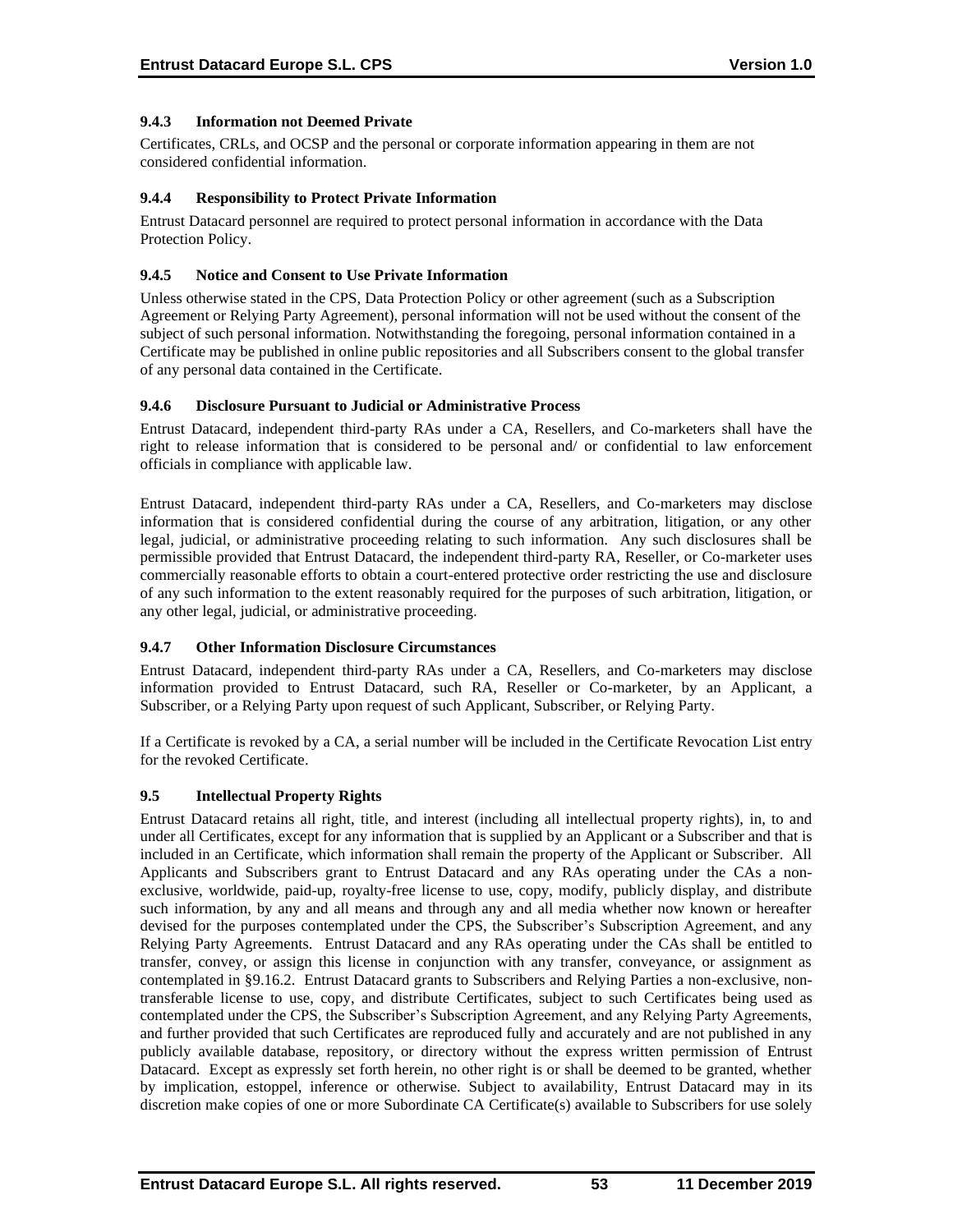with the Certificate issued to such Subscribers. Entrust Datacard retains all right, title, and interest (including all intellectual property rights), in, to and under the Subordinate CA Certificate(s).

Entrust Datacard grants permission to reproduce the CPS provided that (i) the copyright notice on the first page of this CPS is retained on any copies of the CPS, and (ii) the CPS is reproduced fully and accurately. Entrust Datacard retains all right, title, and interest (including all intellectual property rights), in, to and under the CPS.

In no event shall the Entrust Datacard Group be liable to any Applicants, Subscribers, or Relying Parties or any other third parties for any losses, costs, liabilities, expenses, damages, claims, or settlement amounts arising from or relating to claims of infringement, misappropriation, dilution, unfair competition, or any other violation of any patent, trademark, copyright, trade secret, or any other intellectual property or any other right of person, entity, or organization in any jurisdiction arising from or relating to any Certificate or arising from or relating to any services provided in relation to any Certificate.

### **9.6 Representation and Warranties**

### **9.6.1 CA Representations and Warranties**

A CA shall:

- (i) provide CA services in accordance with the terms and conditions of the CPS;
- (ii) upon receipt of a request from an RA operating under such CA, issue an Certificate in accordance with the terms and conditions of the CPS;
- (iii) make available Certificate revocation information by issuing Certificates and by issuing and making available Certificate CRLs in an Repository in accordance with the terms and conditions of the CPS;
- (iv) issue and publish Certificate CRLs on a regular schedule in accordance with the terms and conditions of the CPS; and
- (v) upon receipt of a revocation request from an RA operating under such CA, revoke the specified Certificate in accordance with the terms and conditions of the CPS.

In operating the CAs, Entrust Datacard may use one or more representatives or agents to perform its obligations under the CPS, any Subscription Agreements, or any Relying Party Agreements, provided that Entrust Datacard shall remain responsible for its performance.

#### **9.6.1.1 Warranties and Limitations on Warranties**

Entrust Datacard makes the following limited warranties to Subscribers with respect to the operation of the CAs:

- (i) CAs shall provide Repository services consistent with the practices and procedures set forth in this CPS;
- (ii) CAs shall perform Certificate issuance consistent with the procedures set forth in this CPS; and
- (i) CAs shall provide revocation services consistent with the procedures set forth in this CPS.

Notwithstanding the foregoing, in no event does the Entrust Datacard Group make any representations, or provide any warranties, or conditions to any Applicants, Subscribers, Relying Parties, or any other persons, entities, or organizations with respect to (i) the techniques used in the generation and storage of the Private Key corresponding to the Public Key in an Certificate, including, whether such Private Key has been Compromised or was generated using sound cryptographic techniques, (ii) the reliability of any cryptographic techniques or methods used in conducting any act, transaction, or process involving or utilizing an Certificate, (iii) any software whatsoever, or (iv) non-repudiation of any Certificate or any transaction facilitated through the use of an Certificate, since such determination is a matter of applicable law.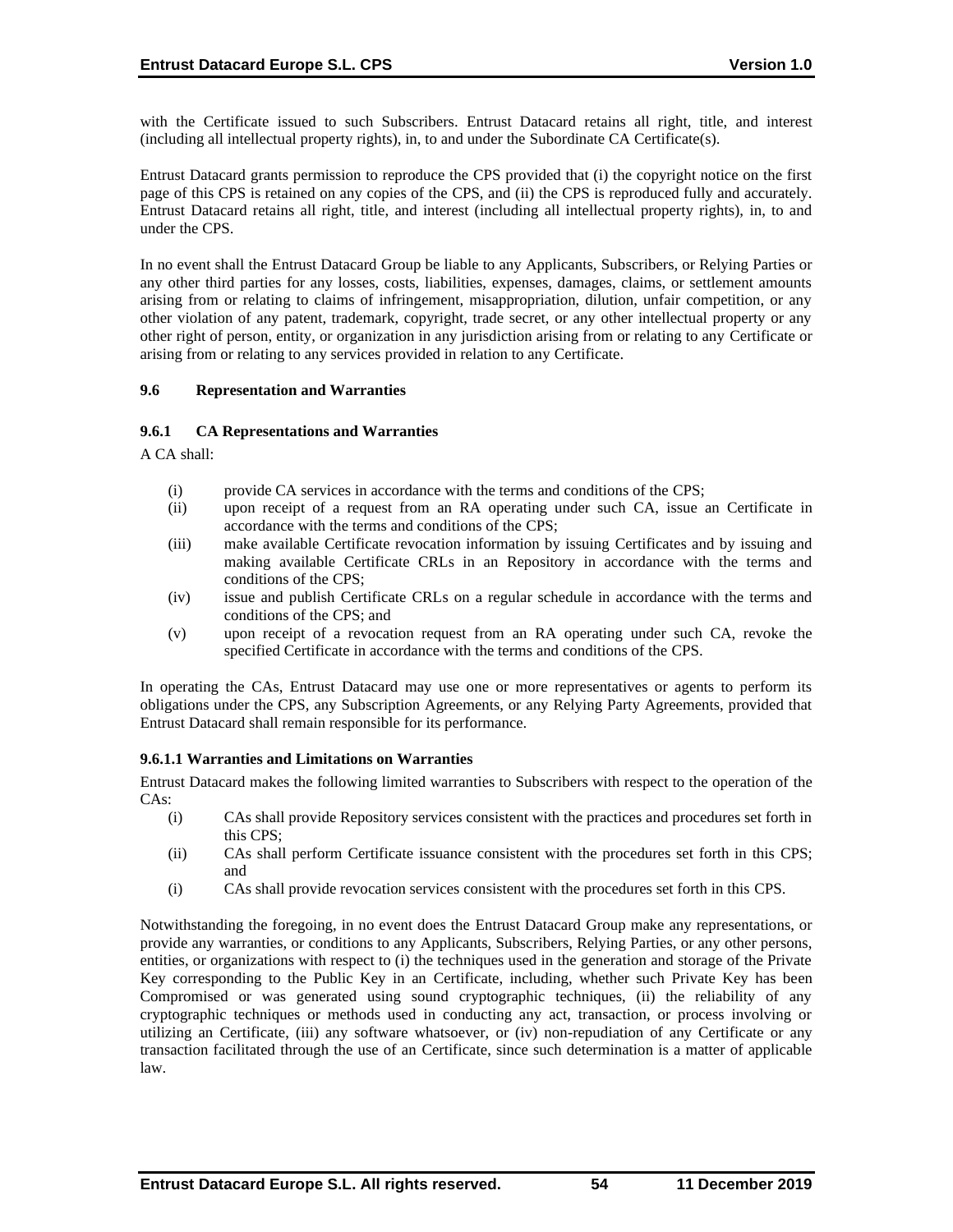Applicants, Subscribers, and Relying Parties acknowledge and agree that operations in relation to Certificates and Certificate Applications are dependent on the transmission of information over communication infrastructures such as, without limitation, the Internet, telephone and telecommunications lines and networks, servers, firewalls, proxies, routers, switches, and bridges ("Telecommunication Equipment") and that this Telecommunication Equipment is not under the control of Entrust Datacard. The Entrust Datacard Group shall not be liable for any error, failure, delay, interruption, defect, or corruption in relation to a Certificate, a Certificate CRL, OCSP message, or a Certificate Application to the extent that such error, failure, delay, interruption, defect, or corruption is caused by such Telecommunication Equipment.

### **9.6.2 RA Representations and Warranties**

RAs operating under a CA shall:

- (i) receive Certificate Applications in accordance with the terms and conditions of the CPS;
- (ii) perform, log and secure verification of information submitted by Applicants when applying for Certificates, and if such verification is successful, submit a request to a CA for the issuance of a Certificate, all in accordance with the terms and conditions of the CPS;
- (iii) receive and verify requests from Subscribers for the revocation of Certificates, and if the verification of a revocation request is successful, submit a request to a CA for the revocation of such Certificate, all in accordance with the terms and conditions of the CPS;
- (iv) notify Subscribers, in accordance with the terms and conditions of the CPS, that an Certificate has been issued to them; and
- (v) notify Subscribers, in accordance with the terms and conditions of the CPS that and Certificate issued to them has been revoked or will soon expire.

Entrust Datacard may use one or more representatives or agents to perform its obligations in respect of an Entrust Datacard RA under the CPS, any Subscription Agreements, or any Relying Party Agreements, provided that Entrust Datacard shall remain responsible for the performance of such representatives or agents under the CPS, any Subscription Agreements, or any Relying Party Agreements. Entrust Datacard may appoint independent third parties to act as RAs under a CA. Such independent third-party RAs shall be responsible for their performance under the CPS, any Subscription Agreements, or any Relying Party Agreements. Entrust Datacard shall not be responsible for the performance of such independent third-party RAs. Independent third-party RAs may use one or more representatives or agents to perform their obligations when acting as an RA under a CA. Independent third-party RAs shall remain responsible for the performance of such representatives or agents under the CPS, any Subscription Agreements, or any Relying Party Agreements. Entrust Datacard may appoint Resellers and Co-marketers for (i) Certificates, and (ii) services provided in respect to Certificates. Such Resellers and Co-marketers shall be responsible for their performance under the CPS, any Subscription Agreements, or any Relying Party Agreements. Entrust Datacard shall not be responsible for the performance of any such Resellers and Co-marketers. Resellers and Co-marketers may use one or more representatives or agents to perform their obligations under the CPS, any Subscription Agreements, or any Relying Party Agreements. Resellers and Comarketers shall remain responsible for the performance of such representatives or agents under the CPS, any Subscription Agreements, or any Relying Party Agreements. Independent third-party RAs, Resellers, and Co-marketers shall be entitled to receive all of the benefit of all (i) disclaimers of representations, warranties, and conditions, (ii) limitations of liability, (iii) representations and warranties from Applicants, Subscribers, and Relying Parties, and (iv) indemnities from Applicants, Subscribers, and Relying Parties, set forth in this CPS, any Subscription Agreements, and any Relying Party Agreements.

The same liability provisions that apply in §9.6.1 with respect to the CAs shall apply with respect to RAs.

# **9.6.3 Subscriber representations and Warranties**

Subscribers and Applicants shall:

(i) understand and, if necessary, receive proper education in the use of Public-Key cryptography and Certificates including Certificates;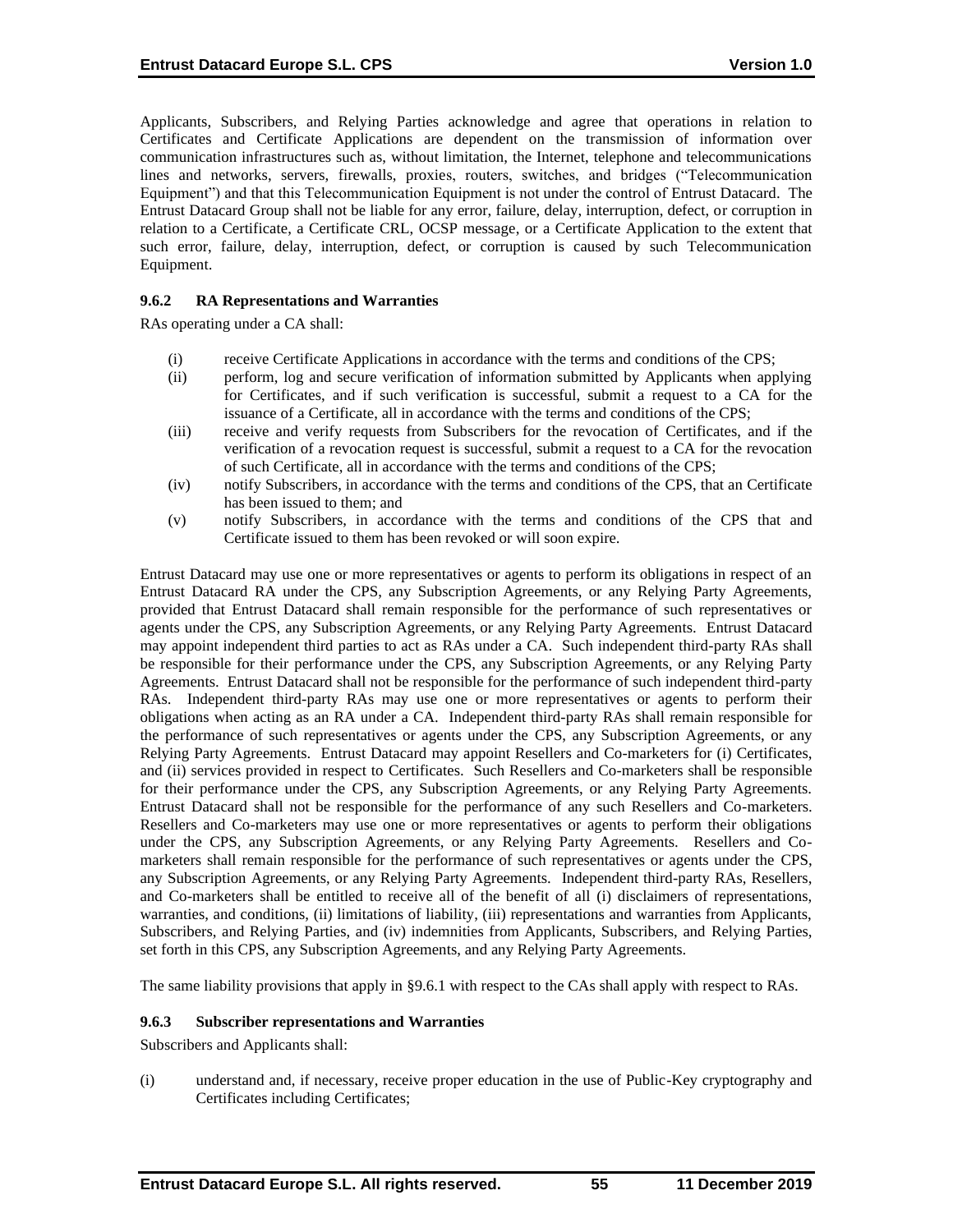- (ii) provide, in any communications with Entrust Datacard or an independent third-party RA, correct information with no errors, misrepresentations, or omissions;
- (iii) provide verification information that Entrust Datacard may request, within the time period requested;
- (iv) generate a new, secure, and cryptographically sound Key Pair to be used in association with the Subscriber's Certificate or Applicant's Certificate Application, if not generated by a CA;
- (v) read and agree to all terms and conditions of the CPS and Subscription Agreement;
- (vi) refrain from modifying the contents of an Certificate;
- (vii) use Certificates exclusively for legal and authorized purposes in accordance with the terms and conditions of the CPS and applicable laws including, without limitation, laws relating to import, export, data protection and the right to include personal information in Certificates;
- (viii) only use an Certificate on behalf of the person, entity, or organization listed as the Subject in such Certificate;
- (ix) keep confidential and properly protect the Subscriber's or Applicant's Private Keys;
- (x) notify Entrust Datacard or, if Applicant submitted its Certificate Application to an independent third-party RA, such independent third-party RA, as soon as reasonably practicable of any change to any information included in the Applicant's Certificate Application or any change in any circumstances that would make the information in the Applicant's Certificate Application misleading or inaccurate;
- (xi) notify Entrust Datacard or, if Subscriber received its Certificate through an independent thirdparty RA, such independent third-party RA, as soon as reasonably practicable of any change to any information included in the Subscriber's Certificate or any change in any circumstances that would make the information in the Subscriber's Certificate misleading or inaccurate;
- (xii) immediately cease to use an Certificate if any information included in the Subscriber's Certificate or if a change in circumstances would make the information in the Subscriber's Certificate misleading or inaccurate;
- (xiii) notify Entrust Datacard or, if Subscriber received its Certificate from an independent third-party RA, such independent third-party RA, immediately of any suspected or actual Compromise of the Subscriber's or Applicant's Private Keys and request the revocation of such Certificate;
- (xiv) immediately cease to use the Subscriber's Certificate upon (a) expiration or revocation of such Certificate, or (b) any suspected or actual Compromise of the Private Key corresponding to the Public Key in such Certificate, and remove such Certificate from the devices and/or software in which it has been installed, where applicable;
- (xv) refrain from using the Subscriber's Private Key corresponding to the Public Key in the Subscriber's Certificate to sign other Certificates; and
- (xvi) use the Subscriber's or Applicant's own judgment about whether it is appropriate, given the level of security and trust provided by an Certificate, to use an Certificate in any given circumstance.

Certificates and related information may be subject to export, import, and/or use restrictions. Subscribers shall comply with all laws and regulations applicable to a Subscriber's right to export, import, and/or use Certificates and/or related information, including, without limitation, all laws and regulations in respect to nuclear, chemical or biological weapons proliferation. Subscribers shall be responsible for procuring all required licenses and permissions for any export, import, and/or use of Certificates and/or related information. Certain cryptographic techniques, software, hardware, and firmware ("Technology") that may be used in processing or in conjunction with Certificates may be subject to export, import, and/or use restrictions. Subscribers shall comply with all laws and regulations applicable to a Subscriber's right to export, import, and/or use such Technology or related information. Subscribers shall be responsible for procuring all required licenses and permissions for any export, import, and/or use of such Technology or related information.

Subscribers and Applicants represent and warrant to Entrust Datacard and to all Certificate Beneficiaries, that:

(i) all information provided, and all representations made, by Subscriber in relation to any Certificates are and will be complete, accurate and truthful (and Subscriber shall promptly update such information and representations from time to time as necessary to maintain such completeness and accuracy);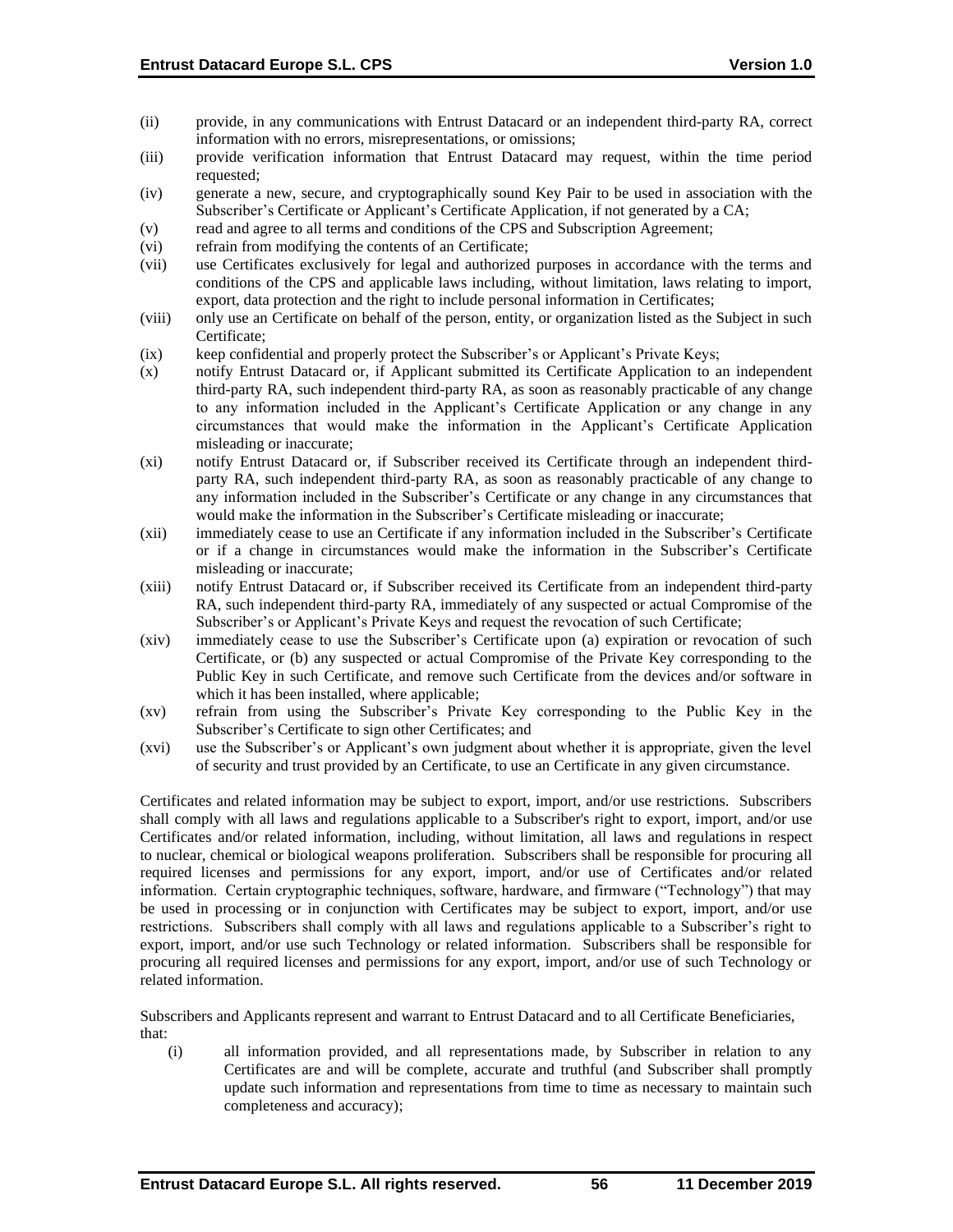- (ii) provision of verification information reasonably requested by Entrust Datacard or its delegate will not be unreasonably delayed;
- (iii) the Private Key corresponding to the Public Key submitted to Entrust Datacard in connection with an Certificate Application was created using sound cryptographic techniques, if not generated by a CA;
- (iv) all measures necessary have been taken to maintain sole control of, keep confidential, and properly protect the Private Key (and any associated access information or device  $-$  e.g., password or token) at all times;
- (v) any information provided to Entrust Datacard or to any independent third-party RAs in connection with an Certificate Application does not infringe, misappropriate, dilute, unfairly compete with, or otherwise violate the intellectual property, or other rights of any person, entity, or organization in any jurisdiction;
- (vi) the Certificate(s) will not be installed or used until it has reviewed and verified the accuracy of the data in each Certificate;
- (vii) Subscriber will immediately respond to Entrust Datacard's instructions concerning (1) compromise of the Private Key associated with any Certificate and (2) misuse or suspected misuse of an Certificate;
- (viii) all use of the Certificate and its associated Private Key shall cease immediately, and the Subscriber shall promptly notify Entrust Datacard and request the revocation of the Certificate, if (1) any information included in the Certificate changes, is or becomes incorrect or inaccurate, or if any change in any circumstances would make the information in the Certificate Application or Certificate incorrect, misleading or inaccurate; or (2) there is any actual or suspected misuse or compromise of the Private Key (or key activation data) associated with the Public Key in the Certificate;
- (ix) all use of the (1) Certificate and (2) Private Key associated with the Public Key in such Certificate shall cease upon expiration or revocation of such Certificate and such Certificate shall be removed from the devices and/or software in which it has been installed;
- (x) the Certificates will not be used for any hazardous or unlawful (including tortious) activities; and
- (xi) the subject named in the Certificate corresponds to the Subscriber, and that it legally exists as a valid entity in the jurisdiction of incorporation specified in the Certificates;
- (xii) the Certificate shall be installed only on the server accessible at the domain name listed in the Certificate, and will only be used in compliance with all applicable laws, solely for authorized company business, and solely in accordance with the Subscription Agreement and the CPS;
- (xiii) the Subscriber has the exclusive right to use the domain name listed in the Certificate;
- (xiv) the subject named in the Certificate corresponds to the Subscriber, and that it legally exists as a valid entity in the Jurisdiction of Incorporation or Registration specified in the Certificates;

# **9.6.4 Relying Parties Representations and Warranties**

Relying Parties shall:

- (i) understand and, if necessary, receive proper education in the use of Public-Key cryptography and Certificates including Certificates;
- (ii) read and agree to all terms and conditions of the CPS and the Relying Party Agreement;
- (iii) verify Certificates, including use of CRLs, in accordance with the certification path validation procedure specified in ITU-T Rec. X.509:2005 | ISO/IEC 9594-8 (2005), taking into account any critical extensions and approved technical corrigenda as appropriate;
- (iv) trust and make use of a Certificate only if the Certificate has not expired or been revoked and if a proper chain of trust can be established to a trustworthy Root; and
- (v) make their own judgment and rely on a Certificate only if such reliance is reasonable in the circumstances, including determining whether such reliance is reasonable given the nature of the security and trust provided by a Certificate and the value of any transaction that may involve the use of a Certificate.
- (vi) trust and make use of a Certificate only if the Certificate has not expired or been revoked and if a proper chain of trust can be established to a trustworthy root.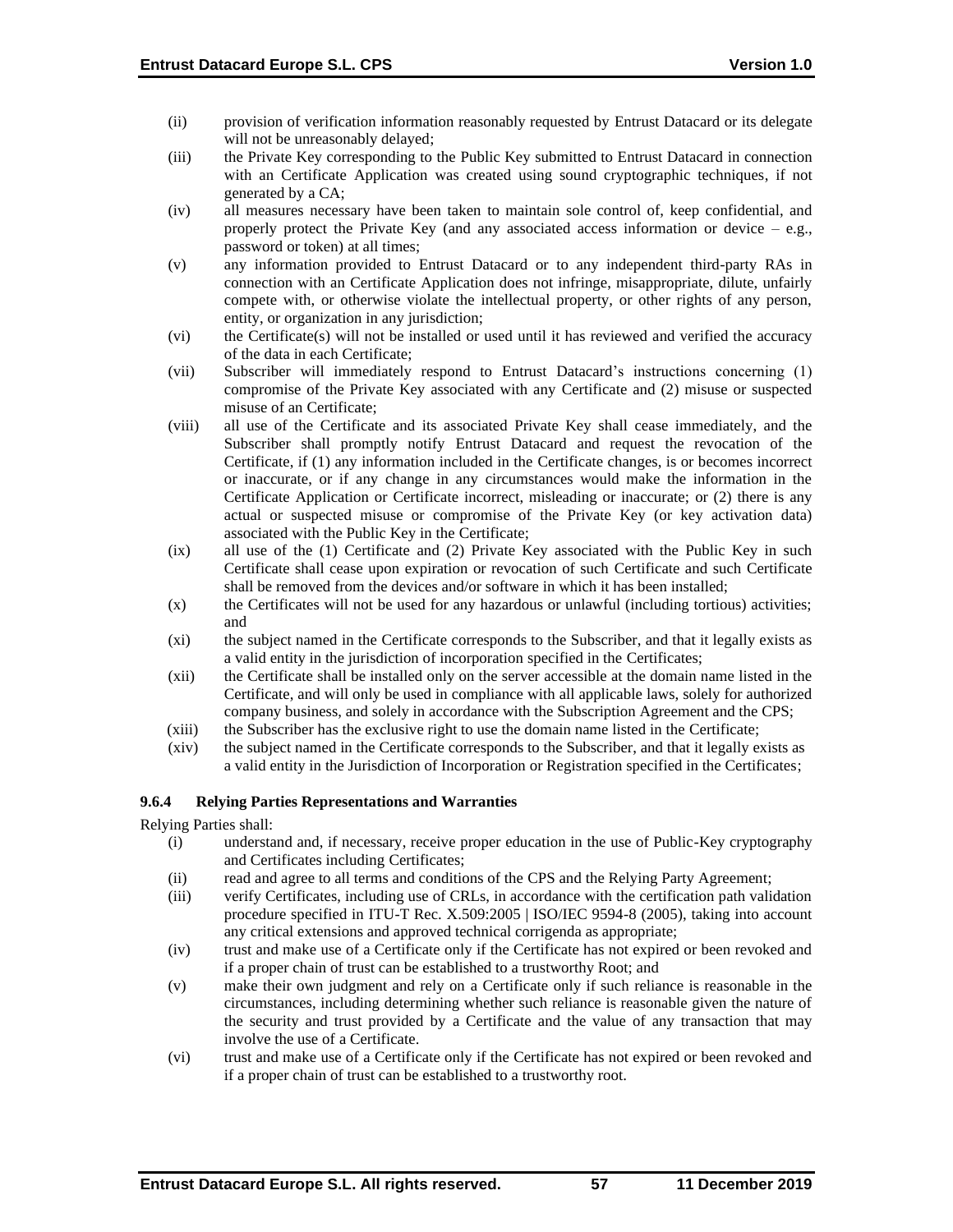Certificates and related information may be subject to export, import, and/or use restrictions. Relying Parties shall comply with all laws and regulations applicable to a Relying Party's right to use Certificates and/or related information, including, without limitation, all laws and regulations in respect to nuclear, chemical or biological weapons proliferation. Relying Parties shall be responsible for procuring all required licenses and permissions for any export, import, and/or use of Certificates and/or related information. Certain cryptographic techniques, software, hardware, and firmware ("Technology") that may be used in processing or in conjunction with Certificates may be subject to export, import, and/or use restrictions. Relying Parties shall comply with all laws and regulations applicable to a Relying Party's right to export, import, and/or use such Technology or related information. Relying Parties shall be responsible for procuring all required licenses and permissions for any export, import, and/or use of such Technology or related information.

Relying Parties represent and warrant to Entrust Datacard that:

- (i) the Relying Party shall properly validate an Certificate before making a determination about whether to rely on such Certificate, including confirmation that the Certificate has not expired or been revoked and that a proper chain of trust can be established to a trustworthy root;
- (ii) the Relying Party shall not rely on an Certificate that cannot be validated back to a trustworthy root;
- (iii) the Relying Party shall exercise its own judgment in determining whether it is reasonable under the circumstances to rely on an Certificate, including determining whether such reliance is reasonable given the nature of the security and trust provided by an Certificate and the value of any transaction that may involve the use of an Certificate; and
- (iv) the Relying Party shall not use a Certificate for any hazardous or unlawful (including tortious) activities.
- (v) the Relying Party shall not rely on a revoked or expired Certificate;

# **9.6.5 Representations and Warranties of Other Participants**

Third parties performing Certificate services shall provide those services in accordance with the requirements of the CPS.

#### **9.7 Disclaimers of Warranties**

EXCEPT FOR THE LIMITED WARRANTY DESCRIBED IN §9.6.1 §9.6.1.1 ABOVE, ENTRUST DATACARD AND ENTRUST DATACARD GROUP AFFILIATES EXPRESSLY DISCLAIMS AND MAKES NO REPRESENTATION, WARRANTY OR COVENANT OF ANY KIND, WHETHER EXPRESS OR IMPLIED, EITHER IN FACT OR BY OPERATION OF LAW, WITH RESPECT TO THIS CPS OR ANY CERTIFICATE ISSUED HEREUNDER, INCLUDING WITHOUT LIMITATION, ALL WARRANTIES OF QUALITY, MERCHANTABILITY, NON-INFRINGEMENT, TITLE AND FITNESS FOR A PARTICULAR PURPOSE, AND ALL WARRANTIES, REPRESENTATIONS, CONDITIONS, UNDERTAKINGS, TERMS AND OBLIGATIONS IMPLIED BY STATUTE OR COMMON LAW, TRADE USAGE, COURSE OF DEALING OR OTHERWISE ARE HEREBY EXCLUDED TO THE FULLEST EXTENT PERMITTED BY LAW. EXCEPT FOR THE LIMITED WARRANTY DESCRIBED ABOVE, ENTRUST DATACARD AND ENTRUST DATACARD GROUP AFFILIATES FURTHER DISCLAIM AND MAKES NO REPRESENTATION, WARRANTY OR COVENANT OF ANY KIND, WHETHER EXPRESS OR IMPLIED, EITHER IN FACT OR BY OPERATION OF LAW, TO ANY APPLICANT, SUBSCRIBER OR ANY RELYING PARTY THAT (A) THE SUBSCRIBER TO WHICH IT HAS ISSUED A CERTIFICATE IS IN THE FACT THE PERSON, ENTITY OR ORGANIZATION IT CLAIMS TO HAVE BEEN (B) A SUBSCRIBER IS IN FACT THE PERSON, ENTITY OR ORGANIZATION LISTED IN THE CERTIFICATE, OR (C) THAT THE INFORMATION CONTAINED IN THE CERTIFICATES OR IN ANY CERTIFICATE STATUS MECHANISM COMPILED, PUBLISHED OR OTHERWISE DISSEMINATED BY ENTRUST DATACARD, OR THE RESULTS OF ANY CRYPTOGRAPHIC METHOD IMPLEMENTED IN CONNECTION WITH THE CERTIFICATES IS ACCURATE, AUTHENTIC, COMPLETE OR RELIABLE.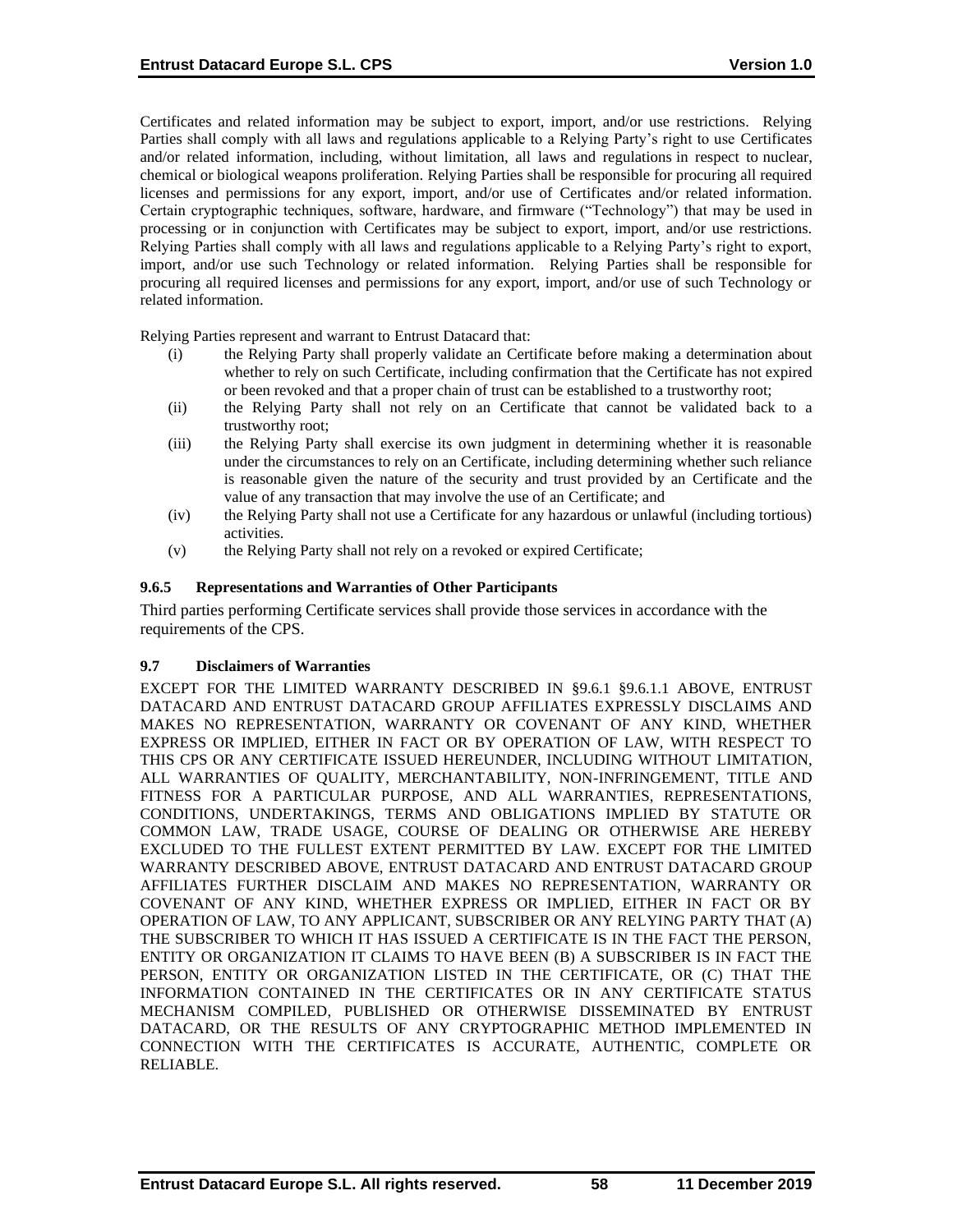IT IS AGREED AND ACKNOWLEDGED THAT APPLICANTS AND SUBSCRIBERS ARE LIABLE FOR ANY MISREPRESENTATIONS MADE TO ENTRUST DATACARD AND RELIED UPON BY A RELYING PARTY. ENTRUST DATACARD AND ENTRUST DATACARD GROUP AFFILIATES DO NOT WARRANT OR GUARANTEE UNDER ANY CIRCUMSTANCES THE "NON-REPUDIATION" BY A SUBSCRIBER AND/OR RELYING PARTY OF ANY TRANSACTION ENTERED INTO BY THE SUBSCRIBER AND/OR RELYING PARTY INVOLVING THE USE OF OR RELIANCE UPON A CERTIFICATE.

IT IS UNDERSTOOD AND AGREED UPON BY SUBSCRIBERS AND RELYING PARTIES THAT IN USING AND/OR RELYING UPON A CERTIFICATE THEY ARE SOLELY RESPONSIBLE FOR THEIR RELIANCE UPON THAT CERTIFICATE AND THAT SUCH PARTIES MUST CONSIDER THE FACTS, CIRCUMSTANCES AND CONTEXT SURROUNDING THE TRANSACTION IN WHICH THE CERTIFICATE IS USED IN DETERMINING SUCH RELIANCE.

THE SUBSCRIBERS AND RELYING PARTIES AGREE AND ACKNOWLEDGE THAT CERTIFICATES HAVE A LIMITED OPERATIONAL PERIOD AND MAY BE REVOKED AT ANY TIME. SUBSCRIBERS AND RELYING PARTIES ARE UNDER AN OBLIGATION TO VERIFY WHETHER A CERTIFICATE IS EXPIRED OR HAS BEEN REVOKED. ENTRUST DATACARD AND ENTRUST DATACARD GROUP AFFILIATES HEREBY DISCLAIM ANY AND ALL LIABILITY TO SUBSCRIBERS AND RELYING PARTIES WHO DO NOT FOLLOW SUCH PROCEDURES. MORE INFORMATION ABOUT THE SITUATIONS IN WHICH A CERTIFICATE MAY BE REVOKED CAN BE FOUND IN §4.9.3 OF THIS CPS.

# **9.8 Limitations of Liability**

9.8.1 IN RESPECT TO APPLICANT'S, SUBSCRIBERS AND RELYING PARTIES, THE ENTRUST GROUP'S ENTIRE LIABILITY UNDER THE CPS IS SET FORTH IN THE APPLICABLE SUBSCRIPTION AGREEMENT(S) AND/OR RELYING PARTY AGREEMENT(S). THE ENTRUST DATACARD GROUP'S ENTIRE LIABILITY TO ANY OTHER PARTY IS SET OUT IN THE AGREEMENT(S) BETWEEN ENTRUST DATACARD AND SUCH OTHER PARTY. TO THE EXTENT ENTRUST DATACARD HAS ISSUED THE CERTIFICATE IN COMPLIANCE WITH THE CPS, THE ENTRUST DATACARD GROUP SHALL HAVE NO LIABILITY TO THE SUBSCRIBER, RELYING PARTY OR ANY OTHER PARTY FOR ANY CLAIMS, DAMAGES OR LOSSES SUFFERED AS THE RESULT OF THE USE OF OR RELIANCE ON SUCH CERTIFICATE.

FOR GREATER CERTAINTY, ENTRUST DATACARD GROUP'S ENTIRE LIABILITY UNDER THIS CPS TO: (I) AN APPLICANT OR SUBSCRIBER IS SET OUT IN THE SUBSCRIPTION AGREEMENT BETWEEN ENTRUST DATACARD (OR AN AFFILIATE OF ENTRUST DATACARD) AND SUCH SUBSCRIBER; AND (II) A RELYING PARTY IS SET OUT IN THE RELYING PARTY AGREEMENT POSTED IN THE REPOSITORY ON THE DATE THE RELYING PARTY RELIES ON SUCH CERTIFICATE.

9.8.2 TO THE EXTENT ENTRUST DATACARD HAS ISSUED THE CERTIFICATE(S) IN COMPLIANCE WITH THE CPS, THE ENTRUST DATACARD GROUP SHALL HAVE NO LIABILITY TO THE SUBSCRIBER, RELYING PARTY OR ANY OTHER PARTY FOR ANY CLAIMS, DAMAGES OR LOSSES SUFFERED AS THE RESULT OF THE USE OF OR RELIANCE ON SUCH CERTIFICATE. SUBJECT TO THE FOREGOING AND IF §9.8.1 ABOVE DOES NOT APPLY:

9.8.2.1 ENTRUST DATACARD GROUP AFFILIATES, ANY RESELLERS, CO-MARKETERS, SUBCONTRACTORS, DISTRIBUTORS, AGENTS, SUPPLIERS, AND EMPLOYEES AND DIRECTORS OF ANY OF THE FOREGOING (COLLECTIVELY, "ENTRUST DATACARD AND ITS ENTITIES") SHALL NOT BE LIABLE IN CONTRACT, TORT (INCLUDING NEGLIGENCE), STRICT LIABILITY, FOR BREACH OF A STATUTORY DUTY OR IN ANY OTHER WAY (EVEN IF ADVISED OF THE POSSIBILITY OF SUCH DAMAGES) FOR:

(I) ANY ECONOMIC LOSS (INCLUDING, WITHOUT LIMITATION, LOSS OF REVENUES, PROFITS, CONTRACTS, BUSINESS OR ANTICIPATED SAVINGS);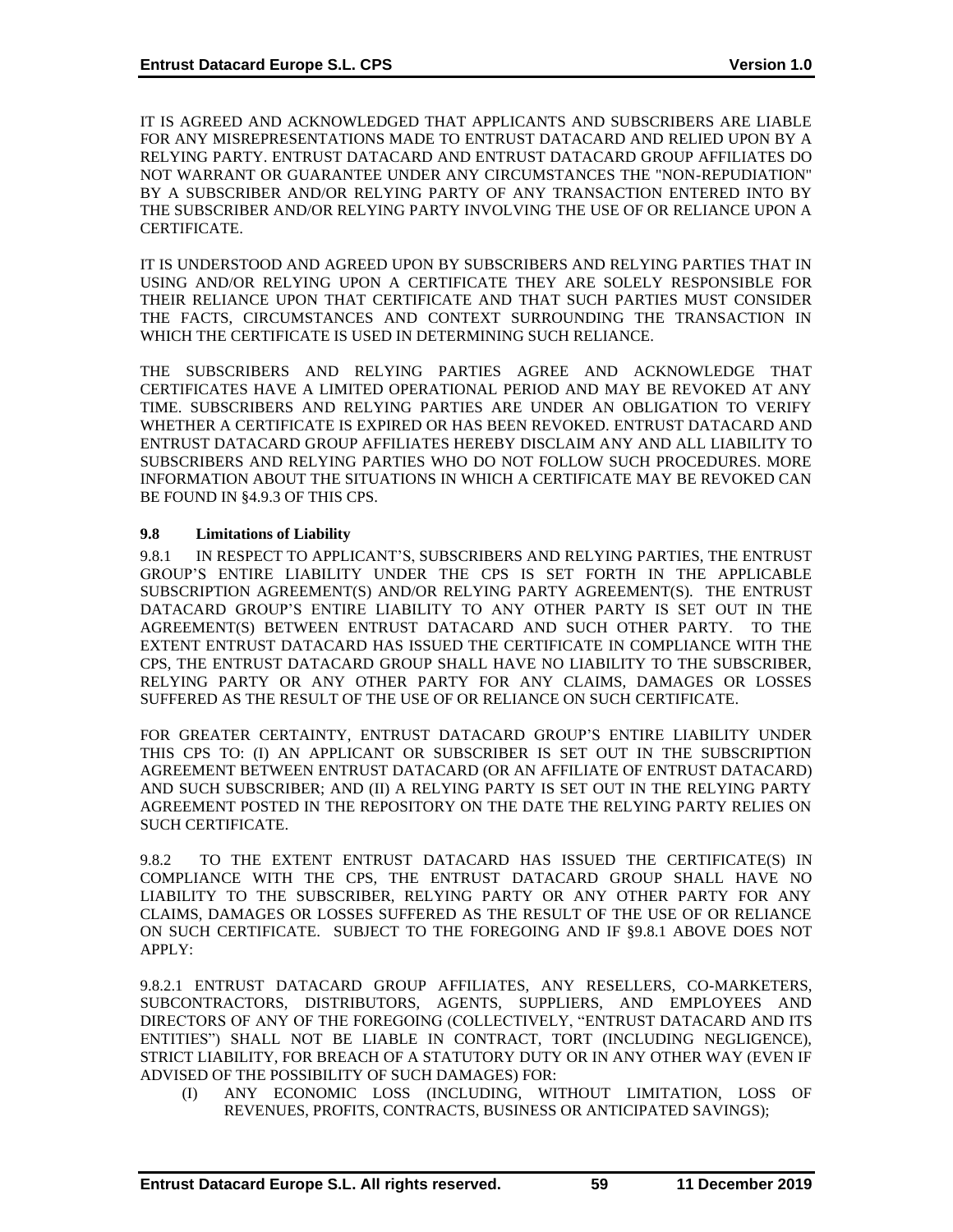- (II) TO THE EXTENT ALLOWED BY APPLICABLE LAW, ANY LOSS OR DAMAGE RESULTING FROM DEATH OR INJURY OF SUBSCRIBER AND/OR ANY RELYING PARTY OR ANYONE ELSE;
- (III) ANY LOSS OF GOODWILL OR REPUTATION;
- (IV) ANY OTHER INDIRECT, CONSEQUENTIAL, INCIDENTAL, MULTIPLE, SPECIAL, PUNITIVE, EXEMPLARY DAMAGES, OR
- V) ANY LOSS OR DAMAGE THAT IS NOT DIRECTLY ATTRIBUTABLE TO THE USE OR RELIANCE ON A CERTIFICATE OR SERVICE PROVIDED UNDER THIS CPS INCLUDING, WITHOUT LIMITATION, ANY LOSS OR DAMAGE RESULTING FROM THE COMBINATION OR INTEGRATION OF THE CERTIFICATE OR SERVICE WITH ANY SOFTWARE OR HARDWARE NOT PROVIDED BY ENTRUST DATACARD IF THE LOSS OR DAMAGE WOULD NOT HAVE OCCURRED AS A RESULT OF USE OF THE CERTIFICATE ALONE.

IN ANY CASE WHETHER OR NOT SUCH LOSSES OR DAMAGES WERE WITHIN THE CONTEMPLATION OF THE PARTIES AT THE TIME OF THE APPLICATION FOR, INSTALLATION OF, USE OF OR RELIANCE ON THE CERTIFICATE, OR AROSE OUT OF ANY OTHER MATTER OR SERVICES (INCLUDING, WITHOUT LIMITATION, ANY SUPPORT SERVICES) UNDER THIS AGREEMENT, THE APPLICABLE CPS OR WITH REGARD TO THE USE OF OR RELIANCE ON THE CERTIFICATE.

9.8.2.2 SUBJECT TO 9.8.3 BELOW, IN NO EVENT SHALL THE TOTAL AGGREGATE LIABILITY OF ENTRUST DATACARD AND ITS ENTITIES TO ANY APPLICANT, SUBSCRIBER, RELYING PARTY OR ANY OTHER PERSON, ENTITY, OR ORGANIZATION ARISING OUT OF OR RELATING TO THIS AGREEMENT, THE CPS AND ALL CERTIFICATES ISSUED (INCLUDING WITHOUT LIMITATION, THE INSTALLATION OF, USE OF OR RELIANCE UPON A CERTIFICATE) AND SERVICES PROVIDED UNDER THIS AGREEMENT UNDER ANY CAUSE OF ACTION, OR ANY CONTRACT, STRICT LIABILITY, TORT (INCLUDING NEGLIGENCE), OR OTHER LEGAL OR EQUITABLE THEORY OR IN ANY OTHER WAY, EXCEED THE GREATER OF ONE THOUSAND UNITED STATES DOLLARS (\$1,000.00 U.S.), OR (2) THE FEES PAID BY SUCH PARTY TO ENTRUST DATACARD UNDER THIS CPS DURING THE TWELVE MONTHS PRIOR TO THE INITIATION OF THE CLAIM TO A MAXIMUM OF ONE HUNDRED THOUSAND DOLLARS (\$100,000.00) ) (EXCEPT THAT FOR ANY QUALIFIED WEB AUTHENTICATION CERTIFICATES OR PSD2 QUALIFIED WEB AUTHENTICATION CERTIFICATES ISSUED UNDER THIS CPS, ENTRUST DATACARD AND ITS ENTITIES' AGGREGATE LIABILITY IS LIMITED TO TWO THOUSAND U.S. DOLLARS (US\$2,000.00) PER SUBSCRIBER OR RELYING PARTY PER EV CERTIFICATE, UP TO A MAXIMUM OF ONE HUNDRED THOUSAND U.S. DOLLARS (US\$100,000.00).

9.8.3 BECAUSE SOME JURISDICTIONS DO NOT ALLOW THE EXCLUSION OR LIMITATION OF INCIDENTAL OR CONSEQUENTIAL DAMAGES, THE ABOVE EXCLUSIONS OF INCIDENTAL AND CONSEQUENTIAL DAMAGES MAY NOT APPLY TO AN APPLICANT, SUBSCRIBER AND/OR A RELYING PARTY BUT SHALL BE GIVEN EFFECT TO THE FULL EXTENT PERMITTED BY LAW.

9.8.4 Without limitation, the Entrust Datacard Group shall not be liable to any Applicants, Subscribers, Relying Parties or any other person, entity, or organization for any losses, costs, expenses, liabilities, damages, claims, or settlement amounts arising out of or relating to use of an Certificate or any services provided in respect to an Certificate if:

(i) the Certificate was issued as a result of errors, misrepresentations, or other acts or omissions of a Subscriber or of any other person, entity, or organization;

the Certificate has expired or has been revoked;

the Certificate has been modified or otherwise altered;

the Subscriber failed to stop using an Certificate after the information contain in such Certificate changed or after circumstances changed so that the information contained in such Certificate became misleading or inaccurate;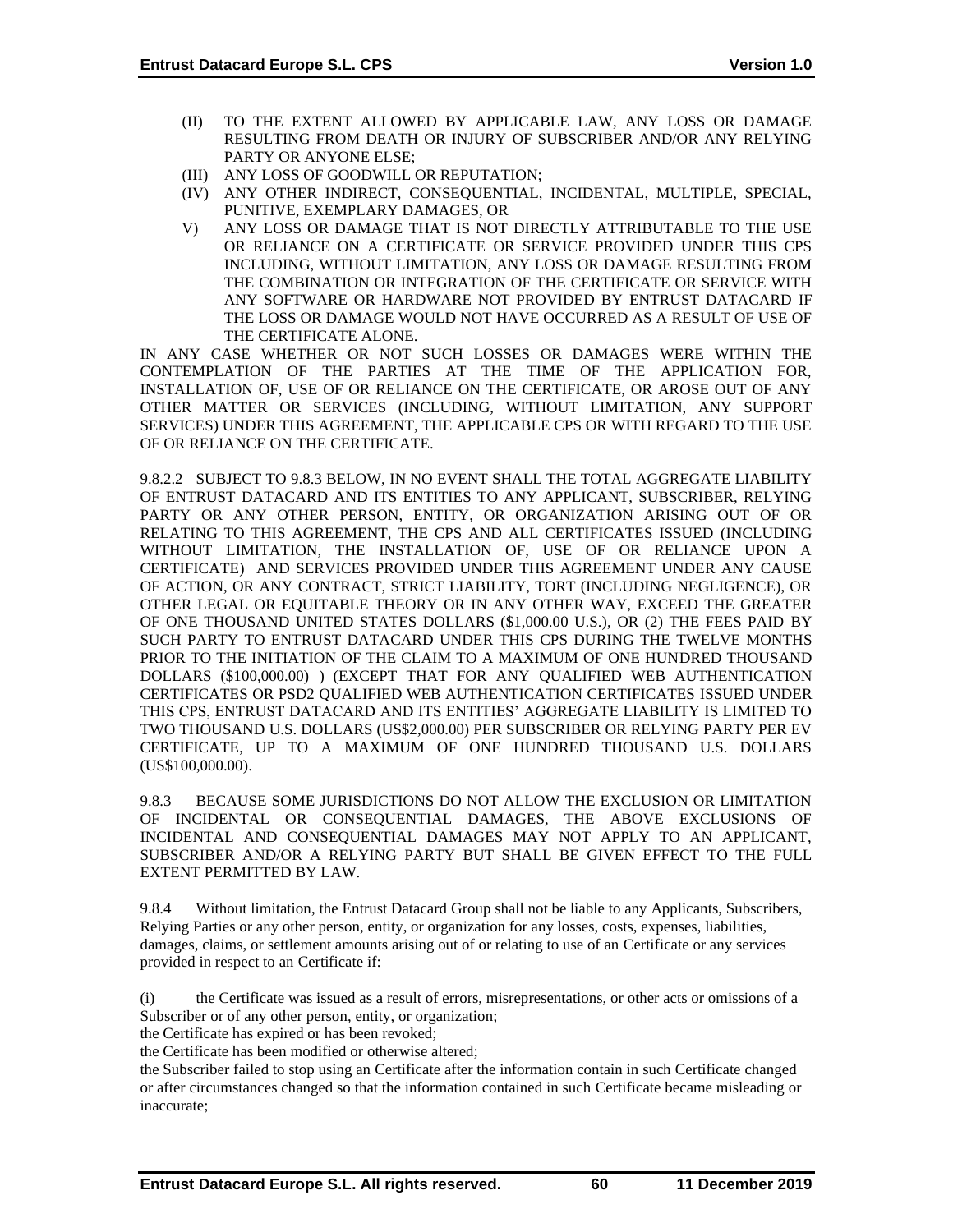a Subscriber breached the CPS or the Subscriber's Subscription Agreement, or a Relying Party breached the CPS or the Relying Party's Relying Party Agreement;

the Private Key associated with the Certificate has been Compromised; or

the Certificate is used other than as permitted by the CPS or is used in contravention of applicable law.

In no event shall the Entrust Datacard Group be liable to any Applicant, Subscriber, or any other person, entity, or organization for any losses, costs, liabilities, expenses, damages, claims, or settlement amounts arising out of or relating to the refusal by Entrust Datacard to issue or request the issuance of a Certificate. In no event shall the Entrust Datacard Group be liable to any Applicant, Subscriber, or any other person, entity, or organization for any losses, costs, liabilities, expenses, damages, claims, or settlement amounts arising out of or relating to any delay by the Entrust Datacard Group, in issuing or in requesting the issuance of a Certificate.

In no event shall the Entrust Datacard Group be liable to any Subscriber, Relying Party, or any other person, entity, or organization for any losses, costs, expenses, liabilities, damages, claims, or settlement amounts arising out of or relating to any proceeding or allegation that an Certificate or any information contained in an Certificate infringes, misappropriates, dilutes, unfairly competes with, or otherwise violates any patent, trademark, copyright, trade secret, or any other intellectual property right or other right of any person, entity, or organization in any jurisdiction.

#### **9.9 Indemnities**

### **9.9.1 Indemnification by CAs**

Entrust Datacard will defend, indemnify, and hold harmless each Application Software Vendor for any and all third party claims, damages, and losses suffered by such Application Software Vendor related to a Certificate issued by the CA that is not in compliance with the Baseline Requirements in effect at the time the Certificate was issued, regardless of the cause of action or legal theory involved. This does not apply, however, to any claim, damages, or loss suffered by such Application Software Vendor related to a Certificate issued by the CA where such claim, damage, or loss was directly or indirectly caused by such Application Software Vendor's software displaying as not trustworthy a Certificate that is still valid, or displaying as trustworthy: (1) a Certificate that has expired, or (2) a Certificate that has been revoked (but only in cases where the revocation status is currently available from the CA online, and the application software either failed to check such status or ignored an indication of revoked status).

# **9.9.2 Indemnification for Relying Parties**

RELYING PARTIES SHALL INDEMNIFY AND HOLD ENTRUST DATACARD AND ALL INDEPENDENT THIRD-PARTY REGISTRATION AUTHORITIES OPERATING UNDER AN CERTIFICATION AUTHORITY, AND ALL RESELLERS, CO-MARKETERS, AND ALL SUBCONTRACTORS, DISTRIBUTORS, AGENTS, APPLICATION SOFTWARE VENDORS, SUPPLIERS, EMPLOYEES, AND DIRECTORS OF ANY OF THE FOREGOING (COLLECTIVELY, THE "INDEMNIFIED PARTIES") HARMLESS FROM AND AGAINST ANY AND ALL LIABILITIES, LOSSES, COSTS, EXPENSES, DAMAGES, CLAIMS, AND SETTLEMENT AMOUNTS (INCLUDING REASONABLE ATTORNEY'S FEES, COURT COSTS, AND EXPERT'S FEES) ARISING OUT OF OR RELATING TO ANY USE OR RELIANCE BY A RELYING PARTY ON ANY CERTIFICATE OR ANY SERVICE PROVIDED IN RESPECT TO CERTIFICATES, INCLUDING (I) LACK OF PROPER VALIDATION OF AN CERTIFICATE BY A RELYING PARTY, (II) RELIANCE BY THE RELYING PARTY ON AN EXPIRED OR REVOKED CERTIFICATE, (III) USE OF AN CERTIFICATE OTHER THAN AS PERMITTED BY THE CPS, THE SUBSCRIPTION AGREEMENT, ANY RELYING PARTY AGREEMENT, AND APPLICABLE LAW, (IV) FAILURE BY A RELYING PARTY TO EXERCISE REASONABLE JUDGMENT IN THE CIRCUMSTANCES IN RELYING ON AN CERTIFICATE, OR (V) ANY CLAIM OR ALLEGATION THAT THE RELIANCE BY A RELYING PARTY ON AN CERTIFICATE OR THE INFORMATION CONTAINED IN AN CERTIFICATE INFRINGES, MISAPPROPRIATES, DILUTES, UNFAIRLY COMPETES WITH, OR OTHERWISE VIOLATES THE RIGHTS INCLUDING INTELLECTUAL PROPERTY RIGHTS OR ANY OTHER RIGHTS OF ANYONE IN ANY JURISDICTION. NOTWITHSTANDING THE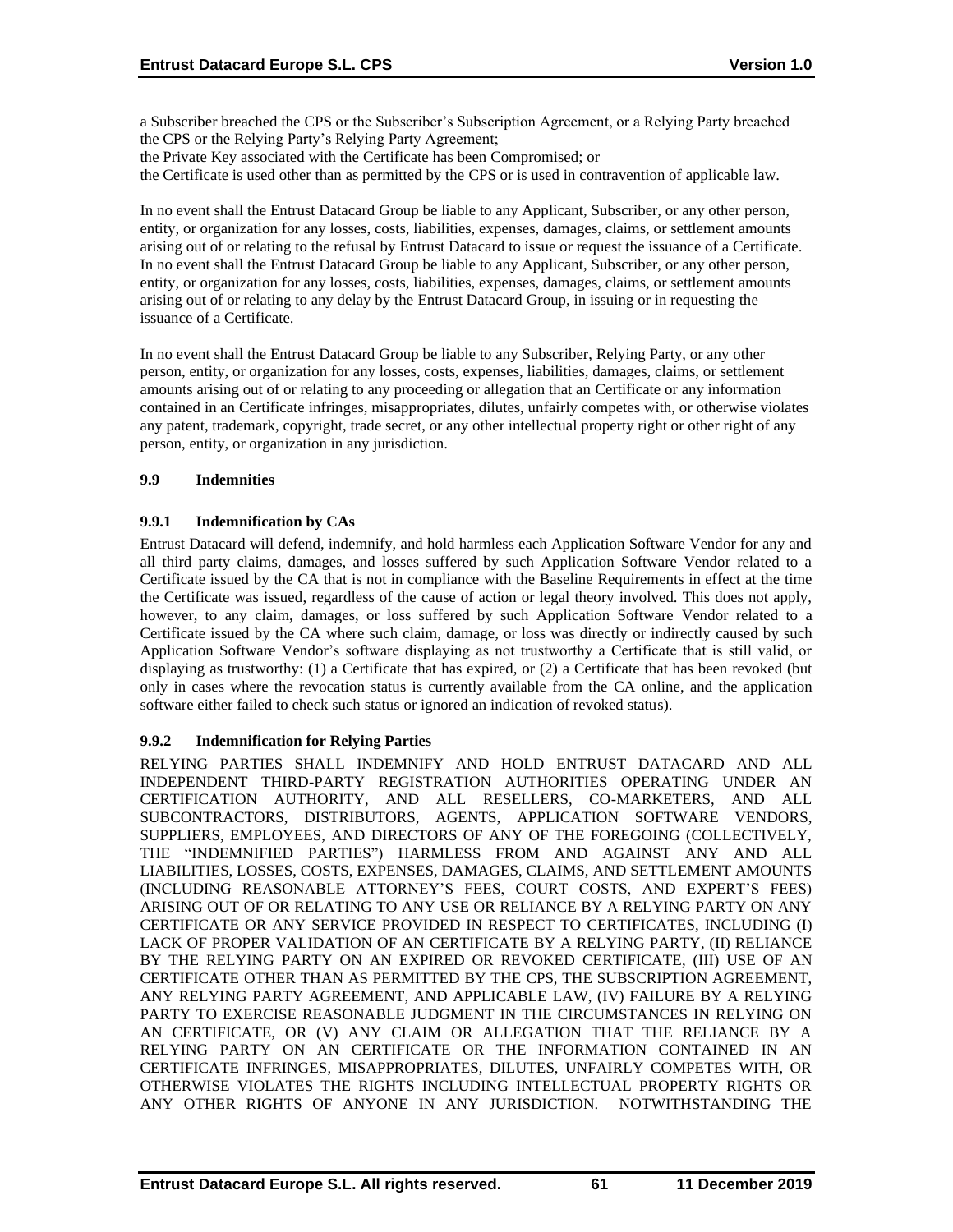FOREGOING, RELYING PARTIES SHALL NOT BE OBLIGATED TO PROVIDE ANY INDEMNIFICATION TO AN INDEMNIFIED PARTY IN RESPECT TO ANY LIABILITIES, LOSSES, COSTS, EXPENSES, DAMAGES, CLAIMS, AND SETTLEMENT AMOUNTS (INCLUDING REASONABLE ATTORNEY'S FEES, COURT COSTS AND EXPERT'S FEES) TO THE EXTENT THAT SUCH LIABILITIES, LOSSES, COSTS, EXPENSES, DAMAGES, CLAIMS, AND SETTLEMENT AMOUNTS (INCLUDING REASONABLE ATTORNEY'S FEES, COURT COSTS, AND EXPERT'S FEES) ARISE OUT OF OR RELATE TO ANY WILLFUL MISCONDUCT BY SUCH INDEMNIFIED PARTY.

# **9.9.3 Indemnification by Subscribers**

SUBSCRIBERS SHALL INDEMNIFY AND HOLD ENTRUST DATACARD AND ALL INDEPENDENT THIRD-PARTY REGISTRATION AUTHORITIES OPERATING UNDER A CERTIFICATION AUTHORITY, AND ALL RESELLERS, CO-MARKETERS, AND ALL SUBCONTRACTORS, DISTRIBUTORS, AGENTS, APPLICATION SOFTWARE VENDORS, SUPPLIERS, EMPLOYEES, OR DIRECTORS OF ANY OF THE FOREGOING (COLLECTIVELY, THE "INDEMNIFIED PARTIES") HARMLESS FROM AND AGAINST ANY AND ALL LIABILITIES, LOSSES, COSTS, EXPENSES, DAMAGES, CLAIMS, AND SETTLEMENT AMOUNTS (INCLUDING REASONABLE ATTORNEY'S FEES, COURT COSTS, AND EXPERT'S FEES) ARISING OUT OF OR RELATING TO ANY RELIANCE BY A RELYING PARTY ON ANY CERTIFICATE OR ANY SERVICE PROVIDED IN RESPECT TO CERTIFICATES, INCLUDING ANY (I) ERROR, MISREPRESENTATION OR OMISSION MADE BY A SUBSCRIBER IN USING OR APPLYING FOR AN CERTIFICATE, (II) MODIFICATION MADE BY A SUBSCRIBER TO THE INFORMATION CONTAINED IN AN CERTIFICATE, (III) USE OF AN CERTIFICATE OTHER THAN AS PERMITTED BY THE CPS, THE SUBSCRIPTION AGREEMENT, ANY RELYING PARTY AGREEMENT, AND APPLICABLE LAW, (IV) FAILURE BY A SUBSCRIBER TO TAKE THE NECESSARY PRECAUTIONS TO PREVENT LOSS, DISCLOSURE, COMPROMISE OR UNAUTHORIZED USE OF THE PRIVATE KEY CORRESPONDING TO THE PUBLIC KEY IN SUCH SUBSCRIBER'S CERTIFICATE, OR (V) ALLEGATION THAT THE USE OF A SUBSCRIBER'S CERTIFICATE OR THE INFORMATION CONTAINED IN A SUBSCRIBER'S CERTIFICATE INFRINGES, MISAPPROPRIATES, DILUTES, UNFAIRLY COMPETES WITH, OR OTHERWISE VIOLATES THE RIGHTS INCLUDING INTELLECTUAL PROPERTY RIGHTS OR ANY OTHER RIGHTS OF ANYONE IN ANY JURISDICTION. NOTWITHSTANDING THE FOREGOING, A SUBSCRIBER SHALL NOT BE OBLIGATED TO PROVIDE ANY INDEMNIFICATION TO AN INDEMNIFIED PARTY IN RESPECT TO ANY LIABILITIES, LOSSES, COSTS, EXPENSES, DAMAGES, CLAIMS, AND SETTLEMENT AMOUNTS (INCLUDING REASONABLE ATTORNEY'S FEES, COURT COSTS AND EXPERTS FEES) TO THE EXTENT THAT SUCH LIABILITIES, LOSSES, COSTS, EXPENSES, DAMAGES, CLAIMS, AND SETTLEMENT AMOUNTS (INCLUDING REASONABLE ATTORNEY'S FEES, COURT COSTS, AND EXPERT'S FEES) ARISE OUT OF OR RELATE TO ANY WILLFUL MISCONDUCT BY SUCH INDEMNIFIED PARTY.

# **9.10 Term and Termination**

# **9.10.1 Term**

This CPS will be effective on the date this CPS is published in the Repository and will continue until a newer version of the CPS is published.

# **9.10.2 Termination**

This CPS will remain in effect until replaced by a newer version.

# **9.10.3 Effect of Termination and Survival**

The provisions of sections 1.6, 3.1.6, 5.5, 9.1, 9.3, 9.4, 9.5, 9.7, 9.8, 9.9.2, 9.9.3, 9.10.3, 9.13, 9.14 and 9.16 shall survive termination or expiration of the CPS, any Subscription Agreements, and any Relying Party Agreements. All references to sections that survive termination of the CPS, any Subscription Agreements,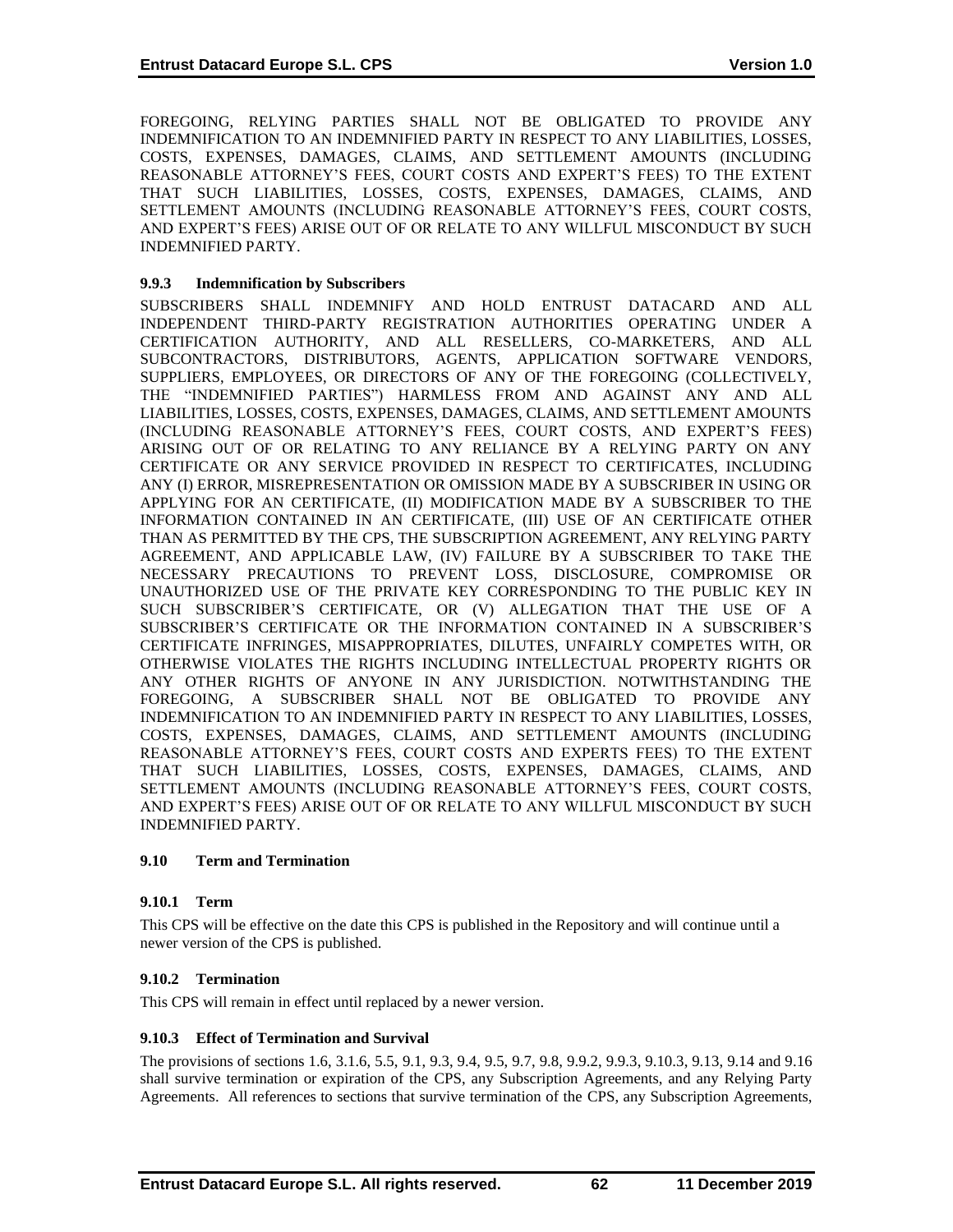and any Relying Party Agreements, shall include all sub-sections of such sections. All payment obligations shall survive any termination or expiration of the CPS, any Subscription Agreements, and any Relying Party Agreements.

## **9.11 Individual Notices and Communications with Participants**

Unless otherwise set out in in a Subscription Agreement or Relying Party Agreement, any notice to be given to Entrust Datacard under this CPS, a Subscription Agreement, or a Relying Party Agreement shall be given in writing to the address specified in §1.5.2 by prepaid receipted mail, overnight courier or email, and shall be effective as follows (i) in the case of courier or email, on the next Business Day, and (ii) in the case of receipted mail, five (5) Business Days following the date of deposit in the mail. Any notice to be given by Entrust Datacard under the CPS, any Subscription Agreement, or any Relying Party Agreement shall be given by email or courier to the last address or email address for the Subscriber on file with Entrust Datacard. The notice shall become effective on the next Business Day.

#### **9.12 Amendments**

### **9.12.1 Procedure for Amendment**

Entrust Datacard may, in its discretion, modify the CPS and the terms and conditions contained herein from time to time. Entrust Datacard shall modify the CPS to stay concurrent with the latest version of the Baseline Requirements, EV SSL Guidelines, and ETSI Guidelines.

### **9.12.2 Notification Mechanism and Period**

Modifications to the CPS shall be published in the Repository. Such modifications shall become effective immediately upon publication in the Repository and remain valid until the duration of such publication. In the event that Entrust Datacard makes a significant modification to CPS, the version number of the CPS shall be updated. Unless a Subscriber ceases to use, removes, and requests revocation of such Subscriber's Certificate(s) prior to the date on which an updated version of the CPS becomes effective, such Subscriber shall be deemed to have consented to the terms and conditions of such updated version of the CPS and shall be bound by the terms and conditions of such updated version of the CPS.

# **9.12.3 Circumstances Under which OID must be Changed**

No stipulation.

# **9.13 Dispute Resolution Provisions**

Unless otherwise set out in in a Subscription Agreement or Relying Party Agreement, any disputes between a Subscriber or an Applicant and Entrust Datacard or any third-party RAs operating under the CAs, or a Relying Party and Entrust Datacard or any third-party RAs operating under the CAs, shall be submitted to mediation in accordance with the Commercial Mediation Rules of the American Arbitration Association which shall take place in English in Ottawa, Ontario. In the event that a resolution to such dispute cannot be achieved through mediation within thirty (30) days, the dispute shall be submitted to binding arbitration. The arbitrator shall have the right to decide all questions of arbitrability. The dispute shall be finally settled by arbitration in accordance with the rules of the American Arbitration Association, as modified by this provision. Such arbitration shall take place in English in Ottawa, Ontario, before a sole arbitrator appointed by the American Arbitration Association (AAA) who shall be appointed by the AAA from its Technology Panel and shall be reasonably knowledgeable in electronic commerce disputes. The arbitrator shall apply the laws of the Province of Ontario, without regard to its conflict of laws provisions, and shall render a written decision within thirty (30) days from the date of close of the arbitration hearing, but no more than one (1) year from the date that the matter was submitted for arbitration. The decision of the arbitrator shall be binding and conclusive and may be entered in any court of competent jurisdiction. In each arbitration, the prevailing party shall be entitled to an award of all or a portion of its costs in such arbitration, including reasonable attorney's fees actually incurred. Nothing in the CPS, or in any Subscription Agreement, or any Relying Party Agreement shall preclude Entrust Datacard or any third-party RAs operating under the CAs from applying to any court of competent jurisdiction for temporary or permanent injunctive relief, without breach of this §9.13 and without any abridgment of the powers of the arbitrator, with respect to any (i)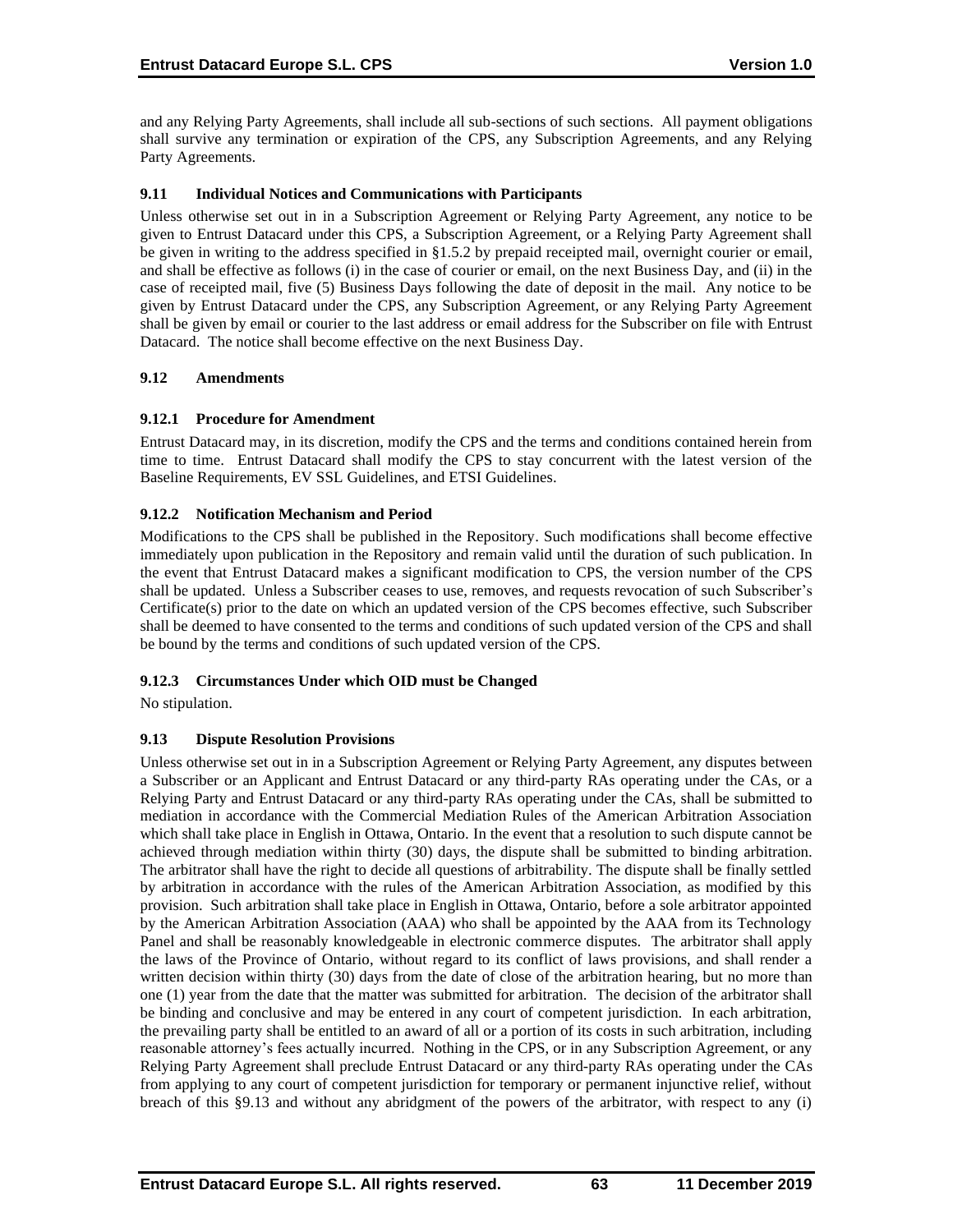alleged Compromise that affects the integrity of an Certificate, or (ii) alleged breach of the terms and conditions of the CPS, any Subscription Agreement, or any Relying Party Agreement. The institution of any arbitration or any action shall not relieve an Applicant, Subscriber or Relying Party of its obligations under the CPS, any Subscription Agreement, or any Relying Party Agreement.

Any and all arbitrations or legal actions in respect to a dispute that is related to an Certificate or any services provided in respect to an Certificate shall be commenced prior to the end of one (1) year after (i) the expiration or revocation of the Certificate in dispute, or (ii) the date of provision of the disputed service or services in respect to the Certificate in dispute, whichever is sooner. If any arbitration or action in respect to a dispute that is related to an Certificate or any service or services provided in respect to an Certificate is not commenced prior to such time, any party seeking to institute such an arbitration or action shall be barred from commencing or proceeding with such arbitration or action.

### **9.14 Governing Law**

Unless otherwise set out in in a Subscription Agreement or Relying Party Agreement, the laws of the Province of Ontario, Canada,, excluding its conflict of laws rules, shall govern the construction, validity, interpretation, enforceability and performance of the CPS, all Subscription Agreements and all Relying Party Agreements. The application of the United Nations Convention on Contracts for the International Sale of Goods to the CPS, any Subscription Agreements, and any Relying Party Agreements is expressly excluded. Any dispute arising out of or in respect to the CPS, any Subscription Agreement, any Relying Party Agreement, or in respect to any Certificates or any services provided in respect to any Certificates that is not resolved by alternative dispute resolution, shall be brought in the provincial or federal courts sitting in Ottawa, Ontario, and each person, entity, or organization hereby agrees that such courts shall have personal and exclusive jurisdiction over such disputes. In the event that any matter is brought in a provincial or federal court, Applicants, Subscribers, and Relying Parties waive any right that such Applicants, Subscribers, and Relying Parties may have to a jury trial.

# **9.15 Compliance with Applicable Law**

Subscribers and Relying Parties acknowledge and agree to use Certificates in compliance with all applicable laws and regulations, including without limitation all applicable export laws and regulations. Entrust Datacard may refuse to issue or may revoke Certificates if in the reasonable opinion of Entrust Datacard such issuance or the continued use of such Certificates would violate applicable laws and regulations.

Entrust Datacard shall ensure that it operates in a legal and trustworthy manner. In particular, Entrust Datacard shall comply with all the applicable legal requirements (such as the General Data Protection Regulation (GDPR)) by maintaining a competent and licensed legal department staff that is knowledgeable about all applicable laws and regulations, performs ongoing continuing legal education as to new laws and regulations, updates Entrust Datacard internal policies and practices (including this CPS) to comply with applicable laws and regulations, and trains other Entrust Datacard staff (as applicable) in all new laws and regulations pertaining to their functions and duties.

### **9.16 Miscellaneous Provisions**

### **9.16.1 Entire Agreement**

No stipulation.

### **9.16.2 Assignment**

Certificates and the rights granted under the CPS, any Subscription Agreement, or any Relying Party Agreement are personal to the Applicant, Subscriber, or Relying Party that entered into the Subscription Agreement or Relying Party Agreement and cannot be assigned, sold, transferred, or otherwise disposed of, whether voluntarily, involuntarily, by operation of law, or otherwise, without the prior written consent of Entrust Datacard or the relevant RA under a CA. Any attempted assignment or transfer without such consent shall be void and shall automatically terminate such Applicant's, Subscriber's or Relying Party's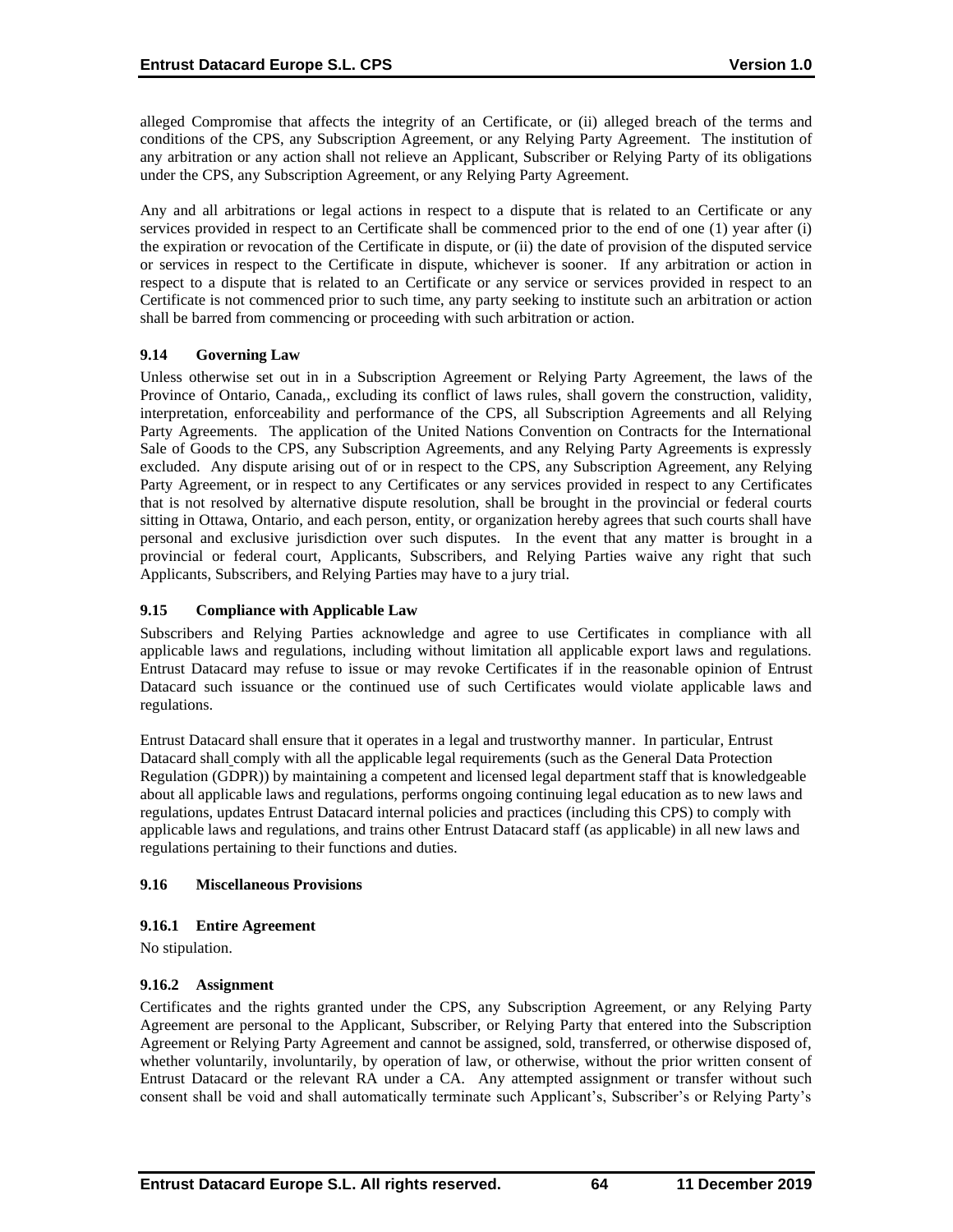rights under the CPS, any Subscription Agreement, or any Relying Party Agreement. Entrust Datacard may assign, sell, transfer, or otherwise dispose of the CPS, any Subscription Agreements, or any Relying Party Agreements together with all of its rights and obligations under the CPS, any Subscription Agreements, and any Relying Party Agreements (i) to an Affiliate, or (ii) as part of a sale, merger, or other transfer of all or substantially all the assets or stock of the business of Entrust Datacard to which the CPS, the Subscription Agreements, and Relying Party Agreements relate. Subject to the foregoing limits, this CPS and terms and conditions of any Subscription Agreement, or any Relying Party Agreement shall be binding upon and shall inure to the benefit of permitted successors and assigns of Entrust Datacard, any third-party RAs operating under the CAs, Applicants, Subscribers, and Relying Parties, as the case may be.

The CPS, the Subscription Agreements, and the Relying Party Agreements state all of the rights and obligations of the Entrust Datacard Group, any Applicant, Subscriber, or Relying Party and any other persons, entities, or organizations in respect to the subject matter hereof and thereof and such rights and obligations shall not be augmented or derogated by any prior agreements, communications, or understandings of any nature whatsoever whether oral or written. The rights and obligations of the Entrust Datacard Group may not be modified or waived orally and may be modified only in a writing signed or authenticated by a duly authorized representative of Entrust Datacard.

### **9.16.3 Severability**

Whenever possible, each provision of the CPS, any Subscription Agreements, and any Relying Party Agreements shall be interpreted in such a manner as to be effective and valid under applicable law. If the application of any provision of the CPS, any Subscription Agreements, or any Relying Party Agreements or any portion thereof to any particular facts or circumstances shall be held to be invalid or unenforceable by an arbitrator or court of competent jurisdiction, then (i) the validity and enforceability of such provision as applied to any other particular facts or circumstances and the validity of other provisions of the CPS, any Subscription Agreements, or any Relying Party Agreements shall not in any way be affected or impaired thereby, and (ii) such provision shall be enforced to the maximum extent possible so as to effect its intent and it shall be reformed without further action to the extent necessary to make such provision valid and enforceable.

#### **9.16.4 Enforcement**

No stipulation.

#### **9.16.5 Force Majeure**

The Entrust Datacard Group shall not be in default hereunder or liable for any losses, costs, expenses, liabilities, damages, claims, or settlement amounts arising out of or related to delays in performance or from failure to perform or comply with the terms of the CPS, any Subscription Agreement, or any Relying Party Agreement due to any causes beyond its reasonable control, which causes can include (without limitation) acts of God or the public enemy, riots and insurrections, war, accidents, fire, strikes and other labor difficulties (whether or not Entrust Datacard is in a position to concede to such demands), embargoes, judicial action, failure or default of any superior CA, lack of or inability to obtain export permits or approvals, necessary labor, materials, energy, utilities, components or machinery, acts of civil or military authorities.

#### **9.17 Other Provisions**

### **9.17.1 Conflict of Provisions**

In the event of any inconsistency between the provisions of this CPS and the provisions of any Subscription Agreement or any Relying Party Agreement, the terms and conditions of this CPS shall govern.

#### **9.17.2 Fiduciary Relationships**

Nothing contained in this CPS, or in any Subscription Agreement, or any Relying Party Agreement shall be deemed to constitute the Entrust Datacard Group as the fiduciary, partner, agent, trustee, or legal representative of any Applicant, Subscriber, Relying Party or any other person, entity, or organization or to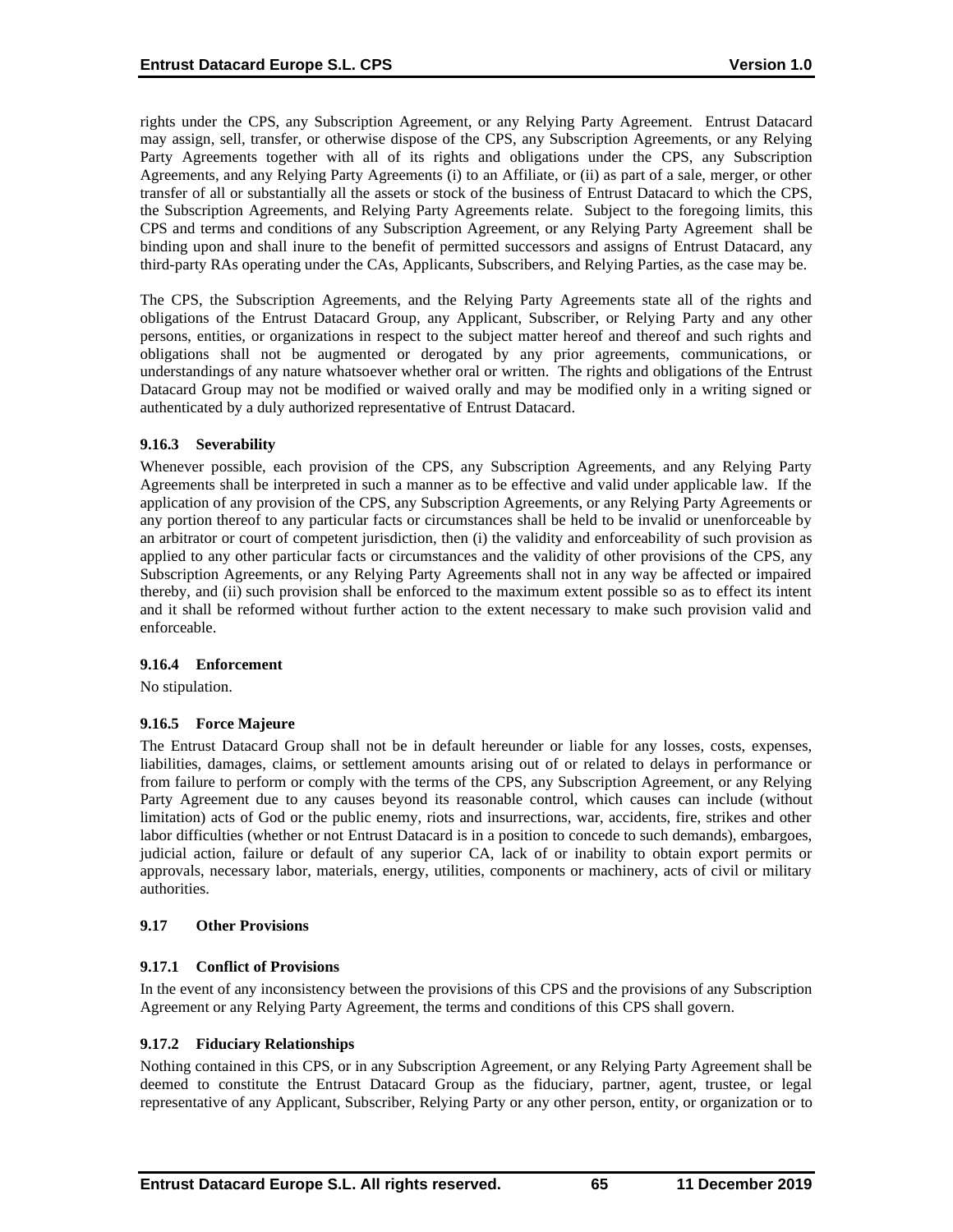create any fiduciary relationship between the Entrust Datacard Group and any Subscriber, Applicant, Relying Party or any other person, entity, or organization, for any purpose whatsoever. Nothing in the CPS, or in any Subscription Agreement or any Relying Party Agreement shall confer on any Subscriber, Applicant, Relying Party, or any other third party, any authority to act for, bind, or create or assume any obligation or responsibility, or make any representation on behalf of the Entrust Datacard Group.

# **9.17.3 Waiver**

The failure of Entrust Datacard to enforce, at any time, any of the provisions of this CPS, a Subscription Agreement with Entrust Datacard, or a Relying Party Agreement with Entrust Datacard or the failure of Entrust Datacard to require, at any time, performance by any Applicant, Subscriber, Relying Party or any other person, entity, or organization of any of the provisions of this CPS, a Subscription Agreement with Entrust Datacard, or a Relying Party Agreement with Entrust Datacard, shall in no way be construed to be a present or future waiver of such provisions, nor in any way affect the ability of Entrust Datacard to enforce each and every such provision thereafter. The express waiver by Entrust Datacard of any provision, condition, or requirement of this CPS, a Subscription Agreement with Entrust Datacard, or a Relying Party Agreement with Entrust Datacard shall not constitute a waiver of any future obligation to comply with such provision, condition, or requirement. The failure of an independent third-party RA or Reseller operating under a CA to enforce, at any time, any of the provisions of a this CPS, any Subscription Agreement with such RA, or any Relying Party Agreement with such RA or the failure to require by such RA, at any time, performance by any Applicant, Subscriber, Relying Party or any other person, entity, or organization of this CPS, any Subscription Agreement with such RA, or any Relying Party Agreement with such RA shall in no way be construed to be a present or future waiver of such provisions, nor in any way affect the ability of such RA to enforce each and every such provision thereafter. The express waiver by a RA of any provision, condition, or requirement of a Subscription Agreement with such RA or a Relying Party Agreement with such RA shall not constitute a waiver of any future obligation to comply with such provision, condition, or requirement.

### **9.17.4 Interpretation**

All references in this CPS to "section" or "§" refer to the sections of this CPS unless otherwise stated. As used in this CPS, neutral pronouns and any variations thereof shall be deemed to include the feminine and masculine and all terms used in the singular shall be deemed to include the plural, and vice versa, as the context may require. The words "hereof", "herein", and "hereunder" and other words of similar import refer to this CPS as a whole, as the same may from time to time be amended or supplemented, and not to any subdivision contained in this CPS. The word "including" when used herein is not intended to be exclusive and means "including, without limitation".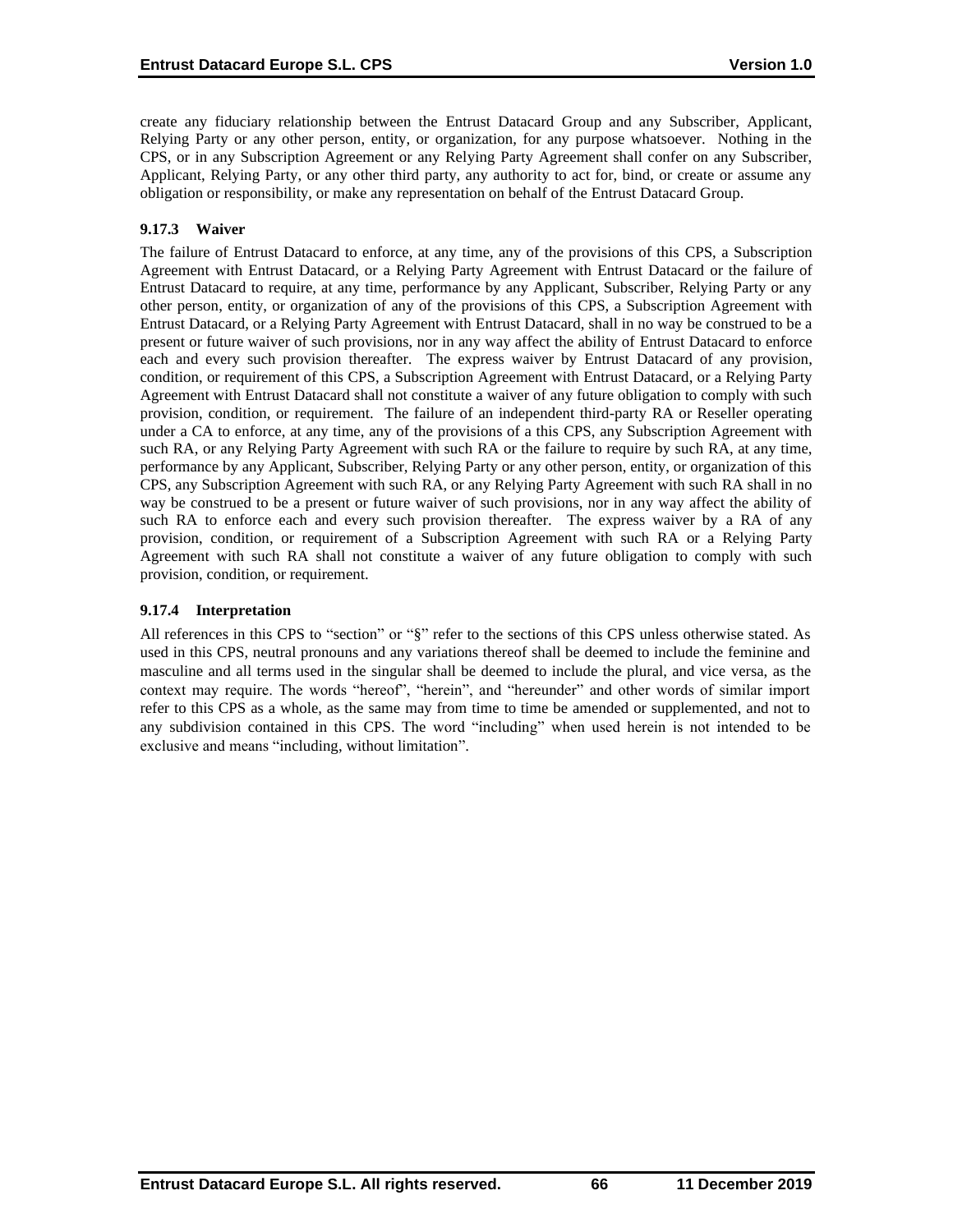# **Appendix A – Certificate Profiles**

### **Root Certificate**

| <b>Root Certificate Field</b>   | <b>Critical</b><br><b>Extension</b> | <b>Content</b>                                                 |
|---------------------------------|-------------------------------------|----------------------------------------------------------------|
| <i>Issuer</i>                   |                                     | Must match subject                                             |
| Subject                         |                                     | Must contain country Name, organization Name and<br>commonName |
| Extension: subjectKeyIdentifier | Not critical                        | 160-bit SHA-1 hash of subjectPublicKey per RFC<br>5280         |
| Extension: basicConstraints     | Critical                            | cA is TRUE; pathLenConstraint is not present                   |
| Extension: keyUsage             | Critical                            | key Certsign and cRLSign bits are set                          |

### **Subordinate CA Certificate**

| Field                             | <b>Critical</b><br><b>Extension</b> | <b>Content</b>                                                                                                                                                                                                                            |
|-----------------------------------|-------------------------------------|-------------------------------------------------------------------------------------------------------------------------------------------------------------------------------------------------------------------------------------------|
| Validity: notAfter                |                                     | Not later than the notAfter of the signing certificate                                                                                                                                                                                    |
| Subject                           |                                     | Must contain countryName, organizationName and<br>commonName                                                                                                                                                                              |
| Extension: subjectKeyIdentifier   | Not critical                        | 160-bit SHA-1 hash of subjectPublicKey per RFC<br>5280                                                                                                                                                                                    |
| Extension: authorityKeyIdentifier | Not critical                        | Matches subject Keyl dentifier of signing certificate                                                                                                                                                                                     |
| Extension: certificatePolicies    | Not critical                        | Must contain at least one set of policyInformation<br>containing at least a policyIdentifier                                                                                                                                              |
| Extension: basicConstraints       | Critical                            | cA is TRUE                                                                                                                                                                                                                                |
| Extension: keyUsage               | Critical                            | keyCertsign and cRLSign bits are set                                                                                                                                                                                                      |
| Extension: extKeyUsage            | Not critical                        | Must be present                                                                                                                                                                                                                           |
| Extension: authorityInfoAccess    | Not critical                        | Must contain one AccessDescription with an<br>accessMethod of caIssuers and a Location of type<br>uniformResourceIdentifier and one<br>AccessDescription with an accessMethod of ocsp and<br>a Location of type uniformResourceIdentifier |
| Extension: cRLDistributionPoints  | Not critical                        | Must have at least one Distribution Point containing a<br>fullName of type uniformResourceIdentifier                                                                                                                                      |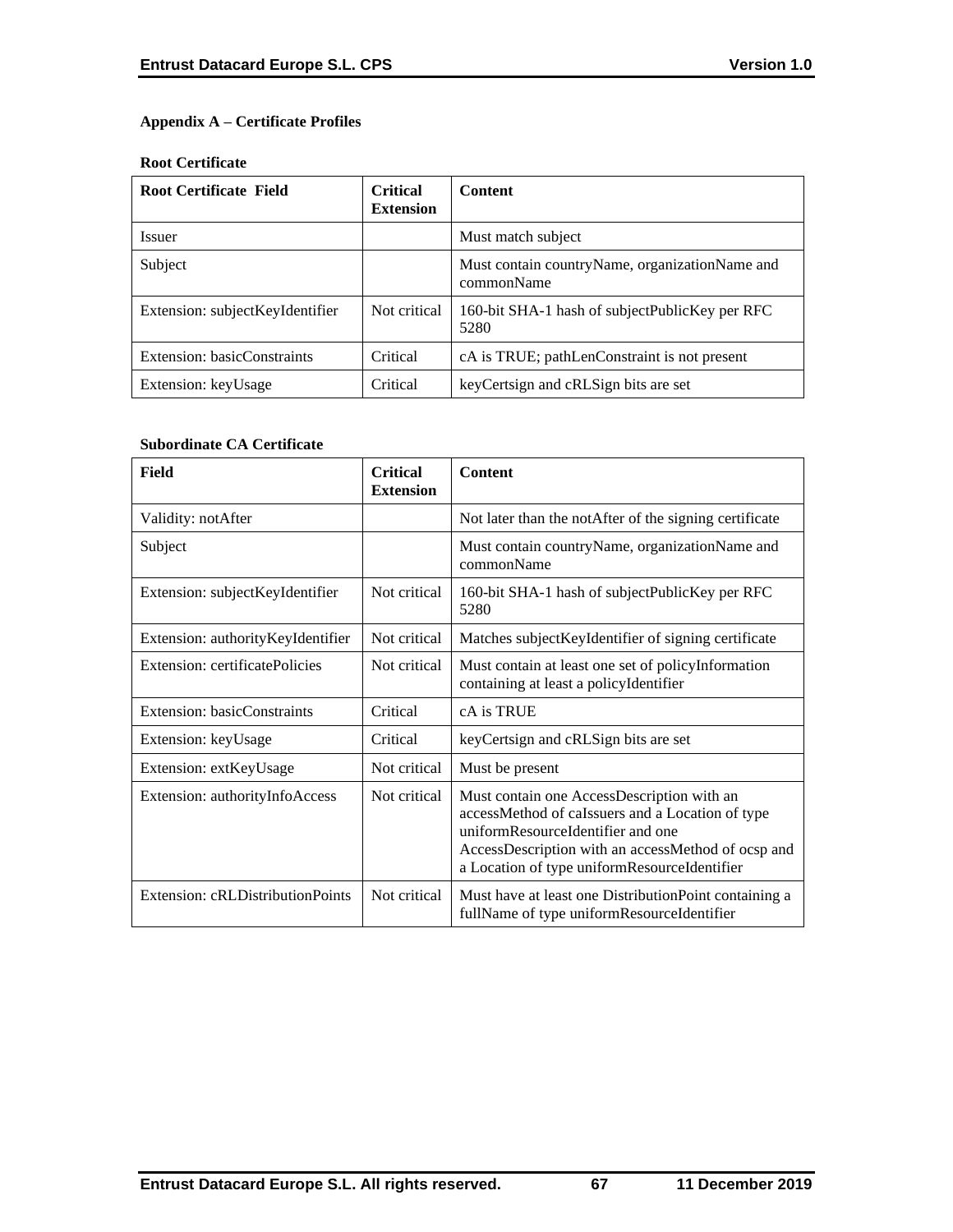| Field                           |                 | <b>Value</b>                                                                                        |
|---------------------------------|-----------------|-----------------------------------------------------------------------------------------------------|
| Attributes                      |                 |                                                                                                     |
| Version                         |                 | V <sub>3</sub>                                                                                      |
| Serial Number                   |                 | Unique number to PKI domain                                                                         |
| <b>Issuer Signature</b>         |                 | $sha-256$                                                                                           |
| Algorithm                       |                 |                                                                                                     |
| <b>Issuer DN</b>                |                 |                                                                                                     |
|                                 |                 | $CN =$ Entrust Certification Authority –                                                            |
|                                 |                 | QTSP1OrganizationIdentifier = VATES-B81188047                                                       |
|                                 |                 | $O =$ Entrust Datacard Europe, S.L.                                                                 |
|                                 |                 | $C = ES$                                                                                            |
| <b>Validity Period</b>          |                 | notBefore and notAfter are specified                                                                |
| Subject DN                      |                 | $CN = <$ DNS name of secure server>                                                                 |
|                                 |                 | serialNumber= <registration number="" of="" subscriber=""></registration>                           |
|                                 |                 | businessCategory= <ev business="" category=""></ev>                                                 |
|                                 |                 | $OU = coganization unit of subscripter > (optional)$                                                |
|                                 |                 | $O = \left\langle \text{full legal name of subscripter} \right\rangle$                              |
|                                 |                 | jurisdictionOfIncorporationLocalityName (if applicable) =                                           |
|                                 |                 | <jurisdiction incorporation="" locality="" of="" of<="" or="" registration="" td=""></jurisdiction> |
|                                 |                 | subscriber>                                                                                         |
|                                 |                 | jurisdicationOfIncorporationStateOrProvinceName (if                                                 |
|                                 |                 | $applicable) = \langle$ jurisdiction of registration or incorporation                               |
|                                 |                 | state or province of subscriber>                                                                    |
|                                 |                 | jurisdicationOfIncorporationCountry = $\le$ jurisdiction of                                         |
|                                 |                 | registration or incorporation country of subscriber>                                                |
|                                 |                 | $L =$ <locality of="" subscriber=""> (optional)</locality>                                          |
|                                 |                 | $S = \text{state}$ or province of subscriber $\text{in}$ (if applicable)                            |
|                                 |                 | $C = \langle$ country of subscriber>                                                                |
| Subject Public Key Info         |                 | Minimum 2048-bit RSA key modulus                                                                    |
|                                 |                 | rsaEncryption {1.2.840.113549.1.1.1}                                                                |
| <b>Extension</b>                | <b>Critical</b> | <b>Value</b>                                                                                        |
| Authority Key Identifier        | N <sub>o</sub>  | Hash of the CA public key                                                                           |
|                                 |                 |                                                                                                     |
| Subject Key Identifier          | N <sub>o</sub>  | Hash of the subjectPublicKey in this certificate                                                    |
|                                 |                 |                                                                                                     |
| Subject Alternative             | No              | $DNS$ name(s) of secure server                                                                      |
| Name                            |                 |                                                                                                     |
| <b>Certificate Transparency</b> | N <sub>o</sub>  | $(1.3.6.1.4.1.11129.2.4.2)$ MAY include two or more                                                 |
|                                 |                 | Certificate Transparency proofs from approved CT Logs                                               |
| Key Usage                       | Yes             | Digital Signature                                                                                   |
|                                 |                 | Key Encipherment                                                                                    |
| <b>Extended Key Usage</b>       | N <sub>0</sub>  | Server Authentication (1.3.6.1.5.5.7.3.1)                                                           |
|                                 |                 | Client Authentication (1.3.6.1.5.5.7.3.2)                                                           |
| <b>Certificate Policies</b>     | No              | [1] Certificate Policy:                                                                             |
|                                 |                 | Policy Identifier= 2.16.840.1.114028.10.1.12.4                                                      |
|                                 |                 | [1,1] Policy Qualifier Info:                                                                        |
|                                 |                 | Policy Qualifier Id=CPS                                                                             |
|                                 |                 | Qualifier: http://www.entrust.net/rpa                                                               |
|                                 |                 | [2] Certificate Policy:                                                                             |
|                                 |                 | Policy Identifier=0.4.0.194112.1.4                                                                  |
|                                 |                 | [3] Certificate Policy:                                                                             |
|                                 |                 | Policy Identifier=2.16.840.1.114028.10.1.2                                                          |
|                                 |                 | [4] Certificate Policy:                                                                             |
|                                 |                 | Policy Identifier=2.23.140.1.1                                                                      |

# **Qualified Web Authentication End Entity Certificate**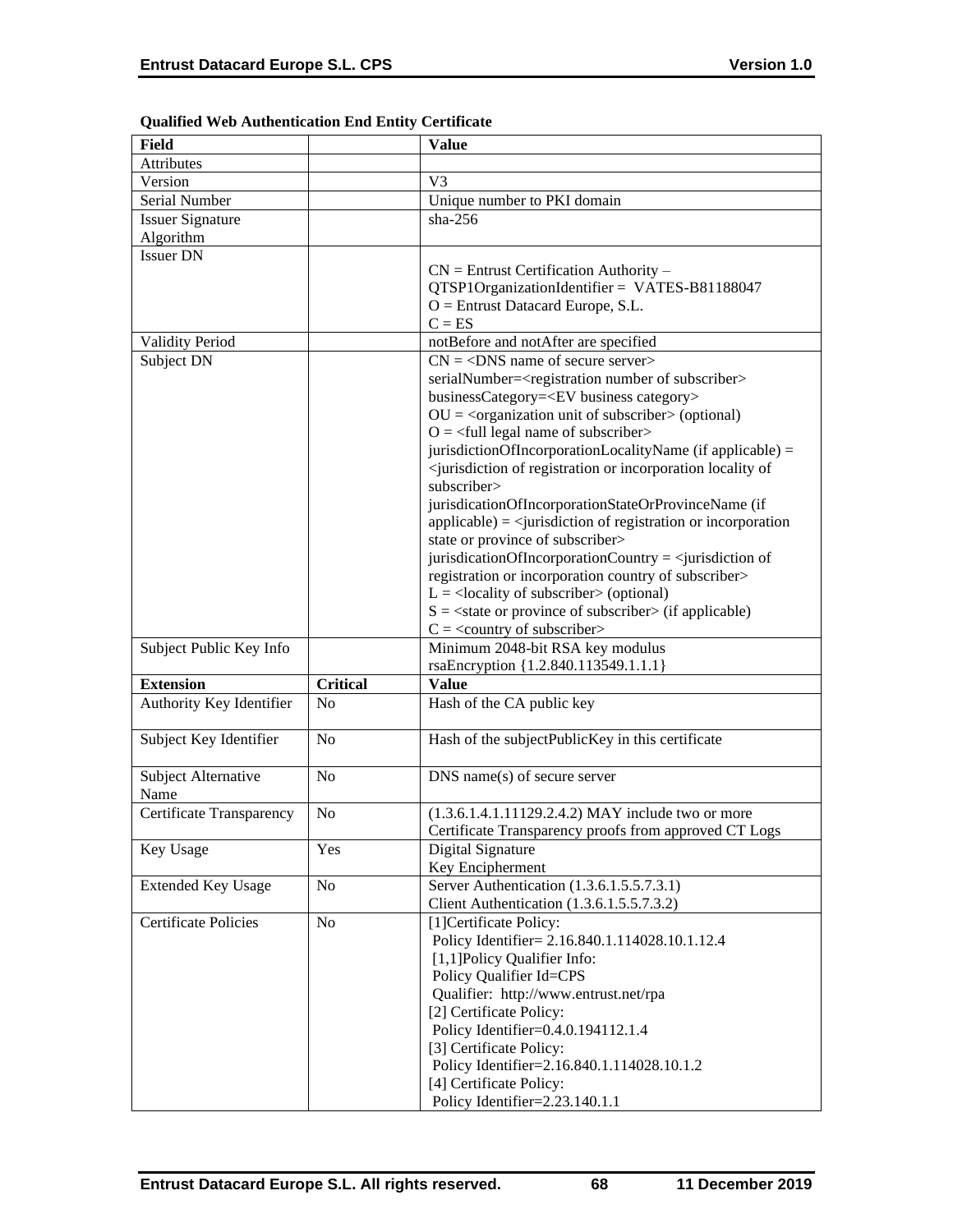| <b>Basic Constraints</b>        | No              | Subject Type $=$ End Entity                                                                                                                                                                                                                                                                |
|---------------------------------|-----------------|--------------------------------------------------------------------------------------------------------------------------------------------------------------------------------------------------------------------------------------------------------------------------------------------|
|                                 |                 | Path Length Constraint = None                                                                                                                                                                                                                                                              |
| Authority Information<br>Access |                 | $Access Method = On-line Centlicate Status Protocol$<br>(1.3.6.1.5.5.7.48.1)<br>Alternative Name: URL=http://ocsp.entrust.net<br>Access Method=Certification Authority Issuer<br>$\bullet$<br>(1.3.6.1.5.5.7.48.2)<br>Alternative Name: URL= http://aia.entrust.net/qtsp1-<br>chain256.cer |
| <b>CRL</b> Distribution Points  | No              | uri: http://crl.entrust.net/qtsp1.crl                                                                                                                                                                                                                                                      |
| qcStatements                    | <b>Critical</b> | <b>Value</b>                                                                                                                                                                                                                                                                               |
| id-etsi-qcs-<br>QcCompliance    | No              | id-etsi-qcs-1 (0.4.0.1862.1.1)<br>esi4-qcStatement-1: Claim that the certificate is an EU<br>Qualified Certificate in accordance with Regulation EU No<br>910/2014                                                                                                                         |
| id-etsi-qcs-QcType              | N <sub>o</sub>  | id-etsi-qcs-6 (0.4.0.1862.1.6)<br>esi4-qcStatement-6 : Type of certificate<br>Id-etsi-qct-web (0.4.0.1862.1.6.3)<br>id-etsi-qcs-QcType $3$ = Certificate for website authentication<br>as defined in Regulation EU No 910/2014                                                             |
| id-etsi-qcs-QcPDS               | No              | id-etsi-qcs-5 (0.4.0.1862.1.5)<br>URL= http://www.entrust.net/CPS<br>Language $=$ en                                                                                                                                                                                                       |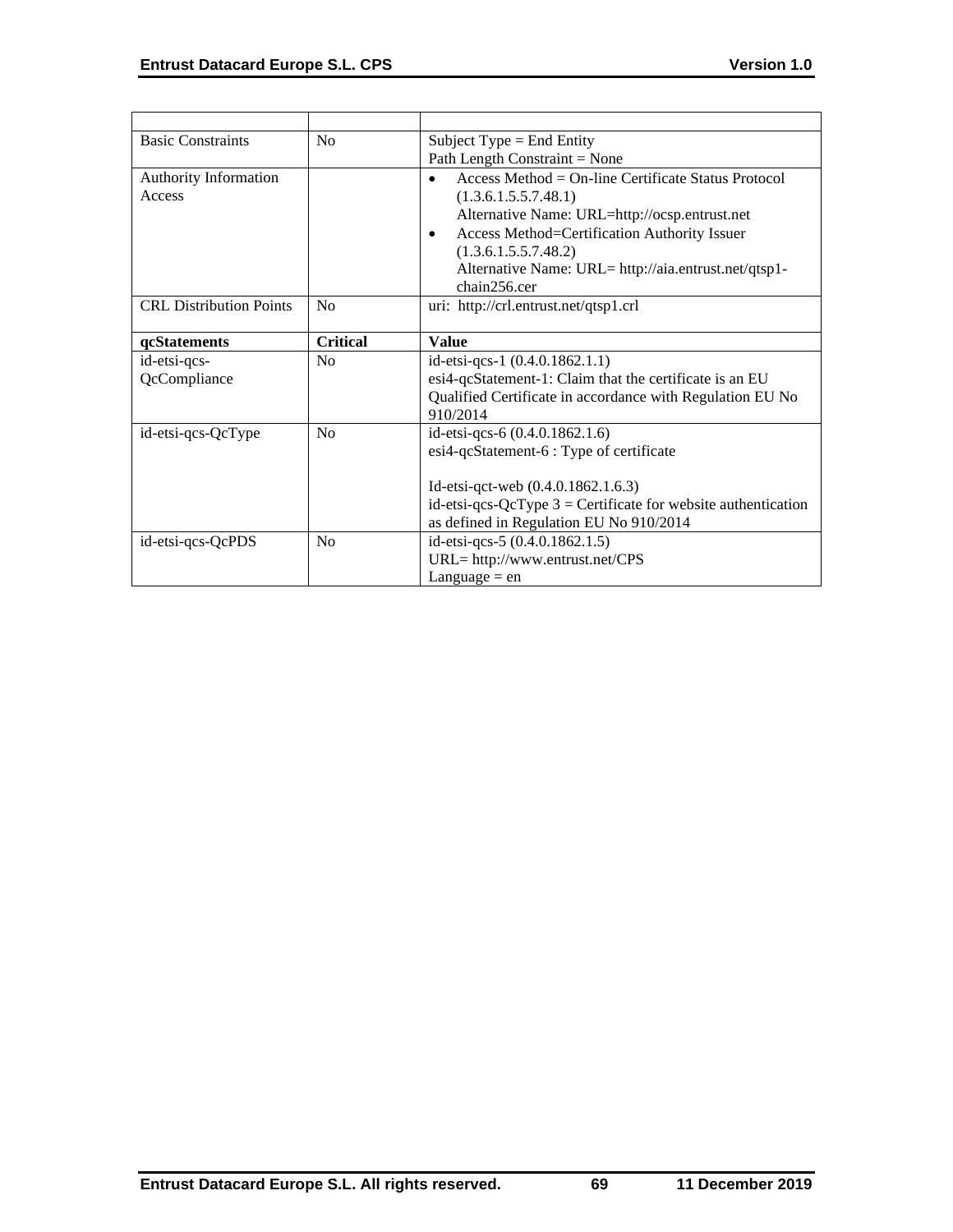| Field                       |                 | <b>Value</b>                                                                                        |
|-----------------------------|-----------------|-----------------------------------------------------------------------------------------------------|
| Attributes                  |                 |                                                                                                     |
| Version                     |                 | V <sub>3</sub>                                                                                      |
| Serial Number               |                 | Unique number to PKI domain                                                                         |
| <b>Issuer Signature</b>     |                 | $sha-256$                                                                                           |
| Algorithm                   |                 |                                                                                                     |
| <b>Issuer DN</b>            |                 |                                                                                                     |
|                             |                 | $CN =$ Entrust Certification Authority –                                                            |
|                             |                 | QTSP1OrganizationIdentifier = VATES-B81188047                                                       |
|                             |                 | $O =$ Entrust Datacard Europe, S.L.                                                                 |
|                             |                 | $C = ES$                                                                                            |
| <b>Validity Period</b>      |                 | notBefore and notAfter are specified                                                                |
| Subject DN                  |                 | $CN = <$ DNS name of secure server>                                                                 |
|                             |                 | serialNumber= <registration number="" of="" subscriber=""></registration>                           |
|                             |                 | businessCategory= <ev business="" category=""></ev>                                                 |
|                             |                 | $OU = corganization unit of subscripter > (optional)$                                               |
|                             |                 | OrgID $(2.23.140.3.1)$ = < Organization ID>                                                         |
|                             |                 | $O = \left\langle \text{full legal name of subscripter} \right\rangle$                              |
|                             |                 | organizationIdentifier = <organization assigned<="" identifier="" td=""></organization>             |
|                             |                 | by applicable NCA>                                                                                  |
|                             |                 | <jurisdiction incorporation="" locality="" of="" of<="" or="" registration="" td=""></jurisdiction> |
|                             |                 | subscriber>                                                                                         |
|                             |                 | jurisdictionOfIncorporationLocalityName (if applicable) =                                           |
|                             |                 | jurisdicationOfIncorporationStateOrProvinceName (if                                                 |
|                             |                 | $applicable) = \langle$ invisible in of registration or incorporation                               |
|                             |                 | state or province of subscriber>                                                                    |
|                             |                 | jurisdicationOfIncorporationCountry = $\le$ jurisdiction of                                         |
|                             |                 | registration or incorporation country of subscriber>                                                |
|                             |                 | $L =$ <locality of="" subscriber=""> (optional)</locality>                                          |
|                             |                 | $S = \text{state}$ or province of subscriber $\text{in}$ (if applicable)                            |
|                             |                 | $C = \langle$ country of subscriber>                                                                |
| Subject Public Key Info     |                 | Minimum 2048-bit RSA key modulus                                                                    |
|                             |                 | rsaEncryption {1.2.840.113549.1.1.1}                                                                |
| <b>Extension</b>            | <b>Critical</b> | <b>Value</b>                                                                                        |
| Authority Key Identifier    | N <sub>0</sub>  | Hash of the CA public key                                                                           |
|                             |                 |                                                                                                     |
| Subject Key Identifier      | N <sub>o</sub>  | Hash of the subjectPublicKey in this certificate                                                    |
|                             |                 |                                                                                                     |
| Subject Alternative Name    | $\rm No$        | DNS name(s) of secure server                                                                        |
| Certificate Transparency    | No.             | $(1.3.6.1.4.1.11129.2.4.2)$ MAY include two or more                                                 |
|                             |                 | Certificate Transparency proofs from approved CT Logs                                               |
| Key Usage                   | Yes             | Digital Signature                                                                                   |
|                             |                 | Key Encipherment                                                                                    |
| <b>Extended Key Usage</b>   | No              | Server Authentication (1.3.6.1.5.5.7.3.1)                                                           |
|                             |                 | Client Authentication (1.3.6.1.5.5.7.3.2)                                                           |
| <b>Certificate Policies</b> | N <sub>o</sub>  | [1] Certificate Policy:                                                                             |
|                             |                 | Policy Identifier= 2.16.840.1.114028.10.1.12.6                                                      |
|                             |                 | [1,1] Policy Qualifier Info:                                                                        |
|                             |                 | Policy Qualifier Id=CPS                                                                             |
|                             |                 | Qualifier: http://www.entrust.net/rpa                                                               |
|                             |                 | [2] Certificate Policy:                                                                             |
|                             |                 | Policy Identifier=0.4.0.194112.1.4                                                                  |
|                             |                 | [3] Certificate Policy                                                                              |
|                             |                 | Policy identifier=2.16.840.1.114028.10.1.2                                                          |

# **PSD2 Qualified Web Authentication End Entity Certificate**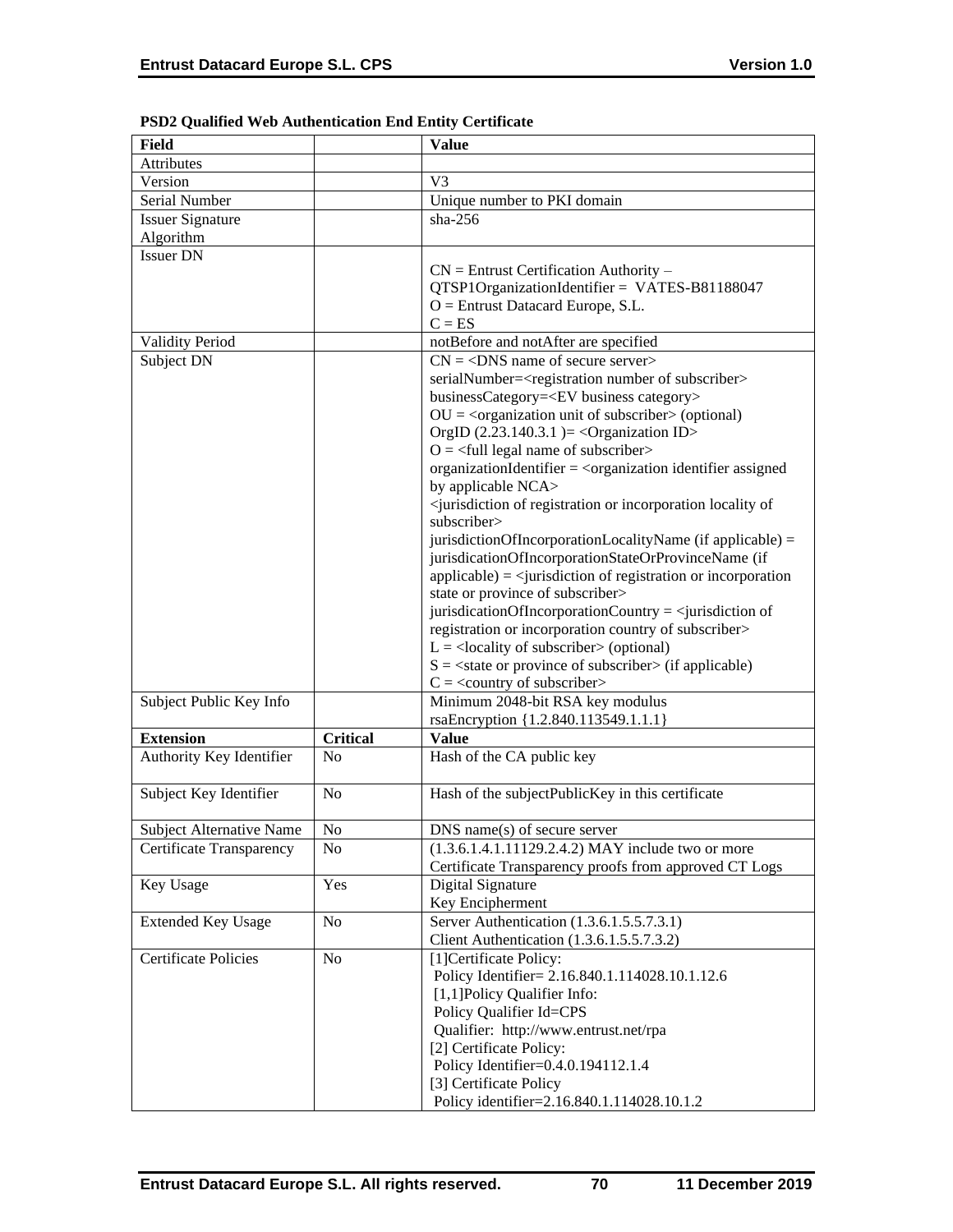|                                |                 | [4] Certificate Policy:                                          |
|--------------------------------|-----------------|------------------------------------------------------------------|
|                                |                 | Policy Identifier=2.23.140.1.1                                   |
|                                |                 | [5] Certificate Policy                                           |
|                                |                 | Policy Identifier=0.4.0.19495.3.1                                |
|                                |                 |                                                                  |
| <b>Basic Constraints</b>       | N <sub>0</sub>  | Subject Type = End Entity                                        |
|                                |                 | Path Length Constraint = None                                    |
| Authority Information          |                 | Access Method = On-line Certificate Status Protocol<br>$\bullet$ |
| Access                         |                 | (1.3.6.1.5.5.7.48.1)                                             |
|                                |                 | Alternative Name: URL=http://ocsp.entrust.net                    |
|                                |                 | Access Method=Certification Authority Issuer<br>$\bullet$        |
|                                |                 | (1.3.6.1.5.5.7.48.2)                                             |
|                                |                 | Alternative Name: URL= http://aia.entrust.net/qtsp1-             |
|                                |                 | chain256.cer                                                     |
| <b>CRL Distribution Points</b> | No              | uri: http://crl.entrust.net/qtsp1.crl                            |
|                                |                 |                                                                  |
| cabfOrganizationIdentifier     | N <sub>o</sub>  | $2.23.140.3.1 =$ Organization ID encoded in compliance with      |
|                                |                 | the CAB Forum EV SSL Guidelines                                  |
| qcStatements                   | <b>Critical</b> | <b>Value</b>                                                     |
| id-etsi-qcs-QcCompliance       | No              | id-etsi-qcs-1 (0.4.0.1862.1.1)                                   |
|                                |                 | esi4-qcStatement-1: Claim that the certificate is an EU          |
|                                |                 | Qualified Certificate in accordance with Regulation EU No        |
|                                |                 |                                                                  |
|                                |                 | 910/2014                                                         |
| id-etsi-qcs-QcType             | No              | id-etsi-qcs-6 (0.4.0.1862.1.6)                                   |
|                                |                 | esi4-qcStatement-6 : Type of certificate                         |
|                                |                 |                                                                  |
|                                |                 | Id-etsi-qct-web (0.4.0.1862.1.6.3)                               |
|                                |                 | id-etsi-qcs-QcType $3$ = Certificate for website                 |
|                                |                 | authentication as defined in Regulation EU No 910/2014           |
| id-etsi-qcs-QcPDS              | No              | id-etsi-qcs-5 (0.4.0.1862.1.5)                                   |
|                                |                 | URL= http://www.entrust.net/CPS                                  |
|                                |                 | Language $=$ en                                                  |
| id-etsi-psd2-qcStatement       | No              | Id-etsi-psd2-qcStatement (0.4.0.19495.2)                         |
|                                |                 | $PSD2QcType ::= SEQUENCE$                                        |
|                                |                 | rolesOfPSP RolesOfPSP,                                           |
|                                |                 | nCAName NCAName,                                                 |